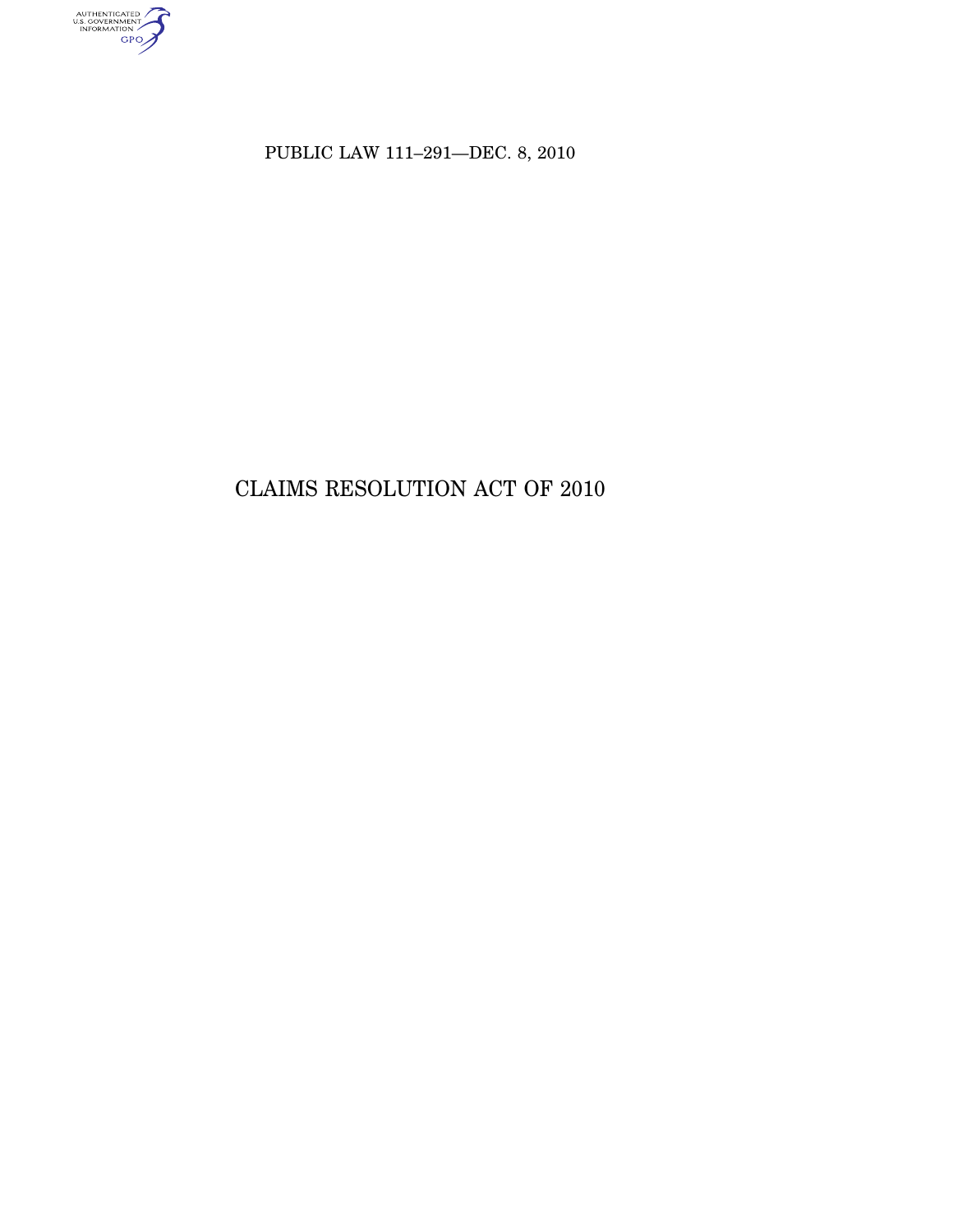## Public Law 111–291 111th Congress

## An Act

Dec. 8, 2010 [H.R. 4783]

This Act may be cited as "The Claims Resettlement Act of 2010.".

*Be it enacted by the Senate and House of Representatives of the United States of America in Congress assembled,* 

42 USC 1305 note. Claims Resolution Act of 2010.

### **SECTION 1. SHORT TITLE; TABLE OF CONTENTS.**

(a) SHORT TITLE.—This Act may be cited as the ''Claims Resolution Act of 2010''.

(b) TABLE OF CONTENTS.—The table of contents of this Act is as follows:

Sec. 1. Short title; table of contents.

TITLE I—INDIVIDUAL INDIAN MONEY ACCOUNT LITIGATION SETTLEMENT

Sec. 101. Individual Indian Money Account Litigation Settlement.

## TITLE II—FINAL SETTLEMENT OF CLAIMS FROM IN RE BLACK FARMERS DISCRIMINATION LITIGATION

Sec. 201. Appropriation of funds for final settlement of claims from In re Black Farmers Discrimination Litigation.

## TITLE III—WHITE MOUNTAIN APACHE TRIBE WATER RIGHTS QUANTIFICATION

- Sec. 301. Short title.
- Sec. 302. Purposes.
- Sec. 303. Definitions.
- Sec. 304. Approval of Agreement.
- Sec. 305. Water rights.
- Sec. 306. Contract.
- Sec. 307. Authorization of WMAT rural water system.
- Sec. 308. Satisfaction of claims.
- Sec. 309. Waivers and releases of claims.
- Sec. 310. White Mountain Apache Tribe Water Rights Settlement Subaccount.
- Sec. 311. Miscellaneous provisions. Sec. 312. Funding.
- Sec. 313. Antideficiency.
- Sec. 314. Compliance with environmental laws.

#### TITLE IV—CROW TRIBE WATER RIGHTS SETTLEMENT

- Sec. 401. Short title.
- Sec. 402. Purposes.
- Sec. 403. Definitions.
- Sec. 404. Ratification of Compact.
- Sec. 405. Rehabilitation and improvement of Crow Irrigation Project.
- Sec. 406. Design and construction of MR&I System.
- Sec. 407. Tribal water rights.
- Sec. 408. Storage allocation from Bighorn Lake.
- Sec. 409. Satisfaction of claims.
- Sec. 410. Waivers and releases of claims.
- Sec. 411. Crow Settlement Fund. Sec. 412. Yellowtail Dam, Montana.
- 
- Sec. 413. Miscellaneous provisions.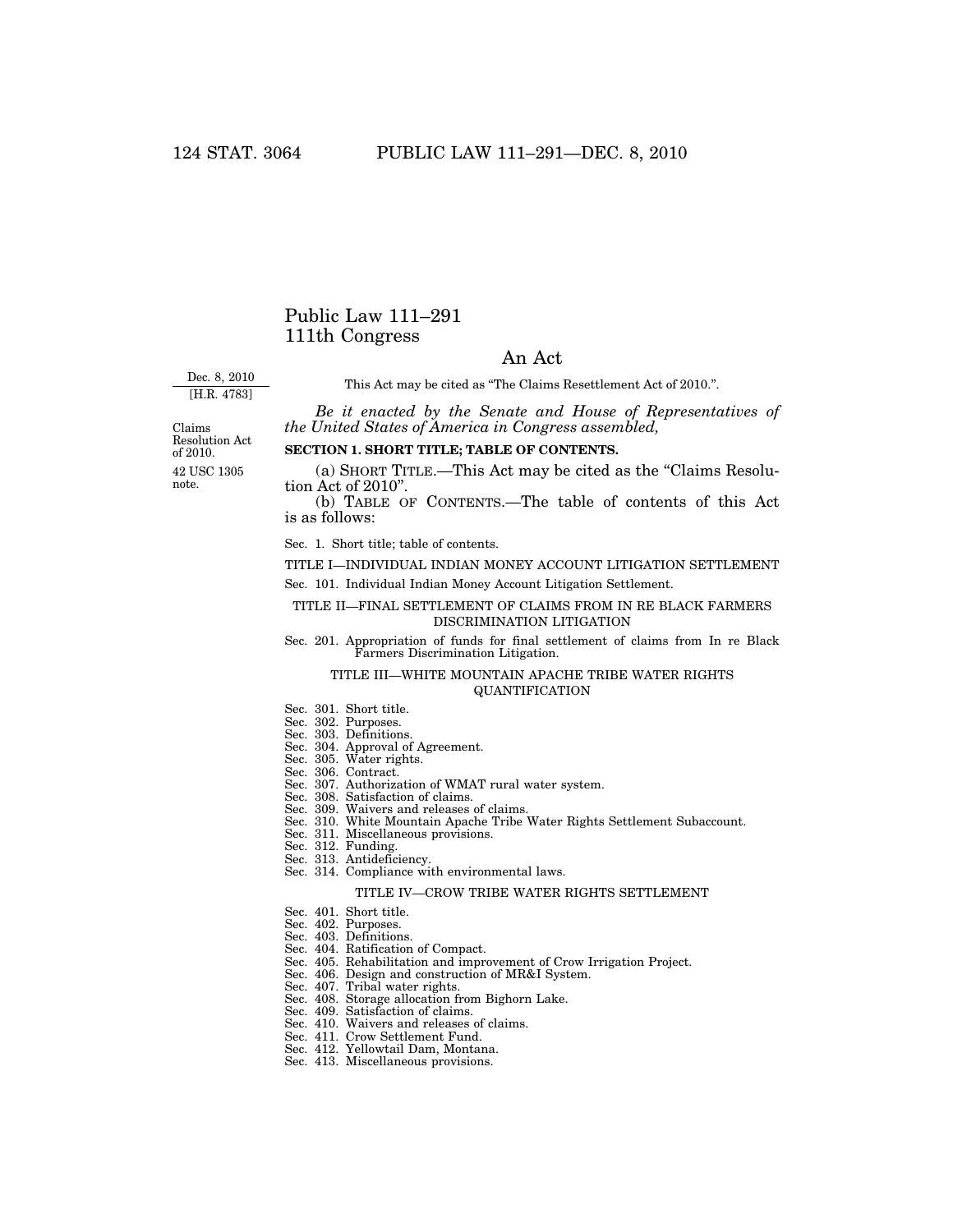- Sec. 414. Funding.
- Sec. 415. Repeal on failure to meet enforceability date.
- Sec. 416. Antideficiency.

#### TITLE V—TAOS PUEBLO INDIAN WATER RIGHTS

- Sec. 501. Short title.
- Sec. 502. Purposes.
- Sec. 503. Definitions.
- Sec. 504. Pueblo rights.
- Sec. 505. Taos Pueblo Water Development Fund.
- Sec. 506. Marketing.
- Sec. 507. Mutual-Benefit Projects.
- Sec. 508. San Juan-Chama Project contracts.
- Sec. 509. Authorizations, ratifications, confirmations, and conditions precedent.
- Sec. 510. Waivers and releases of claims.
- Sec. 511. Interpretation and enforcement.
- Sec. 512. Disclaimer.
- Sec. 513. Antideficiency.

#### TITLE VI—AAMODT LITIGATION SETTLEMENT

- Sec. 601. Short title.
- Sec. 602. Definitions.

#### Subtitle A—Pojoaque Basin Regional Water System

- Sec. 611. Authorization of Regional Water System.
- Sec. 612. Operating Agreement.
- Sec. 613. Acquisition of Pueblo water supply for Regional Water System.
- Sec. 614. Delivery and allocation of Regional Water System capacity and water.
- Sec. 615. Aamodt Settlement Pueblos' Fund.
- Sec. 616. Environmental compliance.
- Sec. 617. Funding.

#### Subtitle B—Pojoaque Basin Indian Water Rights Settlement

- Sec. 621. Settlement Agreement and contract approval.
- Sec. 622. Environmental compliance.
- Sec. 623. Conditions precedent and enforcement date.
- Sec. 624. Waivers and releases of claims.
- Sec. 625. Effect.
- Sec. 626. Antideficiency.

#### TITLE VII—RECLAMATION WATER SETTLEMENTS FUND

Sec. 701. Mandatory appropriation.

#### TITLE VIII—GENERAL PROVISIONS

#### Subtitle A—Unemployment Compensation Program Integrity

- Sec. 801. Collection of past-due, legally enforceable State debts.
- Sec. 802. Reporting of first day of earnings to directory of new hires.

#### Subtitle B—TANF

- Sec. 811. Extension of the Temporary Assistance for Needy Families program.
- Sec. 812. Modifications to TANF data reporting.

#### Subtitle C—Customs User Fees; Continued Dumping and Subsidy Offset

- Sec. 821. Customs user fees.
- Sec. 822. Limitation on distributions relating to repeal of continued dumping and subsidy offset.

#### Subtitle D—Emergency Fund for Indian Safety and Health

Sec. 831. Emergency Fund for Indian Safety and Health.

#### Subtitle E—Rescission of Funds From WIC Program

#### Sec. 841. Rescission of funds from WIC program.

Subtitle F—Budgetary Effects

Sec. 851. Budgetary effects.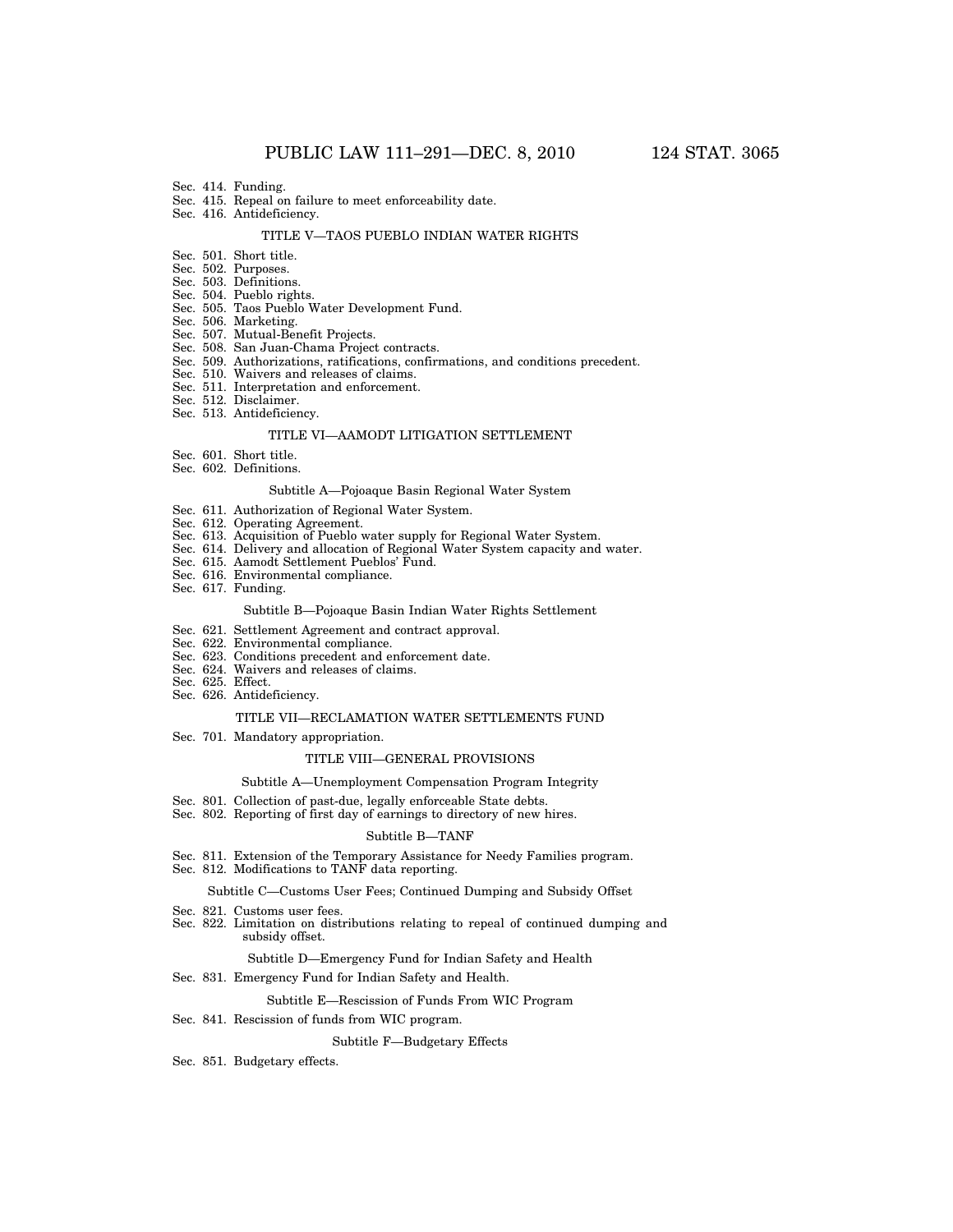## **TITLE I—INDIVIDUAL INDIAN MONEY ACCOUNT LITIGATION SETTLEMENT**

#### **SEC. 101. INDIVIDUAL INDIAN MONEY ACCOUNT LITIGATION SETTLE-MENT.**

(a) DEFINITIONS.—In this section:

(1) AGREEMENT ON ATTORNEYS' FEES, EXPENSES, AND COSTS.—The term ''Agreement on Attorneys' Fees, Expenses, and Costs'' means the agreement dated December 7, 2009, between Class Counsel (as defined in the Settlement) and the Defendants (as defined in the Settlement) relating to attorneys' fees, expenses, and costs incurred by Class Counsel in connection with the Litigation and implementation of the Settlement, as modified by the parties to the Litigation.

(2) AMENDED COMPLAINT.—The term ''Amended Complaint'' means the Amended Complaint attached to the Settlement.

(3) FINAL APPROVAL.—The term ''final approval'' has the meaning given the term in the Settlement.

(4) LAND CONSOLIDATION PROGRAM.—The term ''Land Consolidation Program'' means a program conducted in accordance with the Settlement, the Indian Land Consolidation Act (25 U.S.C. 2201 et seq.), and subsection (e)(2) under which the Secretary may purchase fractional interests in trust or restricted land.

(5) LITIGATION.—The term ''Litigation'' means the case entitled Elouise Cobell et al. v. Ken Salazar et al., United States District Court, District of Columbia, Civil Action No. 96–1285 (TFH).

(6) PLAINTIFF.—The term ''Plaintiff'' means a member of any class certified in the Litigation.

(7) SECRETARY.—The term ''Secretary'' means the Secretary of the Interior.

(8) SETTLEMENT.—The term "Settlement" means the Class Action Settlement Agreement dated December 7, 2009, in the Litigation, as modified by the parties to the Litigation.

(9) TRUST ADMINISTRATION ADJUSTMENT FUND.—The term "Trust Administration Adjustment Fund" \$100,000,000 deposited in the Settlement Account (as defined in the Settlement) pursuant to subsection  $(j)(1)$  for use in making the adjustments authorized by that subsection.

(10) TRUST ADMINISTRATION CLASS.—The term ''Trust Administration Class'' means the Trust Administration Class as defined in the Settlement.

(b) PURPOSE.—The purpose of this section is to authorize the Settlement.

(c) AUTHORIZATION.— (1) IN GENERAL.—The Settlement is authorized, ratified, and confirmed.

(2) AMENDMENTS.—Any amendment to the Settlement is authorized, ratified, and confirmed, to the extent that such amendment is executed to make the Settlement consistent with this section.

(d) JURISDICTIONAL PROVISIONS.— (1) IN GENERAL.—Notwithstanding the limitation on the jurisdiction of the district courts of the United States in section 1346(a)(2) of title 28, United States Code, the United States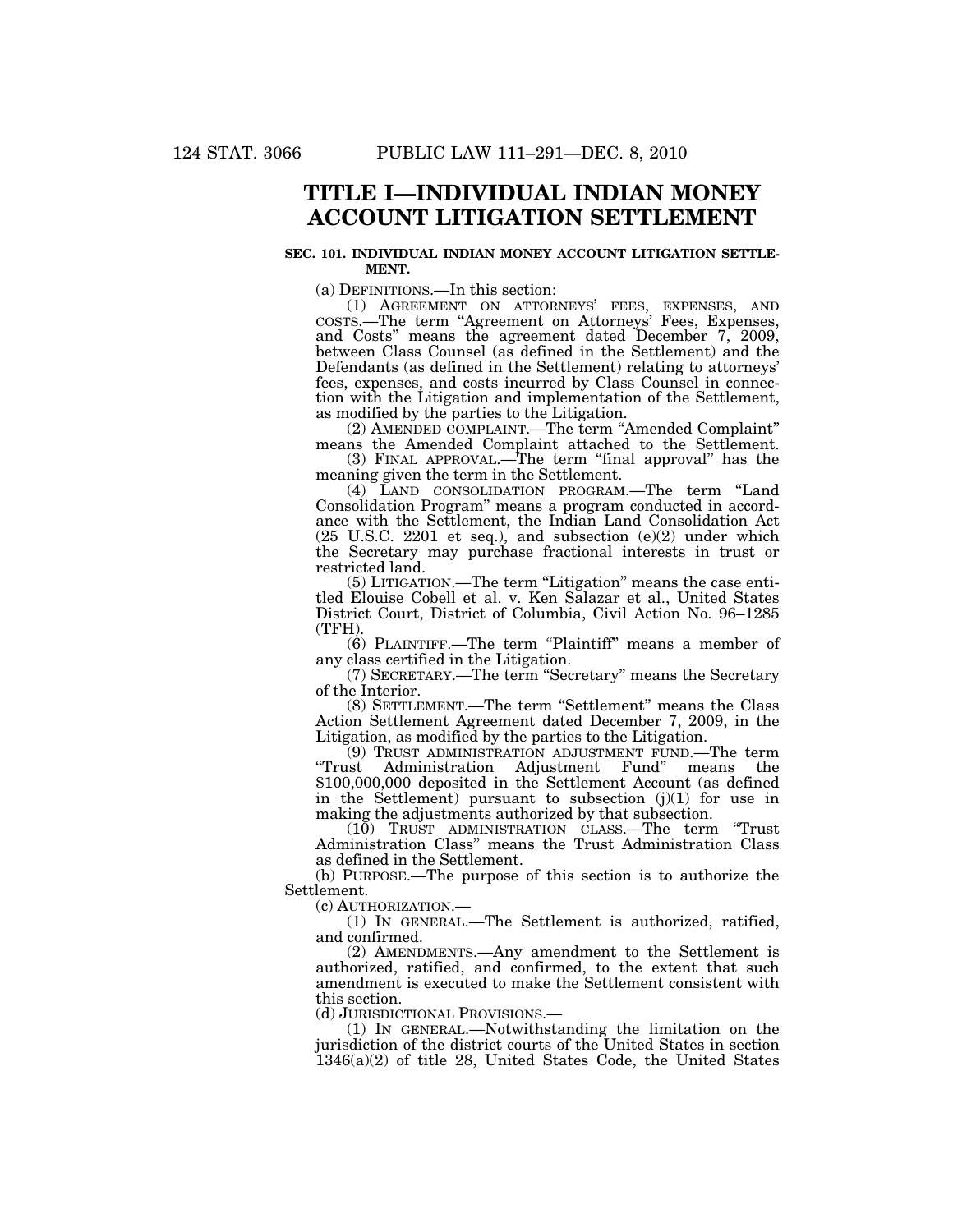District Court for the District of Columbia shall have jurisdiction of the claims asserted in the Amended Complaint for purposes of the Settlement.

(2) CERTIFICATION OF TRUST ADMINISTRATION CLASS.— (A) IN GENERAL.—Notwithstanding the requirements of the Federal Rules of Civil Procedure, the court in the Litigation may certify the Trust Administration Class.

(B) TREATMENT.—On certification under subparagraph (A), the Trust Administration Class shall be treated as a class certified under rule 23(b)(3) of the Federal Rules of Civil Procedure for purposes of the Settlement.

(e) TRUST LAND CONSOLIDATION.—<br>
(1) TRUST LAND CONSOLIDATION FUND.—<br>
(A) ESTABLISHMENT.—On final approval of the Settlement, there shall be established in the Treasury of the United States a fund, to be known as the ''Trust Land Consolidation Fund''.

(B) AVAILABILITY OF AMOUNTS.—Amounts in the Trust Land Consolidation Fund shall be made available to the Secretary during the 10-year period beginning on the date of final approval of the Settlement—

(i) to conduct the Land Consolidation Program; and

(ii) for other costs specified in the Settlement.

(C) DEPOSITS.—

(i) IN GENERAL.—On final approval of the Settlement, the Secretary of the Treasury shall deposit in the Trust Land Consolidation Fund \$1,900,000,000 out of the amounts appropriated to pay final judgments, awards, and compromise settlements under section 1304 of title 31, United States Code.

(ii) CONDITIONS MET.—The conditions described in section 1304 of title 31, United States Code, shall be deemed to be met for purposes of clause (i).

(D) TRANSFERS.—In a manner designed to encourage participation in the Land Consolidation Program, the Secretary may transfer, at the discretion of the Secretary, not more than \$60,000,000 of amounts in the Trust Land Consolidation Fund to the Indian Education Scholarship Holding Fund established under paragraph (3).

Consultation.

(2) OPERATION.—The Secretary shall consult with Indian tribes to identify fractional interests within the respective jurisdictions of the Indian tribes for purchase in a manner that is consistent with the priorities of the Secretary.

(3) INDIAN EDUCATION SCHOLARSHIP HOLDING FUND.—

(A) ESTABLISHMENT.—On final approval of the Settlement, there shall be established in the Treasury of the United States a fund, to be known as the ''Indian Education Scholarship Holding Fund''.

(B) AVAILABILITY.—Notwithstanding any other provision of law governing competition, public notification, or Federal procurement or assistance, amounts in the Indian Education Scholarship Holding Fund shall be made available, without further appropriation, to the Secretary to contribute to an Indian Education Scholarship Fund, as described in the Settlement, to provide scholarships for Native Americans.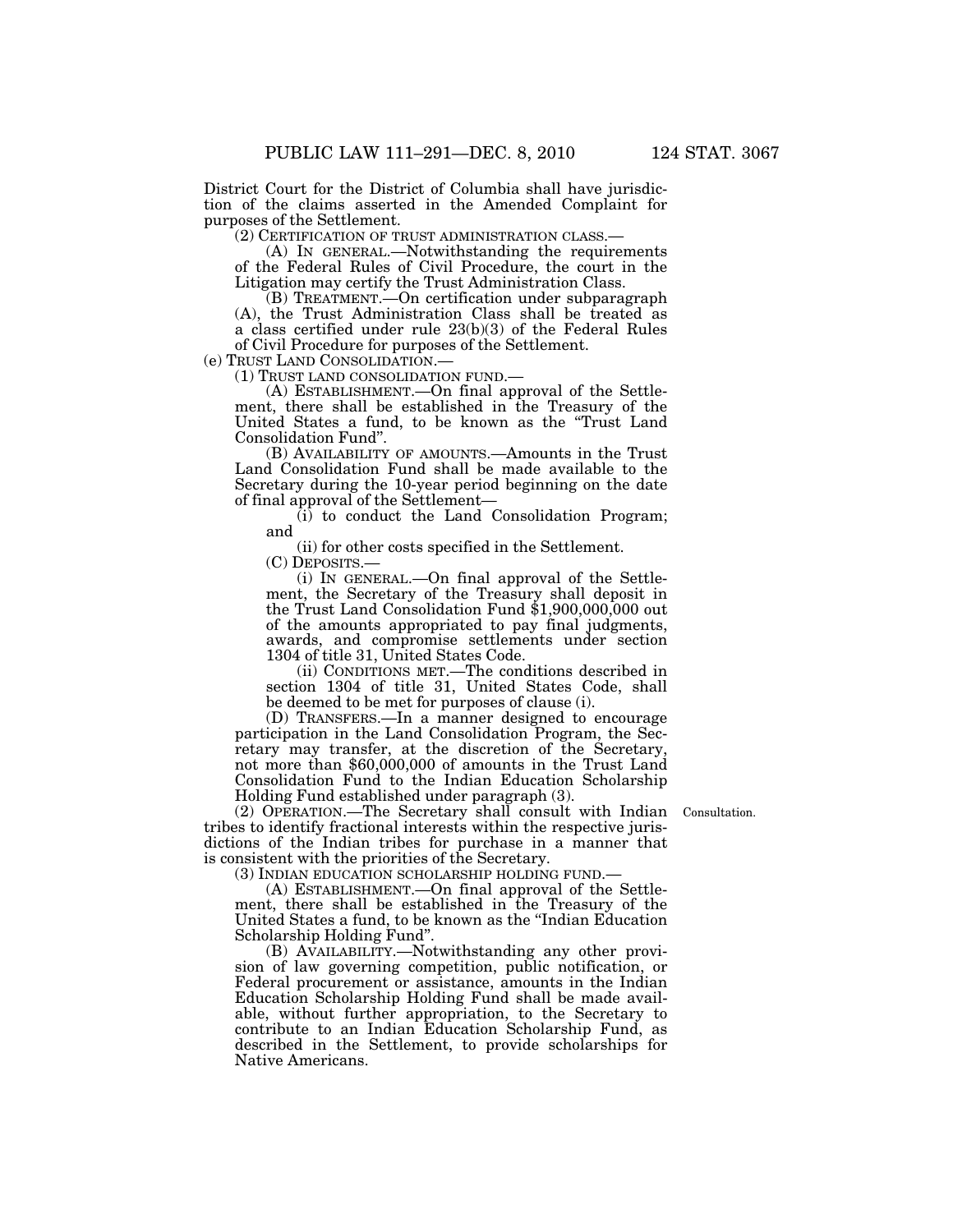(4) ACQUISITION OF TRUST OR RESTRICTED LAND.—The Secretary may acquire, at the discretion of the Secretary and in accordance with the Land Consolidation Program, any fractional interest in trust or restricted land.

(5) TREATMENT OF UNLOCATABLE PLAINTIFFS.—A Plaintiff, the whereabouts of whom are unknown and who, after reasonable efforts by the Secretary, cannot be located during the 5-year period beginning on the date of final approval of the Settlement, shall be considered to have accepted an offer made pursuant to the Land Consolidation Program.<br>(f) TAXATION AND OTHER BENEFITS.—

 $(1)$  INTERNAL REVENUE CODE.—For purposes of the Internal Revenue Code of 1986, amounts received by an individual Indian as a lump sum or a periodic payment pursuant to the Settlement shall not be—

(A) included in gross income; or

(B) taken into consideration for purposes of applying any provision of the Internal Revenue Code that takes into account excludable income in computing adjusted gross income or modified adjusted gross income, including section 86 of that Code (relating to Social Security and tier 1 railroad retirement benefits).

(2) OTHER BENEFITS.—Notwithstanding any other provision of law, for purposes of determining initial eligibility, ongoing eligibility, or level of benefits under any Federal or federally assisted program, amounts received by an individual Indian as a lump sum or a periodic payment pursuant to the Settlement shall not be treated for any household member, during the 1-year period beginning on the date of receipt—

(A) as income for the month during which the amounts were received; or

(B) as a resource.

(g) INCENTIVE AWARDS AND AWARD OF ATTORNEYS' FEES, EXPENSES, AND COSTS UNDER SETTLEMENT AGREEMENT.—

(1) IN GENERAL.—Subject to paragraph (3), the court in the Litigation shall determine the amount to which the Plaintiffs in the Litigation may be entitled for incentive awards and for attorneys' fees, expenses, and costs—

(A) in accordance with controlling law, including, with respect to attorneys' fees, expenses, and costs, any applicable rule of law requiring counsel to produce contemporaneous time, expense, and cost records in support of a motion for such fees, expenses, and costs; and

(B) giving due consideration to the special status of Class Members (as defined in the Settlement) as beneficiaries of a federally created and administered trust.

(2) NOTICE OF AGREEMENT ON ATTORNEYS' FEES, EXPENSES, AND COSTS.—The description of the request of Class Counsel for an amount of attorneys' fees, expenses, and costs required under paragraph C.1.d. of the Settlement shall include a description of all material provisions of the Agreement on Attorneys' Fees, Expenses, and Costs.

(3) EFFECT ON AGREEMENT.—Nothing in this subsection limits or otherwise affects the enforceability of the Agreement on Attorneys' Fees, Expenses, and Costs.

(h) SELECTION OF QUALIFYING BANK.—The United States District Court for the District of Columbia, in exercising the discretion

Determination.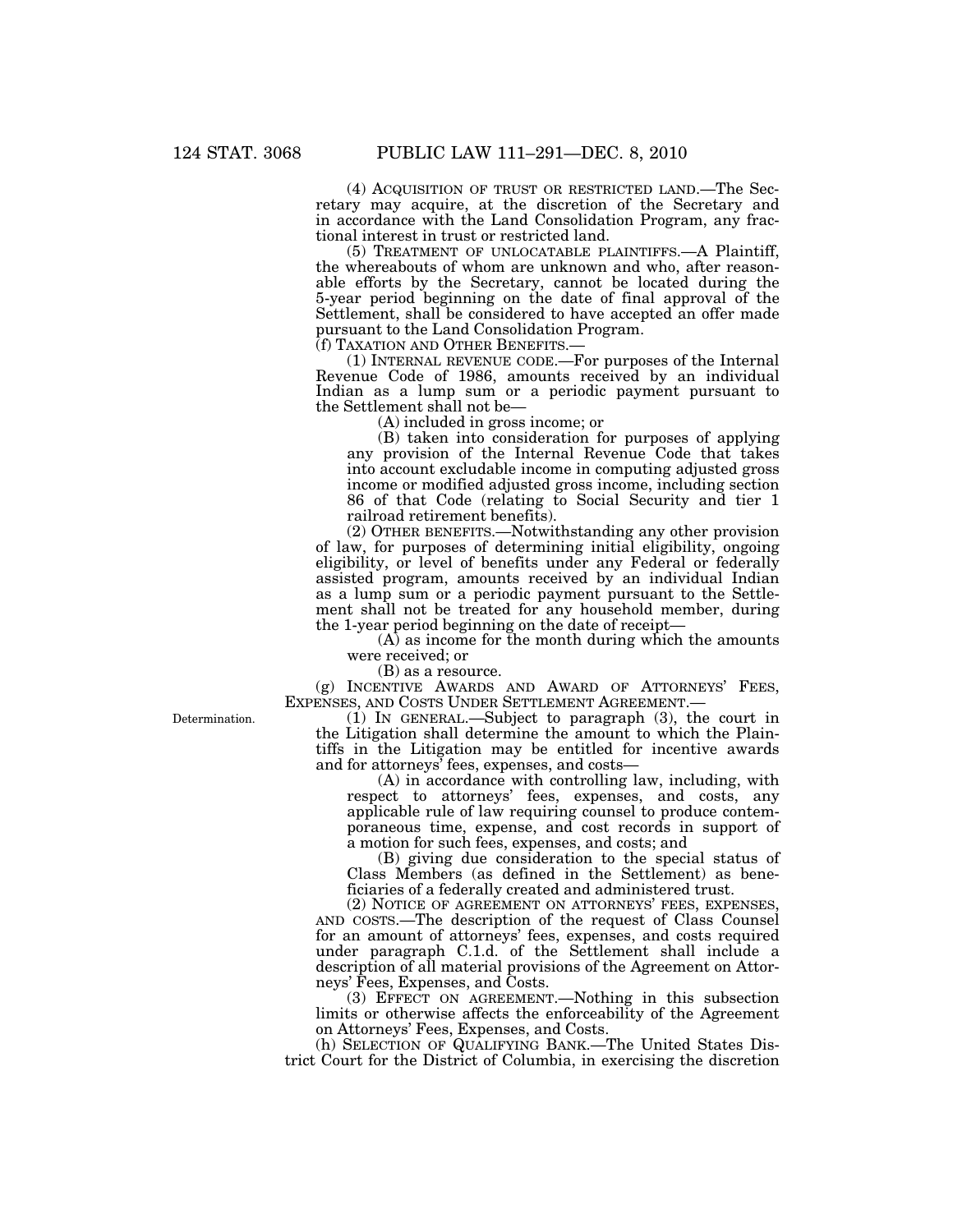of the Court to approve the selection of any proposed Qualifying Bank (as defined in the Settlement) under paragraph A.1. of the Settlement, may consider any factors or circumstances regarding the proposed Qualifying Bank that the Court determines to be appropriate to protect the rights and interests of Class Members (as defined in the Settlement) in the amounts to be deposited in the Settlement Account (as defined in the Settlement).

(i) APPOINTEES TO SPECIAL BOARD OF TRUSTEES.—The 2 members of the special board of trustees to be selected by the Secretary under paragraph G.3. of the Settlement shall be selected only after consultation with, and after considering the names of possible candidates timely offered by, federally recognized Indian tribes.

(j) TRUST ADMINISTRATION CLASS ADJUSTMENTS.—<br>(1) FUNDS.—<br>(A) IN GENERAL.—In addition to the amounts deposited pursuant to paragraph E.2. of the Settlement, on final approval, the Secretary of the Treasury shall deposit in the Trust Administration Adjustment Fund of the Settlement Account (as defined in the Settlement) \$100,000,000 out of the amounts appropriated to pay final judgments, awards, and compromise settlements under section 1304 of title 31, United States Code, to be allocated and paid by the Claims Administrator (as defined in the Settlement and pursuant to paragraph E.1.e of the Settlement) in accordance with this subsection.

(B) CONDITIONS MET.—The conditions described in section 1304 of title 31, United States Code, shall be deemed to be met for purposes of subparagraph (A).

(2) ADJUSTMENT.—

(A) IN GENERAL.—After the calculation of the pro rata share in Section E.4.b of the Settlement, the Trust Administration Adjustment Fund shall be used to increase the minimum payment to each Trust Administration Class Member whose pro rata share is—

(i) zero; or

(ii) greater than zero, but who would, after adjustment under this subparagraph, otherwise receive a smaller Stage 2 payment than those Trust Administration Class Members described in clause (i).

(B) RESULT.—The amounts in the Trust Administration Adjustment Fund shall be applied in such a manner as to ensure, to the extent practicable (as determined by the court in the Litigation), that each Trust Administration Class Member receiving amounts from the Trust Administration Adjustment Fund receives the same total payment under Stage 2 of the Settlement after making the adjustments required by this subsection.

(3) TIMING OF PAYMENTS.—The payments authorized by this subsection shall be included with the Stage 2 payments under paragraph E.4. of the Settlement.

(k) EFFECT OF ADJUSTMENT PROVISIONS.—Notwithstanding any provision of this section, in the event that a court determines that the application of subsection (j) is unfair to the Trust Administration Class—

(1) subsection (j) shall not go into effect; and

(2) on final approval of the Settlement, in addition to the amounts deposited into the Trust Land Consolidation Fund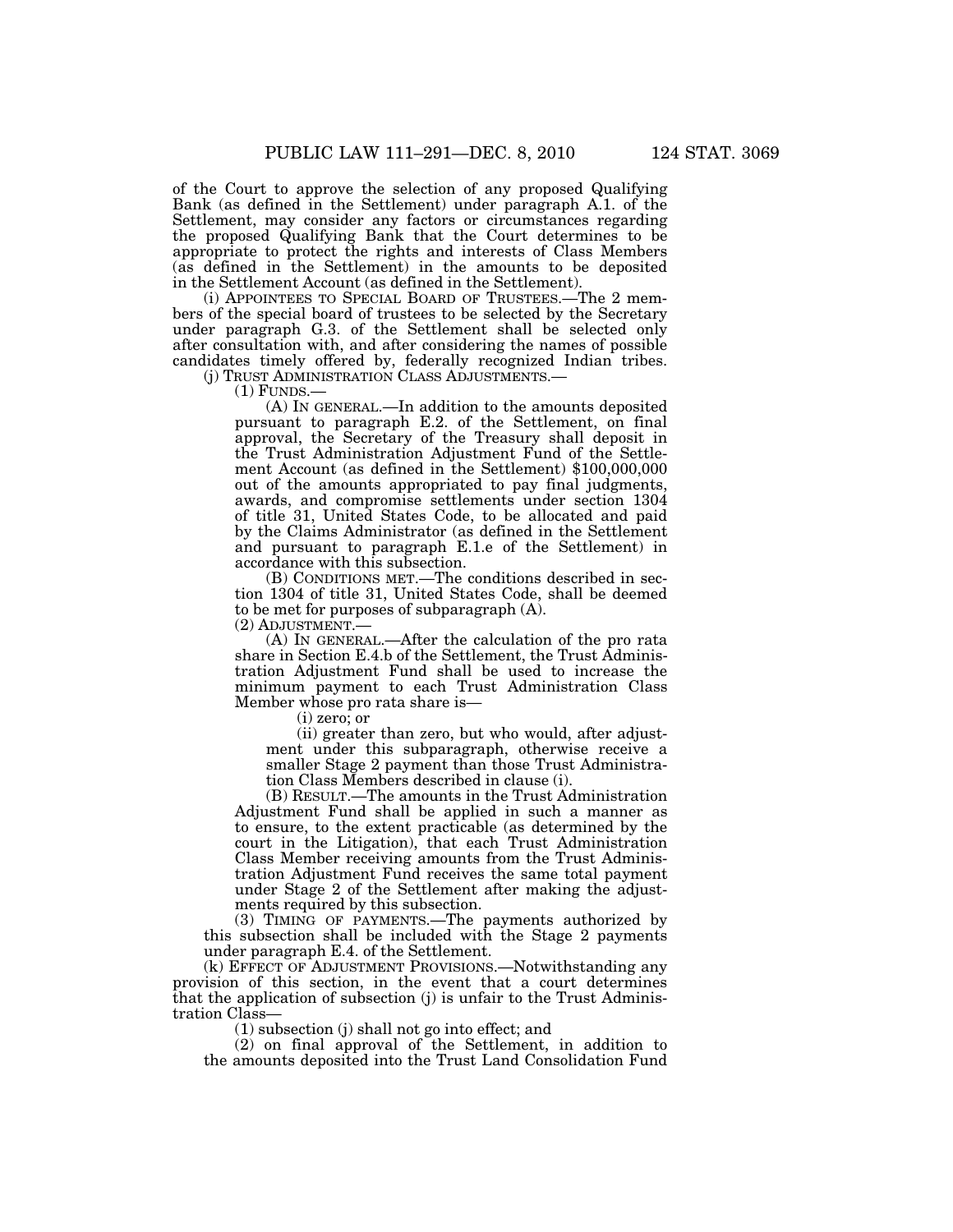pursuant to subsection (e), the Secretary of the Treasury shall deposit in that Fund \$100,000,000 out of amounts appropriated to pay final judgments, awards, and compromise settlements under section 1304 of title 31, United States Code (the conditions of which section shall be deemed to be met for purposes of this paragraph) to be used by the Secretary in accordance with subsection  $\epsilon$ ).

## **TITLE II—FINAL SETTLEMENT OF CLAIMS FROM IN RE BLACK FARMERS DISCRIMINATION LITIGATION**

#### **SEC. 201. APPROPRIATION OF FUNDS FOR FINAL SETTLEMENT OF CLAIMS FROM IN RE BLACK FARMERS DISCRIMINATION LITIGATION.**

(a) DEFINITIONS.—In this section:

(1) SETTLEMENT AGREEMENT.—The term ''Settlement Agreement'' means the settlement agreement dated February 18, 2010 (including any modifications agreed to by the parties and approved by the court under that agreement) between certain plaintiffs, by and through their counsel, and the Secretary of Agriculture to resolve, fully and forever, the claims raised or that could have been raised in the cases consolidated in *In re Black Farmers Discrimination Litigation,* Misc. No. 08–mc–0511 (PLF), including Pigford claims asserted under section 14012 of the Food, Conservation, and Energy Act of 2008 (Public Law 110–246; 122 Stat. 2209).

(2) PIGFORD CLAIM.—The term "Pigford claim" has the meaning given that term in section  $14012(a)(3)$  of the Food, Conservation, and Energy Act of 2008 (Public Law 110–246; 122 Stat. 2210).

(b) APPROPRIATION OF FUNDS.—There is appropriated to the Secretary of Agriculture \$1,150,000,000, to remain available until expended, to carry out the terms of the Settlement Agreement if the Settlement Agreement is approved by a court order that is or becomes final and nonappealable, and the court finds that the Settlement Agreement is modified to incorporate the additional terms contained in subsection (g). The funds appropriated by this subsection are in addition to the \$100,000,000 of funds of the Commodity Credit Corporation made available by section 14012(i) of the Food, Conservation, and Energy Act of 2008 (Public Law 110–246; 122 Stat. 2212) and shall be available for obligation only after those Commodity Credit Corporation funds are fully obligated. If the Settlement Agreement is not approved as provided in this subsection, the \$100,000,000 of funds of the Commodity Credit Corporation made available by section 14012(i) of the Food, Conservation, and Energy Act of 2008 shall be the sole funding available for Pigford claims.

(c) USE OF FUNDS.—The use of the funds appropriated by subsection (b) shall be subject to the express terms of the Settlement Agreement.

(d) TREATMENT OF REMAINING FUNDS.—If any of the funds appropriated by subsection (b) are not obligated and expended to carry out the Settlement Agreement, the Secretary of Agriculture shall return the unused funds to the Treasury and may not make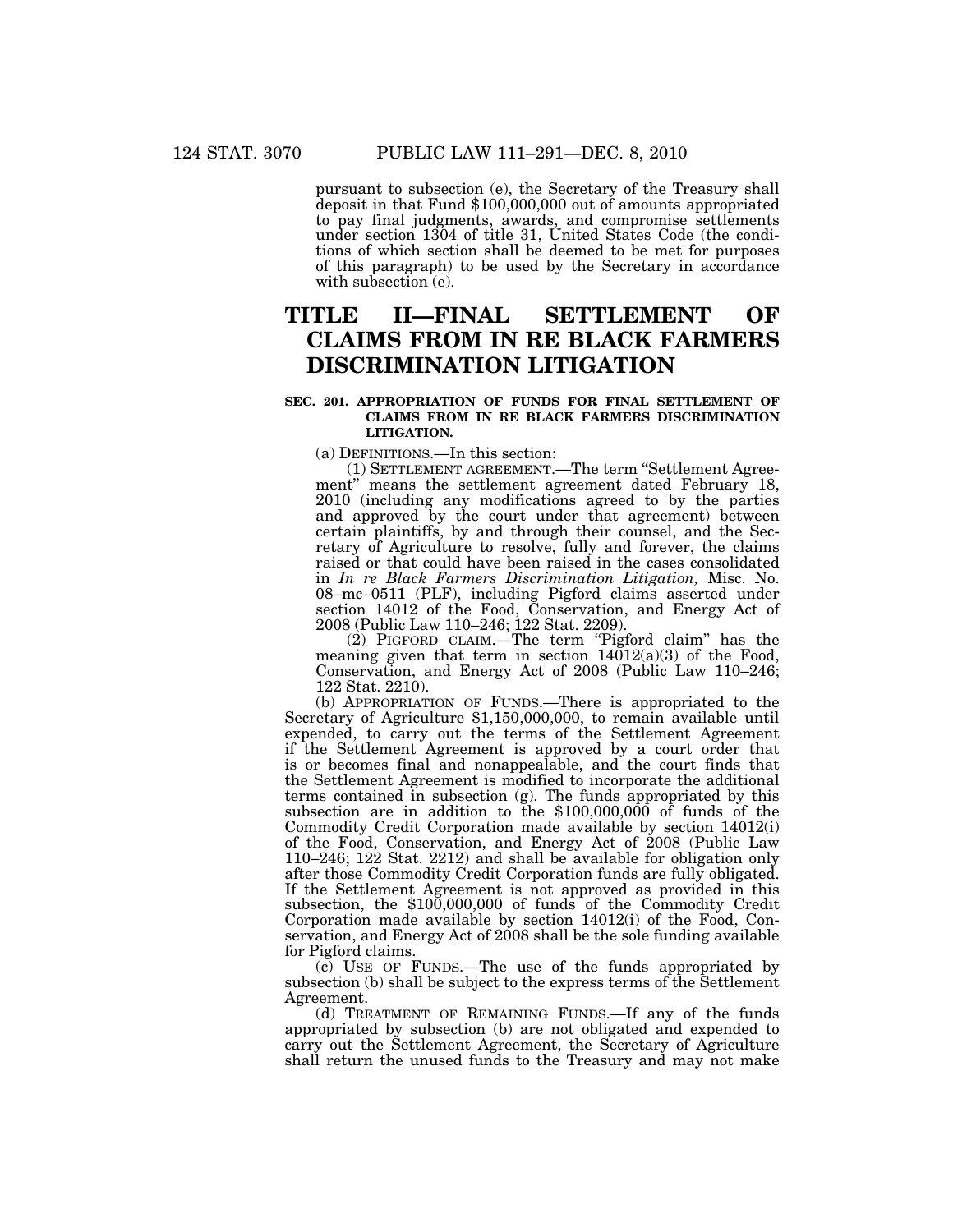the unused funds available for any purpose related to section 14012 of the Food, Conservation, and Energy Act of 2008, for any other settlement agreement executed in *In re Black Farmers Discrimination Litigation*, No. 08–511 (D.D.C.), or for any other purpose.

(e) RULES OF CONSTRUCTION.—Nothing in this section shall be construed as requiring the United States, any of its officers or agencies, or any other party to enter into the Settlement Agreement or any other settlement agreement. Nothing in this section shall be construed as creating the basis for a Pigford claim.

(f) CONFORMING AMENDMENTS.—Section 14012 of the Food, Conservation, and Energy Act of 2008 (Public Law 110–246; 122 Stat. 2209) is amended—

 $(1)$  in subsection  $(c)(1)$ —

 $(A)$  by striking "subsection  $(h)$ " and inserting "subsection  $(g)$ "; and

(B) by striking "subsection (i)" and inserting "subsection (h)":

(2) by striking subsection (e);

(3) in subsection (g), by striking "subsection  $(f)$ " and inserting "subsection (e)";

 $(4)$  in subsection  $(i)$ –

(A) by striking "(1) In GENERAL.—Of the funds" and inserting "Of the funds";

(B) by striking paragraph (2); and

(C) by striking ''subsection (g)'' and inserting ''subsection  $(f)$ <sup>"</sup>;

(5) by striking subsection (j); and

 $(6)$  by redesignating subsections  $(f)$ ,  $(g)$ ,  $(h)$ ,  $(i)$ , and  $(k)$ as subsections  $(e)$ ,  $(f)$ ,  $(g)$ ,  $(h)$ , and  $(i)$ , respectively.

(g) ADDITIONAL SETTLEMENT TERMS.—For the purposes of this section and funding for the Settlement Agreement, the following are additional terms:

(1) DEFINITIONS.—In this subsection:

(A) SETTLEMENT AGREEMENT.—The term ''Settlement Agreement'' means the settlement, including any modifications agreed to by the parties and approved by the court, between the Secretary of Agriculture and certain plaintiffs, by and through their counsel in litigation titled Black Farmers Discrimination Litigation, Misc. No. 08–mc–0511 (PLF).

(B) NEUTRAL ADJUDICATOR.—

(i) IN GENERAL.—The term ''Neutral Adjudicator'' means a Track A Neutral or a Track B Neutral as those terms are defined in the Settlement Agreement, who have been hired by Lead Class Counsel as that term is defined in the Settlement Agreement.

(ii) REQUIREMENT.—The Track A and B Neutrals called for in the Settlement Agreement shall be approved by the Secretary of the United States Department of Agriculture, the Attorney General, and the court.

(2) OATH.—Every Neutral Adjudicator shall take an oath administered by the court prior to hearing claims.

(3) ADDITIONAL DOCUMENTATION OR EVIDENCE.—Any Neutral Adjudicator may, during the course of hearing claims, require claimants to provide additional documentation and evidence if, in the Neutral Adjudicator's judgment, the additional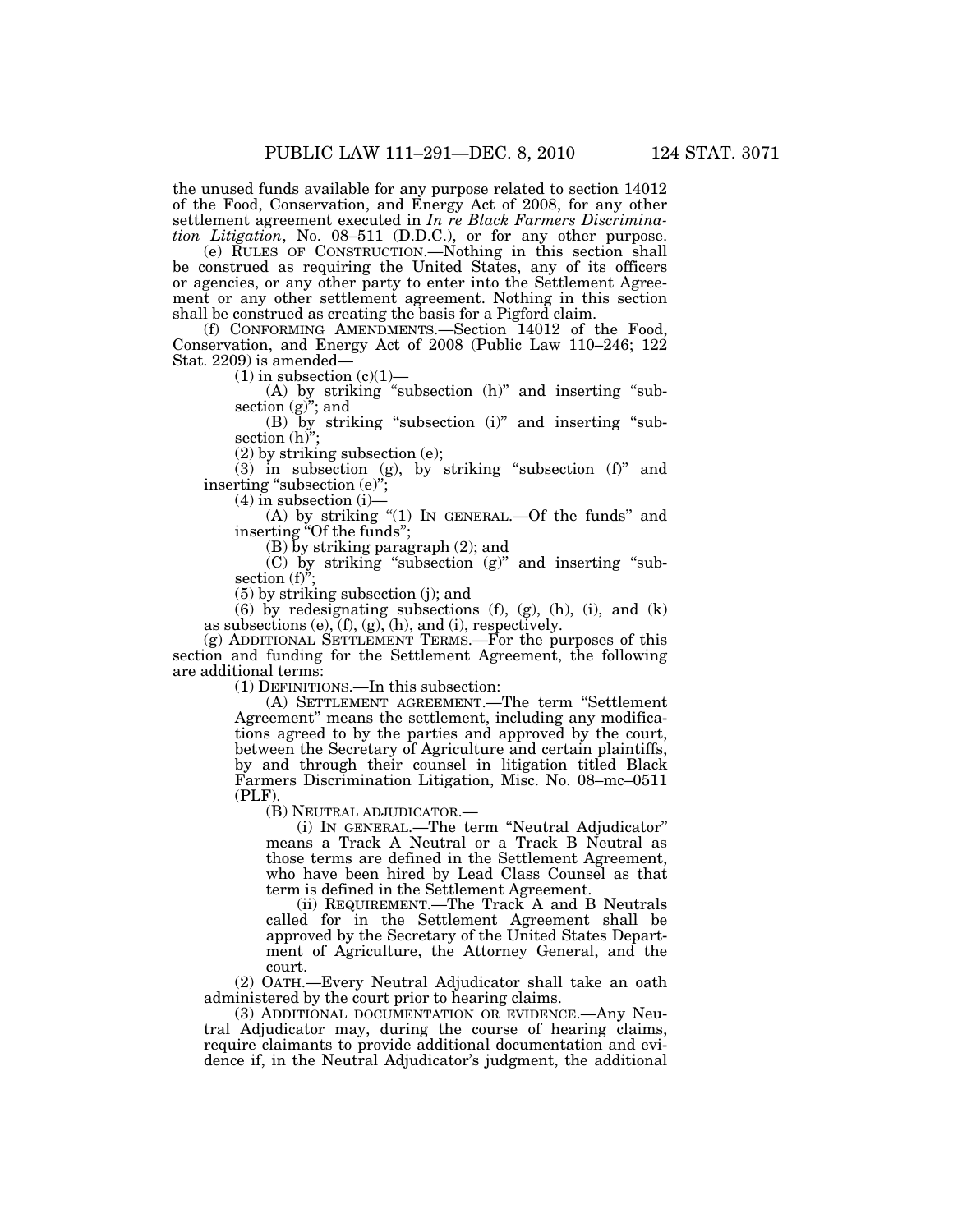documentation and evidence would be necessary or helpful in deciding the merits of the claim, or if the adjudicator suspects fraud regarding the claim.

(4) ATTORNEYS FEES, EXPENSES, AND COSTS.— (A) IN GENERAL.—Subject to subparagraph (B) and the provisions of the Settlement Agreement regarding attorneys' fee caps and maximum and minimum percentages for awards of attorneys fees, the court shall make any determination as to the amount of attorneys' fees, expenses, and costs in accordance with controlling law, including, with respect to attorneys' fees, expenses, and costs, any applicable rule of law requiring counsel to produce contemporaneous time, expenses, and cost records in support of a motion for such fees, expenses, and costs.

(B) EFFECT ON AGREEMENT.—Nothing in this paragraph limits or otherwise affects the enforceability of provisions regarding attorneys' fees, expenses, and costs that may be contained in the Settlement Agreement.

(5) CERTIFICATION.—An attorney filing a claim on behalf of a claimant shall swear, under penalty of perjury, that: ''to the best of the attorney's knowledge, information, and belief formed after an inquiry reasonable under the circumstances, the claim is supported by existing law and the factual contentions have evidentiary support''.

(6) DISTRIBUTION OF CLAIMS DETERMINATIONS AND SETTLE-MENT FUNDS.—In order to ensure full transparency of the administration of claims under the Settlement Agreement, the Claims Administrator as that term is defined in the Settlement Agreement, shall provide to the Secretary of Agriculture, the Inspector General of the Department of Agriculture, the Attorney General, and Lead Class Counsel as that term is defined in the Settlement Agreement, all information regarding Distribution of Claims Determinations and Settlement Funds described in the Settlement Agreement.<br>(h) REPORTS.—

(1) GOVERNMENT ACCOUNTABILITY OFFICE.—

(A) IN GENERAL.—The Comptroller General of the United States shall evaluate the internal controls (including internal controls concerning fraud and abuse) created to carry out the terms of the Settlement Agreement, and report to the Congress at least 2 times throughout the duration of the claims adjudication process on the results of this evaluation.

(B) ACCESS TO INFORMATION.—Solely for purposes of conducting the evaluation under subparagraph (A), the Comptroller General shall have access, upon request, to the claims administrator, the claims adjudicators, and related officials, appointed in connection with the aforementioned settlement, and to any information and records generated, used, or received by them, including names and addresses.

(2) USDA INSPECTOR GENERAL.—

(A) PERFORMANCE AUDIT.—The Inspector General of the Department of Agriculture shall, within 180 days of the initial adjudication of claims, and subsequently as appropriate, perform a performance audit based on a statistical sampling of adjudicated claims.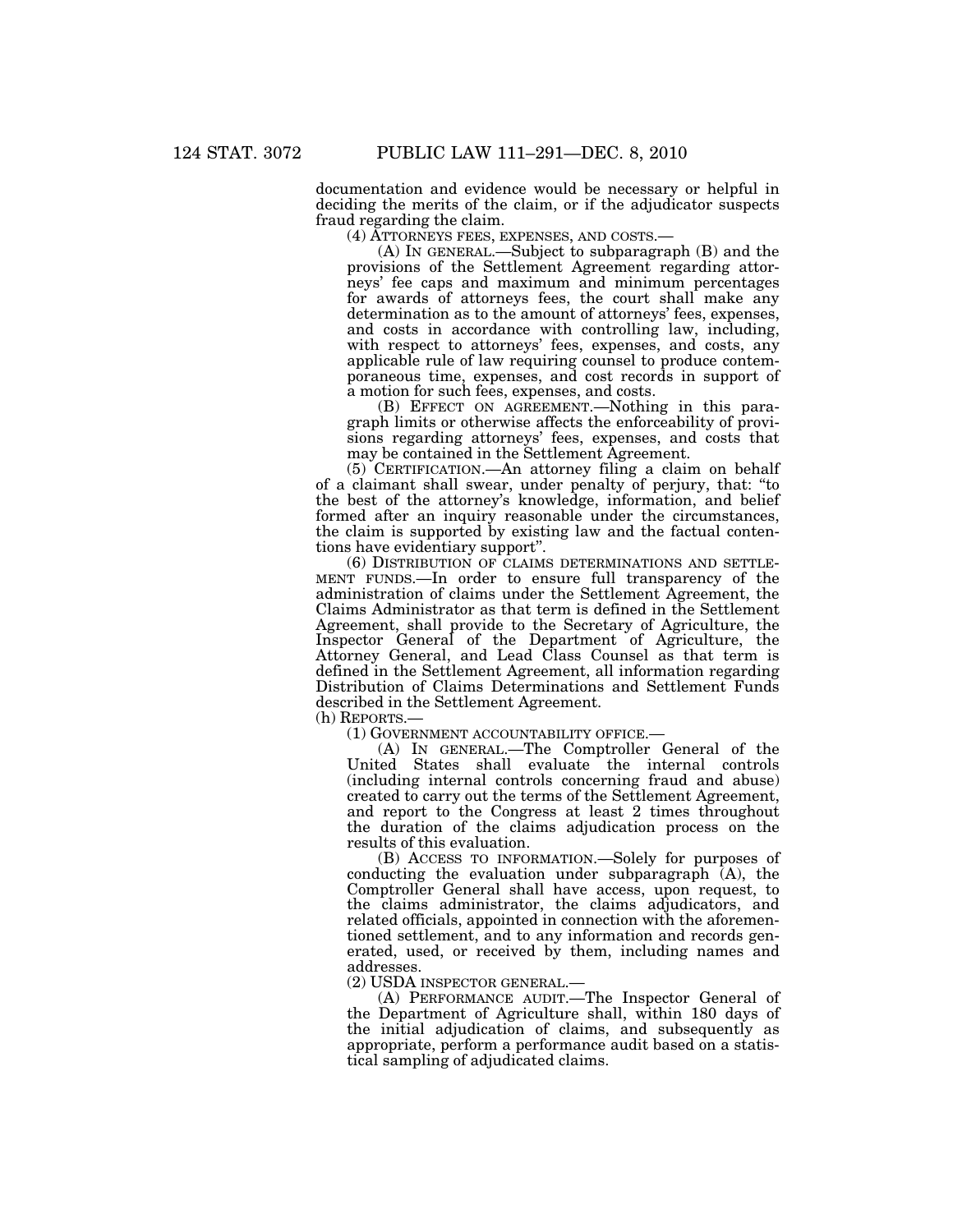(B) AUDIT RECIPIENTS.—The audits described in clause (i) shall be provided to Secretary of Agriculture and the Attorney General.

## **TITLE III—WHITE MOUNTAIN APACHE TRIBE WATER RIGHTS QUANTIFICA-TION**

White Mountain Apache Tribe Water Rights Quantification Act of 2010.

#### **SEC. 301. SHORT TITLE.**

This title may be cited as the ''White Mountain Apache Tribe Water Rights Quantification Act of 2010''.

#### **SEC. 302. PURPOSES.**

The purposes of this title are—

 $(1)$  to authorize, ratify, and confirm the Agreement;

(2) to authorize and direct the Secretary to execute the Agreement and take any other action necessary to carry out all obligations of the Secretary under the Agreement in accordance with this title;

(3) to authorize the amounts necessary for the United States to meet the obligations of the United States under the Agreement and this title; and

(4) to permanently resolve certain damage claims and all water rights claims among—

 $(A)$  the Tribe and its members;

(B) the United States, acting as trustee for the Tribe and its members;

(C) the parties to the Agreement; and

(D) all other claimants seeking to determine the nature and extent of the water rights of the Tribe, its members, the United States, acting as trustee for the Tribe and its members, and other claimants in—

(i) the consolidated civil action in the Superior Court of the State of Arizona for the County of Maricopa styled In re the General Adjudication of All Rights To Use Water In The Gila River System and Source, W–1 (Salt), W–2 (Verde), W–3 (Upper Gila), W–4 (San Pedro); and

(ii) the civil action pending in the Superior Court of the State of Arizona for the County of Apache styled In re the General Adjudication of All Rights to Use Water in the Little Colorado River System and Source and numbered CIV–6417.

#### **SEC. 303. DEFINITIONS.**

In this title:

(1) AGREEMENT.—The term "Agreement" means—

(A) the WMAT Water Rights Quantification Agreement dated January 13, 2009; and

(B) any amendment or exhibit (including exhibit amendments) to that Agreement that are—

(i) made in accordance with this title; or

(ii) otherwise approved by the Secretary.

(2) BUREAU.—The term ''Bureau'' means the Bureau of Reclamation.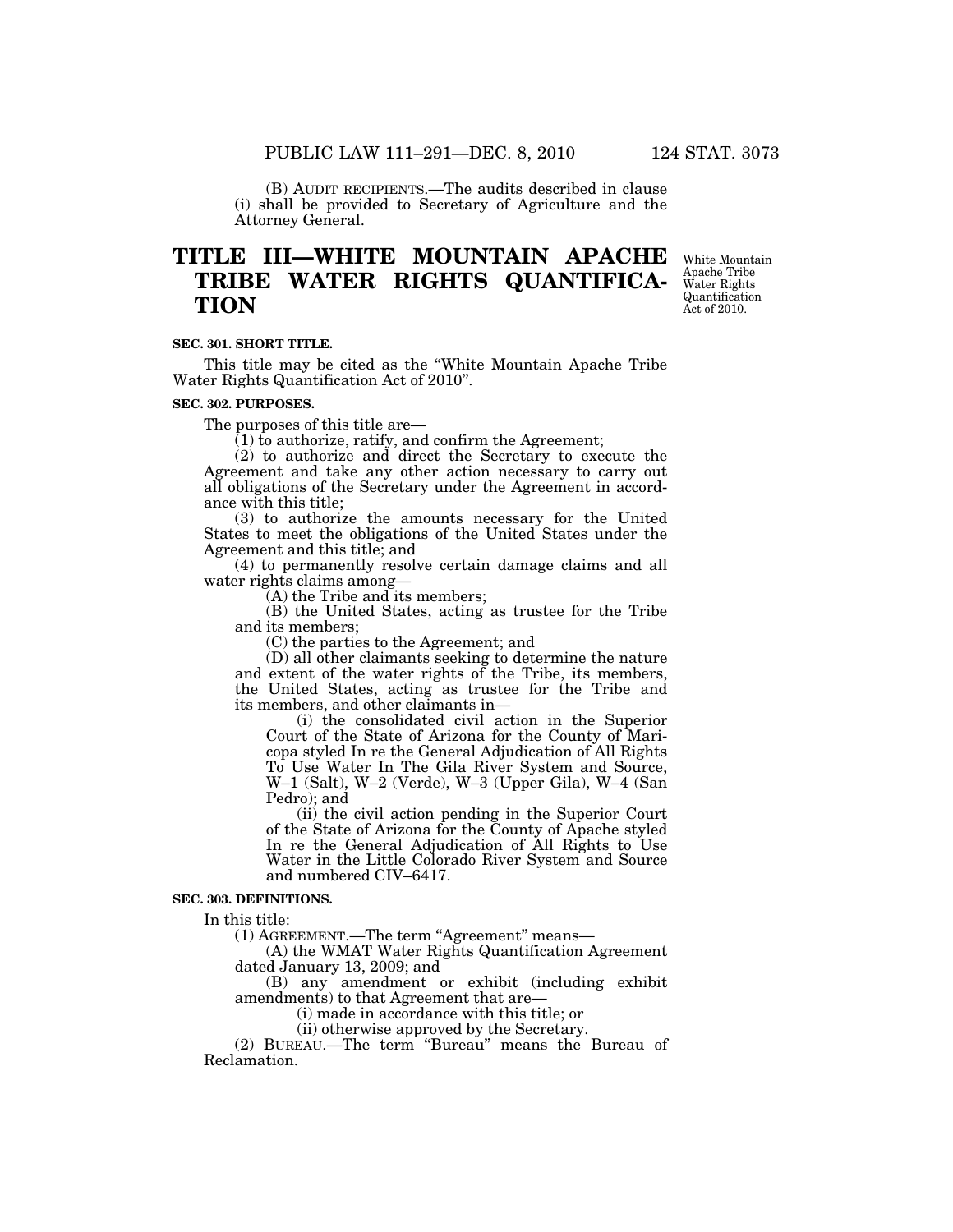(3) CAP.—The term "CAP" means the reclamation project authorized and constructed by the United States in accordance with title III of the Colorado River Basin Project Act (43 U.S.C. 1521 et seq.).

(4) CAP CONTRACTOR.—The term ''CAP contractor'' means an individual or entity that has entered into a long-term contract (as that term is used in the repayment stipulation) with the United States for delivery of water through the CAP system.

(5) CAP FIXED OM&R CHARGE.—The term ''CAP fixed OM&R charge'' has the meaning given the term in the repayment stipulation.

(6) CAP M&I PRIORITY WATER.—The term ''CAP M&I priority water'' means the CAP water having a municipal and industrial delivery priority under the repayment contract.

(7) CAP SUBCONTRACTOR.—The term ''CAP subcontractor'' means an individual or entity that has entered into a longterm subcontract (as that term is used in the repayment stipulation) with the United States and the District for the delivery of water through the CAP system.

(8) CAP SYSTEM.—The term "CAP system" means—

(A) the Mark Wilmer Pumping Plant;

(B) the Hayden-Rhodes Aqueduct;

(C) the Fannin-McFarland Aqueduct;

(D) the Tucson Aqueduct;

(E) any pumping plant or appurtenant works of a feature described in any of subparagraphs (A) through (D); and

(F) any extension of, addition to, or replacement for a feature described in any of subparagraphs (A) through (E).

(9) CAP WATER.—The term "CAP water" means "Project Water'' (as that term is defined in the repayment stipulation). (10) CONTRACT.—The term "Contract" means-

(A) the proposed contract between the Tribe and the United States attached as exhibit 7.1 to the Agreement and numbered 08–XX–30–W0529; and

(B) any amendments to that contract.

(11) DISTRICT.—The term ''District'' means the Central Arizona Water Conservation District, a political subdivision of the State that is the contractor under the repayment contract.

(12) ENFORCEABILITY DATE.—The term ''enforceability date'' means the date described in section 309(d)(1).

(13) INDIAN TRIBE.—The term ''Indian tribe'' has the meaning given the term in section 4 of the Indian Self-Determination and Education Assistance Act (25 U.S.C. 450b).

(14) INJURY TO WATER RIGHTS.—

(A) IN GENERAL.—The term ''injury to water rights'' means an interference with, diminution of, or deprivation of, a water right under Federal, State, or other law.

(B) INCLUSIONS.—The term ''injury to water rights'' includes—

(i) a change in the groundwater table; and

(ii) any effect of such a change.

(C) EXCLUSION.—The term ''injury to water rights'' does

not include any injury to water quality.<br>(15) LOWER COLORADO RIVER BASIN DEVELOPMENT FUND.—

The term "Lower Colorado River Basin Development Fund"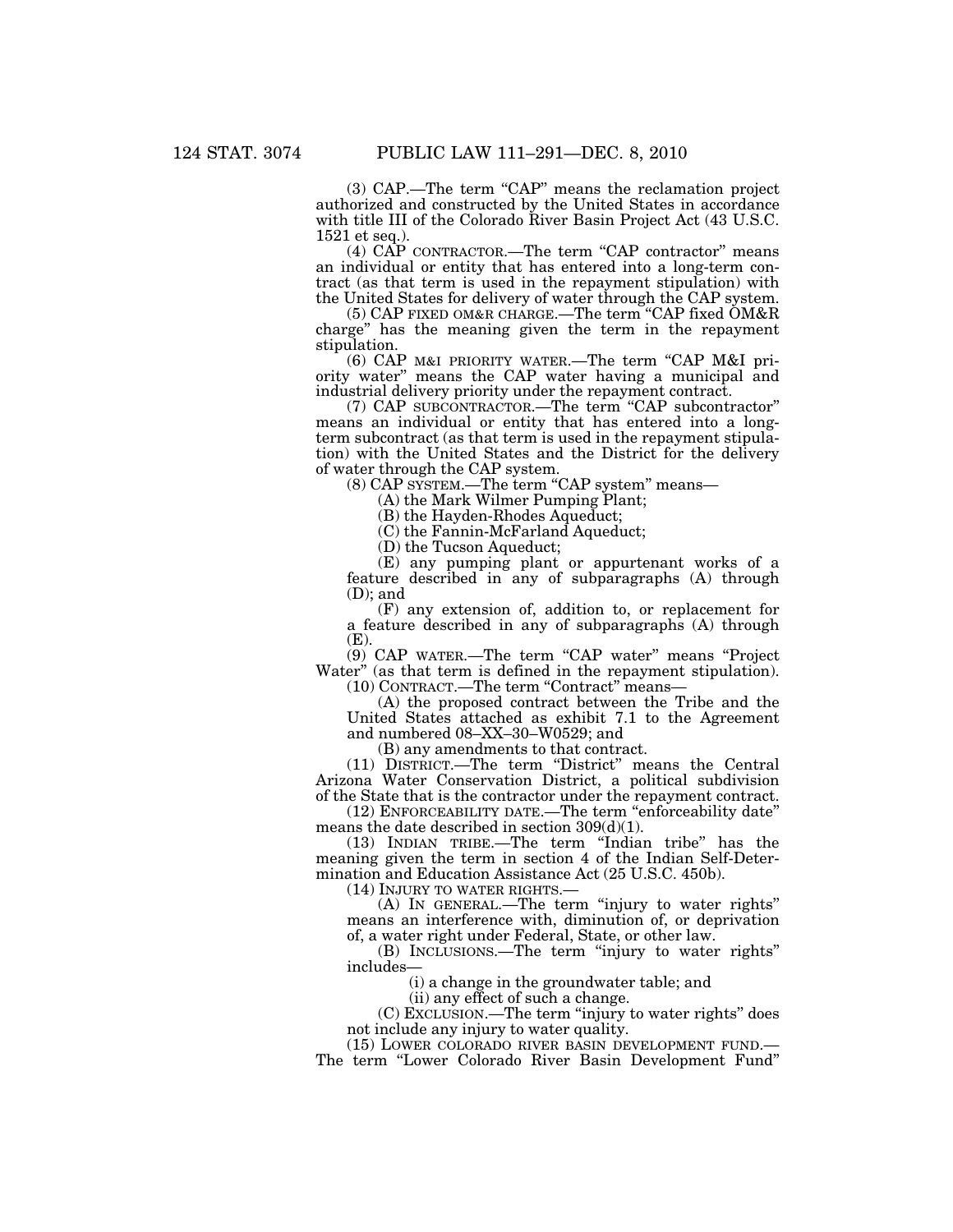means the fund established by section 403 of the Colorado River Basin Project Act (43 U.S.C. 1543).

(16) OFF-RESERVATION TRUST LAND.—The term ''off-reservation trust land'' means land—

(A) located outside the exterior boundaries of the reservation that is held in trust by the United States for the benefit of the Tribe as of the enforceability date; and

(B) depicted on the map attached to the Agreement as exhibit 2.57.

(17) OPERATING AGENCY.—The term ''Operating Agency'' means the 1 or more entities authorized to assume responsibility for the care, operation, maintenance, and replacement of the CAP system.

(18) REPAYMENT CONTRACT.—The term ''repayment contract'' means—

(A) the contract between the United States and the District for delivery of water and repayment of the costs of the CAP, numbered 14–06–W–245 (Amendment No. 1), and dated December 1, 1988; and

(B) any amendment to, or revision of, that contract. (19) REPAYMENT STIPULATION.—The term ''repayment stipulation'' means the stipulated judgment and the stipulation for judgment (including any exhibits to those documents) entered on November 21, 2007, in the United States District Court for the District of Arizona in the consolidated civil action styled Central Arizona Water Conservation District v. United States, et al., and numbered CIV 95–625–TUC–WDB (EHC) and CIV 95–1720–PHX–EHC.

(20) RESERVATION.—

(A) IN GENERAL.—The term ''reservation'' means the land within the exterior boundary of the White Mountain Indian Reservation established by the Executive order dated November 9, 1871, as modified by subsequent Executive orders and Acts of Congress—

(i) known on the date of enactment of this Act as the ''Fort Apache Reservation'' pursuant to chapter 3 of the Act of June 7, 1897 (30 Stat. 62); and

(ii) generally depicted on the map attached to the Agreement as exhibit 2.81.

(B) NO EFFECT ON DISPUTE OR AS ADMISSION.—The depiction of the reservation described in subparagraph  $(A)(ii)$  shall not-

(i) be used to affect any dispute between the Tribe and the United States concerning the legal boundary of the reservation; or

(ii) constitute an admission by the Tribe with regard to any dispute between the Tribe and the United States concerning the legal boundary of the reservation.

(21) SECRETARY.—The term ''Secretary'' means the Secretary of the Interior.

(22) STATE.—The term ''State'' means the State of Arizona.

(23) TRIBAL CAP WATER.—The term ''tribal CAP water'' means the CAP water to which the Tribe is entitled pursuant to the Contract.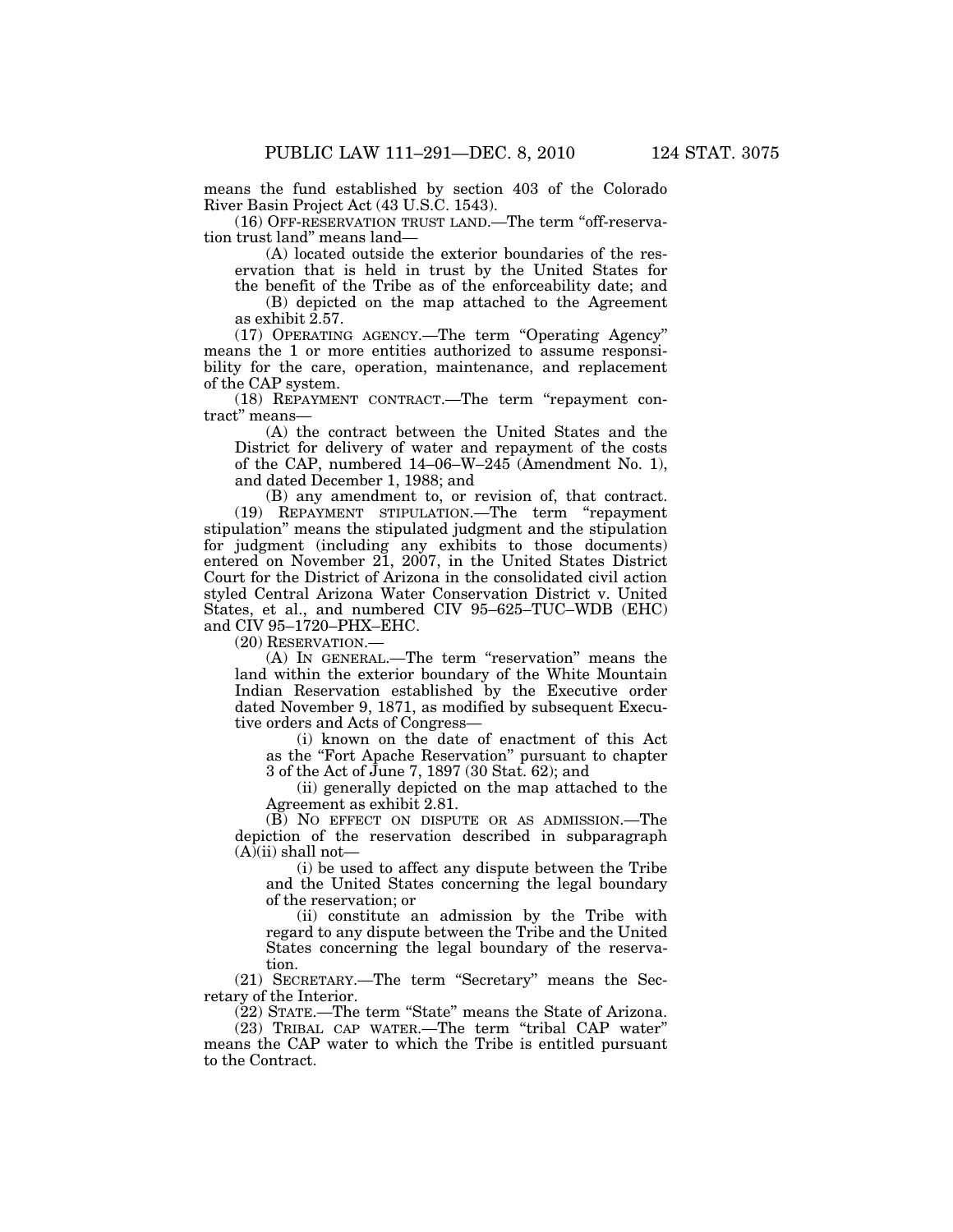(24) TRIBAL WATER RIGHTS.—The term ''tribal water rights'' means the water rights of the Tribe described in paragraph 4.0 of the Agreement.

(25) TRIBE.—The term ''Tribe'' means the White Mountain Apache Tribe organized under section 16 of the Act of June 18, 1934 (commonly known as the ''Indian Reorganization Act'') (25 U.S.C. 476).

(26) WATER RIGHT.—The term ''water right'' means any right in or to groundwater, surface water, or effluent under Federal, State, or other law.

(27) WMAT RURAL WATER SYSTEM.—The term ''WMAT rural water system'' means the municipal, rural, and industrial water diversion, storage, and delivery system described in section 307.

(28) YEAR.—The term ''year'' means a calendar year.

#### **SEC. 304. APPROVAL OF AGREEMENT.**

(a) APPROVAL.—

(1) IN GENERAL.—Except to the extent that any provision of the Agreement conflicts with a provision of this title, the Agreement is authorized, ratified, and confirmed.

(2) AMENDMENTS.—Any amendment to the Agreement is authorized, ratified, and confirmed, to the extent that such amendment is executed to make the Agreement consistent with this title.

(b) EXECUTION OF AGREEMENT.—

(1) IN GENERAL.—To the extent that the Agreement does not conflict with this title, the Secretary shall promptly—

(A) execute the Agreement, including all exhibits to the Agreement requiring the signature of the Secretary; and

(B) in accordance with the Agreement, execute any amendment to the Agreement, including any amendment to any exhibit to the Agreement requiring the signature of the Secretary, that is not inconsistent with this title; and

(2) DISCRETION OF THE SECRETARY.—The Secretary may execute any other amendment to the Agreement, including any amendment to any exhibit to the Agreement requiring the signature of the Secretary, that is not inconsistent with this title if the amendment does not require congressional approval pursuant to the Trade and Intercourse Act (25 U.S.C. 177) or other applicable Federal law (including regulations). (c) NATIONAL ENVIRONMENTAL POLICY ACT.—

(1) ENVIRONMENTAL COMPLIANCE.—In implementing the Agreement and carrying out this title, the Secretary shall promptly comply with all applicable requirements of—

(A) the National Environmental Policy Act of 1969 (42 U.S.C. 4321 et seq.);

(B) the Endangered Species Act of 1973 (16 U.S.C. 1531 et seq.);

(C) all other applicable Federal environmental laws; and

(D) all regulations promulgated under the laws described in subparagraphs (A) through (C).

(2) EXECUTION OF AGREEMENT.—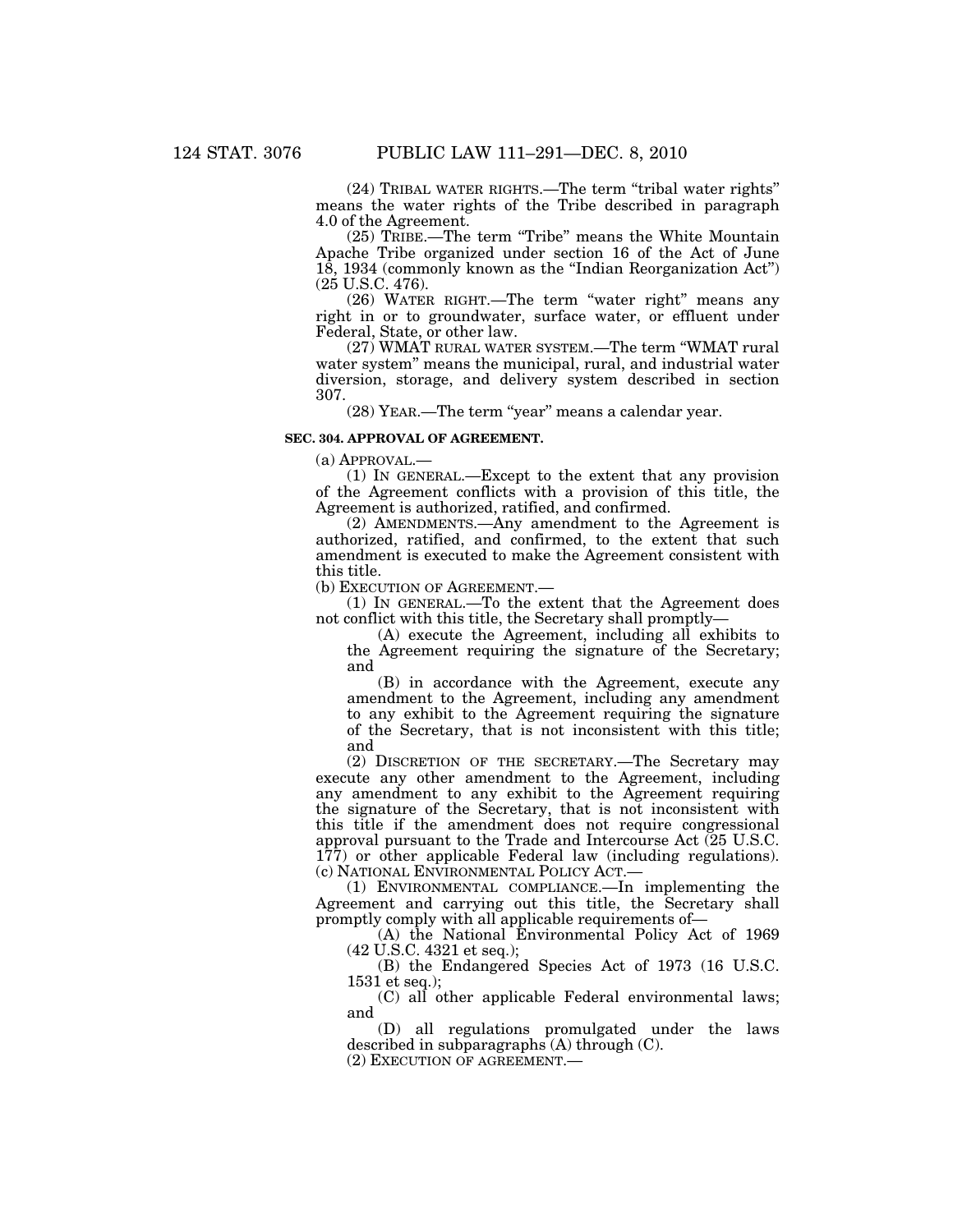(A) IN GENERAL.—Execution of the Agreement by the Secretary under this section shall not constitute a major Federal action under the National Environmental Policy Act of 1969 (42 U.S.C. 4321 et seq.).

(B) ENVIRONMENTAL COMPLIANCE.—The Secretary shall carry out all necessary environmental compliance activities required by Federal law in implementing the Agreement.

(3) LEAD AGENCY.—The Bureau shall serve as the lead agency with respect to ensuring environmental compliance associated with the WMAT rural water system.

#### **SEC. 305. WATER RIGHTS.**

(a) TREATMENT OF TRIBAL WATER RIGHTS.—The tribal water rights—

(1) shall be held in trust by the United States on behalf of the Tribe; and

(2) shall not be subject to forfeiture or abandonment.

(b) REALLOCATION.—

(1) IN GENERAL.—In accordance with this title and the Agreement, the Secretary shall reallocate to the Tribe, and offer to enter into a contract with the Tribe for the delivery in accordance with this section of—

(A) an entitlement to 23,782 acre-feet per year of CAP water that has a non-Indian agricultural delivery priority (as defined in the Contract) in accordance with section 104(a)(1)(A)(iii) of the Arizona Water Settlements Act (Public Law 108–451; 118 Stat. 3488), of which—

(i) 3,750 acre-feet per year shall be firmed by the United States for the benefit of the Tribe for the 100 year period beginning on January 1, 2008, with priority equivalent to CAP M&I priority water, in accordance with section  $105(b)(1)(B)$  of that Act (118 Stat. 3492); and

(ii) 3,750 acre-feet per year shall be firmed by the State for the benefit of the Tribe for the 100 year period beginning on January 1, 2008, with priority equivalent to CAP M&I priority water, in accordance with section  $105(b)(2)(B)$  of that Act (118 Stat. 3492); and

(B) an entitlement to 1,218 acre-feet per year of the water—

(i) acquired by the Secretary through the permanent relinquishment of the Harquahala Valley Irrigation District CAP subcontract entitlement in accordance with the contract numbered 3–07–30–W0290 among the District, Harquahala Valley Irrigation District, and the United States; and

(ii) converted to CAP Indian Priority water (as defined in the Contract) pursuant to the Fort McDowell Indian Community Water Rights Settlement Act of 1990 (Public Law 101–628; 104 Stat. 4480).

(2) AUTHORITY OF TRIBE.—Subject to approval by the Secretary under section  $306(a)(1)$ , the Tribe shall have the sole authority to lease, distribute, exchange, or allocate the tribal CAP water described in paragraph (1).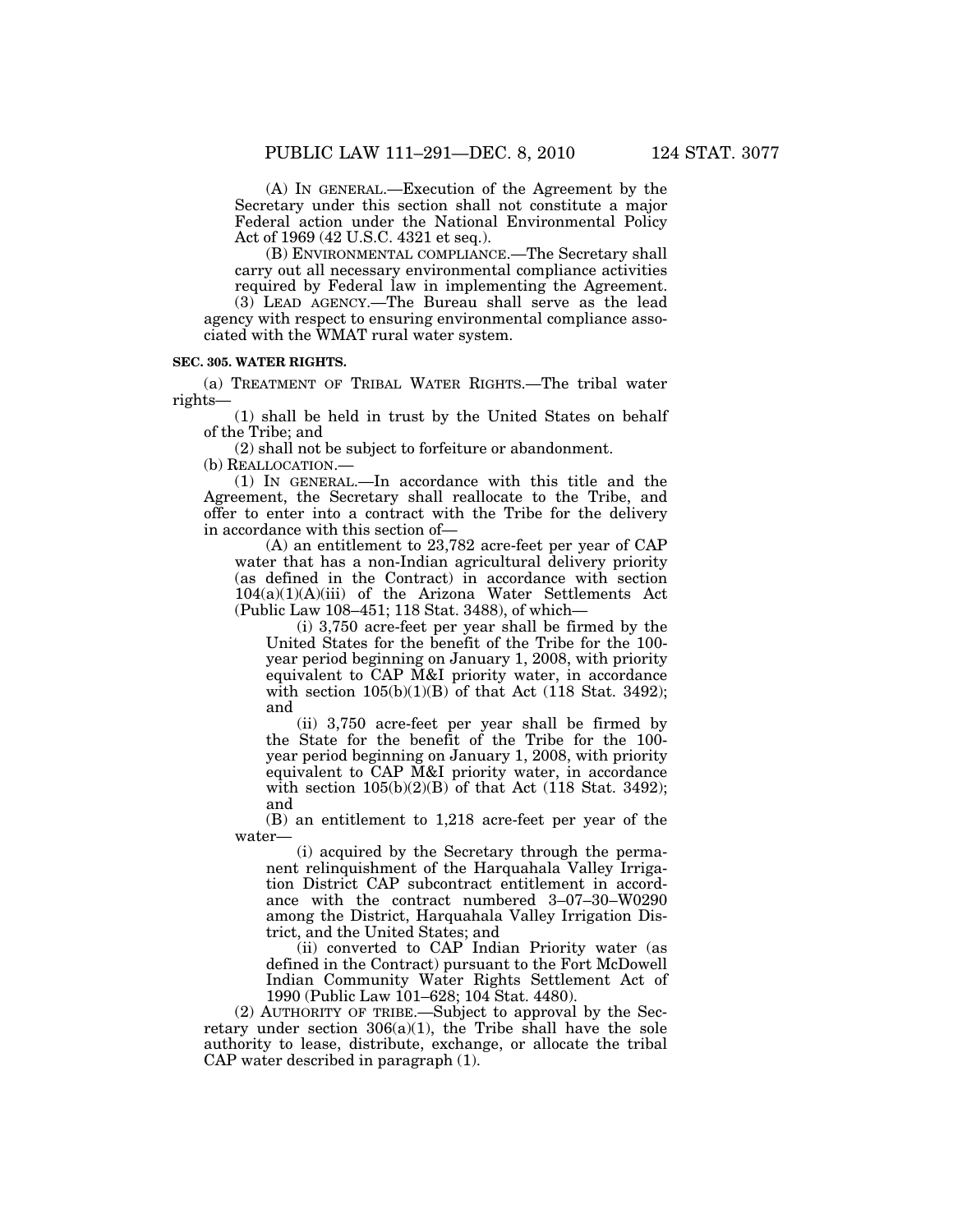(c) WATER SERVICE CAPITAL CHARGES.—The Tribe shall not be responsible for any water service capital charge for tribal CAP water.

(d) ALLOCATION AND REPAYMENT.—For the purpose of determining the allocation and repayment of costs of any stage of the CAP constructed after November 21, 2007, the costs associated with the delivery of water described in subsection (b), regardless of whether the water is delivered for use by the Tribe or in accordance with any assignment, exchange, lease, option to lease, or other agreement for the temporary disposition of water entered into by the Tribe, shall be—

(1) nonreimbursable; and

(2) excluded from the repayment obligation of the District. (e) WATER CODE.—Not later than 18 months after the enforceability date, the Tribe shall enact a water code that—

(1) governs the tribal water rights; and

(2) includes, at a minimum—

(A) provisions requiring the measurement, calculation, and recording of all diversions and depletions of water on the reservation and on off-reservation trust land;

(B) terms of a water conservation plan, including objectives, conservation measures, and an implementation timeline;

(C) provisions requiring the approval of the Tribe for the severance and transfer of rights to the use of water from historically irrigated land identified in paragraph 11.3.2.1 of the Agreement to diversions and depletions on other non-historically irrigated land not located on the watershed of the same water source; and

(D) provisions requiring the authorization of the Tribe for all diversions of water on the reservation and on offreservation trust land by any individual or entity other than the Tribe.

### **SEC. 306. CONTRACT.**

(a) IN GENERAL.—The Secretary shall enter into the Contract, in accordance with the Agreement, to provide, among other things, that—

(1) the Tribe, on approval of the Secretary, may—

(A) enter into contracts or options to lease, contracts to exchange, or options to exchange tribal CAP water in Maricopa, Pinal, Pima, and Yavapai Counties in the State providing for the temporary delivery to any individual or entity of any portion of the tribal CAP water, subject to the condition that—

(i) the term of the contract or option to lease shall not be longer than 100 years;

(ii) the contracts or options to exchange shall be for the term provided in the contract or option; and

(iii) a lease or option to lease providing for the temporary delivery of tribal CAP water shall require the lessee to pay to the Operating Agency all CAP fixed OM&R charges and all CAP pumping energy charges (as defined in the repayment stipulation) associated with the leased water; and

Deadline.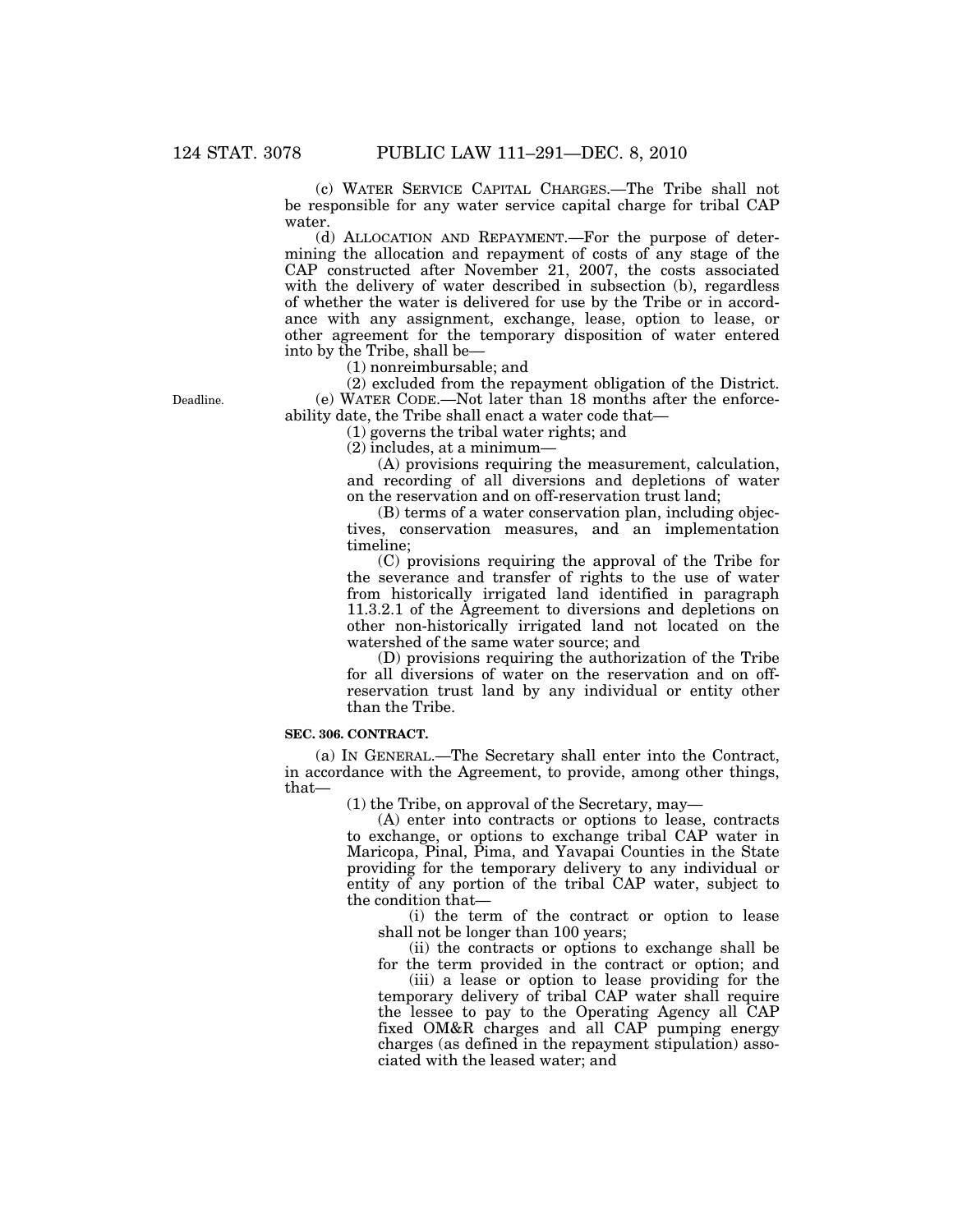(B) renegotiate any lease at any time during the term of the lease, subject to the condition that the term of the renegotiated lease shall not exceed 100 years;

(2) no portion of the tribal CAP water may be permanently

alienated;

(3)(A) the Tribe (and not the United States in any capacity) shall be entitled to all consideration due to the Tribe under any contract or option to lease or exchange tribal CAP water entered into by the Tribe; and

(B) the United States (in any capacity) has no trust or other obligation to monitor, administer, or account for, in any manner—

(i) any funds received by the Tribe as consideration under a contract or option to lease or exchange tribal CAP water; or

(ii) the expenditure of those funds;

(4)(A) all tribal CAP water shall be delivered through the CAP system; and

(B) if the delivery capacity of the CAP system is significantly reduced or anticipated to be significantly reduced for an extended period of time, the Tribe shall have the same CAP delivery rights as a CAP contractor or CAP subcontractor that is allowed to take delivery of water other than through the CAP system;

(5) the Tribe may use tribal CAP water on or off the reservation for any purpose;

(6) as authorized by subsection  $(f)(2)(A)$  of section 403 of the Colorado River Basin Project Act (43 U.S.C. 1543) and to the extent that funds are available in the Lower Colorado River Basin Development Fund established by subsection (a) of that section, the United States shall pay to the Operating Agency the CAP fixed OM&R charges associated with the delivery of tribal CAP water (except in the case of tribal CAP water leased by any individual or entity);

(7) the Secretary shall waive the right of the Secretary to capture all return flow from project exchange water flowing from the exterior boundary of the reservation; and

Waiver authority.

(8) no CAP water service capital charge shall be due or payable for the tribal CAP water, regardless of whether the water is delivered for use by the Tribe or pursuant to a contract or option to lease or exchange tribal CAP water entered into by the Tribe.

(b) REQUIREMENTS.—The Contract shall be—

(1) for permanent service (within the meaning of section 5 of the Boulder Canyon Project Act (43 U.S.C. 617d)); and

(2) without limit as to term. (c) RATIFICATION.—

(1) IN GENERAL.—Except to the extent that any provision of the Contract conflicts with a provision of this title, the

Contract is authorized, ratified, and confirmed. (2) AMENDMENTS.—Any amendment to the Contract is authorized, ratified, and confirmed, to the extent that such amendment is executed to make the Contract consistent with this title.

(d) EXECUTION OF CONTRACT.—To the extent that the Contract does not conflict with this title, the Secretary shall execute the Contract.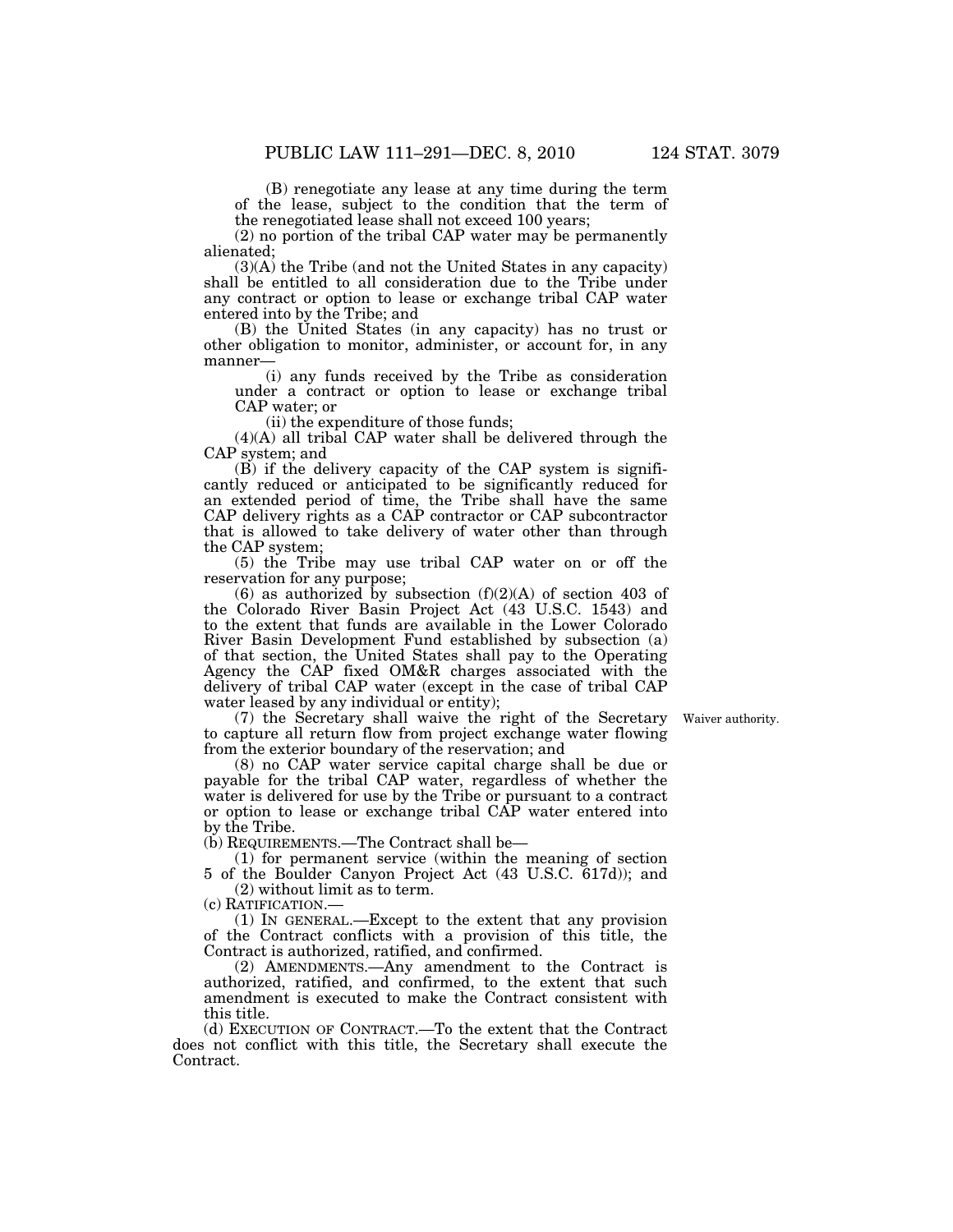(e) PAYMENT OF CHARGES.—The Tribe, and any recipient of tribal CAP water through a contract or option to lease or exchange, shall not be obligated to pay a water service capital charge or any other charge, payment, or fee for CAP water, except as provided in an applicable lease or exchange agreement.

(f) PROHIBITIONS.—

(1) USE OUTSIDE STATE.—No tribal CAP water may be leased, exchanged, forborne, or otherwise transferred by the Tribe in any way for use directly or indirectly outside the State.

(2) USE OFF RESERVATION.—Except as authorized by this section and paragraph 4.7 of the Agreement, no tribal water rights under this title may be sold, leased, transferred, or used outside the boundaries of the reservation or off-reservation trust land other than pursuant to an exchange.

(3) AGREEMENTS WITH ARIZONA WATER BANKING AUTHORITY.—Nothing in this title or the Agreement limits the right of the Tribe to enter into an agreement with the Arizona Water Banking Authority (or any successor entity) established by section 45–2421 of the Arizona Revised Statutes in accordance with State law.

 $(g)$  LEASES.

(1) IN GENERAL.—To the extent that the leases of tribal CAP Water by the Tribe to the District and to any of the cities in the State, attached as exhibits to the Agreement, are not in conflict with the provisions of this title—

(A) those leases are authorized, ratified, and confirmed; and

(B) the Secretary shall execute the leases.

(2) AMENDMENTS.—To the extent that amendments are executed to make the leases described in paragraph (1) consistent with this title, those amendments are authorized, ratified, and confirmed.

## **SEC. 307. AUTHORIZATION OF WMAT RURAL WATER SYSTEM.**

(a) IN GENERAL.—Consistent with subsections (a) and (e) of section 312 and subsection (h) of this section, the Secretary, acting through the Bureau, shall plan, design, and construct the WMAT rural water system to divert, store, and distribute water from the North Fork of the White River to the Tribe that shall consist of—

(1) a dam and storage reservoir, pumping plant, and treatment facilities located along the North Fork of the White River near the community of Whiteriver;

(2) a distribution system consisting of pipelines extending from the treatment facilities to existing water distribution systems serving the communities of Whiteriver, Fort Apache, Canyon Day, Cedar Creek, Carrizo, and Cibecue;

(3) connections to existing distribution facilities for the communities described in paragraph (2), but not including any upgrades of, or improvements to, existing or future public water systems for the communities described in paragraph (2) that may be necessary to accommodate increased demand and flow rates (and any associated changes in water quality);

(4) connections to additional communities along the pipeline, provided that the additional connections may be added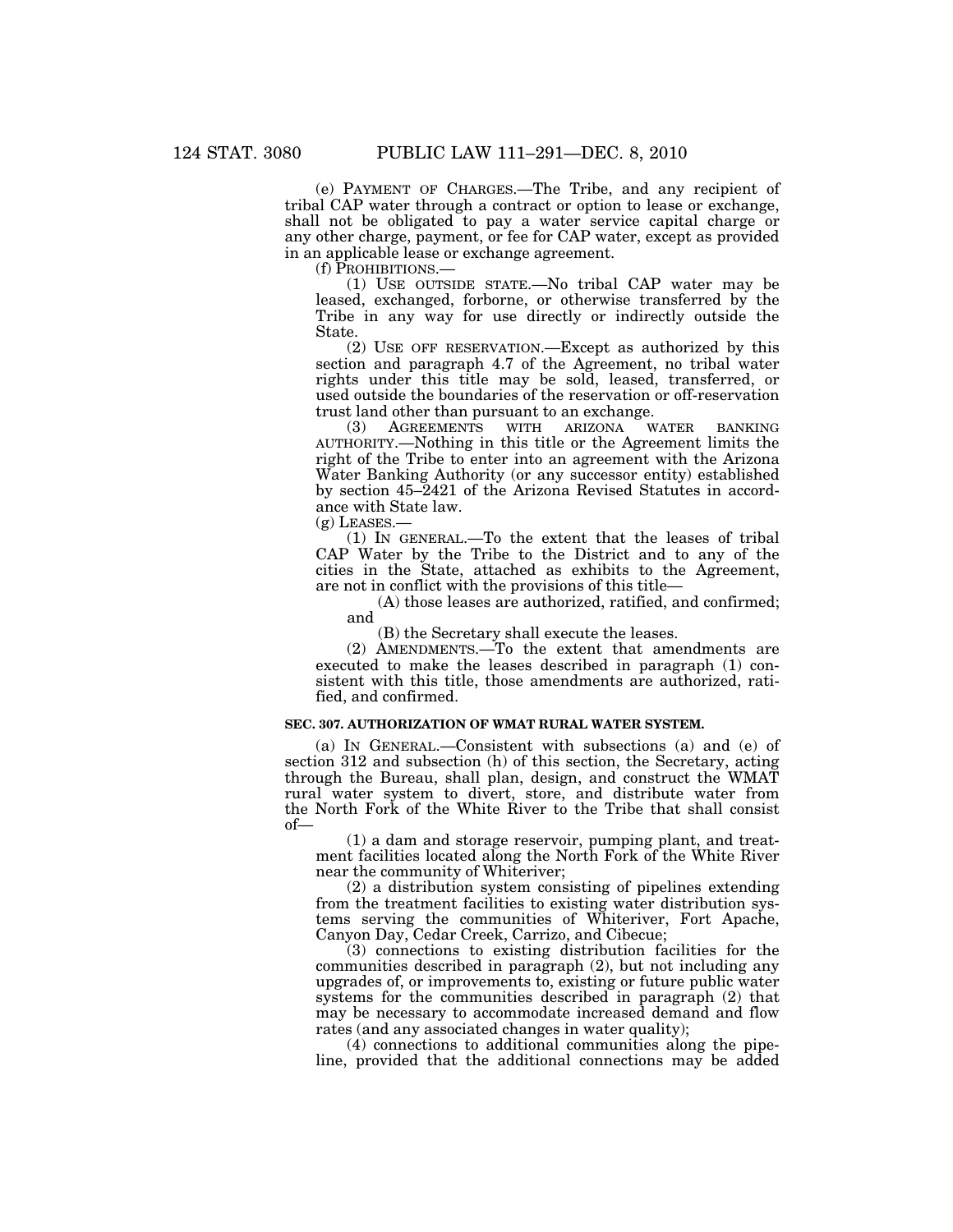to the distribution system described in paragraph (2) at the expense of the Tribe;

(5) appurtenant buildings and access roads;

(6) electrical power transmission and distribution facilities necessary for operation of the project; and

(7) any other project components that the Secretary, in consultation with the Tribe, determines to be necessary.

(b) MODIFICATIONS.—The Secretary and the Tribe—

(1) may modify the components of the WMAT rural water system described in subsection (a) by mutual agreement; and

(2) shall make all modifications required under subsection  $(c)(2)$ .

(c) FINAL PROJECT DESIGN.—

(1) IN GENERAL.—The Secretary shall issue a final project design of the WMAT rural water system, including the dam, pumping plants, pipeline, and treatment plant, that is generally consistent with the project extension report dated February 2007 after the completion of—

(A) any appropriate environmental compliance activity; and

(B) the review process described in paragraph (2).

(2) REVIEW.—

(A) IN GENERAL.—The Secretary shall review the proposed design of the WMAT rural water system and perform value engineering analyses.

(B) RESULTS.—Taking into consideration the review under subparagraph (A), the Secretary, in consultation with the Tribe, shall require appropriate changes to the design, so that the final design—

(i) meets Bureau of Reclamation design standards;

(ii) to the maximum extent practicable, incorporates any changes that would improve the costeffectiveness of the delivery of water through the WMAT rural water system; and

(iii) may be constructed for the amounts made available under section 312.

(d) CONVEYANCE OF TITLE.—

(1) IN GENERAL.—Title to the WMAT rural water system shall be held by the United States until title to the WMAT rural water system is conveyed by the Secretary to the Tribe pursuant to paragraph (2).

(2) CONVEYANCE TO TRIBE.—The Secretary shall convey to the Tribe title to the WMAT rural water system not later than 30 days after the date on which the Secretary publishes in the Federal Register a statement of findings that—

Deadline. Federal Register, publication.

(A) the operating criteria, standing operating procedures, emergency action plan, and first filling and monitoring criteria of the designers have been established and are in place;

(B) the WMAT rural water system has operated under the standing operating procedures of the designers, with the participation of the Tribe, for a period of 3 years;

(C) the Secretary has provided the Tribe with technical assistance on the manner by which to operate and maintain the WMAT rural water system;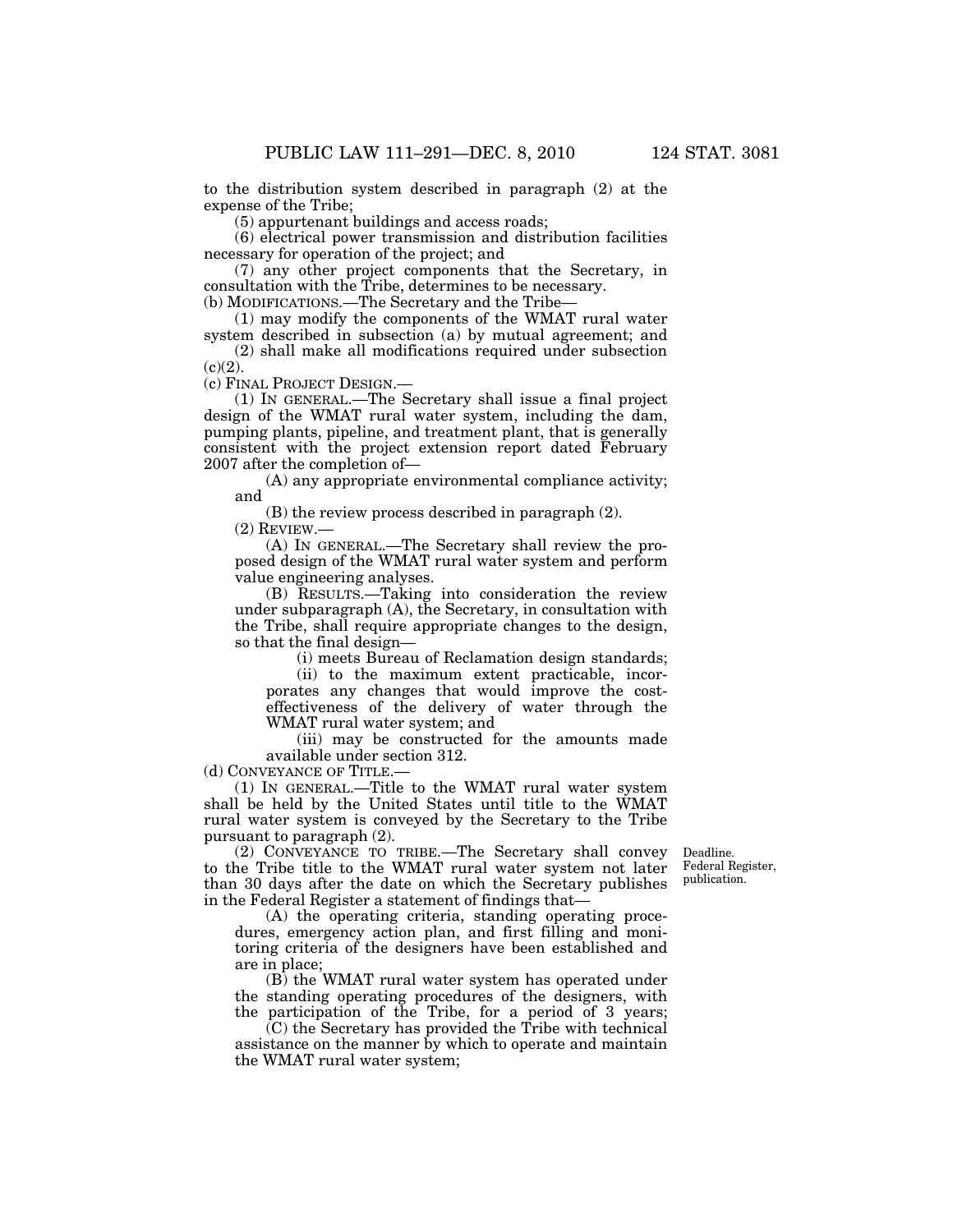(D) the funds made available under section  $312(b)(3)(B)$ have been deposited in the WMAT Maintenance Fund; and

(E) the WMAT rural water system—

(i) is substantially complete, as determined by the Secretary; and

(ii) satisfies the requirement that—

(I) the infrastructure constructed is capable of storing, diverting, treating, transmitting, and distributing a supply of water as set forth in the final project design described in subsection (c); and (II) the Secretary has consulted with the Tribe

regarding the proposed finding that the WMAT rural water system is substantially complete.

(e) ALIENATION AND TAXATION.—

(1) IN GENERAL.—Conveyance of title to the Tribe pursuant to subsection (d) does not waive or alter any applicable Federal law (including regulations) prohibiting alienation or taxation of the WMAT rural water system or the underlying reservation land.

(2) ALIENATION OF WMAT RURAL WATER SYSTEM.—The WMAT rural water system, including the components of the WMAT rural water system, shall not be alienated, encumbered, or conveyed in any manner by the Tribe, unless a reconveyance is authorized by an Act of Congress enacted after the date of enactment of this Act.

(f) OPERATION AND MAINTENANCE.—

(1) IN GENERAL.—Consistent with subsections (d) and (e) of section 312, the Secretary, acting through the Bureau and in cooperation with the Tribe, shall operate, maintain, and replace the WMAT rural water system until the date on which title to the WMAT rural water system is transferred to the Tribe pursuant to subsection  $(d)(2)$ .

Effective date.

(2) LIMITATION.—

(A) IN GENERAL.—Beginning on the date on which title to the WMAT rural water system is transferred to the Tribe pursuant to subsection (d)(2), the United States shall have no obligation to pay for the operation, maintenance, or replacement costs of the WMAT rural water system.

(B) LIMITATION ON LIABILITY.—Effective on the date on which the Secretary publishes a statement of findings in the Federal Register pursuant to subsection  $(d)(2)$ , the United States shall not be held liable by any court for damages arising out of any act, omission, or occurrence relating to the land or facilities conveyed, other than damages caused by any intentional act or act of negligence committed by the United States, or by employees or agents of the United States, prior to the date on which the Secretary publishes a statement of findings in the Federal Register pursuant to subsection (d)(2).

(g) RIGHT TO REVIEW.—

(1) IN GENERAL.—The statement of findings published by the Secretary pursuant to subsection  $(d)(2)$  shall be considered to be a final agency action subject to judicial review under sections 701 through 706 of title 5, United States Code.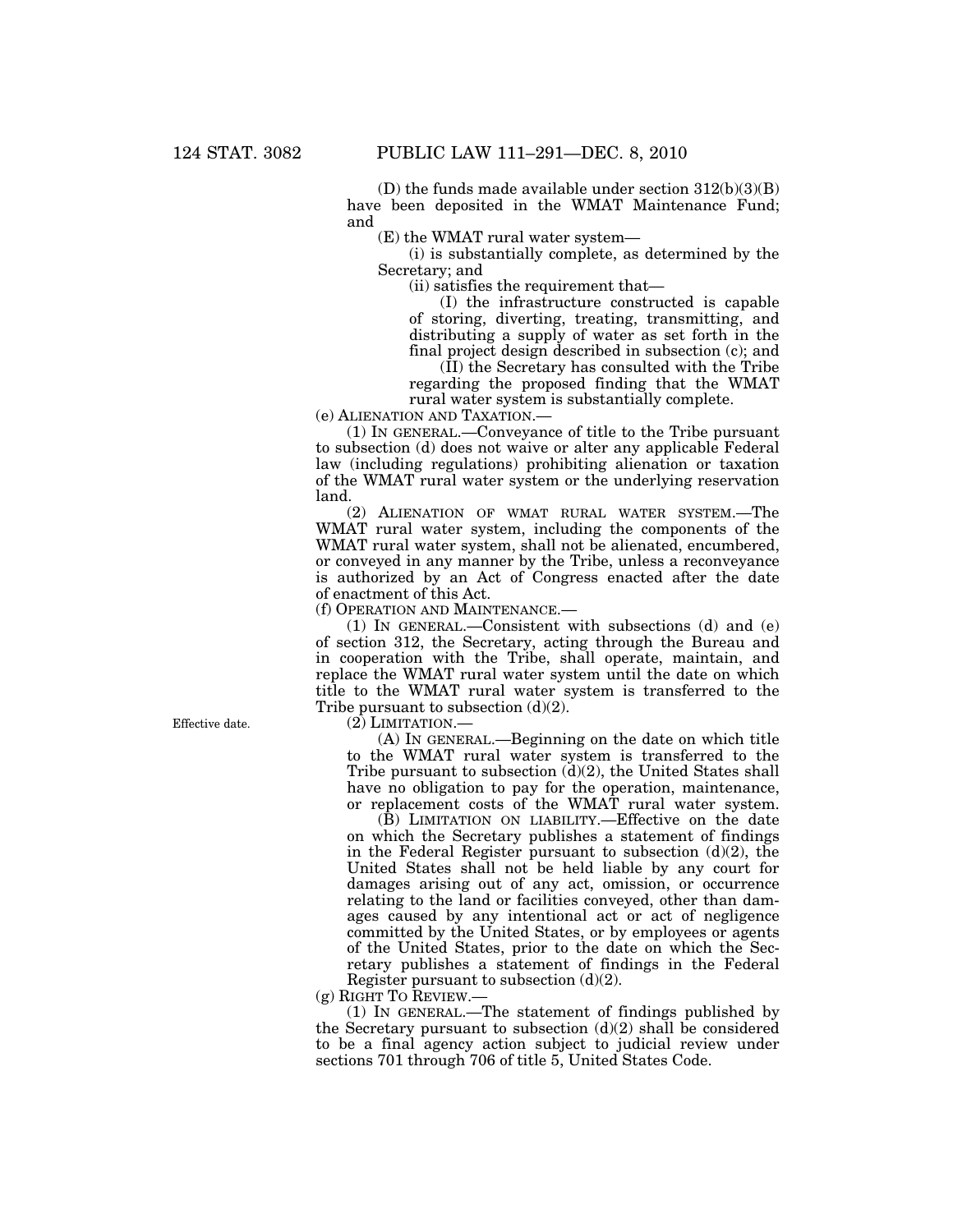(2) EFFECT OF TITLE.—Nothing in this title gives the Tribe or any other party the right to judicial review of the determination by the Secretary under subsection (d) except under subchapter II of chapter 5, and chapter 7, of title 5, United States Code (commonly known as the "Administrative Procedure Act"). (h) APPLICABILITY OF ISDEAA.—

(1) AGREEMENT FOR SPECIFIC ACTIVITIES.—On receipt of a request of the Tribe, and in accordance with the Indian Self-Determination and Education Assistance Act (25 U.S.C. 450 et seq.), the Secretary shall enter into 1 or more agreements with the Tribe to carry out the activities authorized by this section.

(2) CONTRACTS.—Any contract entered into pursuant to the Indian Self-Determination and Education Assistance Act (25 U.S.C. 450 et seq.) for the purpose of carrying out any provision of this title shall incorporate such provisions regarding periodic payment of funds, timing for use of funds, transparency, oversight, reporting, and accountability as the Secretary determines to be necessary (at the sole discretion of the Secretary) to ensure appropriate stewardship of Federal funds.

(i) FINAL DESIGNS; PROJECT CONSTRUCTION.—

(1) FINAL DESIGNS.—All designs for the WMAT rural water system shall—

(A) conform to Bureau design standards; and

(B) be subject to review and approval by the Secretary. (2) PROJECT CONSTRUCTION.—Each project component of the WMAT rural water system shall be constructed pursuant to designs and specifications approved by the Secretary, and all construction work shall be subject to inspection and approval by the Secretary.

(j) CONDITION.—As a condition of construction of the facilities authorized by this section, the Tribe shall provide, at no cost to the Secretary, all land or interests in land that the Secretary identifies as necessary for the construction, operation, and maintenance of those facilities.

#### **SEC. 308. SATISFACTION OF CLAIMS.**

(a) IN GENERAL.—Except as set forth in the Agreement, the benefits realized by the Tribe and its members under this title shall be in full satisfaction of all claims of the Tribe, its members, and the United States, acting as trustee for the benefit of the Tribe and its members, for water rights and injury to water rights under Federal, State, or other law with respect to the reservation and off-reservation trust land.

(b) USES OF WATER.—All uses of water on land outside of the reservation, if and when that land is subsequently and finally determined to be part of the reservation through resolution of any dispute between the Tribe and the United States over the location of the reservation boundary, and any fee land within the reservation placed into trust and made part of the reservation, shall be subject to the maximum annual diversion amounts and the maximum annual depletion amounts specified in the Agreement.

(c) NO RECOGNITION OF WATER RIGHTS.—Notwithstanding subsection (a), nothing in this title recognizes or establishes any right of a member of the Tribe to water on the reservation.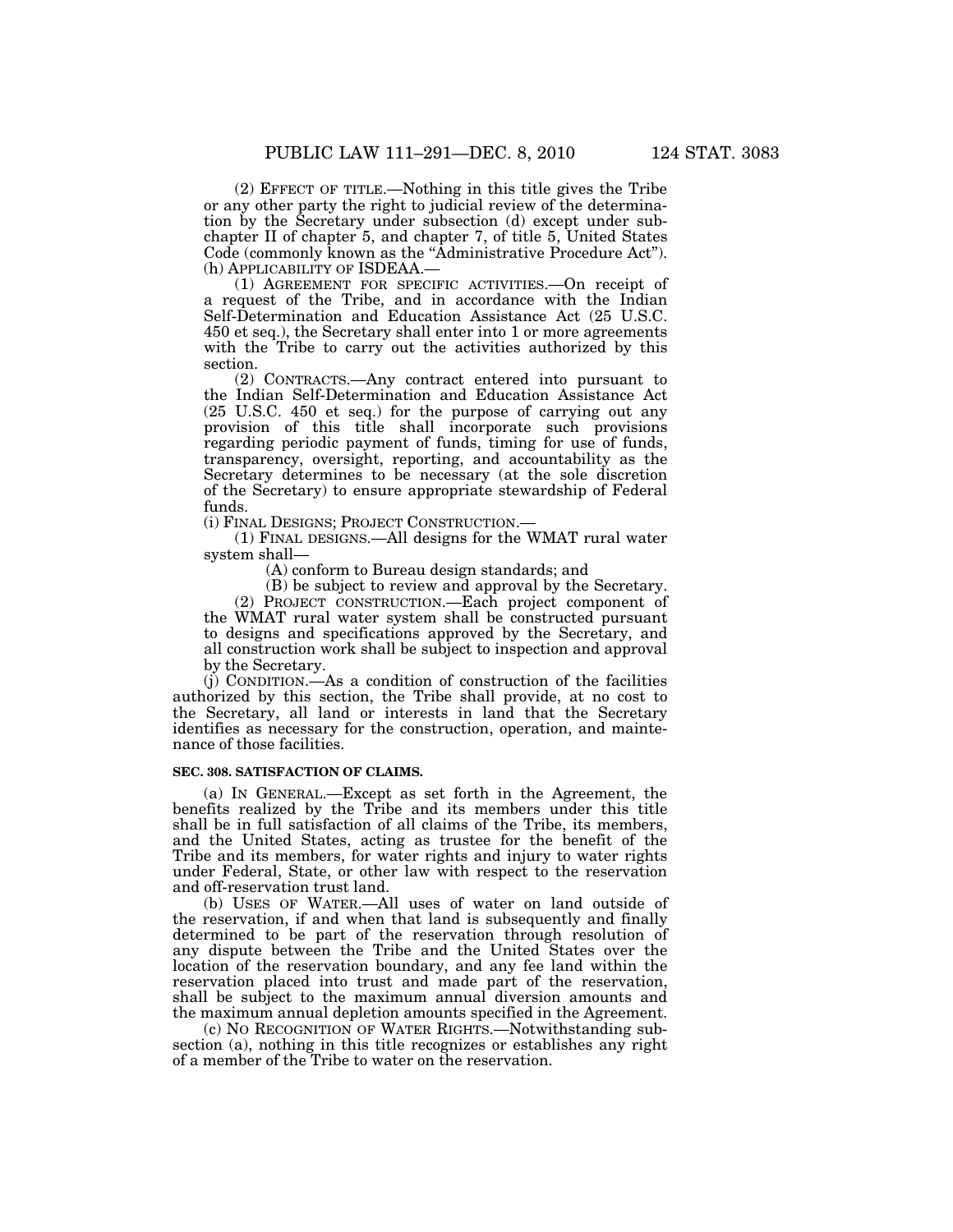### **SEC. 309. WAIVERS AND RELEASES OF CLAIMS.**

(a) IN GENERAL.—–

(1) CLAIMS AGAINST THE STATE AND OTHERS.—Except for the specifically retained claims described in subsection  $(b)(1)$ , the Tribe, on behalf of itself and its members, and the United States, acting in its capacity as trustee for the Tribe and its members, as part of the performance of the respective obligations of the United States and the Tribe under the Agreement, are authorized to execute a waiver and release of any claims against the State (or any agency or political subdivision of the State), or any other person, entity, corporation, or municipal corporation under Federal, State, or other law for all—

(A)(i) past, present, and future claims for water rights for the reservation and off-reservation trust land arising from time immemorial and, thereafter, forever; and

(ii) past, present, and future claims for water rights arising from time immemorial and, thereafter, forever, that are based on aboriginal occupancy of land by the Tribe, its members, or their predecessors;

(B)(i) past and present claims for injury to water rights for the reservation and off-reservation trust land arising from time immemorial through the enforceability date;

(ii) past, present, and future claims for injury to water rights arising from time immemorial and, thereafter, forever, that are based on aboriginal occupancy of land by the Tribe, its members, or their predecessors; and

(iii) claims for injury to water rights arising after the enforceability date for the reservation and off-reservation trust land resulting from off-reservation diversion or use of water in a manner that is not in violation of the Agreement or State law; and

(C) past, present, and future claims arising out of, or relating in any manner to, the negotiation, execution, or adoption of the Agreement, an applicable settlement judgement or decree, or this title.

(2) CLAIMS AGAINST TRIBE.—Except for the specifically retained claims described in subsection (b)(3), the United States, in all capacities (except as trustee for an Indian tribe other than the Tribe), as part of the performance of its obligations under the Agreement, is authorized to execute a waiver and release of any and all claims against the Tribe, its members, or any agency, official, or employee of the Tribe, under Federal, State, or any other law for all-

(A) past and present claims for injury to water rights resulting from the diversion or use of water on the reservation and on off-reservation trust land arising from time immemorial through the enforceability date;

(B) claims for injury to water rights arising after the enforceability date resulting from the diversion or use of water on the reservation and on off-reservation trust land in a manner that is not in violation of the Agreement; and

(C) past, present, and future claims arising out of or related in any manner to the negotiation, execution, or adoption of the Agreement, an applicable settlement judgement or decree, or this title.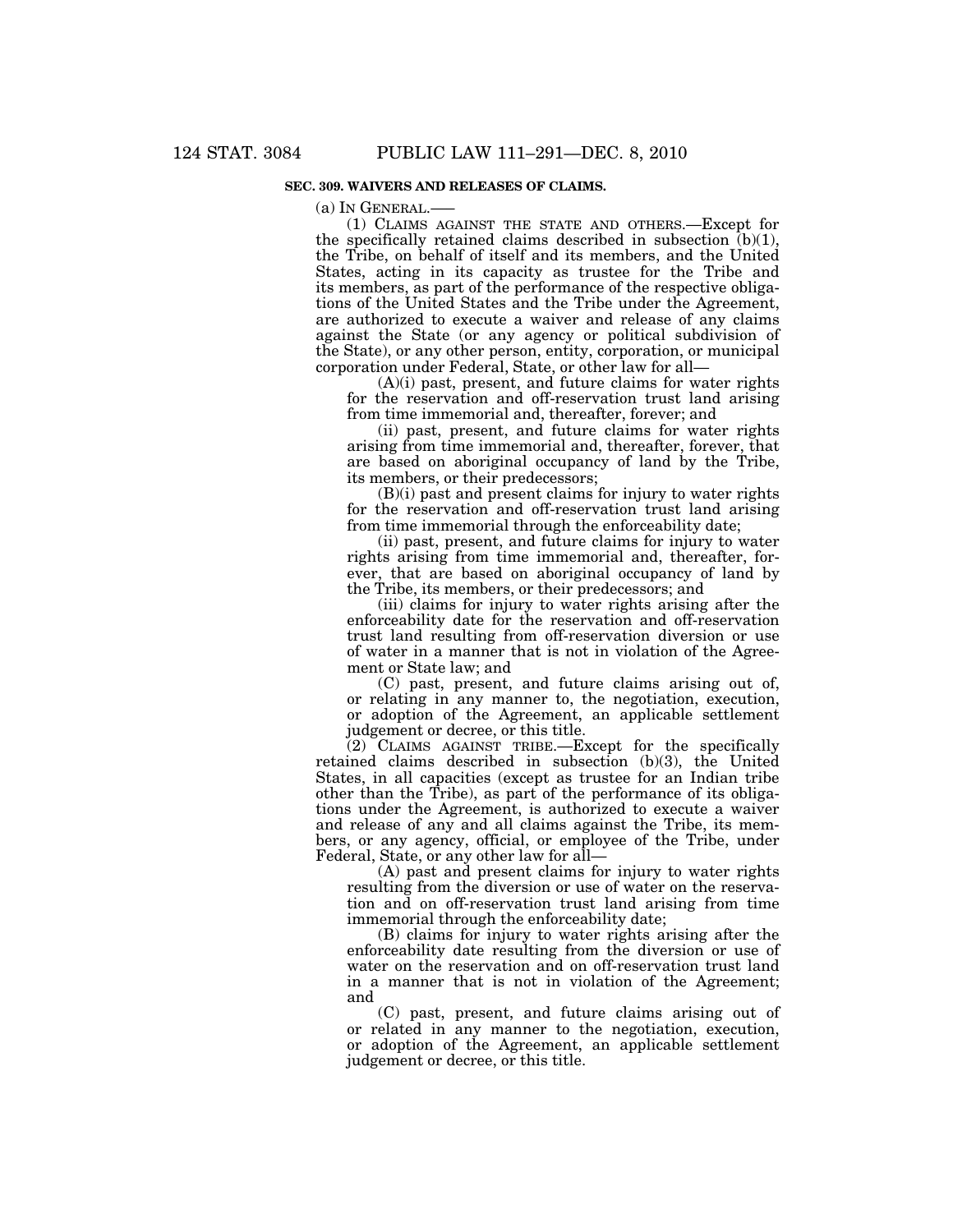(3) CLAIMS AGAINST UNITED STATES.—Except for the specifically retained claims described in subsection  $(b)(2)$ , the Tribe, on behalf of itself and its members, as part of the performance of the obligations of the Tribe under the Agreement, is authorized to execute a waiver and release of any claim against the United States, including agencies, officials, or employees of the United States (except in the capacity of the United States as trustee for other Indian tribes), under Federal, State, or other law for any and all—

(A)(i) past, present, and future claims for water rights for the reservation and off-reservation trust land arising from time immemorial and, thereafter, forever; and

(ii) past, present, and future claims for water rights arising from time immemorial and, thereafter, forever that are based on aboriginal occupancy of land by the Tribe, its members, or their predecessors;

(B)(i) past and present claims relating in any manner to damages, losses, or injuries to water, water rights, land, or other resources due to loss of water or water rights (including damages, losses, or injuries to hunting, fishing, gathering, or cultural rights due to loss of water or water rights, claims relating to interference with, diversion, or taking of water, or claims relating to failure to protect, acquire, or develop water, water rights, or water infrastructure) within the reservation and off-reservation trust land that first accrued at any time prior to the enforceability date;

(ii) past, present, and future claims for injury to water rights arising from time immemorial and, thereafter, forever that are based on aboriginal occupancy of land by the Tribe, its members, or their predecessors; and

(iii) claims for injury to water rights arising after the enforceability date for the reservation and off-reservation trust land resulting from the off-reservation diversion or use of water in a manner that is not in violation of the Agreement or applicable law;

(C) past, present, and future claims arising out of, or relating in any manner to, the negotiation, execution, or adoption of the Agreement, an applicable settlement judgment or decree, or this title;

(D) past and present claims relating in any manner to pending litigation of claims relating to the water rights of the Tribe for the reservation and off-reservation trust land;

(E) past and present claims relating to the operation, maintenance, and replacement of existing irrigation systems on the reservation constructed prior to the enforceability date that first accrued at any time prior to the enforceability date, which waiver shall only become effective on the full appropriation and payment to the Tribe of \$4,950,000 of the amounts made available under section 312(b)(2)(B);

(F) any claims relating to operation, maintenance, and replacement of the WMAT rural water system, which waiver shall only become effective on the date on which funds are made available under section 312(b)(3)(B) and deposited in the WMAT Maintenance Fund;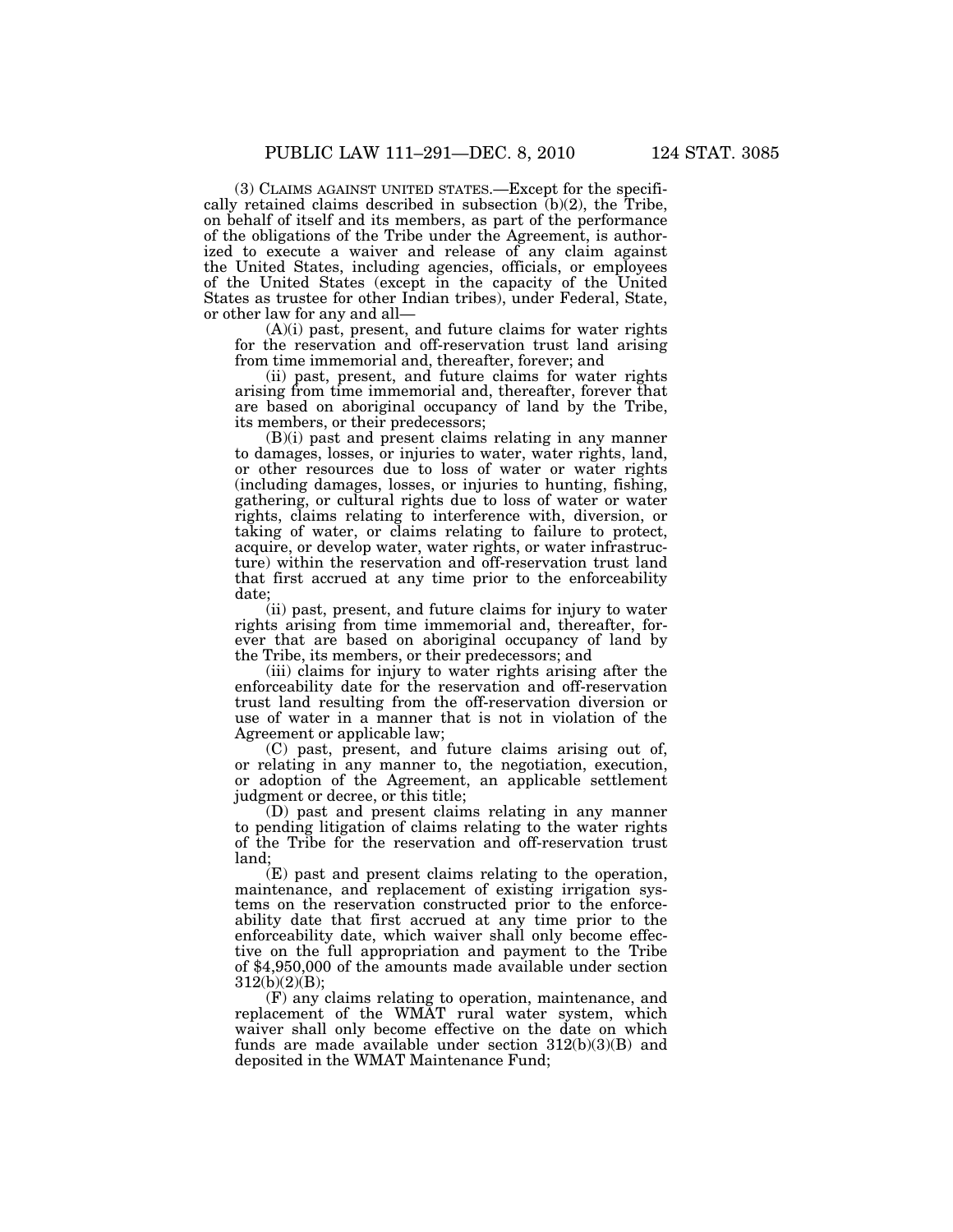(G) past and present breach of trust and negligence claims for damage to the land and natural resources of the Tribe caused by riparian and other vegetative manipulation by the United States for the purpose of increasing water runoff from the reservation that first accrued at any time prior to the enforceability date; and

(H) past and present claims for trespass, use, and occupancy of the reservation in, on, and along the Black River that first accrued at any time prior to the enforceability date.

(4) EFFECT ON BOUNDARY CLAIMS.—Nothing in this title expands, diminishes, or impacts any claims the Tribe may assert, or any defense the United States may assert, concerning title to land outside the most current survey, as of the date of enactment of this Act, of the northern boundary of the reservation.

(b) RESERVATION OF RIGHTS AND RETENTION OF CLAIMS.—

(1) RESERVATION OF RIGHTS AND RETENTION OF CLAIMS BY TRIBE AND UNITED STATES.-

(A) IN GENERAL.—Notwithstanding the waiver and release of claims authorized under subsection  $(a)(1)$ , the Tribe, on behalf of itself and its members, and the United States, acting as trustee for the Tribe and its members, shall retain any right—

(i) subject to subparagraph 16.9 of the Agreement, to assert claims for injuries to, and seek enforcement of, the rights of the Tribe and its members under the Agreement or this title in any Federal or State court of competent jurisdiction;

(ii) to assert claims for injuries to, and seek enforcement of, the rights of the Tribe under the judgment and decree entered by the court in the Gila River adjudication proceedings;

(iii) to assert claims for injuries to, and seek enforcement of, the rights of the Tribe under the judgment and decree entered by the court in the Little Colorado River adjudication proceedings;

(iv) to object to any claims by or for any other Indian tribe, Indian community or nation, or dependent Indian community, or the United States on behalf of such a tribe, community, or nation;

(v) to participate in the Gila River adjudication proceedings and the Little Colorado River adjudication proceedings to the extent provided in subparagraph 14.1 of the Agreement;

(vi) to assert any claims arising after the enforceability date for injury to water rights not specifically waived under this section;

(vii) to assert any past, present, or future claim for injury to water rights against any other Indian tribe, Indian community or nation, dependent Indian community, allottee, or the United States on behalf of such a tribe, community, nation, or allottee;

(viii) to assert any past, present, or future claim for trespass, use, and occupancy of the reservation in, on, or along the Black River against Freeport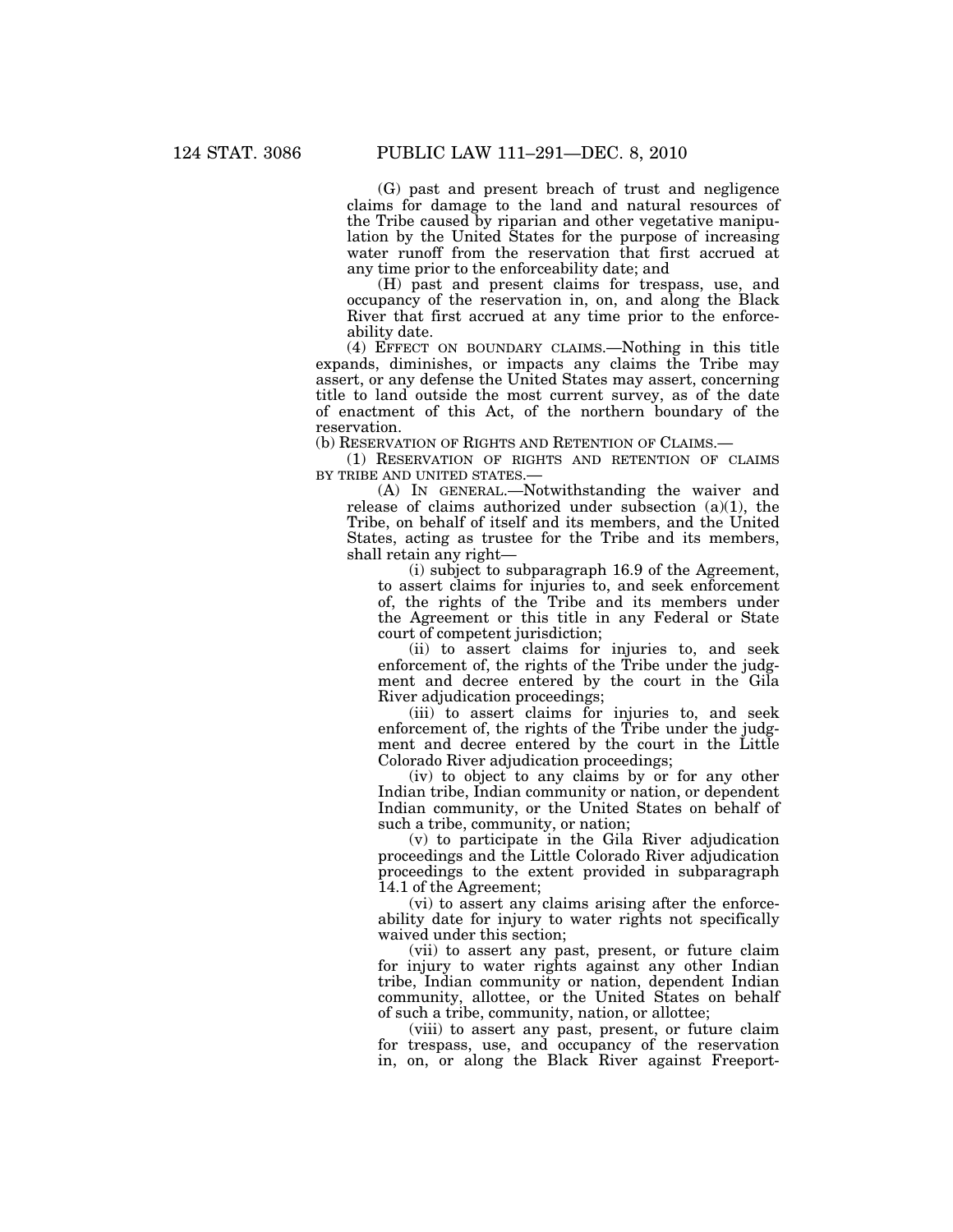McMoRan Copper & Gold, Inc., Phelps Dodge Corporation, or Phelps Dodge Morenci, Inc. (or a predecessor or successor of those entities), including all subsidiaries and affiliates of those entities; and

(ix) to assert claims arising after the enforceability date for injury to water rights resulting from the pumping of water from land located within national forest land as of the date of the Agreement in the south  $\frac{1}{2}$  of T. 9 N., R. 24 E., the south  $\frac{1}{2}$  of T. 9 N., R. 25 E., the north 1⁄2 of T. 8 N., R. 24 E., or the north  $\frac{1}{2}$  of T. 8 N., R. 25 E., if water from the land is used on the land or is transported off the land for municipal, commercial, or industrial use.

(B) AGREEMENT.—On terms acceptable to the Tribe and the United States, the Tribe and the United States are authorized to enter into an agreement with Freeport-McMoRan Copper & Gold, Inc., Phelps Dodge Corporation, or Phelps Dodge Morenci, Inc. (or a predecessor or successor of those entities), including all subsidiaries and affiliates of those entities, to resolve the claims of the Tribe relating to the trespass, use, and occupancy of the reservation in, on, and along the Black River.

(2) RESERVATION OF RIGHTS AND RETENTION OF CLAIMS BY TRIBE AGAINST UNITED STATES.—Notwithstanding the waiver and release of claims authorized under subsection (a)(3), the Tribe, on behalf of itself and its members, shall retain any right—

(A) subject to subparagraph 16.9 of the Agreement, to assert claims for injuries to, and seek enforcement of, the rights of the Tribe and its members under the Agreement or this title, in any Federal or State court of competent jurisdiction;

(B) to assert claims for injuries to, and seek enforcement of, the rights of the Tribe and members under the judgment and decree entered by the court in the Gila River adjudication proceedings;

(C) to assert claims for injuries to, and seek enforcement of, the rights of the Tribe and members under the judgment and decree entered by the court in the Little Colorado River adjudication proceedings;

(D) to object to any claims by or for any other Indian tribe, Indian community or nation, or dependent Indian community, or the United States on behalf of such a tribe, community, or nation;

(E) to assert past, present, or future claims for injury to water rights or any other claims other than a claim to water rights, against any other Indian tribe, Indian community or nation, or dependent Indian community, or the United States on behalf of such a tribe, community, or nation;

(F) to assert claims arising after the enforceability date for injury to water rights resulting from the pumping of water from land located within national forest land as of the date of the Agreement in the south  $\frac{1}{2}$  of T. 9 N., R. 24 E., the south 1⁄2 of T. 9 N., R. 25 E., the north  $\frac{1}{2}$  of T. 8 N., R. 24 E., or the north  $\frac{1}{2}$  of T. 8 N., R. 25 E., if water from that land is used on the land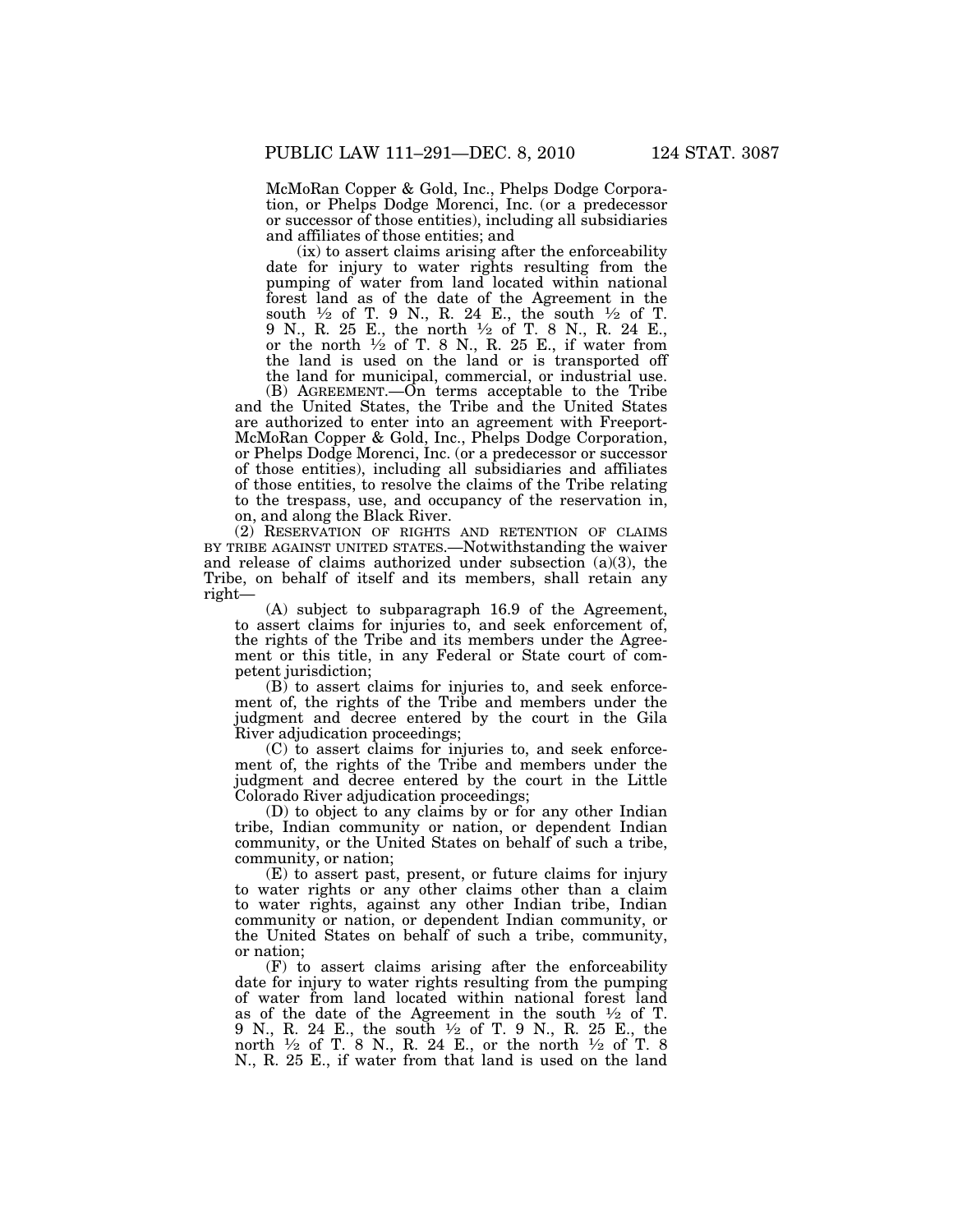or is transported off the land for municipal, commercial, or industrial use;

(G) to assert any claims arising after the enforceability date for injury to water rights not specifically waived under this section;

(H) to seek remedies and to assert any other claims not specifically waived under this section; and

(I) to assert any claim arising after the enforceability date for a future taking by the United States of reservation land, off-reservation trust land, or any property rights appurtenant to that land, including any water rights set forth in paragraph 4.0 of the Agreement.

(3) RESERVATION OF RIGHTS AND RETENTION OF CLAIMS BY UNITED STATES.—Notwithstanding the waiver and release of claims authorized under subsection (a)(2), the United States shall retain any right to assert any claim not specifically waived in that subsection.

(c) EFFECTIVENESS OF WAIVER AND RELEASES.—Except as otherwise specifically provided in subparagraphs  $(E)$  and  $(F)$  of subsection (a)(3), the waivers and releases under subsection (a) shall become effective on the enforceability date.

(d) ENFORCEABILITY DATE.—

(1) IN GENERAL.—This section takes effect on the date on which the Secretary publishes in the Federal Register a statement of findings that—

(A)(i) to the extent that the Agreement conflicts with this title, the Agreement has been revised through an amendment to eliminate the conflict; and

(ii) the Agreement, as so revised, has been executed by the Secretary, the Tribe, and the Governor of the State;

(B) the Secretary has fulfilled the requirements of sections 305 and 306;

(C) the amount made available under section 312(a) has been deposited in the White Mountain Apache Tribe Water Rights Settlement Subaccount;

(D) the State funds described in subparagraph 13.3 of the Agreement have been deposited in the White Mountain Apache Tribe Water Rights Settlement Subaccount;

(E) the Secretary has issued a record of decision approving the construction of the WMAT rural water system in a configuration substantially similar to that described in section 307;

(F) the judgments and decrees substantially in the form of those attached to the Agreement as exhibits 12.9.6.1 and 12.9.6.2 have been approved by the respective trial courts; and

(G) the waivers and releases authorized and set forth in subsection (a) have been executed by the Tribe and the Secretary.

(2) FAILURE OF ENFORCEABILITY DATE TO OCCUR.—If the Secretary does not publish a statement of findings under paragraph (1) by April 30, 2021—

(A) this title is repealed effective May 1, 2021, and any activity by the Secretary to carry out this title shall cease;

Federal Register, publication.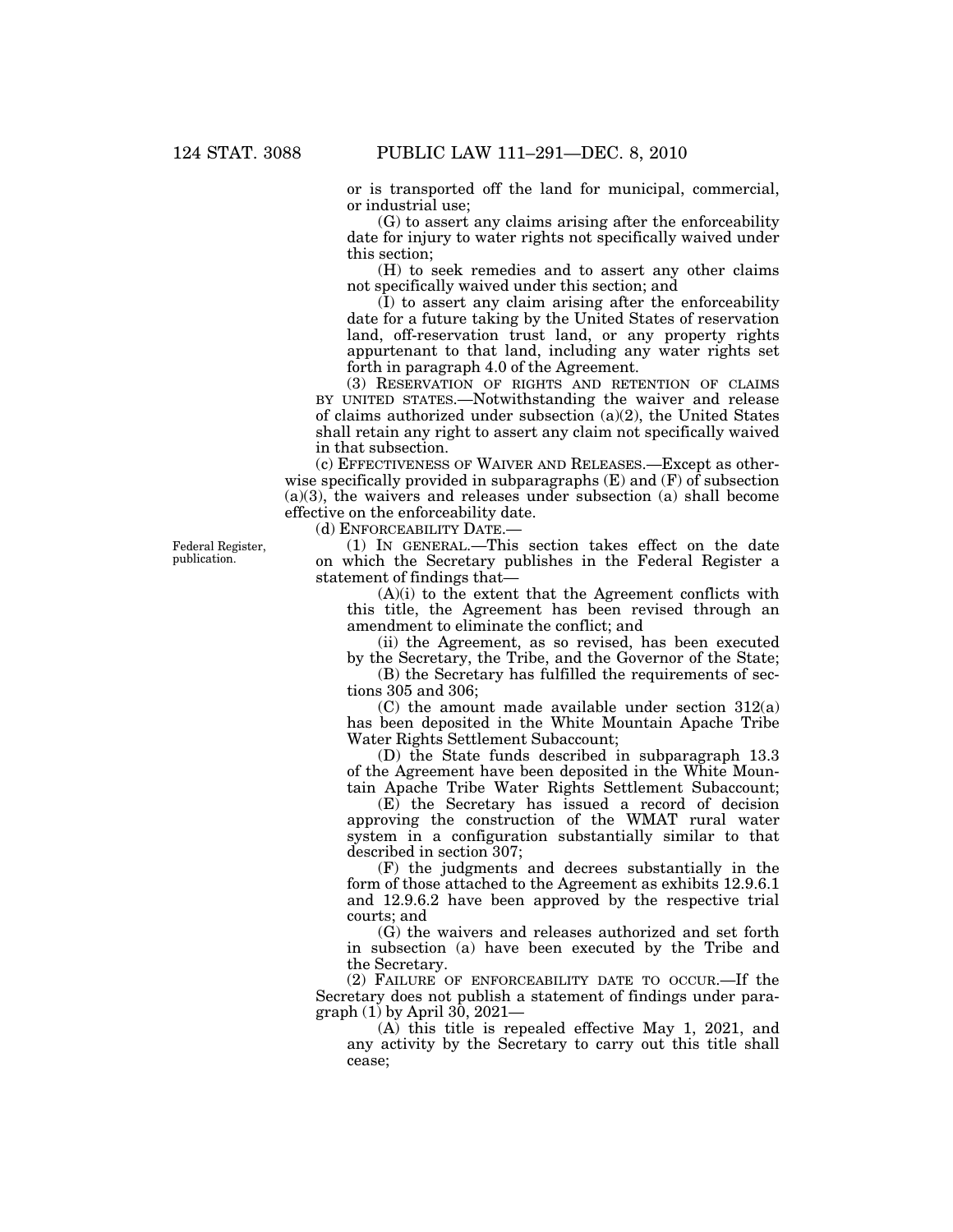(B) any amounts made available under section 312 shall immediately revert to the general fund of the Treasury;

(C) any other amounts deposited in the White Mountain Apache Tribe Water Rights Settlement Subaccount (including any amounts paid by the State in accordance with the Agreement), together with any interest accrued on those amounts, shall immediately be returned to the respective sources of those funds; and

(D) the Tribe and its members, and the United States, acting as trustee for the Tribe and its members, shall retain the right to assert past, present, and future water rights claims and claims for injury to water rights for the reservation and off-reservation trust land.

(3) NO ADDITIONAL RIGHTS TO WATER.—Beginning on the enforceability date, all land held by the United States in trust for the Tribe and its members shall have no rights to water other than those specifically quantified for the Tribe and the United States, acting as trustee for the Tribe and its members, for the reservation and off-reservation trust land pursuant to paragraph 4.0 of the Agreement.

(e) UNITED STATES ENFORCEMENT AUTHORITY.—Nothing in this title or the Agreement affects any right of the United States to take any action, including environmental actions, under any laws (including regulations and the common law) relating to human health, safety, or the environment.

(f) NO EFFECT ON WATER RIGHTS.—Except as provided in paragraphs  $(1)(A)(ii)$ ,  $(1)(B)(ii)$ ,  $(3)(A)(ii)$ , and  $(3)(\overline{B})(ii)$  of subsection (a), nothing in this title affects any rights to water of the Tribe, its members, or the United States, acting as trustee for the Tribe and its members, for land outside the boundaries of the reservation or the off-reservation trust land.

(g) ENTITLEMENTS.—Any entitlement to water of the Tribe, its members, or the United States, acting as trustee for the Tribe and its members, relating to the reservation or off-reservation trust land shall be satisfied from the water resources granted, quantified, confirmed, or recognized with respect to the Tribe, its members, and the United States by the Agreement and this title.

(h) OBJECTION PROHIBITED.—Except as provided in paragraphs  $(1)(A)(ix)$  and  $(2)(F)$  of subsection (b), the Tribe and the United States, acting as trustee for the Tribe shall not—

(1) object to the use of any well located outside the boundaries of the reservation or the off-reservation trust land in existence on the enforceability date; or

(2) object to, dispute, or challenge after the enforceability date the drilling of any well or the withdrawal and use of water from any well in the Little Colorado River adjudication proceedings, the Gila River adjudication proceedings, or any other judicial or administrative proceeding.

#### **SEC. 310. WHITE MOUNTAIN APACHE TRIBE WATER RIGHTS SETTLE-MENT SUBACCOUNT.**

(a) ESTABLISHMENT.—There is established in the Lower Colorado River Basin Development Fund a subaccount to be known as the ''White Mountain Apache Tribe Water Rights Settlement Subaccount'', consisting of—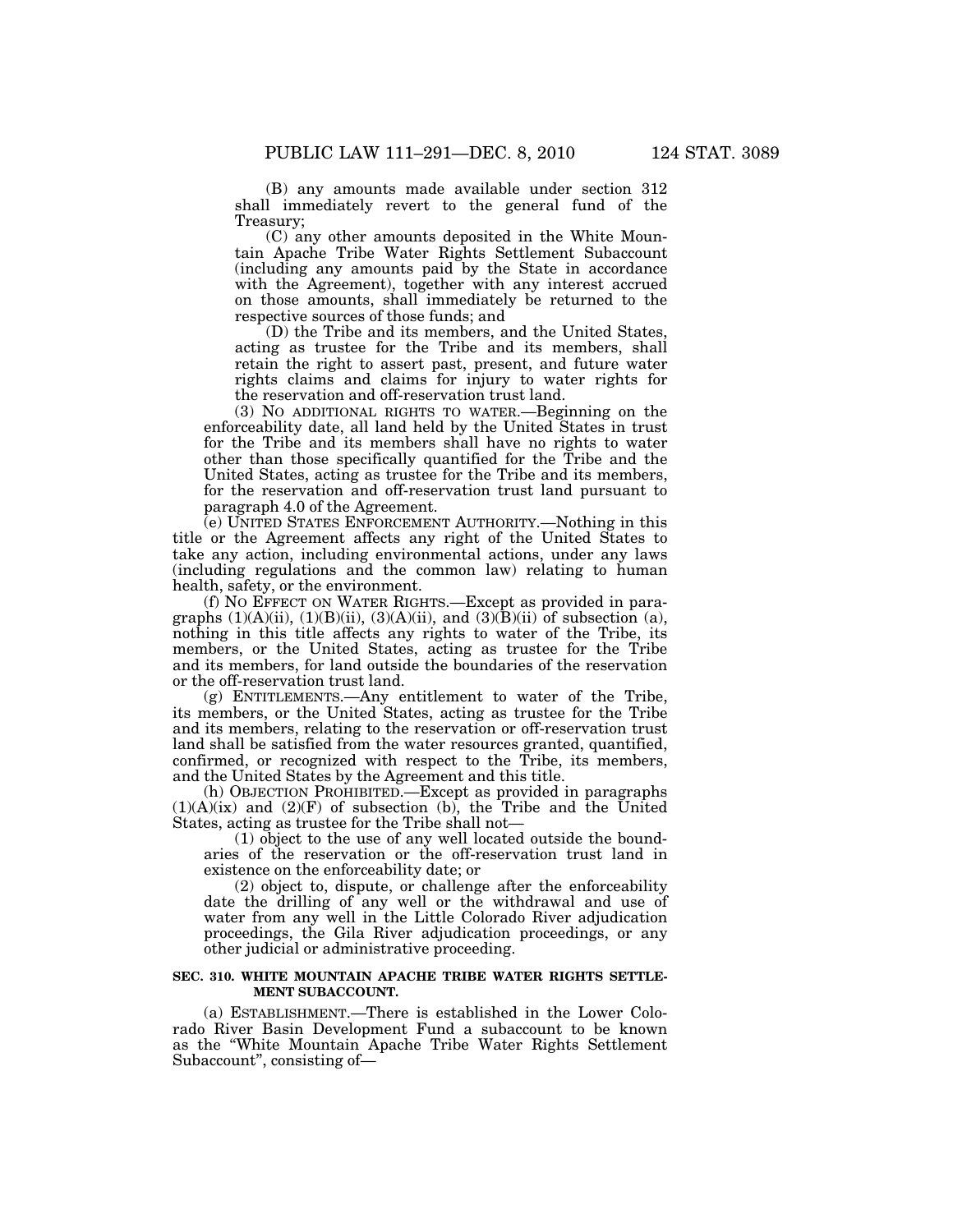(1) the amounts deposited in the subaccount pursuant to section 312(a); and

(2) such other amounts as are available, including the amounts provided in subparagraph 13.3 of the Agreement.

(1) IN GENERAL.—Subject to paragraph  $(2)$ , the Secretary shall use amounts from the White Mountain Apache Tribe Water Rights Settlement Subaccount for the planning, design, and construction of the WMAT rural water system, in accordance with section 307(a).

(2) REQUIREMENTS.—In carrying out the activities described in paragraph (1), the Secretary shall use such sums as are necessary from the White Mountain Apache Tribe Water Rights Settlement Subaccount—

(A) to provide the Bureau with amounts sufficient to carry out oversight of the planning, design, and construction of the WMAT rural water system;

(B) to repay to the Treasury (or the United States) any outstanding balance on the loan authorized by the White Mountain Apache Tribe Rural Water System Loan Authorization Act (Public Law 110–390; 122 Stat. 4191), after which repayment, the Tribe shall have no further liability for the balance on that loan; and

 $(C)$  to carry out all required environmental compliance activities associated with the planning, design, and construction of the WMAT rural water system.

(c) ISDEAA CONTRACT.—

(1) IN GENERAL.—If the Tribe so requests, the planning, design, and construction of the WMAT rural water system shall be carried out pursuant to the terms of an agreement or agreements entered into under section 307(h).

(2) ENFORCEMENT.—The Secretary may pursue any judicial remedies and carry out any administrative actions that are necessary to enforce an agreement described in paragraph (1) to ensure that amounts in the White Mountain Apache Tribe Water Rights Settlement Subaccount are used in accordance with this section.

(d) PROHIBITION ON PER CAPITA DISTRIBUTIONS.—No amount of the principal, or the interest or income accruing on the principal, of the White Mountain Apache Tribe Water Rights Settlement Subaccount shall be distributed to any member of the Tribe on a per capita basis.

(e) AVAILABILITY OF FUNDS.—

(1) IN GENERAL.—Amounts in the White Mountain Apache Tribe Water Rights Settlement Subaccount shall not be available for expenditure by the Secretary until the enforceability date.

(2) INVESTMENT.—The Secretary shall invest the amounts in the White Mountain Apache Tribe Water Rights Settlement Subaccount in accordance with section 403(f)(4) of the Colorado River Basin Project Act (43 U.S.C. 1543(f)(4)).

(3) USE OF INTEREST.—The interest accrued on amounts invested under paragraph (2) shall not be available for expenditure or withdrawal until the enforceability date.

## **SEC. 311. MISCELLANEOUS PROVISIONS.**

(a) LIMITED WAIVER OF SOVEREIGN IMMUNITY.—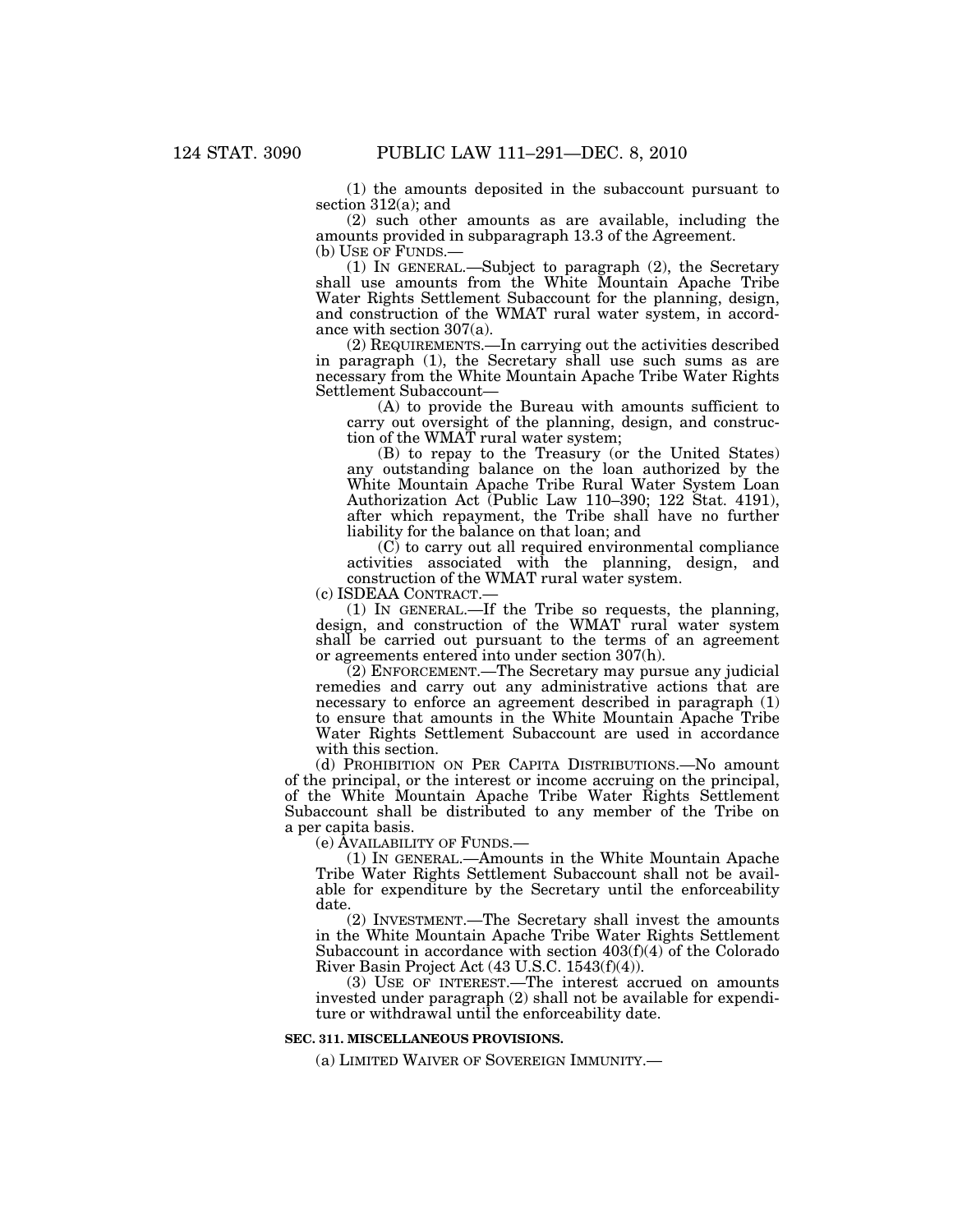(1) IN GENERAL.—In the case of a civil action described in paragraph (2)—

(A) the United States or the Tribe, or both, may be joined in the civil action; and

(B) any claim by the United States or the Tribe to sovereign immunity from the civil action is waived for the sole purpose of resolving any issue regarding the interpretation or enforcement of this title or the Agreement. (2) DESCRIPTION OF CIVIL ACTION.—A civil action referred

to in paragraph (1) is a civil action filed—

(A) by any party to the Agreement or signatory to an exhibit to the Agreement in a United States or State court that—

(i) relates solely and directly to the interpretation or enforcement of this title or the Agreement; and (ii) names as a party the United States or the

Tribe; or

(B) by a landowner or water user in the Gila River basin or Little Colorado River basin in the State that—

(i) relates solely and directly to the interpretation or enforcement of section 309 of this title and paragraph 12.0 of the Agreement; and

(ii) names as a party the United States or the Tribe.

(b) EFFECT OF TITLE.—Nothing in this title quantifies or otherwise affects any water right or claim or entitlement to water of any Indian tribe, band, or community other than the Tribe.

(c) LIMITATION ON LIABILITY OF UNITED STATES.—

(1) IN GENERAL.—The United States shall have no trust or other obligation—

(A) to monitor, administer, or account for, in any manner, any amount paid to the Tribe by any party to the Agreement other than the United States; or

(B) to review or approve the expenditure of those funds. (2) INDEMNIFICATION.—The Tribe shall indemnify the United States, and hold the United States harmless, with respect to any claim (including claims for takings or breach of trust) arising out of the receipt or expenditure of funds

described in paragraph (1)(A). (d) APPLICABILITY OF RECLAMATION REFORM ACT.—The Reclamation Reform Act of 1982 (43 U.S.C. 390aa et seq.) and any other acreage limitation or full-cost pricing provision under Federal law shall not apply to any individual, entity, or land solely on the basis of—

(1) receipt of any benefit under this title;

(2) the execution or performance of the Agreement; or

(3) the use, storage, delivery, lease, or exchange of CAP water.

(e) SECRETARIAL POWER SITES.—The portions of the following named secretarial power site reserves that are located on the Fort Apache Indian Reservation or the San Carlos Apache Reservation, as applicable, shall be transferred and restored into the name of the Tribe or the San Carlos Apache Tribe, respectively:

(1) Lower Black River (T. 3 N., R. 26 E.; T. 3 N., R. 27 E.).

(2) Black River Pumps (T. 2 N., R. 25 E.; T. 2 N., R. 26 E.; T. 3 N., R. 26 E.).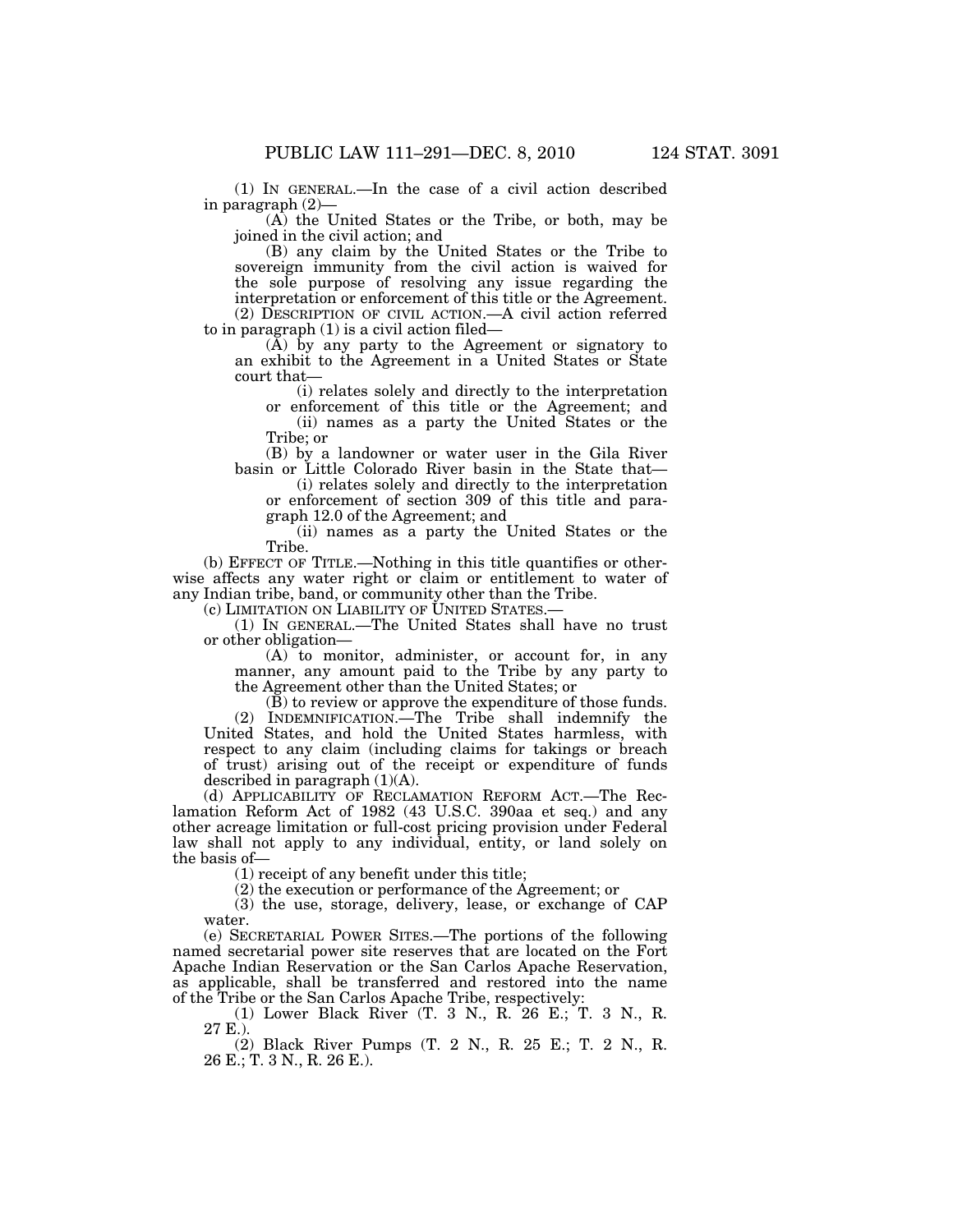(3) Carrizo (T. 4 N., R. 20 E.; T. 4 N., R. 21 E.; T. 41⁄2 N., R. 19 E.; T. 41⁄2 N., R. 20 E.; T. 41⁄2 N., R. 21 E.; T. 5 N., R. 19 E.).

(4) Knob (T. 5 N., R. 18 E.; T. 5 N., R. 19 E.).

(5) Walnut Canyon (T. 5 N., R. 17 E.; T. 5 N., R. 18 E.).

(6) Gleason Flat (T. 41⁄2 N., R. 16 E.; T. 5 N., R. 16 E.).

(f) NO EFFECT ON FUTURE ALLOCATIONS.—Water received under a lease or exchange of tribal CAP water under this title shall not affect any future allocation or reallocation of CAP water by the Secretary.<br>(g) AFTER-ACQUIRED TRUST LAND.—

(1) REQUIREMENT OF ACT OF CONGRESS.—<br>(A) LEGAL TITLE.—Subject to subparagraph (B), after the enforceability date, if the Tribe seeks to have legal title to additional land in the State located outside the exterior boundaries of the reservation taken into trust by the United States for the benefit of the Tribe, the Tribe may do so only pursuant to an Act of Congress specifically authorizing the transfer for the benefit of the Tribe.

(B) EXCEPTIONS.—Subparagraph (A) shall not apply to—

(i) the restoration of land to the reservation subsequently and finally determined to be part of the reservation through resolution of any dispute between the Tribe and the United States over the location of the reservation boundary, unless required by Federal law; or

(ii) off-reservation trust land acquired prior to January 1, 2008.

(2) WATER RIGHTS.—

(A) IN GENERAL.—After-acquired trust land that is located outside the reservation shall not include federally reserved rights to surface water or groundwater.

(B) RESTORED LAND.—Land that is restored to the reservation as the result of the resolution of any reservation boundary dispute between the Tribe and the United States, or any fee simple land within the reservation that is placed into trust, shall have water rights pursuant to section 308(b).

(3) ACCEPTANCE OF LAND IN TRUST STATUS.—

(A) IN GENERAL.—If the Tribe acquires legal fee title to land that is located within the exterior boundaries of the reservation, the Secretary shall accept the land in trust status for the benefit of the Tribe in accordance with applicable Federal law (including regulations) for such real estate acquisitions.

(B) RESERVATION STATUS.—Land held in trust by the Secretary under subparagraph (A), or restored to the reservation as a result of resolution of a boundary dispute between the Tribe and the United States, shall be deemed to be part of the reservation.

(h) CONFORMING AMENDMENT.—Section  $3(b)(2)$  of the White Mountain Apache Tribe Rural Water System Loan Authorization Act (Public Law 110–390; 122 Stat. 4191) is amended by striking "January 1, 2013" and inserting "May 1, 2021".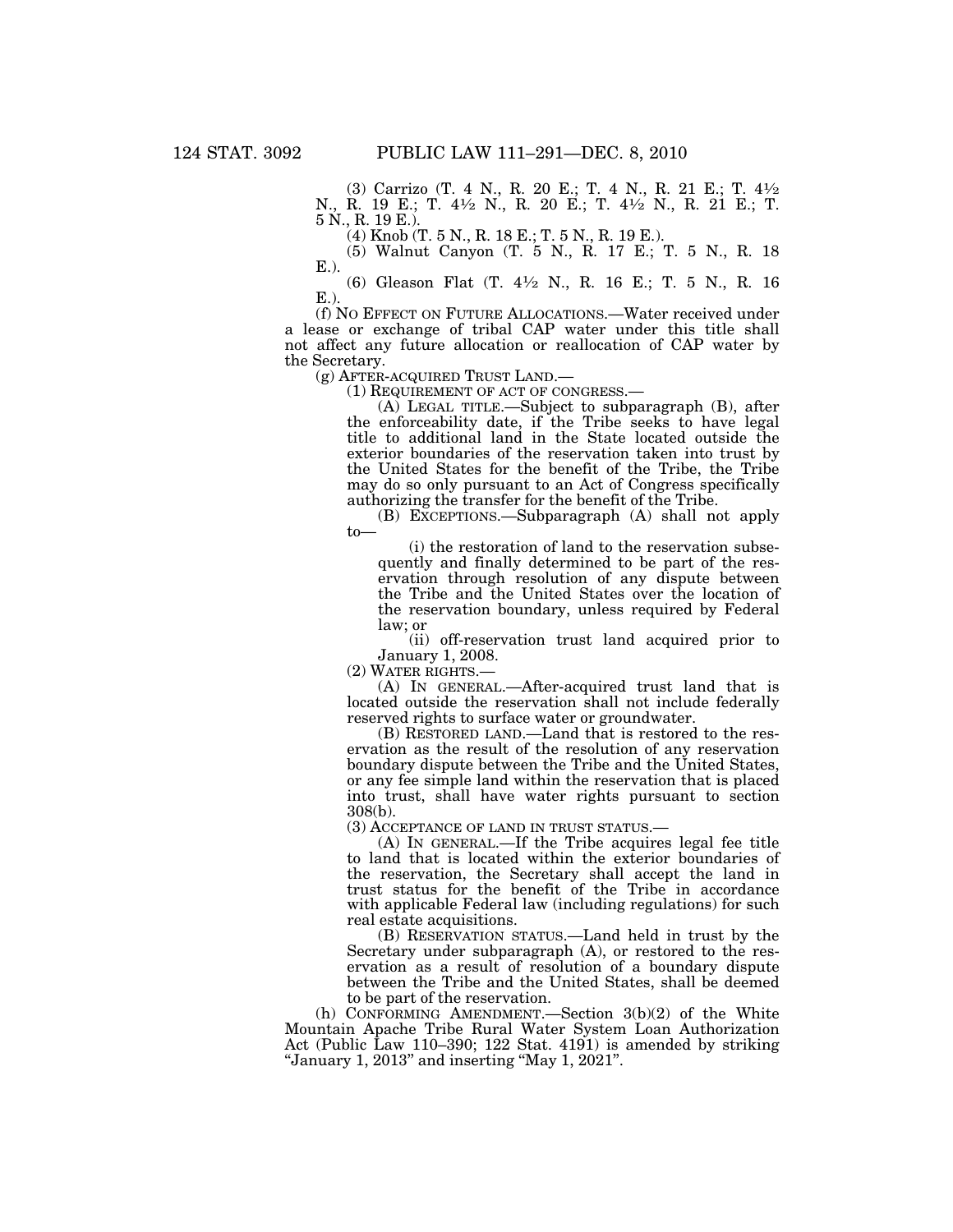## **SEC. 312. FUNDING.**

(a) RURAL WATER SYSTEM.— (1) MANDATORY APPROPRIATIONS.—Subject to paragraph (2), out of any funds in the Treasury not otherwise appropriated, the Secretary of the Treasury shall transfer to the Secretary to carry out the planning, engineering, design, environmental compliance, and construction of the WMAT rural water system \$126,193,000.

(2) INCLUSIONS.—The amount made available under paragraph (1) shall include such sums as are necessary, but not to exceed 4 percent of the construction contract costs, for the Bureau to carry out oversight of activities for planning, design, environmental compliance, and construction of the rural water system.<br>(b) WMAT SETTLEMENT AND MAINTENANCE FUNDS.—

(1) DEFINITION OF FUNDS.—In this subsection, the term "Funds" means-

(A) the WMAT Settlement Fund established by paragraph (2)(A); and

(B) the WMAT Maintenance Fund established by para $graph (3)(A)$ .

(2) WMAT SETTLEMENT FUND.—

(A) ESTABLISHMENT.—There is established in the Treasury of the United States a fund to be known as the ''WMAT Settlement Fund'', to be administered by the Secretary, consisting of the amounts deposited in the fund under subparagraph (B), together with any interest accrued on those amounts, for use by the Tribe in accordance with subparagraph (C).

(B) TRANSFERS TO FUND.—

Appropriations authorization.

(i) IN GENERAL.—There are authorized to be appropriated to the Secretary for deposit in the WMAT Settlement Fund—

(I) \$78,500,000; and

(II) any additional amounts described in clause (ii), if applicable.

(ii) AUTHORIZATION OF ADDITIONAL AMOUNTS.—In accordance with subsection (e)(4)(B), if the WMAT rural water system is conveyed to the Tribe before the date on which the  $$35,000,000$  described in subsection  $(e)(2)$  is completely made available, there is authorized to be appropriated to the Secretary, for deposit in the WMAT Settlement Fund, any remaining amounts that would otherwise have been made available for expenditure from the Cost Overrun Subaccount.

(C) USE OF FUNDS.—

(i) IN GENERAL.—The Tribe shall use amounts in the WMAT Settlement Fund for any of the following purposes:

(I) Fish production, including hatcheries.

(II) Rehabilitation of recreational lakes and existing irrigation systems.

(III) Water-related economic development projects.

(IV) Protection, restoration, and economic development of forest and watershed health.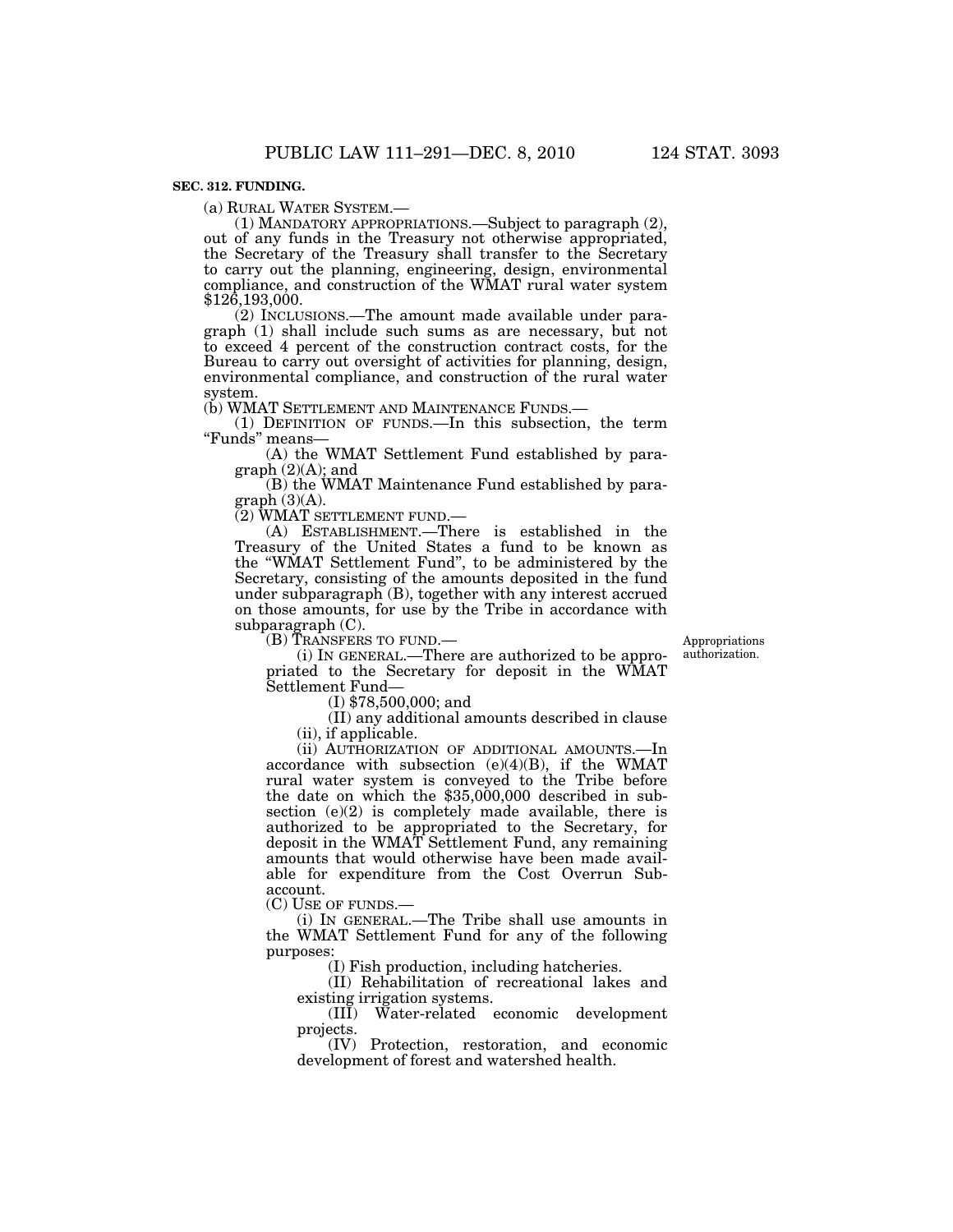(ii) EXISTING IRRIGATION SYSTEMS.—Of the amounts deposited in the Fund under subparagraph (B), not less than \$4,950,000 shall be used for the rehabilitation of existing irrigation systems.<br>(3) WMAT MAINTENANCE FUND.—

 $(A)$  ESTABLISHMENT.—There is established in the Treasury of the United States a fund to be known as the ''WMAT Maintenance Fund'', to be administered by the Secretary, consisting of the amounts deposited in the fund under subparagraph (B), together with any interest accrued on those amounts, for use by the Tribe in accordance with subparagraph (C).

(B) MANDATORY APPROPRIATIONS.—Out of any funds in the Treasury not otherwise appropriated, the Secretary of the Treasury shall transfer to the Secretary \$50,000,000 for deposit in the WMAT Maintenance Fund.

(C) USE OF FUNDS.—The Tribe shall use amounts in the WMAT Maintenance Fund only for the operation, maintenance, and replacement costs associated with the delivery of water through the WMAT rural water system.

(4) ADMINISTRATION.—The Secretary shall manage the Funds in accordance with the American Indian Trust Fund Management Reform Act of 1994 (25 U.S.C. 4001 et seq.), including by investing amounts in the Funds in accordance with—

(A) the Act of April 1, 1880 (25 U.S.C. 161); and

(B) the first section of the Act of June 24, 1938 (25 U.S.C. 162a).

(5) AVAILABILITY OF AMOUNTS FROM FUNDS.—Amounts in the Funds shall be available for expenditure or withdrawal only after the enforceability date and in accordance with subsection (f).

(6) EXPENDITURE AND WITHDRAWAL.—

(A) TRIBAL MANAGEMENT PLAN.—

(i) IN GENERAL.—The Tribe may withdraw all or part of the amounts in the Funds on approval by the Secretary of a tribal management plan, as described in the American Indian Trust Fund Management Reform Act of 1994 (25 U.S.C. 4001 et seq.).

(ii) REQUIREMENTS.—In addition to the requirements under the American Indian Trust Fund Management Reform Act of 1994 (25 U.S.C. 4001 et seq.), a tribal management plan under this subparagraph shall require the Tribe to use any amounts withdrawn from the Funds in accordance with paragraph  $(2)(C)$ or  $(3)(C)$ , as applicable.

(iii) ENFORCEMENT.—The Secretary may take judicial or administrative action to enforce the provisions of a tribal management plan described in clause (i) to ensure that any amounts withdrawn from the Funds under the tribal management plan are used in accordance with this title and the Agreement.

(iv) LIABILITY.—If the Tribe exercises the right to withdraw amounts from the Funds, neither the Secretary nor the Secretary of the Treasury shall retain any liability for the expenditure or investment of the amounts.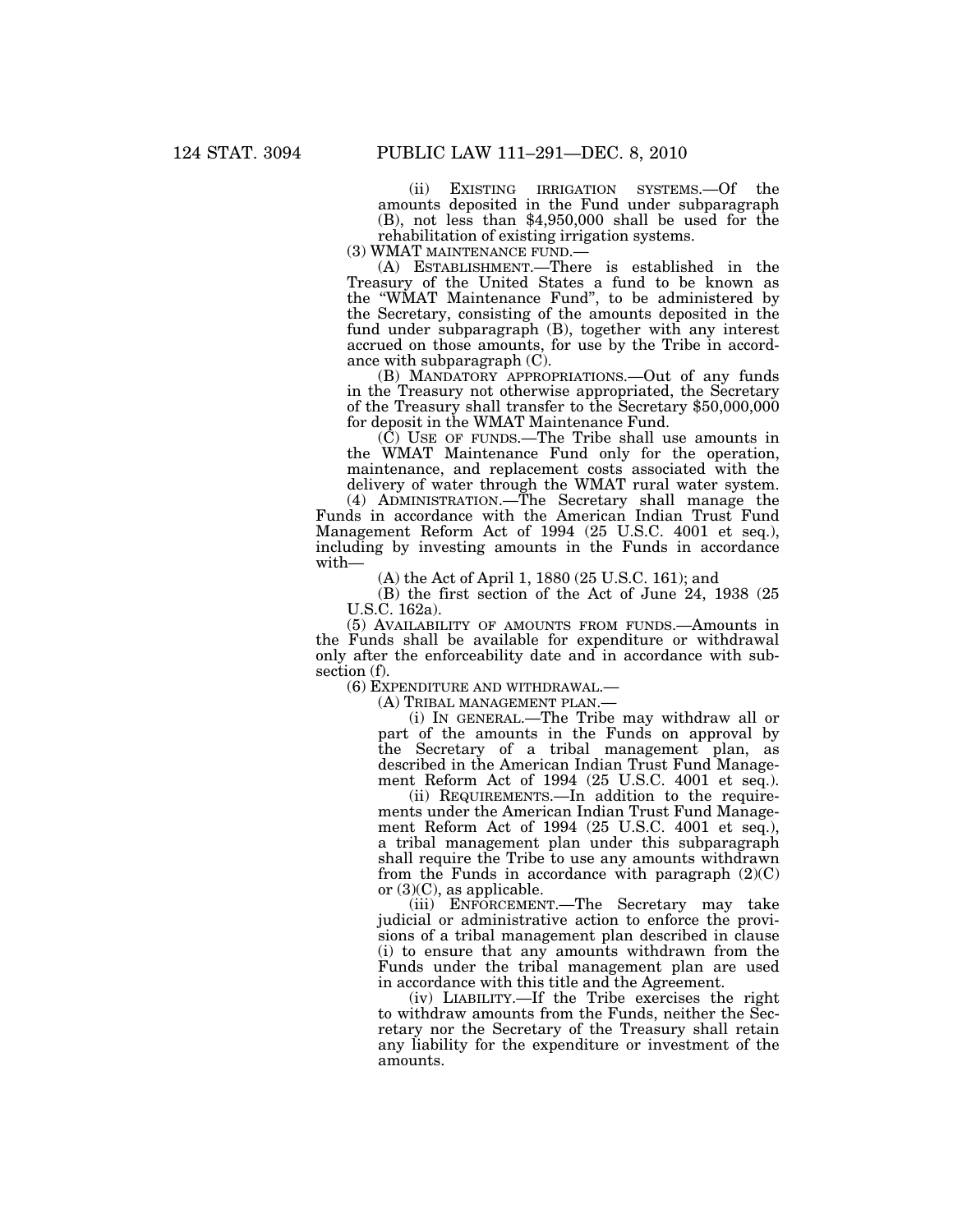(B) EXPENDITURE PLAN.—<br>(i) IN GENERAL.—The Tribe shall submit to the Secretary for approval an expenditure plan for any portion of the amounts in the Funds that the Tribe does not withdraw under the tribal management plan.

(ii) DESCRIPTION.—The expenditure plan shall describe the manner in which, and the purposes for which, amounts remaining in the Funds will be used.

(iii) APPROVAL.—On receipt of an expenditure plan under clause (i), the Secretary shall approve the plan, if the Secretary determines that the plan is reasonable and consistent with this title and the Agreement.

(iv) ANNUAL REPORT.—For each of the Funds, the Tribe shall submit to the Secretary an annual report that describes all expenditures from the Fund during the year covered by the report.

(C) CERTAIN PER CAPITA DISTRIBUTIONS PROHIBITED.— No amount in the Funds shall be distributed to any member of the Tribe on a per capita basis.

(c) COST INDEXING.—All amounts made available under subsections (a), (b), and (e) shall be adjusted as necessary to reflect the changes since October 1, 2007, in the construction cost indices applicable to the types of construction involved in the construction of the WMAT rural water supply system, the maintenance of the rural water supply system, and the construction or rehabilitation of the other development projects described in subsection  $(b)(2)(C)$ .

(d) OPERATION, MAINTENANCE, AND REPLACEMENT.—Out of any funds in the Treasury not otherwise appropriated, the Secretary of the Treasury shall transfer to the Secretary \$2,500,000 for the operation, maintenance, and replacement costs of the WMAT rural water system, to remain available until the conditions described in section  $307(f)$  have been met.

(e) COST OVERRUN SUBACCOUNT.—

(1) ESTABLISHMENT.—There is established in the Lower Colorado River Basin Development Fund a subaccount to be known as the ''WMAT Cost Overrun Subaccount'', to be administered by the Secretary, consisting of the amounts deposited in the subaccount under paragraph (2), together with any interest accrued on those amounts, for use by the Secretary in accordance with paragraph (4).

(2) MANDATORY APPROPRIATIONS; AUTHORIZATION OF APPRO-PRIATIONS.—

(A) MANDATORY APPROPRIATIONS.—Out of any funds in the Treasury not otherwise appropriated, the Secretary of the Treasury shall transfer to the Secretary \$24,000,000 for deposit in the WMAT Cost Overrun Subaccount.

(B) AUTHORIZATION OF APPROPRIATIONS.—There is authorized to be appropriated for deposit in the WMAT Cost Overrun Subaccount \$11,000,000.

(3) AVAILABILITY OF FUNDS.—

(A) IN GENERAL.—Amounts in the WMAT Cost Overrun Subaccount shall not be available for expenditure by the Secretary until the enforceability date.

(B) INVESTMENT.—The Secretary shall invest the amounts in the WMAT Cost Overrun Subaccount in accordance with section 403(f)(4) of the Colorado River Basin Project Act (43 U.S.C. 1543(f)(4)).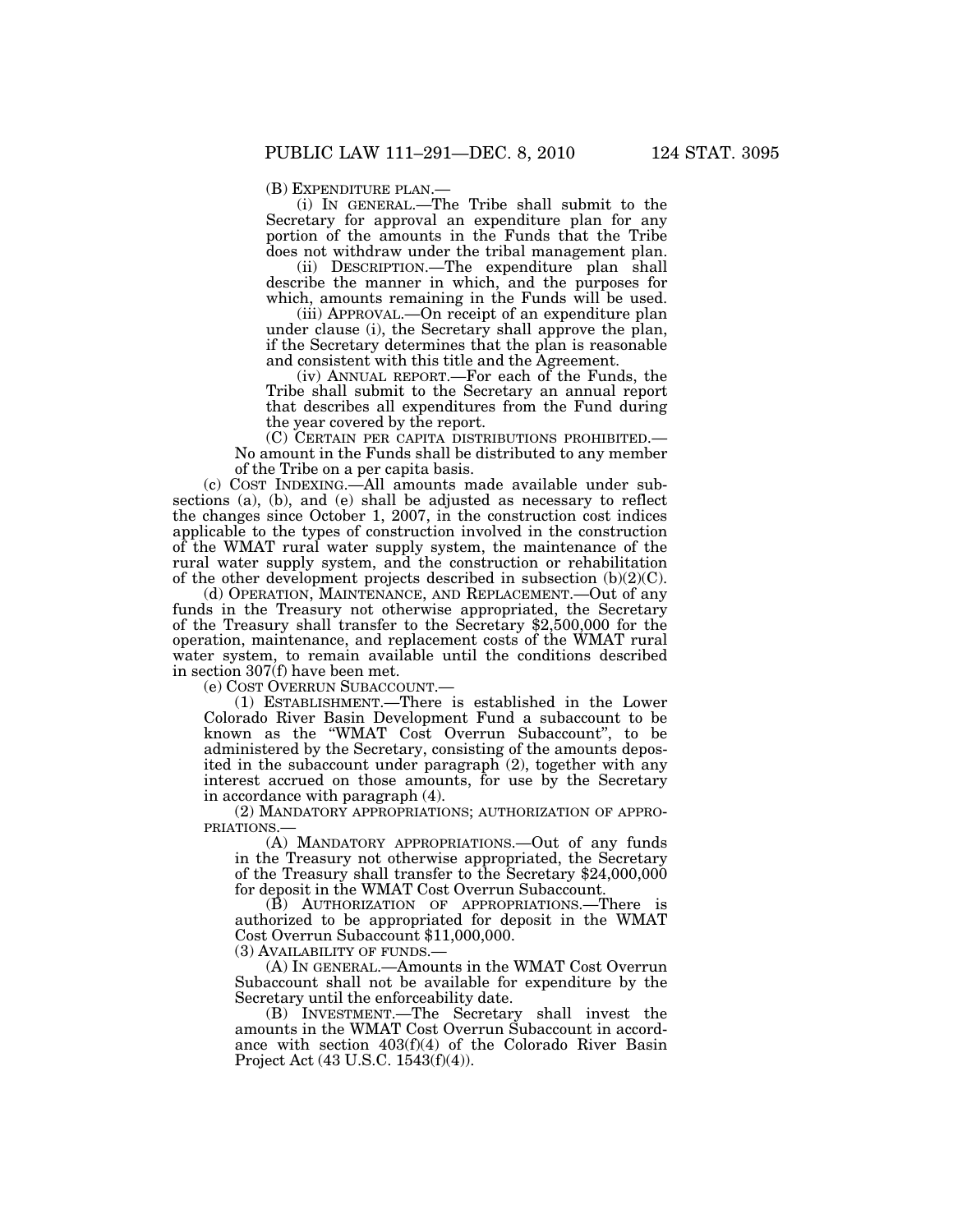(C) USE OF INTEREST.—The interest accrued on the amounts invested under subparagraph (B) shall not be available for expenditure or withdrawal until the enforceability date.<br>(4) USE OF COST OVERRUN SUBACCOUNT.—

(A) INITIAL USE.—The Secretary shall use the amounts. in the WMAT Cost Overrun Subaccount to complete the WMAT rural water system or to carry out activities relating to the operation, maintenance, or replacement of facilities of the WMAT rural water system, as applicable, if the Secretary determines that the amounts made available under subsections (a) and (d) will be insufficient in the period before title to the WMAT rural water system is conveyed to the Tribe—

(i) to complete the WMAT rural water system; or

(ii) to operate and maintain the WMAT rural water system.

(B) TRANSFER OF FUNDS.—All unobligated amounts remaining in the Cost Overrun Subaccount on the date on which title to the WMAT rural water system is conveyed to the Tribe shall be—

(i) returned to the general fund of the Treasury; and

(ii) on an appropriation pursuant to subsection  $(b)(2)(B)(ii)$ , deposited in the WMAT Settlement Fund and made available to the Tribe for use in accordance with subsection  $(b)(2)(C)$ .

(f) CONDITIONS.—The amounts made available to the Secretary for deposit in the WMAT Maintenance Fund, together with any interest accrued on those amounts under subsection (b)(3) and any interest accruing on the WMAT Settlement Fund under subsection (b)(2), shall not be available for expenditure or withdrawal until the WMAT rural water system is transferred to the Tribe under section 307(d)(2).

(g) RECEIPT AND ACCEPTANCE.—The Secretary shall be entitled to receive, shall accept, and shall use to carry out this title the funds transferred under subsections  $(a)$ ,  $(b)$ ,  $(d)$ , and  $(e)$ , without further appropriation, to remain available until expended.

#### **SEC. 313. ANTIDEFICIENCY.**

The United States shall not be liable for failure to carry out any obligation or activity authorized to be carried out under this title (including any such obligation or activity under the Agreement) if adequate appropriations are not provided by Congress expressly to carry out the purposes of this title.

#### **SEC. 314. COMPLIANCE WITH ENVIRONMENTAL LAWS.**

In implementing the Agreement and carrying out this title, the Secretary shall promptly comply with all applicable requirements of—

(1) the National Environmental Policy Act of 1969 (42 U.S.C. 4321 et seq.);

(2) the Endangered Species Act of 1973 (16 U.S.C. 1531 et seq.);

(3) all other applicable Federal environmental laws; and (4) all regulations promulgated under the laws described

in paragraphs  $(1)$  through  $(3)$ .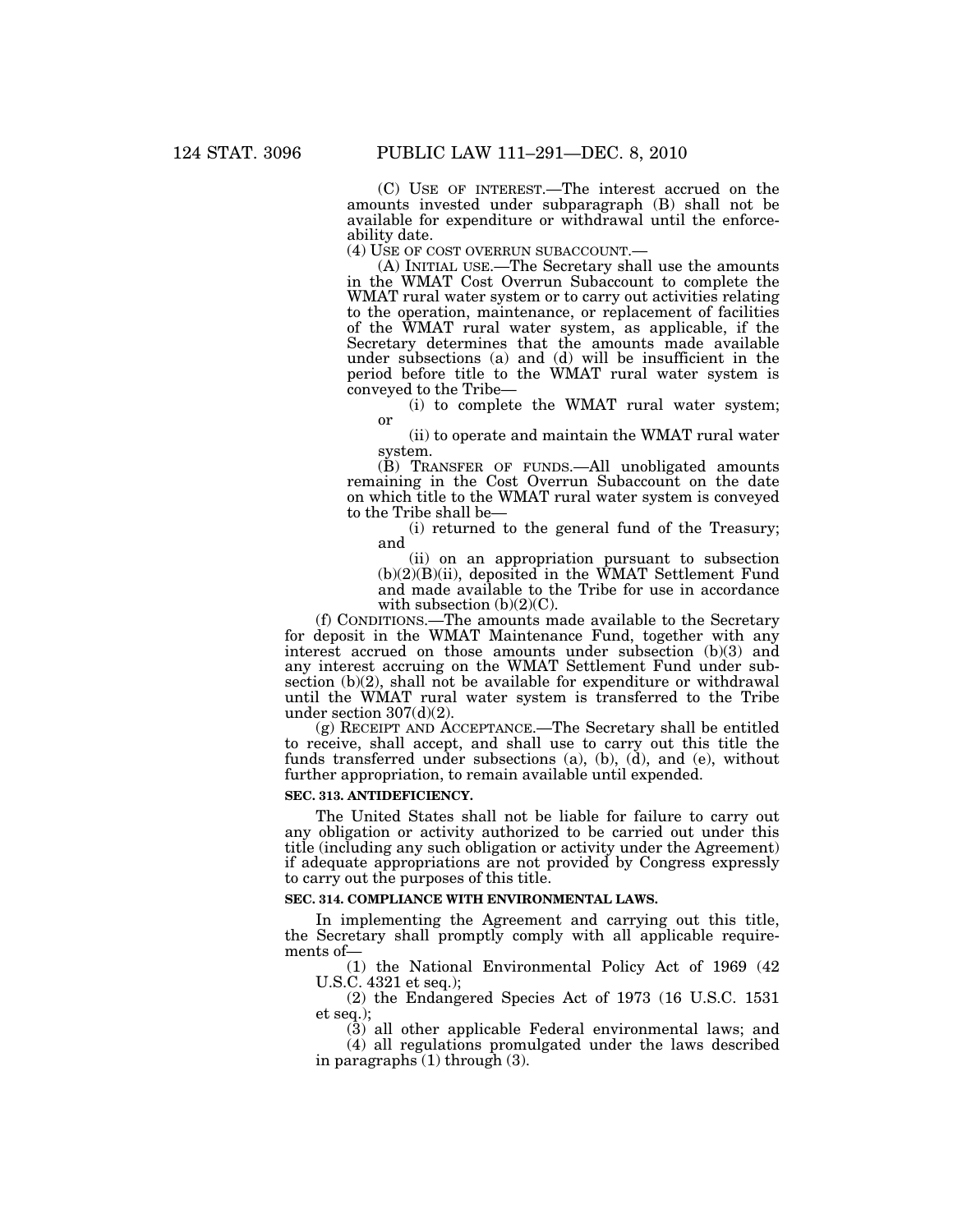## **SEC. 401. SHORT TITLE.**

This title may be cited as the "Crow Tribe Water Rights Settlement Act of 2010''.

#### **SEC. 402. PURPOSES.**

The purposes of this title are—

 $(1)$  to achieve a fair, equitable, and final settlement of claims to water rights in the State of Montana for—

(A) the Crow Tribe; and

(B) the United States for the benefit of the Tribe and allottees;

(2) to authorize, ratify, and confirm the Crow Tribe-Montana Water Rights Compact entered into by the Tribe and the State of Montana on June 22, 1999;

(3) to authorize and direct the Secretary of the Interior— (A) to execute the Crow Tribe-Montana Water Rights Compact; and

(B) to take any other action necessary to carry out the Compact in accordance with this title; and

(4) to ensure the availability of funds necessary for the implementation of the Compact and this title.

## **SEC. 403. DEFINITIONS.**

In this title:

(1) ALLOTTEE.—The term ''allottee'' means any individual who holds a beneficial real property interest in an allotment of Indian land that is—

(A) located within the Reservation or the ceded strip; and

(B) held in trust by the United States.

(2) CEDED STRIP.—The term ''ceded strip'' means the area identified as the ceded strip on the map included in appendix 5 of the Compact.

(3) CIP OM&R.—The term "CIP OM&R" means—

(A) any recurring or ongoing activity associated with the day-to-day operation of the Crow Irrigation Project;

(B) any activity relating to scheduled or unscheduled maintenance of the Crow Irrigation Project; and

(C) any activity relating to replacement of a feature of the Crow Irrigation Project.

 $(4)$  COMPACT.—The term "Compact" means the water rights compact between the Tribe and the State of Montana contained in section 85–20–901 of the Montana Code Annotated (2009) (including any exhibit, part, or amendment to the Compact). (5) CROW IRRIGATION PROJECT.—

(A) IN GENERAL.—The term ''Crow Irrigation Project'' means the irrigation project—

(i) authorized by section 31 of the Act of March 3, 1891 (26 Stat. 1040);

(ii) managed by the Secretary (acting through the Bureau of Indian Affairs); and

(iii) consisting of the project units of—

(I) Agency;

Crow Tribe Water Rights Settlement Act of 2010. Montana. 31 USC 1101 note.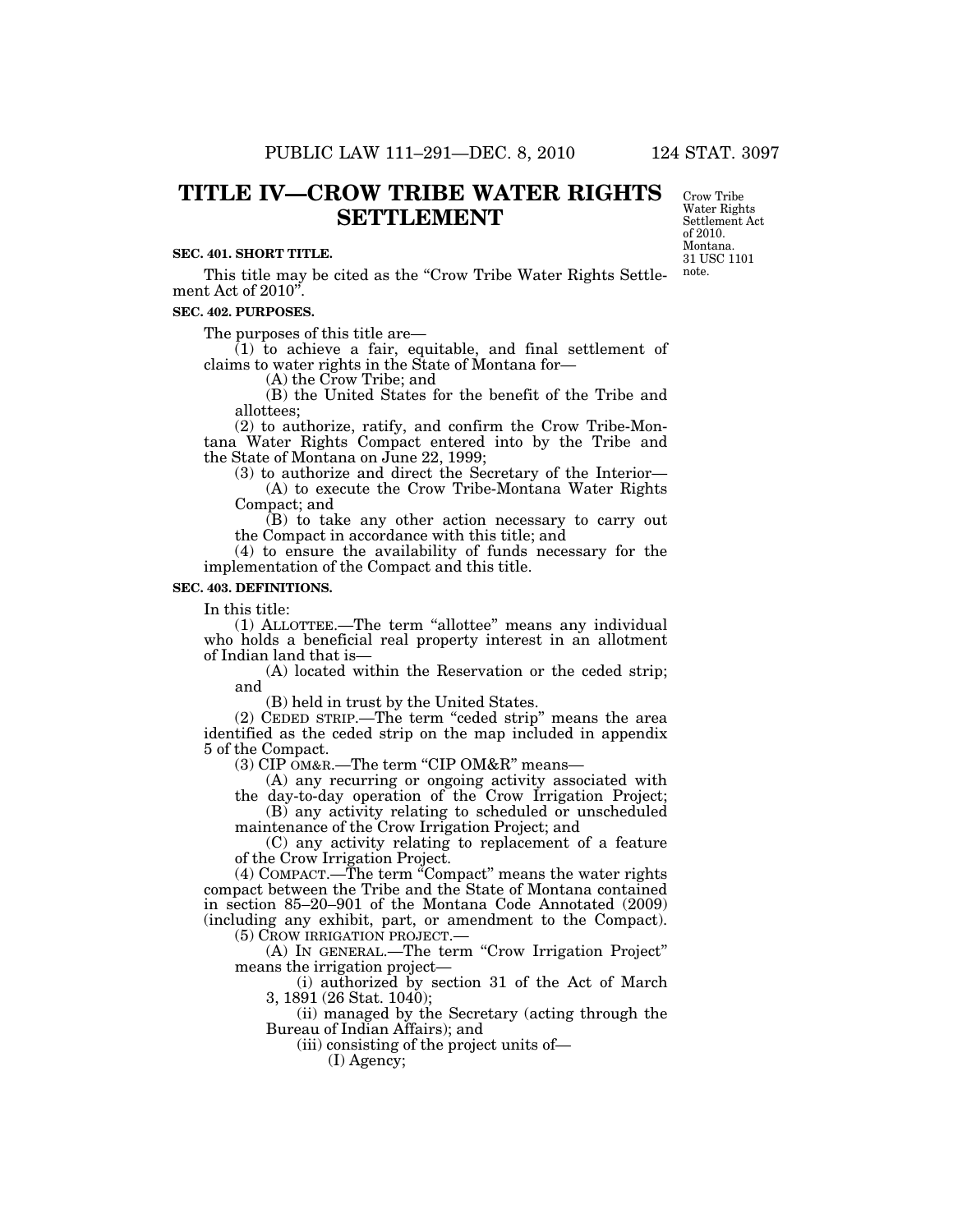(II) Bighorn;

(III) Forty Mile;

(IV) Lodge Grass #1; (V) Lodge Grass #2;

(VI) Pryor;

(VII) Reno;

(VIII) Soap Creek; and

(IX) Upper Little Horn.

(B) INCLUSION.—The term ''Crow Irrigation Project'' includes land held in trust by the United States for the Tribe and the allottees in the Bozeman Trail and Two Leggins irrigation districts.

(6) ENFORCEABILITY DATE.—The term ''enforceability date'' means the date on which the Secretary publishes in the Federal Register the statement of findings described in section 410(e).

(7) FINAL.—The term ''final'' with reference to approval of the decree described in section  $410(e)(1)(A)$ , means–

(A) completion of any direct appeal to the Montana Supreme Court of a decree by the Montana Water Court pursuant to section 85–2–235 of the Montana Code Annotated (2009), including the expiration of time for filing of any such appeal; or

(B) completion of any appeal to the appropriate United States Court of Appeals, including the expiration of time in which a petition for certiorari may be filed in the United States Supreme Court, denial of such petition, or issuance of a final judgment of the United States Supreme Court, whichever occurs last.

(8) FUND.—The term ''Fund'' means the Crow Settlement Fund established by section 411.

(9) INDIAN TRIBE.—The term ''Indian tribe'' has the meaning given the term in section 4 of the Indian Self-Determination and Education Assistance Act (25 U.S.C. 450b).

(10) JOINT STIPULATION OF SETTLEMENT.—The term ''joint stipulation of settlement'' means the joint stipulation of settlement relating to the civil action styled Crow Tribe of Indians v. Norton, No. 02–284 (D.D.C. 2006).

 $(11)$  MR&I SYSTEM. $-$ 

(A) IN GENERAL.—The term ''MR&I System'' means the municipal, rural, and industrial water system of the Reservation, generally described in the document entitled ''Crow Indian Reservation Municipal, Rural and Industrial Water System Engineering Report'' prepared by DOWL HKM, and dated July 2008 and updated in a status report prepared by DOWL HKM dated December 2009.

(B) INCLUSIONS.—The term ''MR&I System'' includes—

(i) the raw water intake, water treatment plant, pipelines, storage tanks, pumping stations, pressurereducing valves, electrical transmission facilities, and other items (including real property and easements necessary to deliver potable water to the Reservation) appurtenant to the system described in subparagraph  $(\overline{A})$ ; and

(ii) in descending order of construction priority—

(I) the Bighorn River Valley Subsystem;

(II) the Little Bighorn River Valley Subsystem; and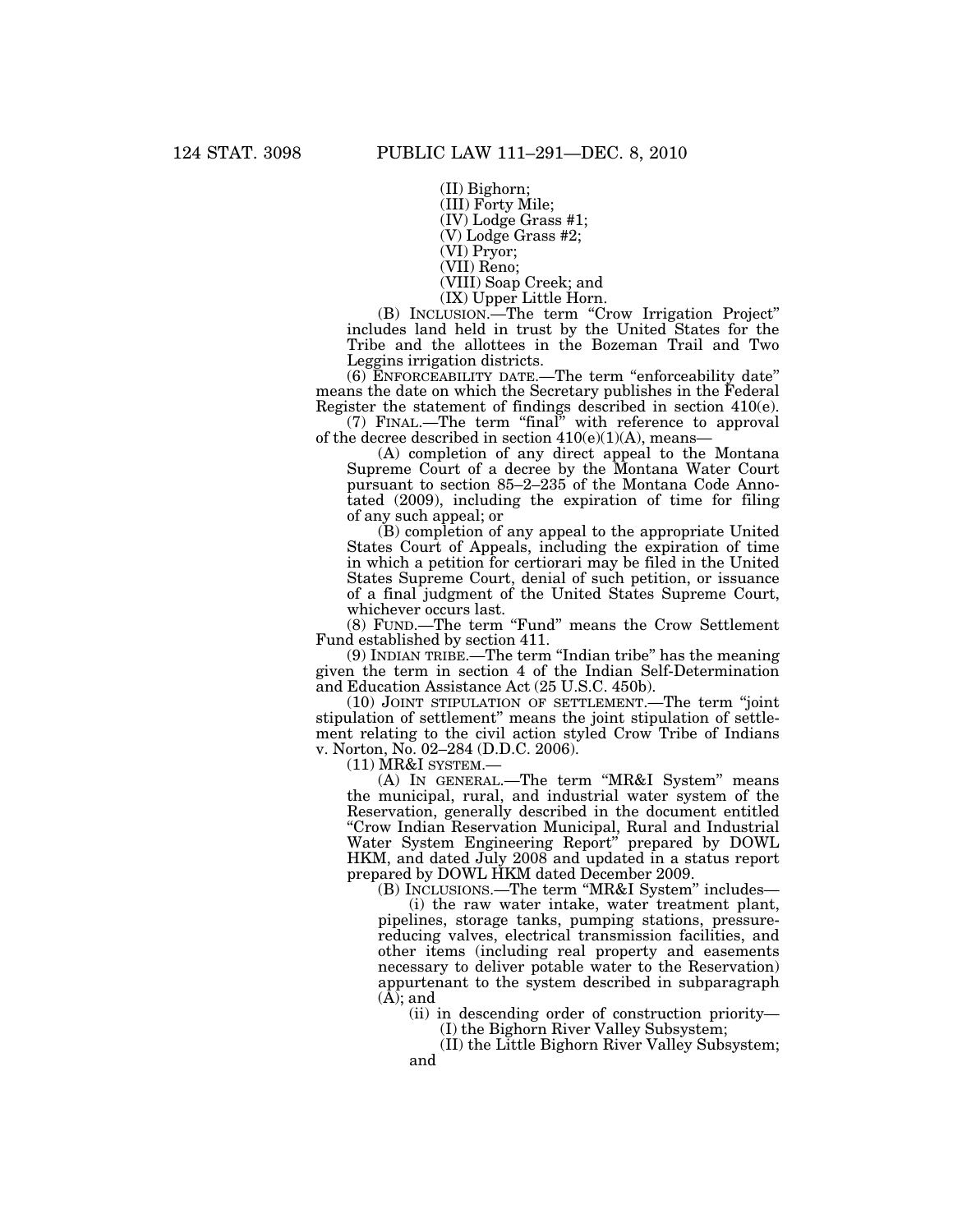(III) Pryor Extension.

(12) MR&I SYSTEM OM&R.—The term ''MR&I System OM&R'' means—

(A) any recurring or ongoing activity associated with the day-to-day operation of the MR&I System;

(B) any activity relating to scheduled or unscheduled maintenance of the MR&I System; and

(C) any activity relating to replacement of project features of the MR&I System.

(13) RESERVATION.—The term ''Reservation'' means the area identified as the Reservation on the map in appendix 4 of the Compact.

(14) SECRETARY.—The term ''Secretary'' means the Secretary of the Interior.

(15) TRIBAL COMPACT ADMINISTRATION.—The term ''Tribal Compact Administration'' means any activity relating to—

(A) the development or enactment by the Tribe of the tribal water code;

(B) establishment by the Tribe of a water resources department; and

(C) the operation by the Tribe of that water resources department (or a successor agency) during the 10-year period beginning on the date of establishment of the department.

(16) TRIBAL WATER CODE.—The term ''tribal water code'' means a water code adopted by the Tribe in accordance with section  $407(f)$ .

(17) TRIBAL WATER RIGHTS.—The term ''tribal water rights'' means—

(A) the water rights of the Tribe described in article III of the Compact; and

(B) the water rights provided to the Tribe under section 408.

(18) TRIBE.—The term ''Tribe'' means the Crow Tribe of Indians of the State of Montana on behalf of itself and its members (but not its members in their capacities as allottees).

# **SEC. 404. RATIFICATION OF COMPACT.**

(a) RATIFICATION OF COMPACT.—

(1) IN GENERAL.—Except as modified by this title, and to the extent the Compact does not conflict with this title, the Compact is authorized, ratified, and confirmed.

(2) AMENDMENTS TO COMPACT.—If amendments are executed to make the Compact consistent with this title, those amendments are also authorized, ratified, and confirmed to the extent such amendments are consistent with this title. (b) EXECUTION OF COMPACT.

(1) IN GENERAL.—To the extent that the Compact does not conflict with this title, the Secretary is directed to and shall promptly execute the Compact, including all exhibits to or parts of the Compact requiring the signature of the Secretary.

(2) MODIFICATIONS.—Nothing in this title precludes the Secretary from approving modifications to appendices or exhibits to the Compact not inconsistent with this title, to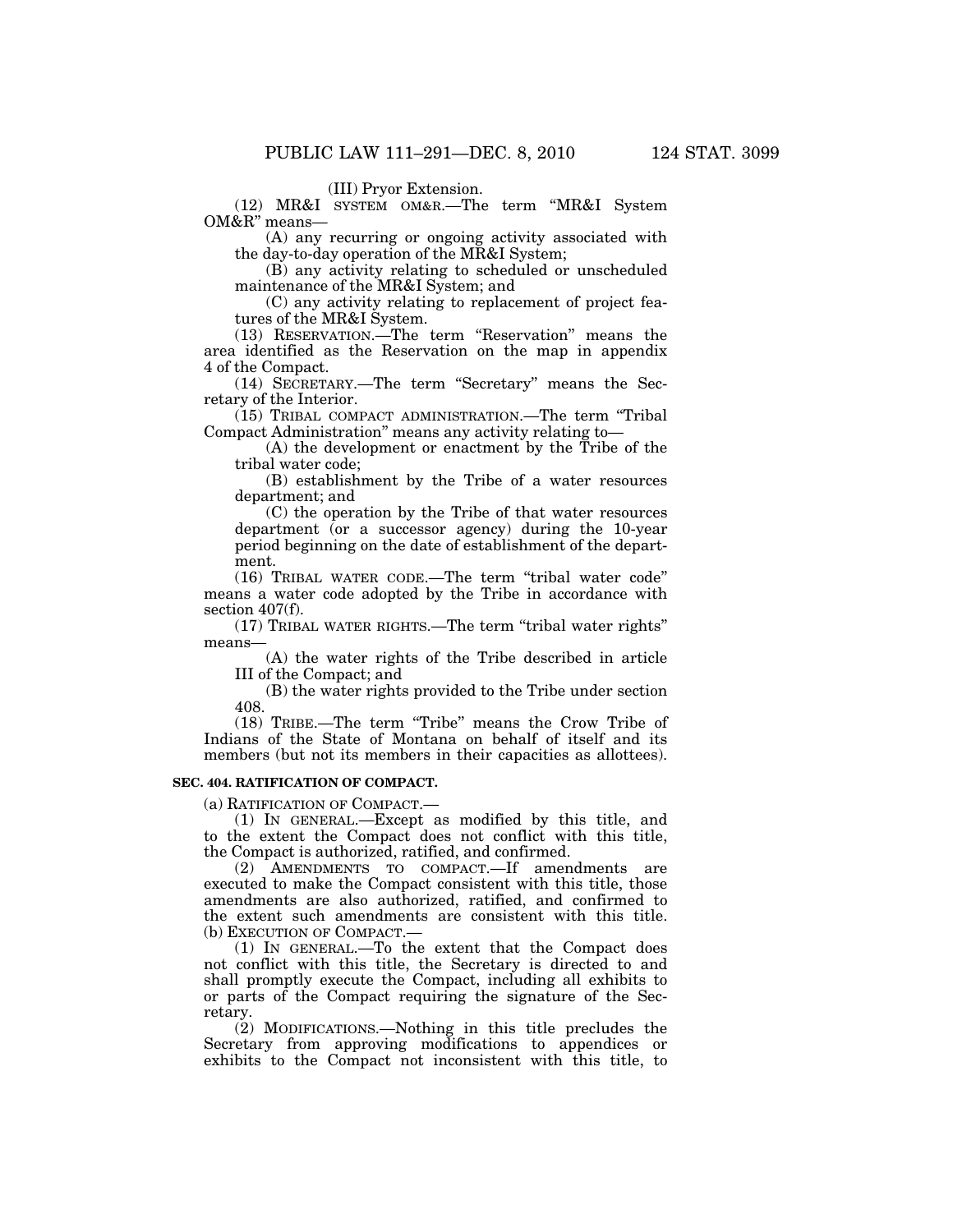the extent such modifications do not otherwise require Congressional approval pursuant to section 2116 of the Revised Statutes (25 U.S.C. 177) or other applicable Federal law.

(c) ENVIRONMENTAL COMPLIANCE.— (1) IN GENERAL.—In implementing the Compact, the Secretary shall promptly comply with all applicable aspects of the National Environmental Policy Act of 1969 (42 U.S.C. 4321 et seq.), the Endangered Species Act of 1973 (16 U.S.C. 1531 et seq.), and all other applicable environmental Acts and regulations.<br>(2) EXECUTION OF THE COMPACT.—

 $(A)$  In GENERAL.—Execution of the Compact by the Secretary under this section shall not constitute a major Federal action under the National Environmental Policy Act of 1969 (42 U.S.C. 4321 et seq.).

(B) COMPLIANCE.—The Secretary shall carry out all Federal compliance activities necessary to implement the Compact.

# **SEC. 405. REHABILITATION AND IMPROVEMENT OF CROW IRRIGATION PROJECT.**

(a) IN GENERAL.—Notwithstanding any other provision of law, and without altering applicable law (including regulations) under which the Bureau of Indian Affairs collects assessments and carries out CIP OM&R, other than the rehabilitation and improvement carried out under this section, the Secretary, acting through the Commissioner of Reclamation, shall carry out such activities as are necessary to rehabilitate and improve the water diversion and delivery features of the Crow Irrigation Project, in accordance with an agreement to be negotiated between the Secretary and the Tribe.

(b) LEAD AGENCY.—The Bureau of Reclamation shall serve as the lead agency with respect to any activity to rehabilitate or improve the water diversion or delivery features of the Crow Irrigation Project.

(c) SCOPE.—

(1) IN GENERAL.—The scope of the rehabilitation and improvement under this section shall be as generally described in the document entitled ''Engineering Evaluation of Existing Conditions, Crow Agency Rehabilitation Study'' prepared by DOWL HKM, and dated August 2007 and updated in a status report dated December 2009 by DOWL HKM, on the condition that prior to beginning construction activities, the Secretary shall review the design of the proposed rehabilitation or improvement and perform value engineering analyses.

(2) NEGOTIATION WITH TRIBE.—On the basis of the review described in paragraph (1), the Secretary shall negotiate with the Tribe appropriate changes to the final design so that the final design meets applicable industry standards, as well as changes, if any, that would improve the cost-effectiveness of the delivery of irrigation water and take into consideration the equitable distribution of water to allottees.

(d) NONREIMBURSABILITY OF COSTS.—All costs incurred by the Secretary in carrying out this section shall be nonreimbursable.<br>(e) FUNDING.—The total amount of obligations incurred by the

Secretary in carrying out this section shall not exceed \$131,843,000, except that the total amount of \$131,843,000 shall be increased

Review.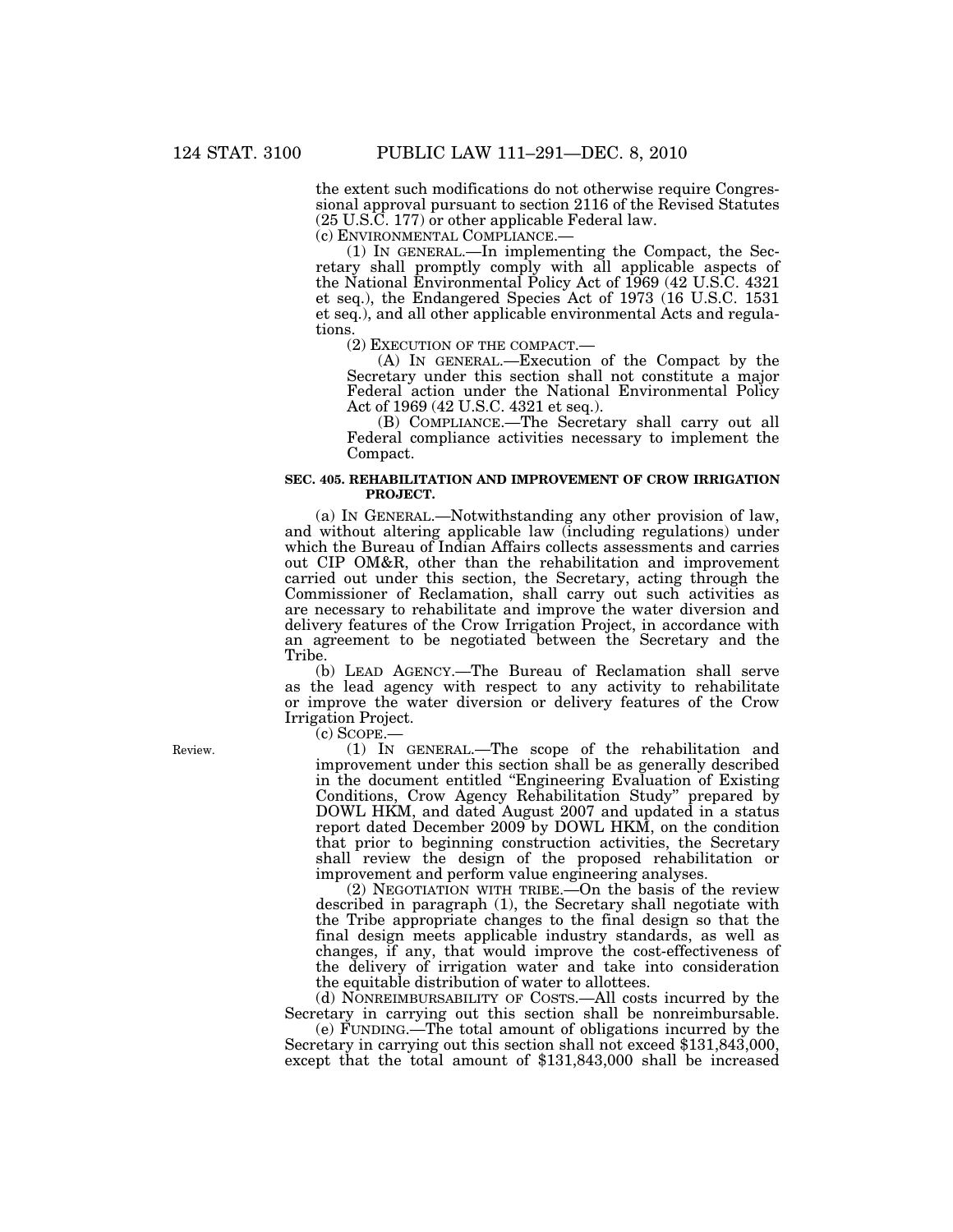or decreased, as appropriate, based on ordinary fluctuations from May 1, 2008, in construction cost indices applicable to the types of construction involved in the rehabilitation and improvement. (f) TRIBAL IMPLEMENTATION AGREEMENT.—

(1) IN GENERAL.—At the request of the Tribe, in accordance with applicable Federal law, the Secretary shall enter into 1 or more agreements with the Tribe to implement the provisions of this section by which the Tribe shall plan, design, and construct any or all of the rehabilitation and improvement required by this section.

(2) OVERSIGHT COSTS.—The Bureau of Reclamation and the Tribe shall negotiate the cost of any oversight activities carried out by the Bureau of Reclamation for each agreement under this section, provided that the total cost for that oversight shall not exceed 4 percent of the total project costs. (g) ACQUISITION OF LAND.—

(1) TRIBAL EASEMENTS AND RIGHTS-OF-WAY.—

(A) IN GENERAL.—Upon request, and in partial consideration for the funding provided under section 414(a), the Tribe shall consent to the grant of such easements and rights-of-way over tribal land as may be necessary for the rehabilitation and improvement of the Crow Irrigation Project authorized by this section at no cost to the United States.

(B) JURISDICTION.—The Tribe shall retain criminal and civil jurisdiction over any lands that were subject to tribal jurisdiction prior to the granting of an easement or rightof-way in connection with the rehabilitation and improvement of the Crow Irrigation Project.

(2) USER EASEMENTS AND RIGHTS-OF-WAY.—In partial consideration of the rehabilitation and improvement of the Crow Irrigation Project authorized by this section and as a condition of continued service from the Crow Irrigation Project after the enforceability date, any water user of the Crow Irrigation Project shall consent to the grant of such easements and rightsof-way as may be necessary for the rehabilitation and improvements authorized under this section at no cost to the Secretary.

(3) LAND ACQUIRED BY THE UNITED STATES.—Land acquired by the United States in connection with rehabilitation and improvement of the Crow Irrigation Project authorized by this section shall be held in trust by the United States on behalf of the Tribe as part of the Reservation of the Tribe.

Establishment.

(h) PROJECT MANAGEMENT COMMITTEE.—The Secretary shall facilitate the formation of a project management committee composed of representatives from the Bureau of Reclamation, the Bureau of Indian Affairs, and the Tribe—

(1) to review cost factors and budgets for construction, operation, and maintenance activities relating to the Crow Irrigation Project;

(2) to improve management of inherently governmental activities through enhanced communication; and

(3) to seek additional ways to reduce overall costs for the rehabilitation and improvement of the Crow Irrigation Project.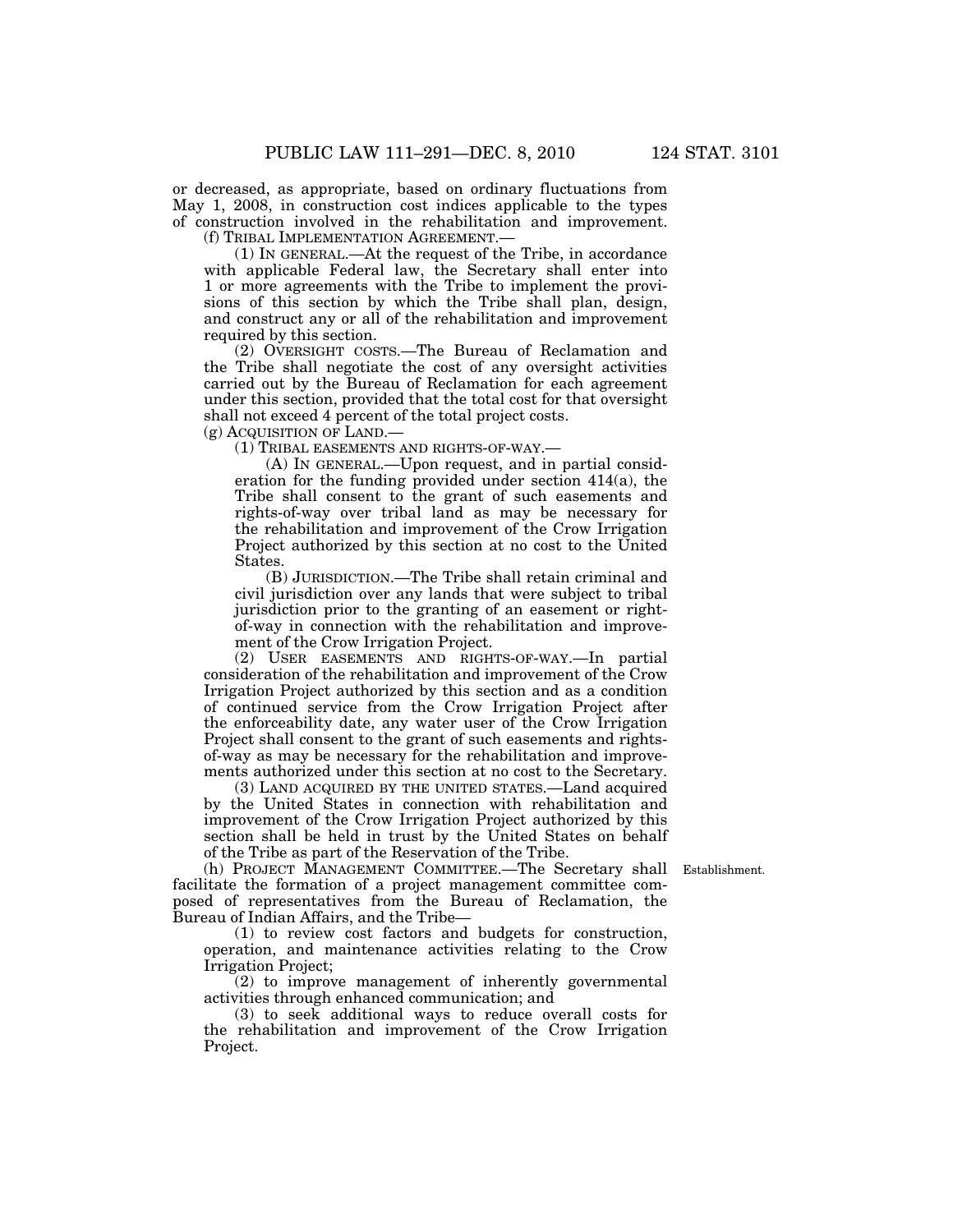# **SEC. 406. DESIGN AND CONSTRUCTION OF MR&I SYSTEM.**

(a) IN GENERAL.—The Secretary, acting through the Commissioner of Reclamation, shall plan, design, and construct the water diversion and delivery features of the MR&I System, in accordance with 1 or more agreements between the Secretary and the Tribe.

(b) LEAD AGENCY.—The Bureau of Reclamation shall serve as the lead agency with respect to any activity to design and construct the water diversion and delivery features of the MR&I System.

(c) SCOPE.— (1) IN GENERAL.—The scope of the design and construction under this section shall be as generally described in the document entitled ''Crow Indian Reservation Municipal, Rural and Industrial Water System Engineering Report'' prepared by DOWL HKM, and dated July 2008 and updated in a status report dated December 2009 by DOWL HKM, on the condition that prior to beginning construction activities, the Secretary shall review the design of the proposed MR&I System and perform value engineering analyses.

(2) NEGOTIATION WITH TRIBE.—On the basis of the review described in paragraph (1), the Secretary shall negotiate with the Tribe appropriate changes to the final design so that the final design meets applicable industry standards, as well as changes, if any, that would improve the cost-effectiveness of the delivery of MR&I System water and take into consideration the equitable distribution of water to allottees.

(d) NONREIMBURSABILITY OF COSTS.—All costs incurred by the Secretary in carrying out this section shall be nonreimbursable.

(e) FUNDING.—The total amount of obligations incurred by the Secretary in carrying out this section shall not exceed \$246,381,000, except that the total amount of \$246,381,000 shall be increased or decreased, as appropriate, based on ordinary fluctuations from May 1, 2008, in construction cost indices applicable to the types of construction involved in the design and construction of the MR&I System.

(f) TRIBAL IMPLEMENTATION AGREEMENT.—

(1) IN GENERAL.—At the request of the Tribe, in accordance with applicable Federal law, the Secretary shall enter into 1 or more agreements with the Tribe to implement the provisions of this section by which the Tribe shall plan, design, and construct any or all of the rehabilitation and improvement required by this section.

(2) OVERSIGHT COSTS.—The Bureau of Reclamation and the Tribe shall negotiate the cost of any oversight activities carried out by the Bureau of Reclamation for each agreement under this section, provided that the total cost for that oversight shall not exceed 4 percent of the total project costs.

(g) ACQUISITION OF LAND.—

(1) TRIBAL EASEMENTS AND RIGHTS-OF-WAY.—

(A) IN GENERAL.—Upon request, and in partial consideration for the funding provided under section 414(b), the Tribe shall consent to the grant of such easements and rights-of-way over tribal land as may be necessary for the construction of the MR&I System authorized by this section at no cost to the United States.

(B) JURISDICTION.—The Tribe shall retain criminal and civil jurisdiction over any lands that were subject to tribal

Review.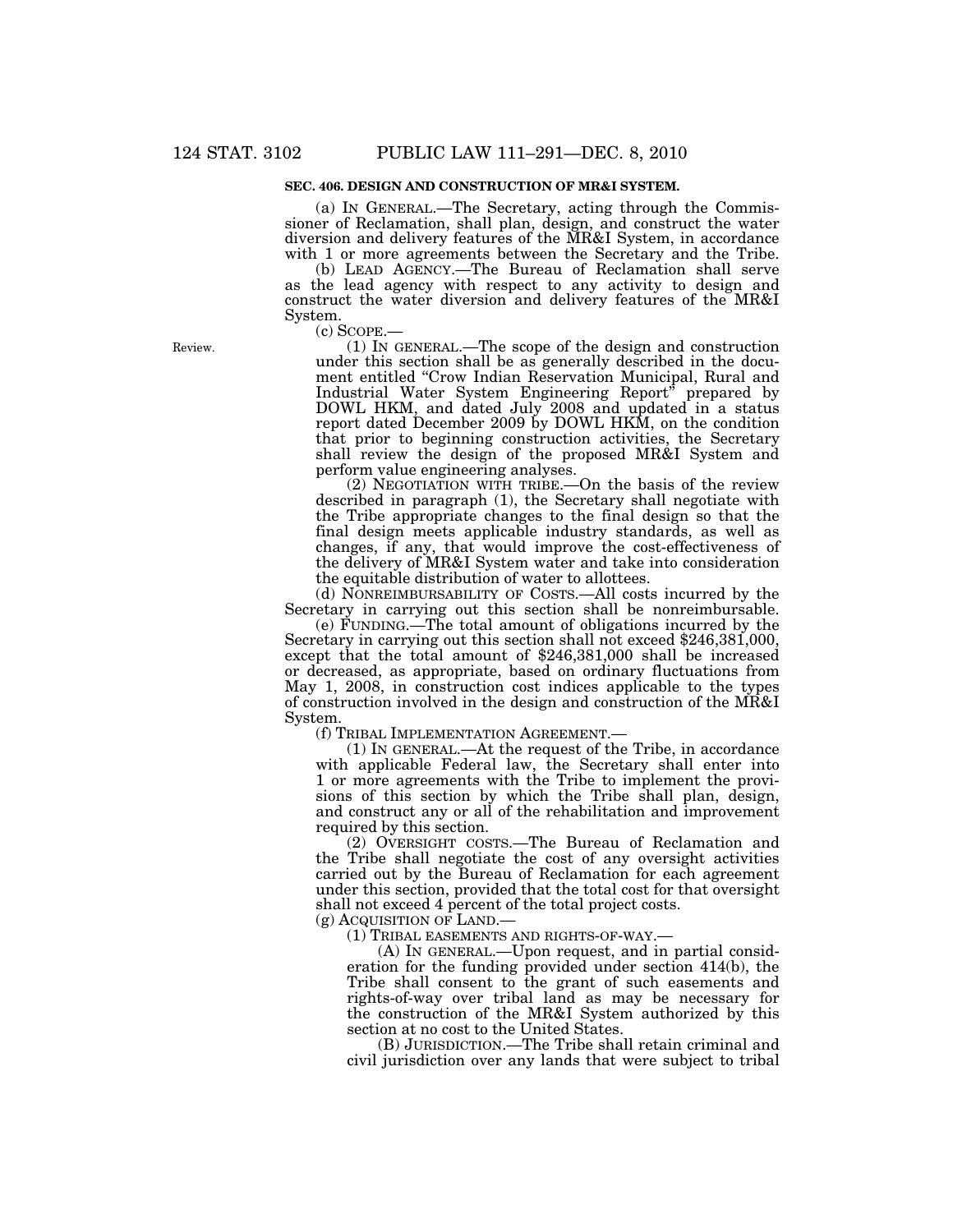jurisdiction prior to the granting of an easement or rightof-way in connection with the construction of the MR&I System.

(2) LAND ACQUIRED BY THE UNITED STATES.—Land acquired by the United States in connection with the construction of the MR&I System authorized by this section shall be held in trust by the United States on behalf of the Tribe as part of the Reservation of the Tribe.

(h) CONVEYANCE OF TITLE TO MR&I SYSTEM FACILITIES.-(1) IN GENERAL.—The Secretary shall convey title to each MR&I System facility or section of a MR&I System facility authorized under subsection (a) to the Tribe after completion of construction of a MR&I System facility or a section of a MR&I System facility that is operating and delivering water.

(2) LIABILITY.—

(A) IN GENERAL.—Effective on the date of the conveyance authorized by this subsection, the United States shall not be held liable by any court for damages of any kind arising out of any act, omission, or occurrence relating to the land, buildings, or facilities conveyed under this subsection, other than damages caused by acts of negligence committed by the United States, or by employees or agents

of the United States, prior to the date of conveyance. (B) TORT CLAIMS.—Nothing in this section increases the liability of the United States beyond the liability provided in chapter 171 of title 28, United States Code (commonly known as the "Federal Tort Claims Act").

(3) NOTICE OF PROPOSED CONVEYANCE.—Not later than 45 Deadline. days before the date of a proposed conveyance of title to any MR&I System facility, the Secretary shall submit to the Committee on Natural Resources of the House of Representatives and to the Committee on Energy and Natural Resources of the Senate notice of the conveyance of each such MR&I System facility or section of a MR&I System facility.

(4) MR&I SYSTEM OM&R OBLIGATION OF THE FEDERAL GOVERNMENT AFTER CONVEYANCE.—The Federal Government shall have no obligation to pay for the operation, maintenance, or replacement costs of the MR&I System beginning on the date on which—

(A) title to any MR&I System facility or section of a MR&I System facility under this subsection is conveyed to the Tribe; and

(B) the amounts required to be deposited in the MR&I System OM&R Account pursuant to section 411 have been deposited in that account.

(i) AUTHORITY OF TRIBE.—Upon transfer of title to the MR&I System or any section of a MR&I System facility to the Tribe in accordance with subsection (h), the Tribe is authorized to collect water use charges from customers of the MR&I System to cover—

(1) MR&I System OM&R costs; and

(2) any other costs relating to the construction and operation of the MR&I System.

(j) ALIENATION AND TAXATION.—Conveyance of title to the Tribe pursuant to subsection (h) does not waive or alter any applicable Federal law prohibiting alienation or taxation of the MR&I System or the underlying Reservation land.

Effective date.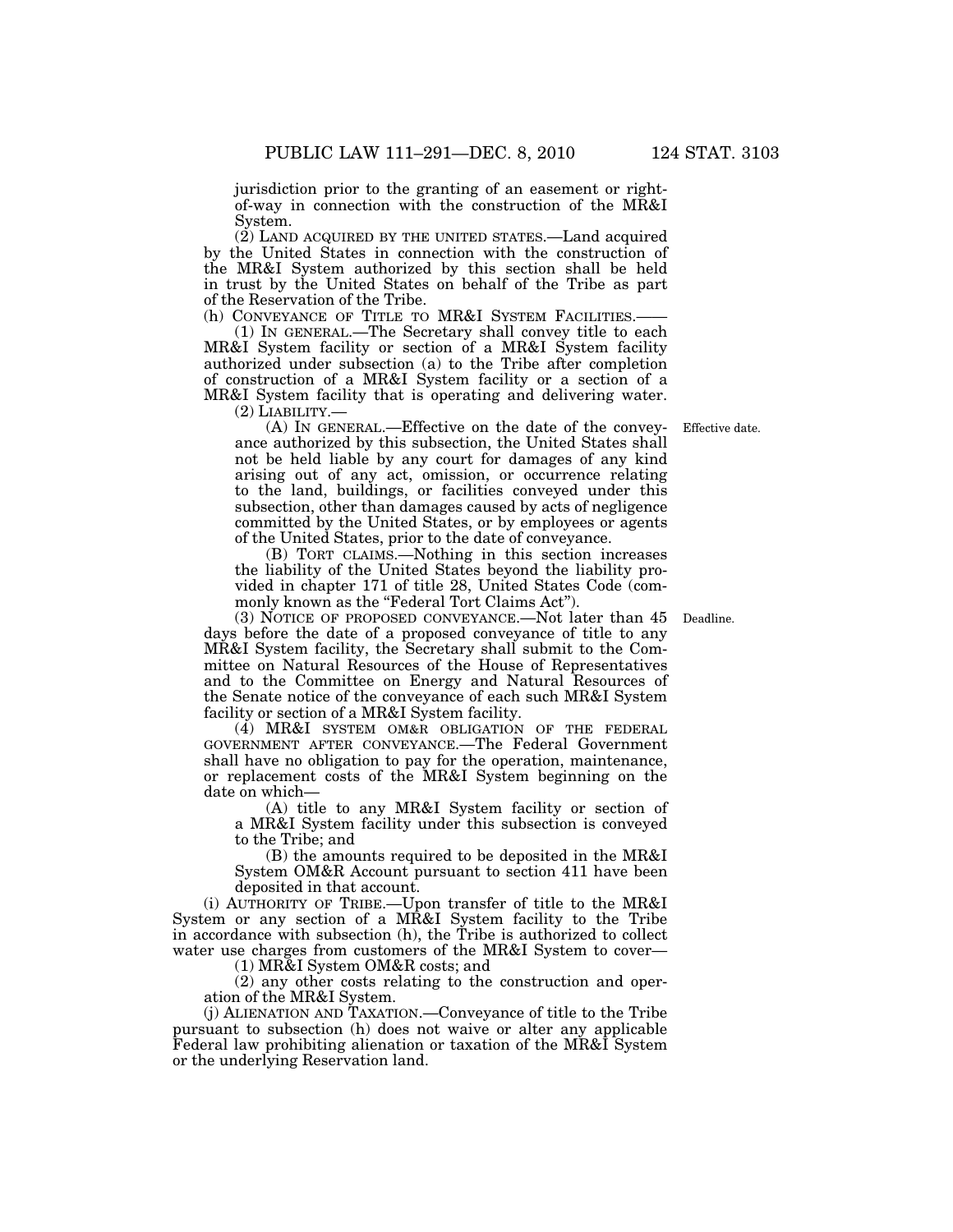(k) TECHNICAL ASSISTANCE.—The Secretary shall provide technical assistance to prepare the Tribe for operation of the MR&I System, including operation and management training.

Establishment.

(l) PROJECT MANAGEMENT COMMITTEE.—The Secretary shall facilitate the formation of a project management committee composed of representatives from the Bureau of Reclamation, the Bureau of Indian Affairs, and the Tribe—

(1) to review cost factors and budgets for construction,

operation and maintenance activities for the MR&I System; (2) to improve management of inherently governmental activities through enhanced communication; and

(3) to seek additional ways to reduce overall costs for the MR&I System.<br>(m) NON-FEDERAL CONTRIBUTION.—

 $(1)$  In GENERAL.—Prior to completion of the final design of the MR&I System required by subsection (c), the Secretary shall consult with the Tribe, the State of Montana, and other affected non-Federal parties to discuss the possibility of receiving non-Federal contributions to the cost of the MR&I System.

(2) NEGOTIATIONS.—If, based on the extent to which non-Federal parties are expected to use the MR&I System, a non-Federal contribution to the MR&I System is determined by the parties described in paragraph  $(1)$  to be appropriate, the Secretary shall initiate negotiations for an agreement on the means by which such contributions may be provided.

#### **SEC. 407. TRIBAL WATER RIGHTS.**

(a) INTENT OF CONGRESS.—It is the intent of Congress to provide to each allottee benefits that are equivalent to or exceed the benefits allottees possess as of the date of enactment of this Act, taking into consideration—

(1) the potential risks, cost, and time delay associated with litigation that would be resolved by the Compact and this title;

(2) the availability of funding under this title and from other sources;

(3) the availability of water from the tribal water rights; and

(4) the applicability of section 7 of the Act of February 8, 1887 (25 U.S.C. 381) and this title to protect the interests of allottees.

(b) CONFIRMATION OF TRIBAL WATER RIGHTS.—

(1) IN GENERAL.—The tribal water rights are ratified, confirmed, and declared to be valid.

(2) USE.—Use of the tribal water rights shall be subject to the terms and conditions established by the Compact.

(c) HOLDING IN TRUST.—The tribal water rights—

(1) shall be held in trust by the United States for the use and benefit of the Tribe and the allottees in accordance with this section; and

(2) shall not be subject to forfeiture or abandonment. (d) ALLOTTEES.—

(1) APPLICABILITY OF ACT OF FEBRUARY 8, 1887.—The provisions of section 7 of the Act of February 8, 1887 (25 U.S.C. 381), relating to the use of water for irrigation purposes shall apply to the tribal water rights.

Consultation.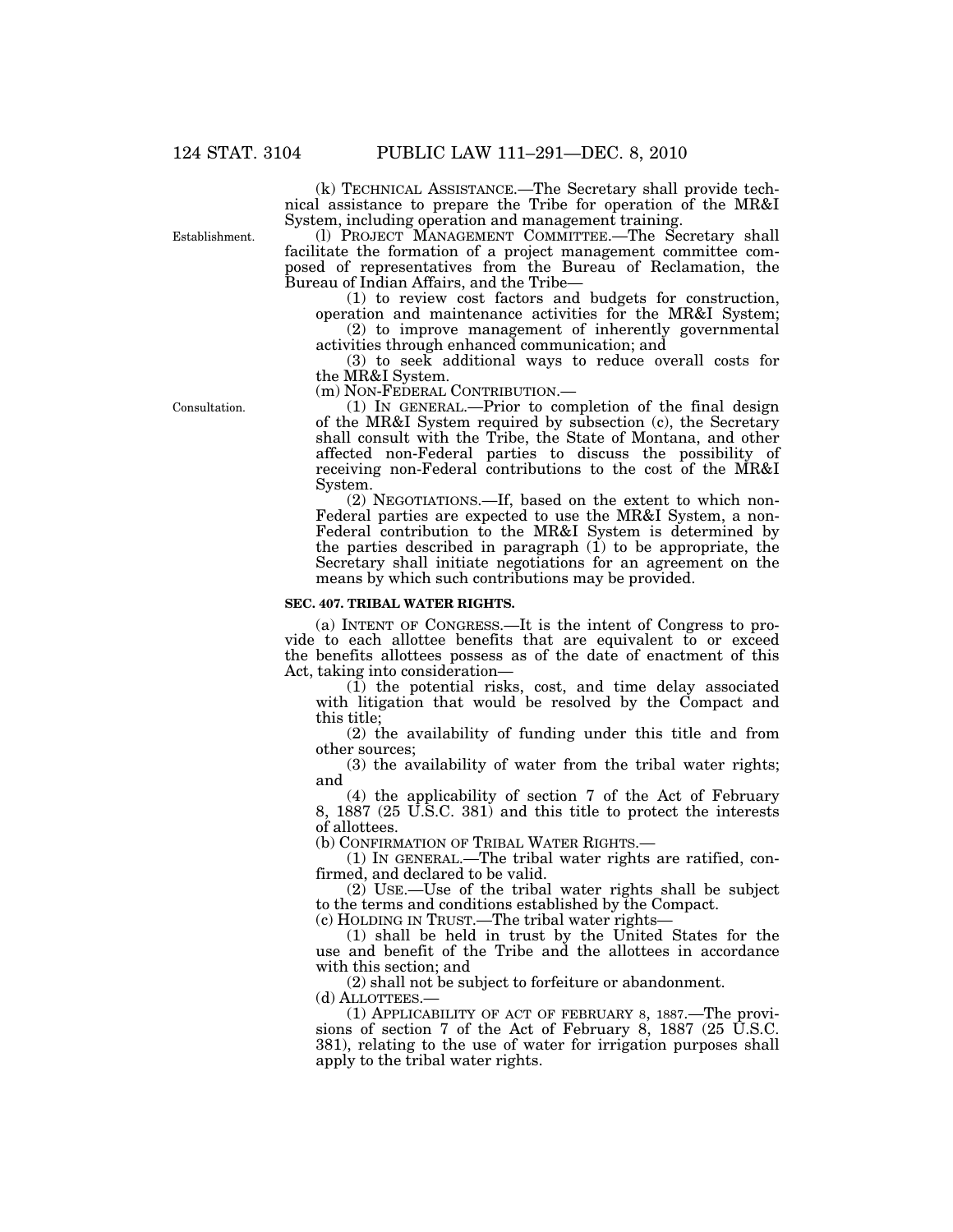(2) ENTITLEMENT TO WATER.—Any entitlement to water of an allottee under Federal law shall be satisfied from the tribal water rights.

(3) ALLOCATIONS.—Allottees shall be entitled to a just and equitable allocation of water for irrigation purposes.

(4) EXHAUSTION OF REMEDIES.—Before asserting any claim against the United States under section 7 of the Act of February 8, 1887 (25 U.S.C. 381), or any other applicable law, an allottee shall exhaust remedies available under the tribal water code or other applicable tribal law.

(5) CLAIMS.—Following exhaustion of remedies available under the tribal water code or other applicable tribal law, an allottee may seek relief under section 7 of the Act of February 8, 1887 ( $25$  U.S.C. 381), or other applicable law.

(6) AUTHORITY.—The Secretary shall have the authority to protect the rights of allottees as specified in this section. (e) AUTHORITY OF TRIBE.—

(1) IN GENERAL.—Except as provided in paragraph (2), the Tribe shall have authority to allocate, distribute, and lease the tribal water rights—

(A) in accordance with the Compact; and

(B) subject to approval of the Secretary of the tribal water code under subsection (f)(3)(B).

(2) LEASES BY ALLOTTEES.—Notwithstanding paragraph (1), an allottee may lease any interest in land held by the allottee, together with any water right determined to be appurtenant to the interest in land.

(f) TRIBAL WATER CODE.—

(1) IN GENERAL.—Notwithstanding the time period set forth Deadline. in article  $IV(A)(2)(b)$  of the Compact, not later than 3 years after the date on which the Tribe ratifies the Compact as set forth in section 410(e)(1)(E), the Tribe shall enact a tribal water code, that provides for-

(A) the management, regulation, and governance of all uses of the tribal water rights in accordance with the Compact; and

(B) establishment by the Tribe of conditions, permit requirements, and other limitations relating to the storage, recovery, and use of the tribal water rights in accordance with the Compact.

(2) INCLUSIONS.—Subject to the approval of the Secretary, the tribal water code shall provide that—

(A) tribal allocations of water to allottees shall be satisfied with water from the tribal water rights;

(B) charges for delivery of water for irrigation purposes for allottees shall be assessed on a just and equitable basis;

(C) there is a process by which an allottee may request that the Tribe provide water for irrigation use in accordance with this title;

(D) there is a due process system for the consideration and determination by the Tribe of any request by an allottee, or any successor in interest to an allottee, for an allocation of such water for irrigation purposes on allotted land, including a process for—

(i) appeal and adjudication of any denied or disputed distribution of water; and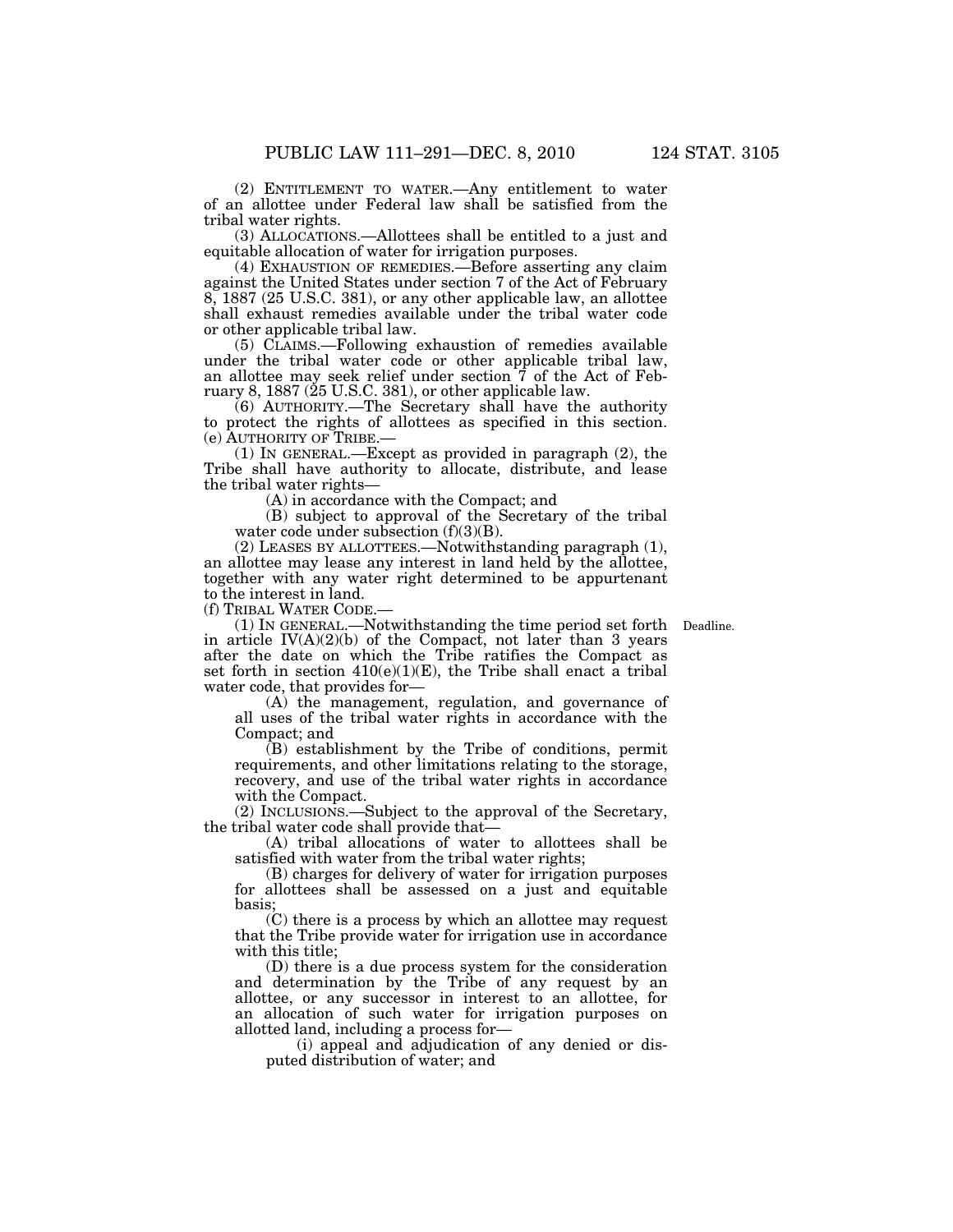(ii) resolution of any contested administrative decision; and

(E) there is a requirement that any allottee with a claim relating to the enforcement of rights of the allottee under the tribal water code or relating to the amount of water allocated to land of the allottee must first exhaust remedies available to the allottee under tribal law and the tribal water code before initiating an action against the United States or petitioning the Secretary pursuant to subsection  $(d)(6)$ .<br>(3) ACTION BY SECRETARY.

(A) IN GENERAL.—The Secretary shall administer the tribal water rights until the tribal water code is enacted in accordance with paragraph (1) and those provisions requiring approval pursuant to paragraph (2).

(B) APPROVAL.—The tribal water code shall not be valid unless—

(i) the provisions of the tribal water code required by paragraph (2) are approved by the Secretary; and

(ii) each amendment to the tribal water code that affects a right of an allottee is approved by the Secretary.

(C) APPROVAL PERIOD.—The Secretary shall approve or disapprove the tribal water code within a reasonable period of time after the date on which the Tribe submits it to the Secretary.

(g) EFFECT.—Except as otherwise specifically provided in this section, nothing in this title—

(1) authorizes any action by an allottee against any individual or entity, or against the Tribe, under Federal, State, tribal, or local law; or

(2) alters or affects the status of any action pursuant to section 1491(a) of title 28, United States Code.

#### **SEC. 408. STORAGE ALLOCATION FROM BIGHORN LAKE.**

(a) STORAGE ALLOCATION TO TRIBE.—

(1) IN GENERAL.—As described in and subject to article  $III(A)(1)(b)$  of the Compact, the Secretary shall allocate to the Tribe 300,000 acre-feet per year of water stored in Bighorn Lake, Yellowtail Unit, Lower Bighorn Division, Pick Sloan Missouri Basin Program, Montana, under a water right held by the United States and managed by the Bureau of Reclamation, as measured at the outlet works of Yellowtail Dam, including—

(A) not more than 150,000 acre-feet per year of the allocation, which may be used in addition to the natural flow right described in article  $III(A)(1)(a)$  of the Compact; and

(B) 150,000 acre-feet per year of the allocation, which may be used only as supplemental water for the natural flow right described in article  $III(A)(1)(a)$  of the Compact for use in times of natural flow shortage.

 $(2)$  TREATMENT.

(A) IN GENERAL.—The allocation under paragraph (1) shall be considered to be part of the tribal water rights.

(B) PRIORITY DATE.—The priority date of the allocation under paragraph (1) shall be the priority date of the water right held by the Bureau of Reclamation.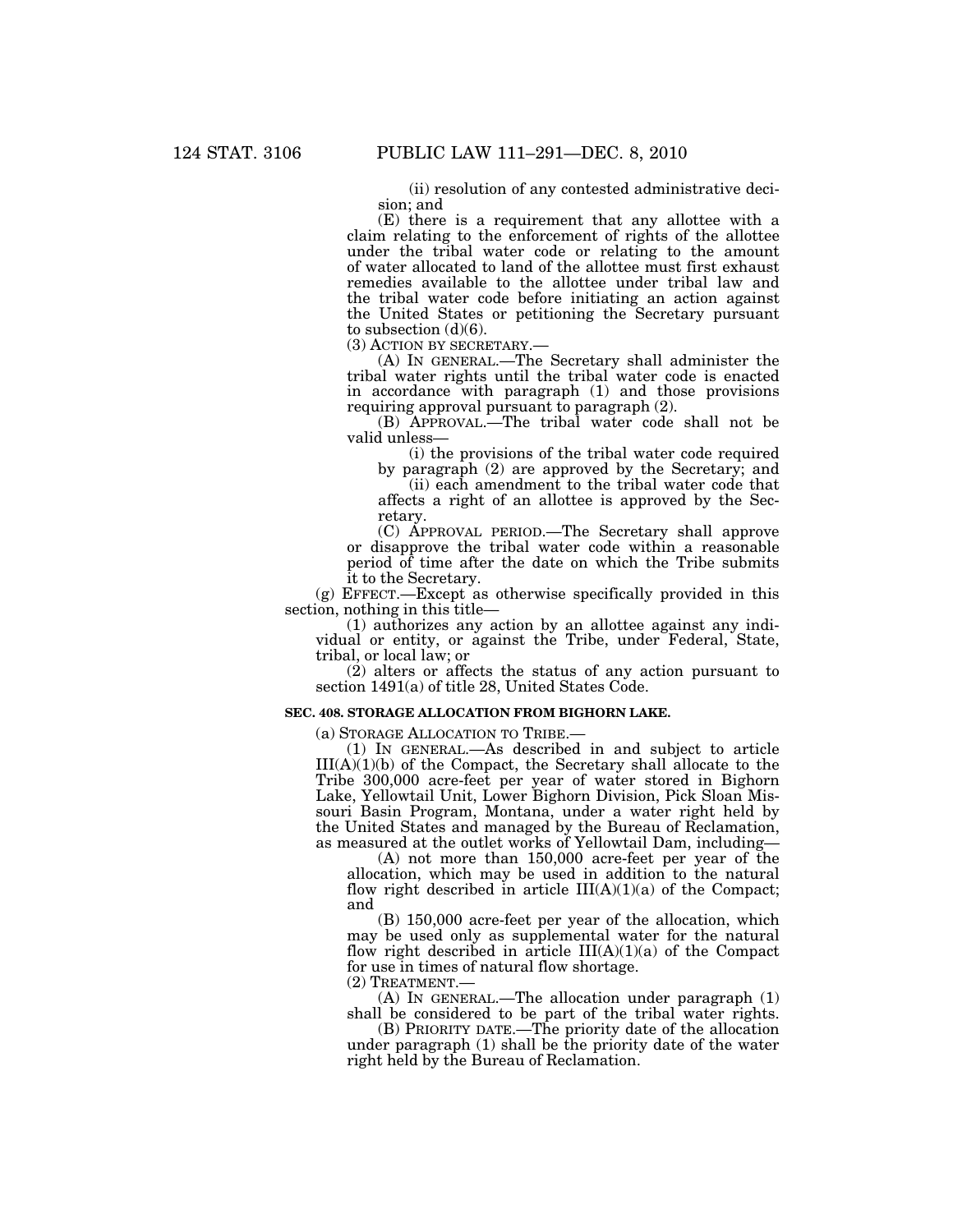(C) ADMINISTRATION.— (i) IN GENERAL.—The Tribe shall administer the water allocated under paragraph (1) in accordance with the Compact.

(ii) TEMPORARY TRANSFER.—In accordance with subsection (c), the Tribe may temporarily transfer by service contract, lease, exchange, or other agreement, not more than 50,000 acre-feet of water allocated under paragraph  $(1)(A)$  off the Reservation, subject to the approval of the Secretary and the requirements of the Compact.

or

(b) ALLOCATION AGREEMENT.— (1) IN GENERAL.—As a condition of receiving an allocation under this section, the Tribe shall enter into an allocation agreement with the Secretary to establish the terms and conditions of the allocation, in accordance with the terms and conditions of the Compact and this title.

(2) INCLUSIONS.—The allocation agreement under paragraph (1) shall include, among other things, a provision that— (A) the agreement is without limit as to term;

(B) the Tribe, and not the United States, shall be entitled to all consideration due to the Tribe under any lease, contract, or agreement the Tribe may enter into pursuant to the authority in subsection (c);

(C) the United States shall have no trust obligation or other obligation to monitor, administer, or account for—

(i) any funds received by the Tribe as consideration under any lease, contract, or agreement the Tribe may enter into pursuant to the authority in subsection (c);

(ii) the expenditure of such funds;

(D) if the facilities at Yellowtail Dam are significantly reduced or are anticipated to be significantly reduced for an extended period of time, the Tribe shall have the same storage rights as other storage contractors with respect to the allocation under this section;

(E) the costs associated with the construction of the storage facilities at Yellowtail Dam allocable to the Tribe—

(i) shall be nonreimbursable; and

(ii) shall be excluded from any repayment obligation of the Tribe;

(F) no water service capital charges shall be due or payable for any water allocated to the Tribe pursuant to this title and the allocation agreement, regardless of whether that water is delivered for use by the Tribe or is delivered under any leases, contracts, or agreements the Tribe may enter into pursuant to the authority in subsection (c);

(G) the Tribe shall not be required to make payments to the United States for any water allocated to the Tribe pursuant to this title and the allocation agreement except for each acre-foot of stored water leased or sold for industrial purposes; and

(H) for each acre-foot of stored water leased or sold by the Tribe for industrial purposes—

(i) the Tribe shall pay annually to the United Payment. States an amount to cover the proportionate share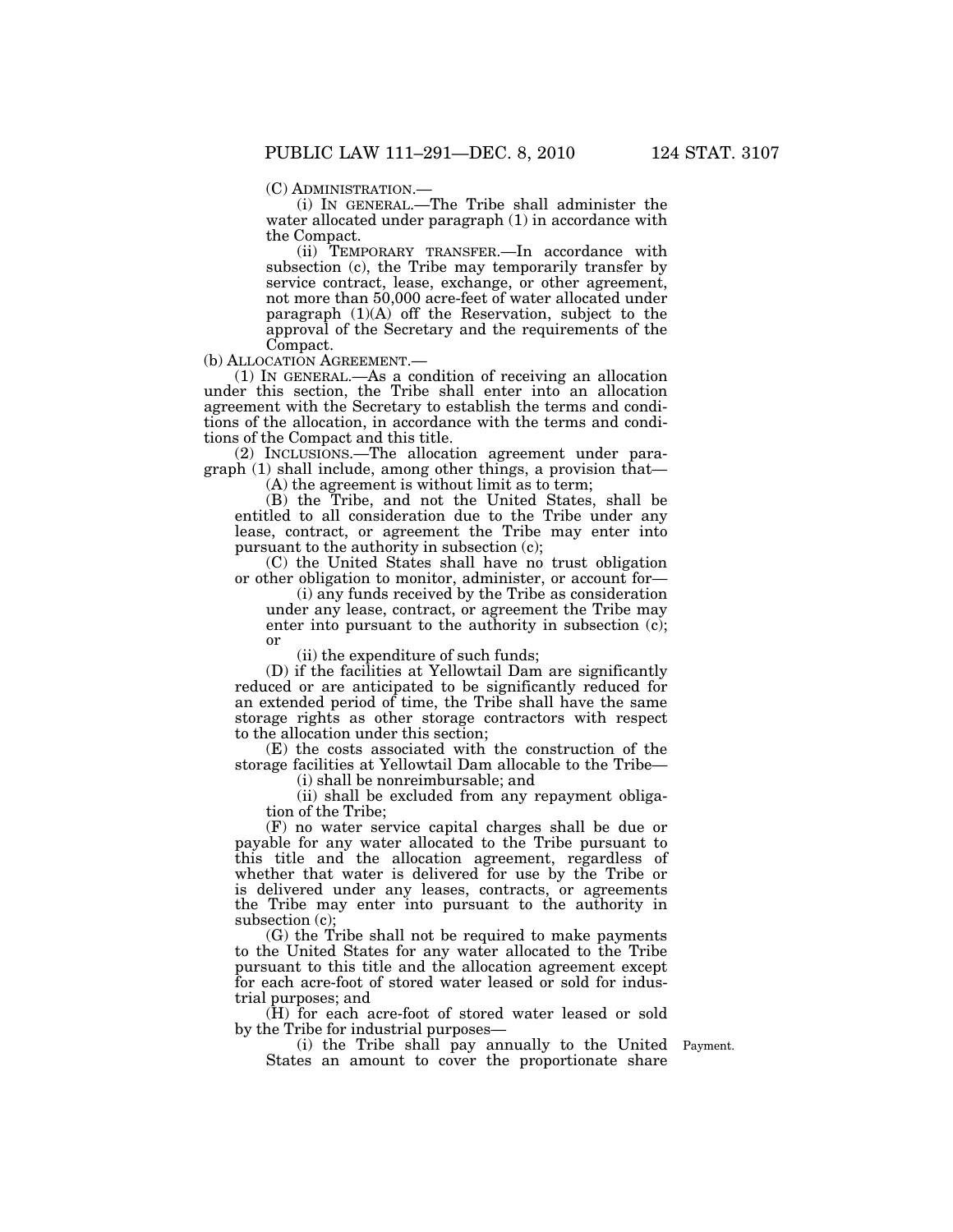of the annual operation, maintenance, and replacement costs for the Yellowtail Unit allocable to the amount of water for industrial purposes leased or sold by the Tribe; and

(ii) the annual payments of the Tribe shall be reviewed and adjusted, as appropriate, to reflect the actual operation, maintenance, and replacement costs

for the Yellowtail Unit.<br>(c) TEMPORARY TRANSFER FOR USE OFF RESERVATION.—

 $(1)$  IN GENERAL.—Notwithstanding any other provision of statutory or common law and subject to paragraph (2), on approval of the Secretary and subject to the terms and conditions of the Compact, the Tribe may enter into a service contract, lease, exchange, or other agreement providing for the temporary delivery, use, or transfer of not more than 50,000 acre-feet per year of water allocated under subsection  $(a)(1)(A)$ for use off the Reservation.

(2) REQUIREMENT.—An agreement under paragraph (1) shall not permanently alienate any portion of the water allocated under subsection  $(a)(1)(A)$ .

(d) REMAINING STORAGE.—

(1) IN GENERAL.—As of the date of enactment of this Act, water in Bighorn Lake shall be considered to be fully allocated and no further storage allocations shall be made by the Secretary.

(2) EFFECT OF SUBSECTION.—Nothing in this subsection prevents the Secretary from—

(A) renewing the storage contract with Pennsylvania Power and Light Company consistent with the allocation to Pennsylvania Power and Light Company in existence on the date of enactment of this Act; or

(B) entering into future agreements with either the Northern Cheyenne Tribe or the Crow Tribe facilitating either tribe's use of its respective allocation of water from Bighorn Lake.

# **SEC. 409. SATISFACTION OF CLAIMS.**

(a) IN GENERAL.—

(1) SATISFACTION OF TRIBAL CLAIMS.—The benefits realized by the Tribe under this title shall be in complete replacement of and substitution for, and full satisfaction of, all claims of the Tribe against the United States under paragraphs (1) and  $(3)$  of section 410 $(a)$ .

(2) SATISFACTION OF ALLOTTEE CLAIMS.—The benefits realized by the allottees under this title shall be in complete replacement of and substitution for, and full satisfaction of—

(A) all claims waived and released under section  $410(a)(2)$ ; and

(B) any claims of the allottees against the United States that the allottees have or could have asserted that are similar in nature to those described in section  $410(a)(3)$ .

(b) SATISFACTION OF CLAIMS RELATING TO CROW IRRIGATION PROJECT.—

(1) IN GENERAL.—Subject to paragraph (3), the funds made available under subsections (a) and (f) of section 414 shall be used to satisfy any claim of the Tribe or the allottees with respect to the appropriation of funds for the rehabilitation,

Effective date.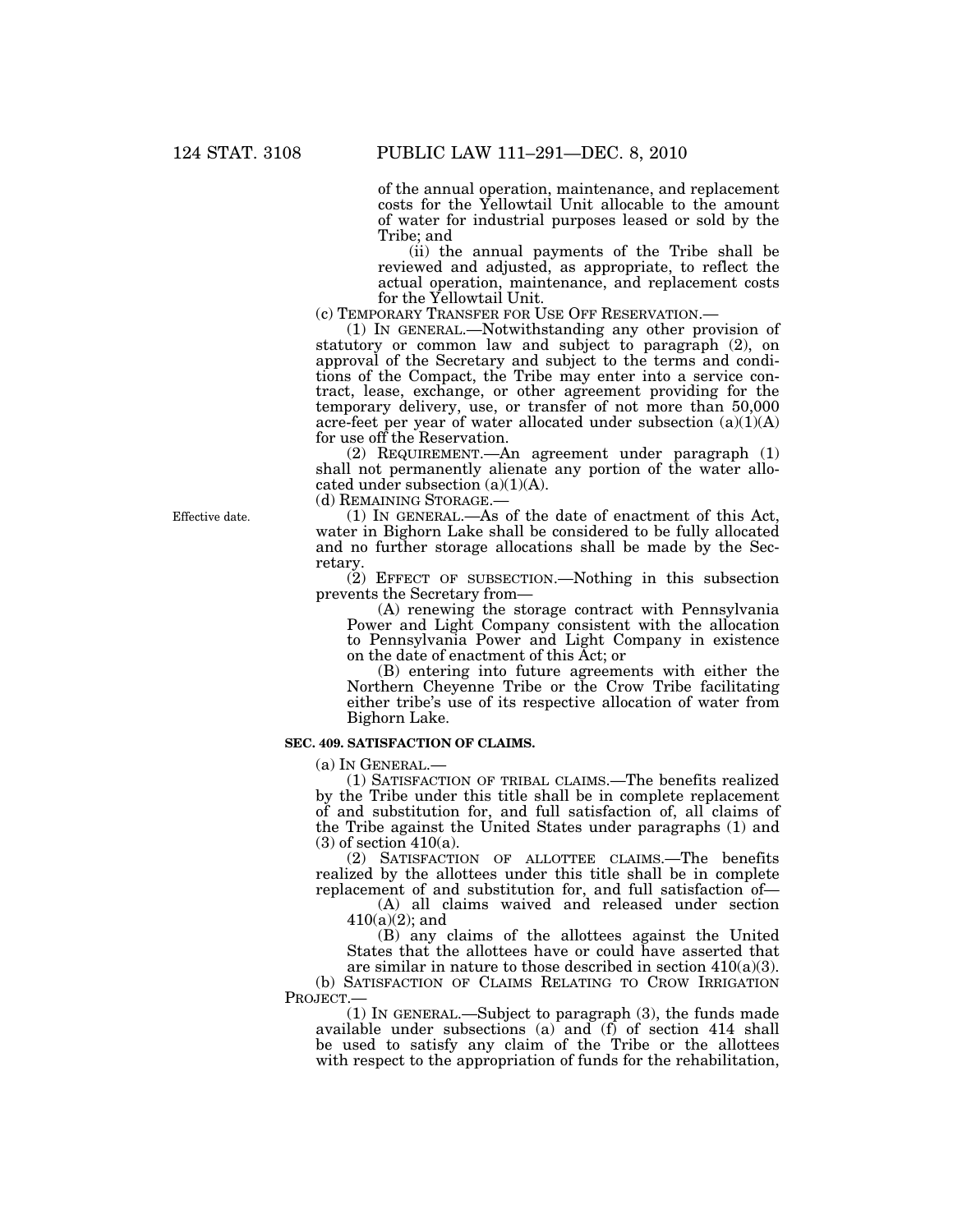expansion, improvement, repair, operation, or maintenance of the Crow Irrigation Project.

(2) SATISFACTION OF CLAIMS.—Upon complete transfer of the funds described in subsections  $\overline{a}$  and  $\overline{f}$  of section 414 any claim of the Tribe or the allottees with respect to the transfer of funds for the rehabilitation, expansion, improvement, repair, operation, or maintenance of the Crow Irrigation Project shall be deemed to have been satisfied.

(3) EFFECT.—Except as provided in section 405, nothing in this title affects any applicable law (including regulations) under which the United States collects irrigation assessments from—

(A) non-Indian users of the Crow Irrigation Project; and

(B) the Tribe, tribal entities and instrumentalities, tribal members, allottees, and entities owned by the Tribe, tribal members, or allottees, to the extent that annual irrigation assessments on such tribal water users exceed the amount of funds available under section  $411(e)(3)(D)$ for costs relating to CIP OM&R.

(c) NO RECOGNITION OF WATER RIGHTS.—Notwithstanding subsection (a) and except as provided in section 407, nothing in this title recognizes or establishes any right of a member of the Tribe or an allottee to water within the Reservation or the ceded strip.

## **SEC. 410. WAIVERS AND RELEASES OF CLAIMS.**

(a) IN GENERAL.—

(1) WAIVER AND RELEASE OF CLAIMS BY THE TRIBE AND THE UNITED STATES ACTING IN ITS CAPACITY AS TRUSTEE FOR THE TRIBE.—Subject to the retention of rights set forth in subsection (c), in return for recognition of the tribal water rights and other benefits as set forth in the Compact and this title, the Tribe, on behalf of itself and the members of the Tribe (but not tribal members in their capacities as allottees), and the United States, acting as trustee for the Tribe and the members of the Tribe (but not tribal members in their capacities as allottees), are authorized and directed to execute a waiver and release of all claims for water rights within the State of Montana that the Tribe, or the United States acting as trustee for the Tribe, asserted, or could have asserted, in any proceeding, including the State of Montana stream adjudication, prior to and including the enforceability date, except to the extent that such rights are recognized in the Compact or this title.

(2) WAIVER AND RELEASE OF CLAIMS BY THE UNITED STATES ACTING IN ITS CAPACITY AS TRUSTEE FOR ALLOTTEES.—Subject to the retention of rights set forth in subsection (c), in return for recognition of the water rights of the Tribe and other benefits as set forth in the Compact and this title, the United States, acting as trustee for allottees, is authorized and directed to execute a waiver and release of all claims for water rights within the Reservation and the ceded strip that the United States, acting as trustee for the allottees, asserted, or could have asserted, in any proceeding, including the State of Montana stream adjudication, prior to and including the enforceability date, except to the extent that such rights are recognized in the Compact or this title.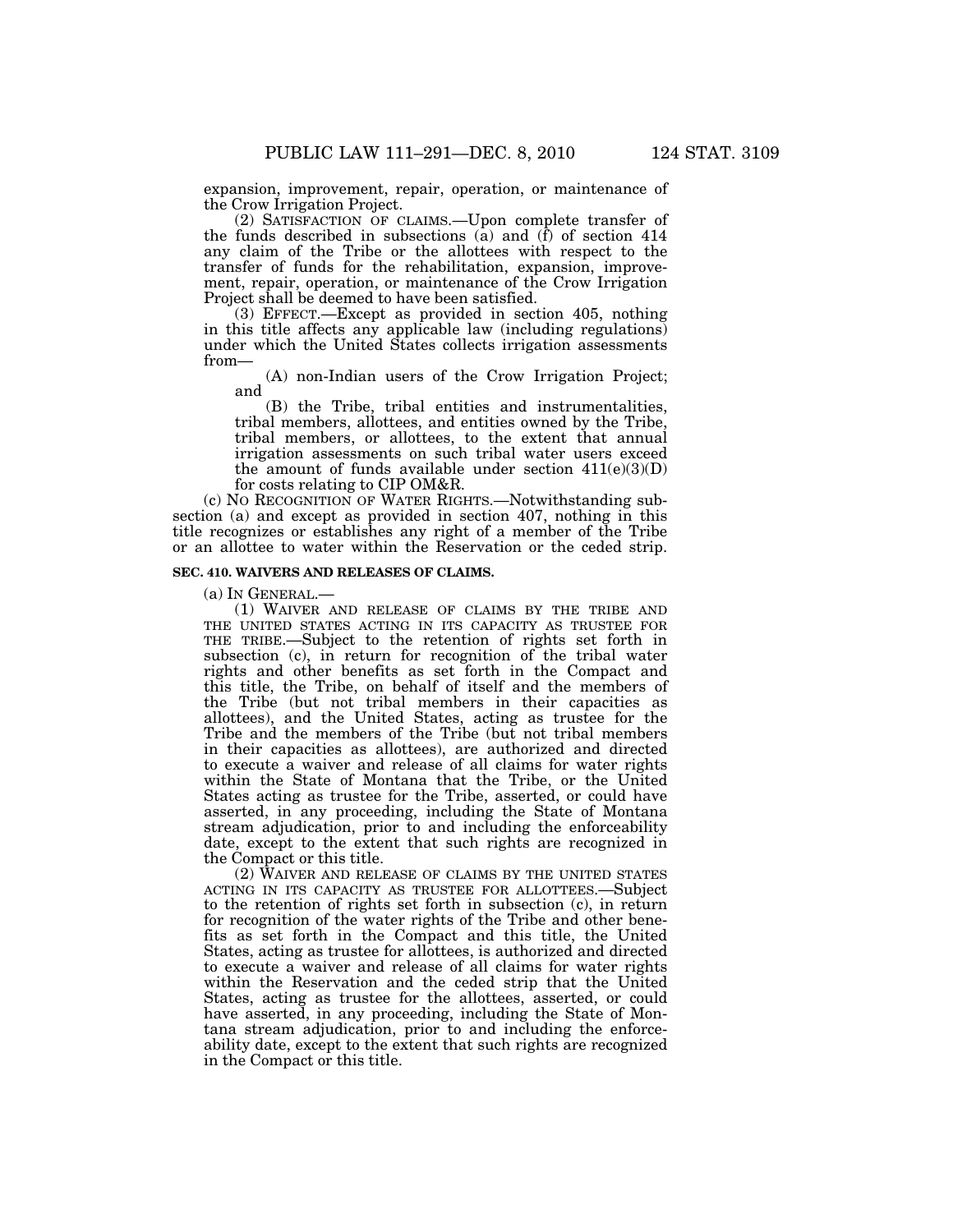(3) WAIVER AND RELEASE OF CLAIMS BY THE TRIBE AGAINST THE UNITED STATES.—Subject to the retention of rights set forth in subsection (c), the Tribe, on behalf of itself and the members of the Tribe (but not Tribal members in their capacities as allottees), is authorized to execute a waiver and release of—

(A) all claims against the United States, including the agencies and employees of the United States, relating to claims for water rights within the State of Montana that the United States, acting as trustee for the Tribe, asserted, or could have asserted, in any proceeding, including the State of Montana stream adjudication, except to the extent that such rights are recognized as tribal water rights in this title, including all claims relating in any manner to the claims reserved against the United States or agencies or employees of the United States in section 4(e) of the joint stipulation of settlement;

(B) all claims against the United States, including the agencies and employees of the United States, relating to damages, losses, or injuries to water, water rights, land, or natural resources due to loss of water or water rights (including damages, losses, or injuries to hunting, fishing, gathering, or cultural rights due to loss of water or water rights, claims relating to interference with, diversion or taking of water, or claims relating to failure to protect, acquire, replace, or develop water, water rights, or water infrastructure) within the State of Montana that first accrued at any time prior to and including the enforceability date, including all claims relating to the failure to establish or provide a municipal rural or industrial water delivery system on the Reservation and all claims relating to the failure to provide for, operate, or maintain the Crow Irrigation Project, or any other irrigation system or irrigation project on the Reservation;

(C) all claims against the United States, including the agencies and employees of the United States, relating to the pending litigation of claims relating to the water rights of the Tribe in the State of Montana;

(D) all claims against the United States, including the agencies and employees of the United States, relating to the negotiation, execution, or the adoption of the Compact (including exhibits) or this title;

(E) subject to the retention of rights set forth in subsection (c), all claims for monetary damages against the United States that first accrued at any time prior to and including the enforceability date with respect to—

(i) the failure to recognize or enforce the claim of the Tribe of title to land created by the movement of the Bighorn River; and

(ii) the failure to make productive use of that land created by the movement of the Bighorn River to which the Tribe has claimed title;

(F) all claims against the United States that first accrued at any time prior to and including the enforceability date arising from the taking or acquisition of the land of the Tribe or resources for the construction of the Yellowtail Dam;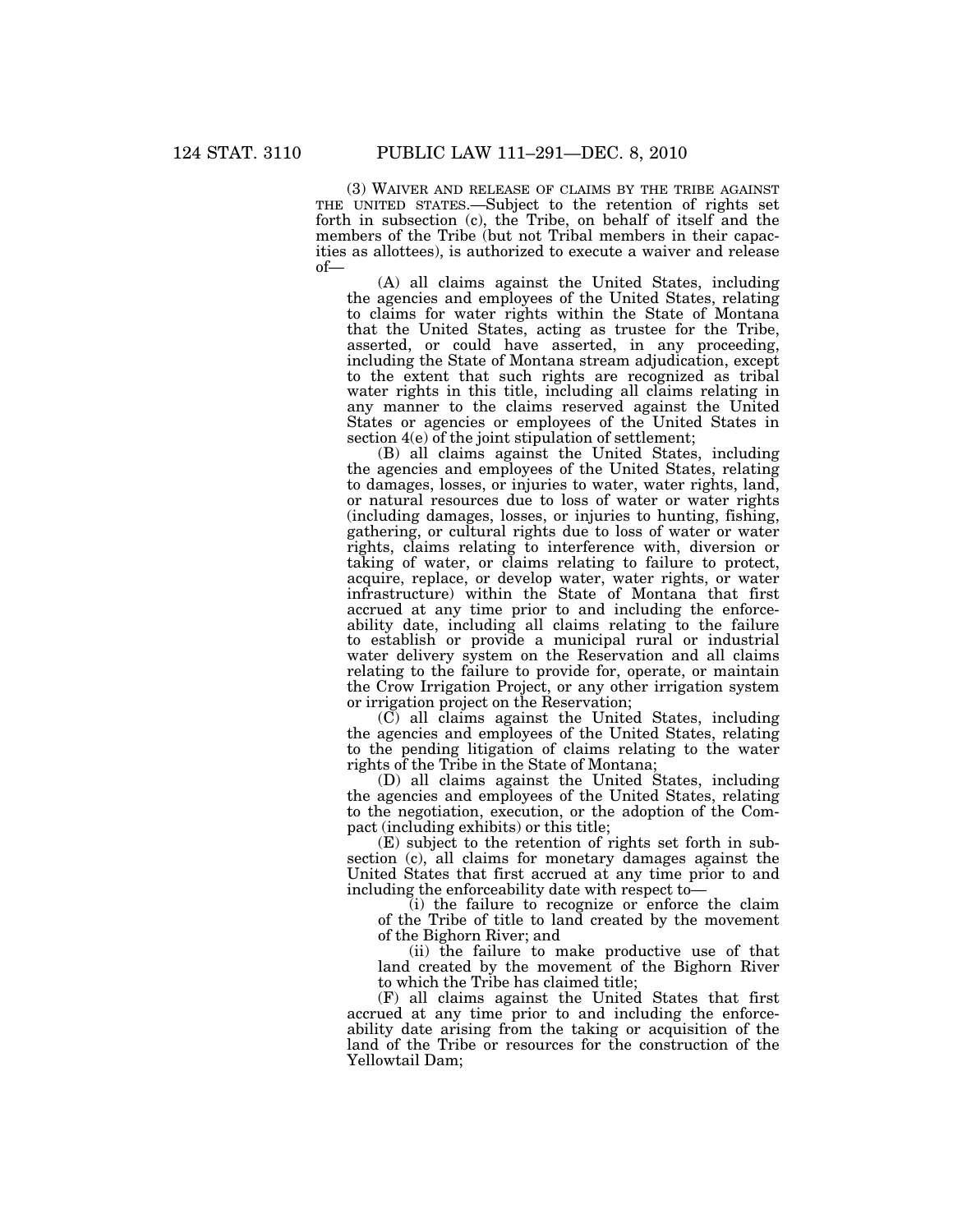(G) all claims against the United States that first accrued at any time prior to and including the enforceability date relating to the construction and operation of Yellowtail Dam and the management of Bighorn Lake; and

(H) all claims that first accrued at any time prior to and including the enforceability date relating to the generation, or the lack thereof, of power from Yellowtail Dam.

(b) EFFECTIVENESS OF WAIVERS AND RELEASES.—The waivers under subsection (a) shall take effect on the enforceability date.

(c) RESERVATION OF RIGHTS AND RETENTION OF CLAIMS.—Notwithstanding the waivers and releases authorized in this title, the Tribe on behalf of itself and the members of the Tribe and the United States, acting as trustee for the Tribe and allottees, retain—

(1) all claims for enforcement of the Compact, any final decree, or this title;

(2) all rights to use and protect water rights acquired after the date of enactment of this Act;

(3) all claims relating to activities affecting the quality of water, including any claims the Tribe may have under—

(A) the Comprehensive Environmental Response, Compensation, and Liability Act of 1980 (42 U.S.C. 9601 et seq.), including for damages to natural resources;

(B) the Safe Drinking Water Act (42 U.S.C. 300f et seq.);

(C) the Federal Water Pollution Control Act (33 U.S.C. 1251 et seq.); and

(D) any regulations implementing the Acts described in subparagraphs (A) through (C);

(4) all claims relating to damages, losses, or injuries to land or natural resources not due to loss of water or water rights (including hunting, fishing, gathering, or cultural rights);

(5) all rights, remedies, privileges, immunities, and powers not specifically waived and released pursuant to this title or article VII(E) of the Compact;

(6) all claims against any person or entity other than the United States, including claims for monetary damages, with respect to—

(A) the claim of the Tribe of title to land created by the movement of the Bighorn River; and

(B) the productive use of that land created by the movement of the Bighorn River to which the Tribe has claimed title; and

(7) all claims that first accrued after the enforceability date with respect to claims otherwise waived in accordance with subparagraphs  $(B)$  and  $(E)$  through  $(H)$  of subsection  $(a)(3)$ . (d) EFFECT OF COMPACT AND TITLE.—Nothing in the Compact

or this title—

(1) affects the ability of the United States, acting as sovereign, to take actions authorized by law, including any laws relating to health, safety, or the environment, including—

(A) the Comprehensive Environmental Response, Compensation, and Liability Act of 1980 (42 U.S.C. 9601 et seq.);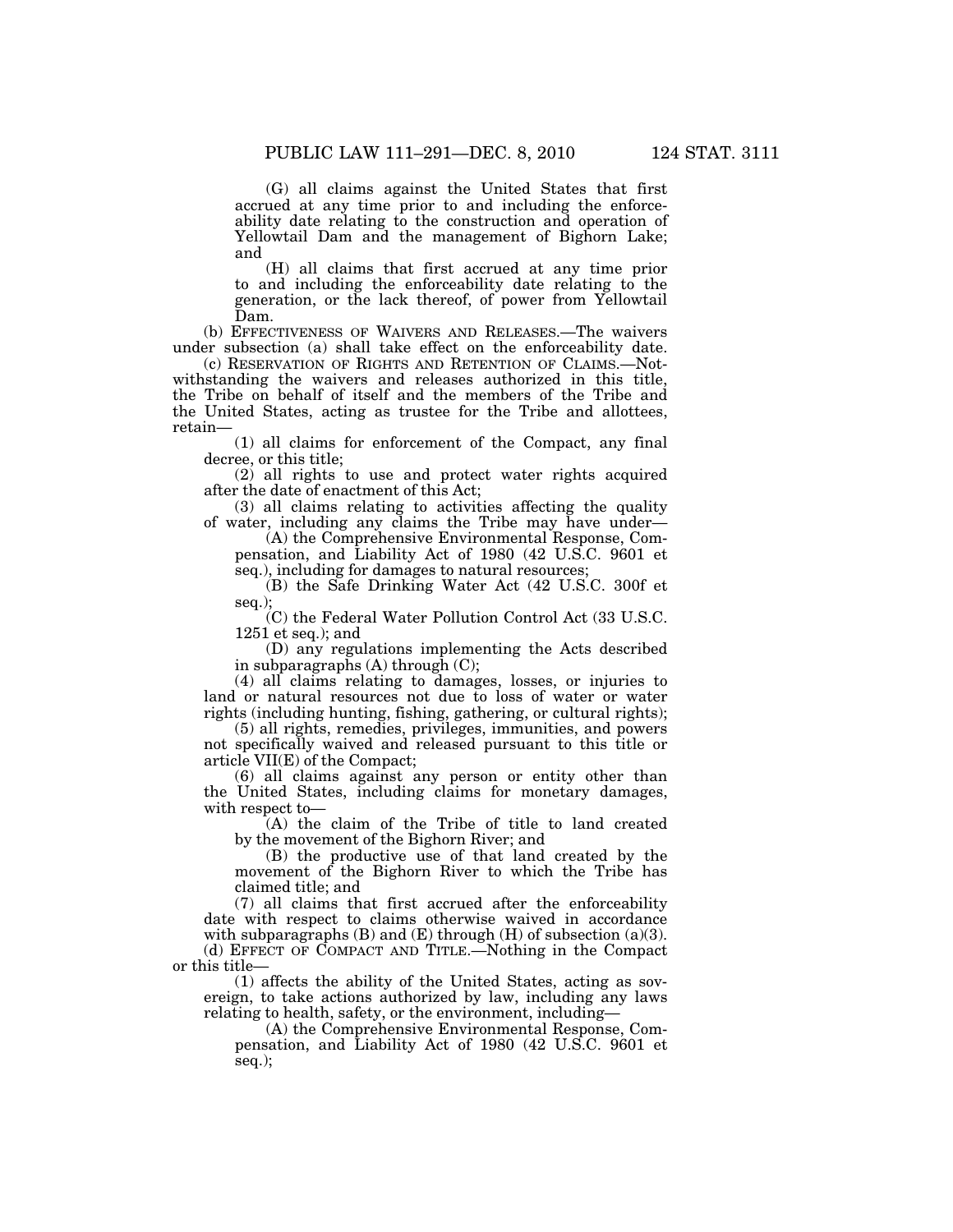(B) the Safe Drinking Water Act (42 U.S.C. 300f et seq.);

(C) the Federal Water Pollution Control Act (33 U.S.C. 1251 et seq.); and

(D) any regulations implementing the Acts described in subparagraphs (A) through (C);

(2) affects the ability of the United States to take actions acting as trustee for any other Indian tribe or allottee of any other Indian tribe;

(3) confers jurisdiction on any State court—

(A) to interpret Federal law regarding health, safety, or the environment;

(B) to determine the duties of the United States or other parties pursuant to Federal law regarding health, safety, or the environment; or

(C) to conduct judicial review of Federal agency action;

(4) waives any claim of a member of the Tribe in an individual capacity that does not derive from a right of the Tribe; or

(5) revives any claims waived by the Tribe in the joint stipulation of settlement.

(e) ENFORCEABILITY DATE.—

(1) IN GENERAL.—The enforceability date shall be the date on which the Secretary publishes in the Federal Register a statement of findings that—

(A)(i) the Montana Water Court has issued a final judgment and decree approving the Compact; or

(ii) if the Montana Water Court is found to lack jurisdiction, the district court of jurisdiction has approved the Compact as a consent decree and such approval is final;

(B) all of the funds made available under subsections (c) through (f) of section 414 have been deposited in the Fund;

 $(C)$  the Secretary has executed the agreements with the Tribe required by sections  $405(a)$  and  $406(a)$ ;

(D) the State of Montana has appropriated and paid into an interest-bearing escrow account any payments due as of the date of enactment of this Act to the Tribe under the Compact;

 $(E)(i)$  the Tribe has ratified the Compact by submitting this title and the Compact to a vote by the tribal membership for approval or disapproval; and

(ii) the tribal membership has voted to approve this title and the Compact by a majority of votes cast on the day of the vote, as certified by the Secretary and the Tribe;

(F) the Secretary has fulfilled the requirements of section  $408(a)$ ; and

(G) the waivers and releases authorized and set forth in subsection (a) have been executed by the Tribe and the Secretary.

(f) TOLLING OF CLAIMS.—

(1) IN GENERAL.—Each applicable period of limitation and time-based equitable defense relating to a claim described in this section shall be tolled for the period beginning on the date of enactment of this Act and ending on the date on which

Federal Register, publication.

Time period.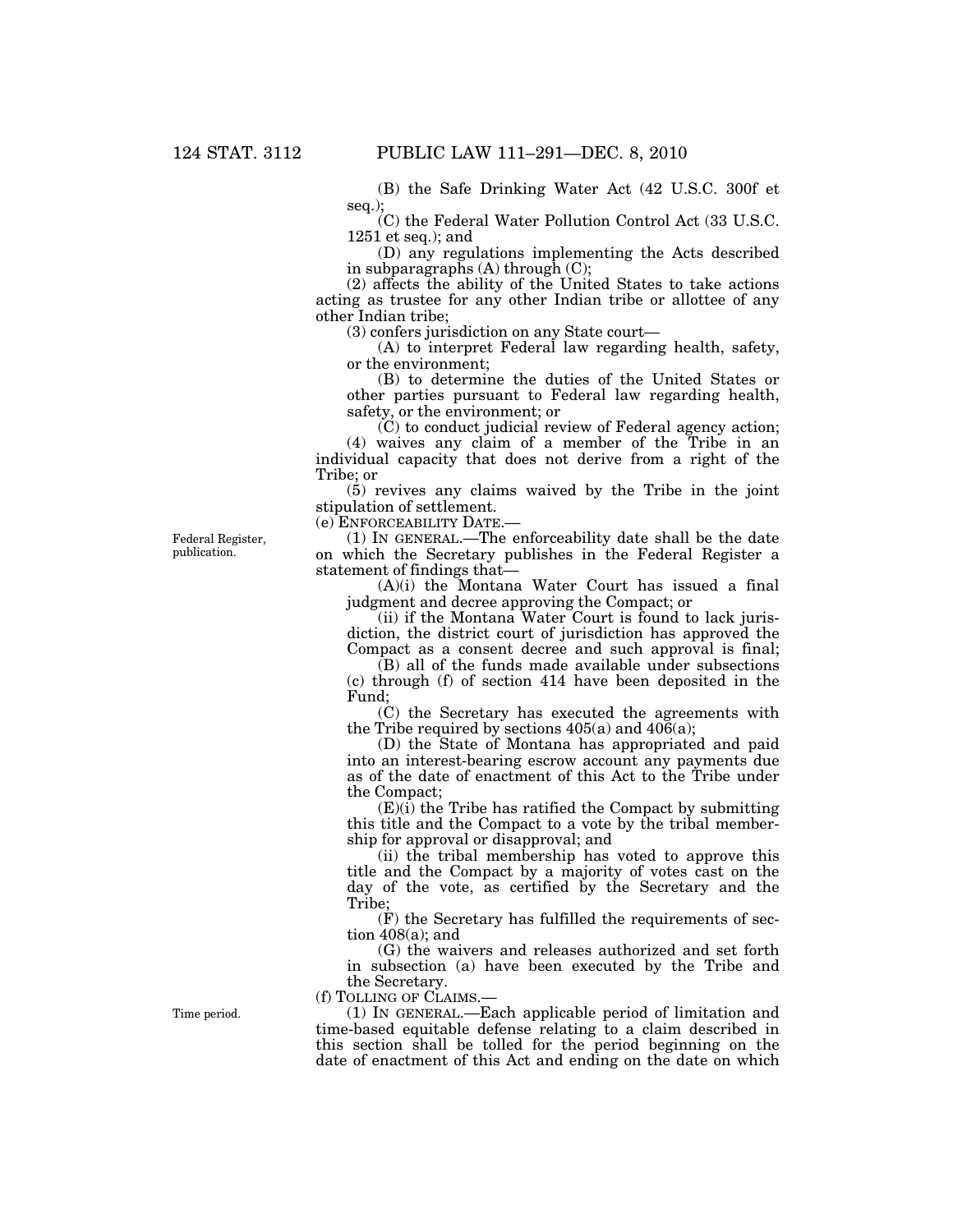the amounts made available to carry out this title are transferred to the Secretary.

(2) EFFECT OF SUBSECTION.—Nothing in this subsection revives any claim or tolls any period of limitation or timebased equitable defense that expired before the date of enactment of this Act.

(g) EXPIRATION AND TOLLING.—In the event that all appropriations authorized by this Act have not been made available to the Secretary by June 30, 2030—

(1) the waivers authorized in this section shall expire and be of no further force or effect; and

(2) all statutes of limitations applicable to any claim otherwise waived shall be tolled until June 30, 2030.

(h) VOIDING OF WAIVERS.—If the waivers pursuant to this section are void under subsection (g)—

(1) the United States' approval of the Compact under section 404 shall no longer be effective;

(2) any unexpended Federal funds appropriated or made available to carry out the activities authorized in this Act, together with any interest earned on those funds, and any water rights or contracts to use water and title to other property acquired or constructed with Federal funds appropriated or made available to carry out the activities authorized in this Act shall be returned to the Federal Government, unless otherwise agreed to by the Tribe and the United States and approved by Congress; and

(3) except for Federal funds used to acquire or develop property that is returned to the Federal Government under paragraph (2), the United States shall be entitled to set off any Federal funds appropriated or made available to carry out the activities authorized in this Act that were expended or withdrawn, together with any interest accrued, against any claims against the United States relating to water rights in the State of Montana asserted by the Tribe or in any future settlement of the water rights of the Crow Tribe.

## **SEC. 411. CROW SETTLEMENT FUND.**

(a) ESTABLISHMENT.—There is established in the Treasury of the United States a fund to be known as ''the Crow Settlement Fund'', to be administered by the Secretary for the purpose of carrying out this title.

(b) TRANSFERS TO FUND.—The Fund shall consist of such amounts as are deposited in the Fund under subsections (c) through (h) of section 414.

(c) ACCOUNTS OF CROW SETTLEMENT FUND.—The Secretary shall establish in the Fund the following accounts:

(1) The Tribal Compact Administration account, consisting of amounts made available pursuant to section 414(c).

(2) The Energy Development Projects account, consisting of amounts made available pursuant to section 414(d).

(3) The MR&I System OM&R Account, consisting of amounts made available pursuant to section 414(e).

(4) The CIP OM&R Account, consisting of amounts made available pursuant to section 414(f).

(d) DEPOSITS TO CROW SETTLEMENT FUND.—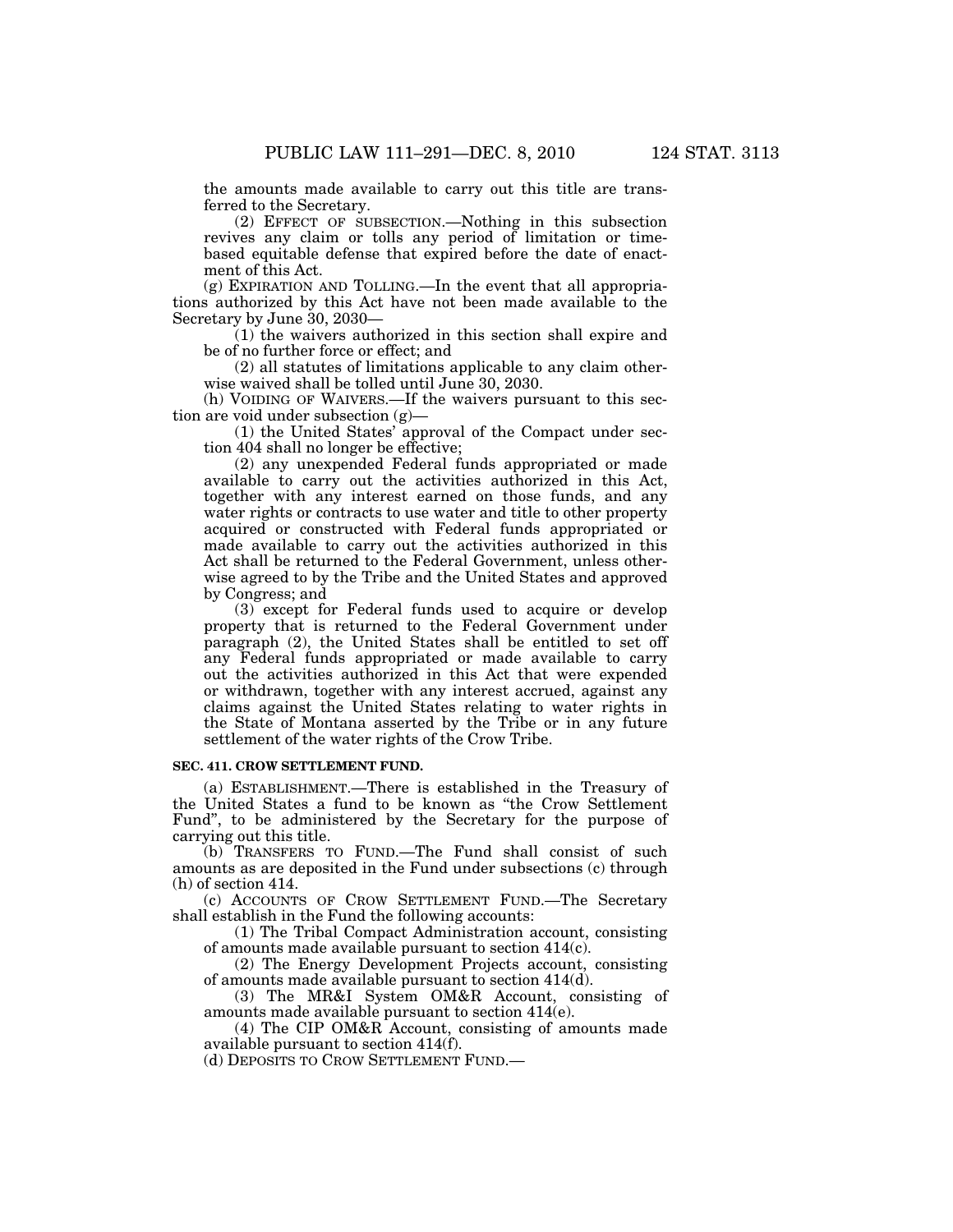(1) IN GENERAL.—The Secretary of the Treasury shall promptly deposit in the Fund any amounts appropriated for that purpose.

 $(2)$  PRIORITY OF DEPOSITS TO ACCOUNTS.—Of the amounts appropriated for deposit in the Fund, the Secretary of the Treasury shall deposit amounts in the accounts listed in subsection (c)-

(A) in full; and

(B) in the order listed in subsection (c).

(e) MANAGEMENT.—

(1) IN GENERAL.—The Secretary shall manage the Fund, make investments from the Fund, and make amounts available from the Fund for distribution to the Tribe consistent with the American Indian Trust Fund Management Reform Act of 1994 (25 U.S.C. 4001 et seq.).

(2) INVESTMENT OF CROW SETTLEMENT FUND.—Beginning on the enforceability date, the Secretary shall invest amounts in the Fund in accordance with—

(A) the Act of April 1, 1880 (25 U.S.C. 161);

(B) the first section of the Act of June 24, 1938 (25 U.S.C. 162a); and

(C) the obligations of Federal corporations and Federal Government-sponsored entities, the charter documents of which provide that the obligations of the entities are lawful investments for federally managed funds, including—

(i) the obligations of the United States Postal Service described in section 2005 of title 39, United States Code;

(ii) bonds and other obligations of the Tennessee Valley Authority described in section 15d of the Tennessee Valley Authority Act of 1933 (16 U.S.C. 831n– 4);

(iii) mortgages, obligations, and other securities of the Federal Home Loan Mortgage Corporation described in section 303 of the Federal Home Loan Mortgage Corporation Act (12 U.S.C. 1452); and

(iv) bonds, notes, and debentures of the Commodity Credit Corporation described in section 4 of the Act of March 8, 1938 (15 U.S.C. 713a–4).

(3) DISTRIBUTIONS FROM CROW SETTLEMENT FUND.—

(A) IN GENERAL.—Amounts from the Fund shall be used for each purpose described in subparagraphs (B) through (E).

(B) TRIBAL COMPACT ADMINISTRATION ACCOUNT.—The Tribal Compact Administration account shall be used for expenditures by the Tribe for Tribal Compact Administration.

(C) ENERGY DEVELOPMENT PROJECTS ACCOUNT.—The Energy Development Projects account shall be used for expenditures by the Tribe for the following types of energy development on the Reservation, the ceded strip, and land owned by the Tribe:

(i) Development and marketing of power generation on the Yellowtail Afterbay Dam authorized in section 412(b).

(ii) Development of clean coal conversion projects.

Effective date.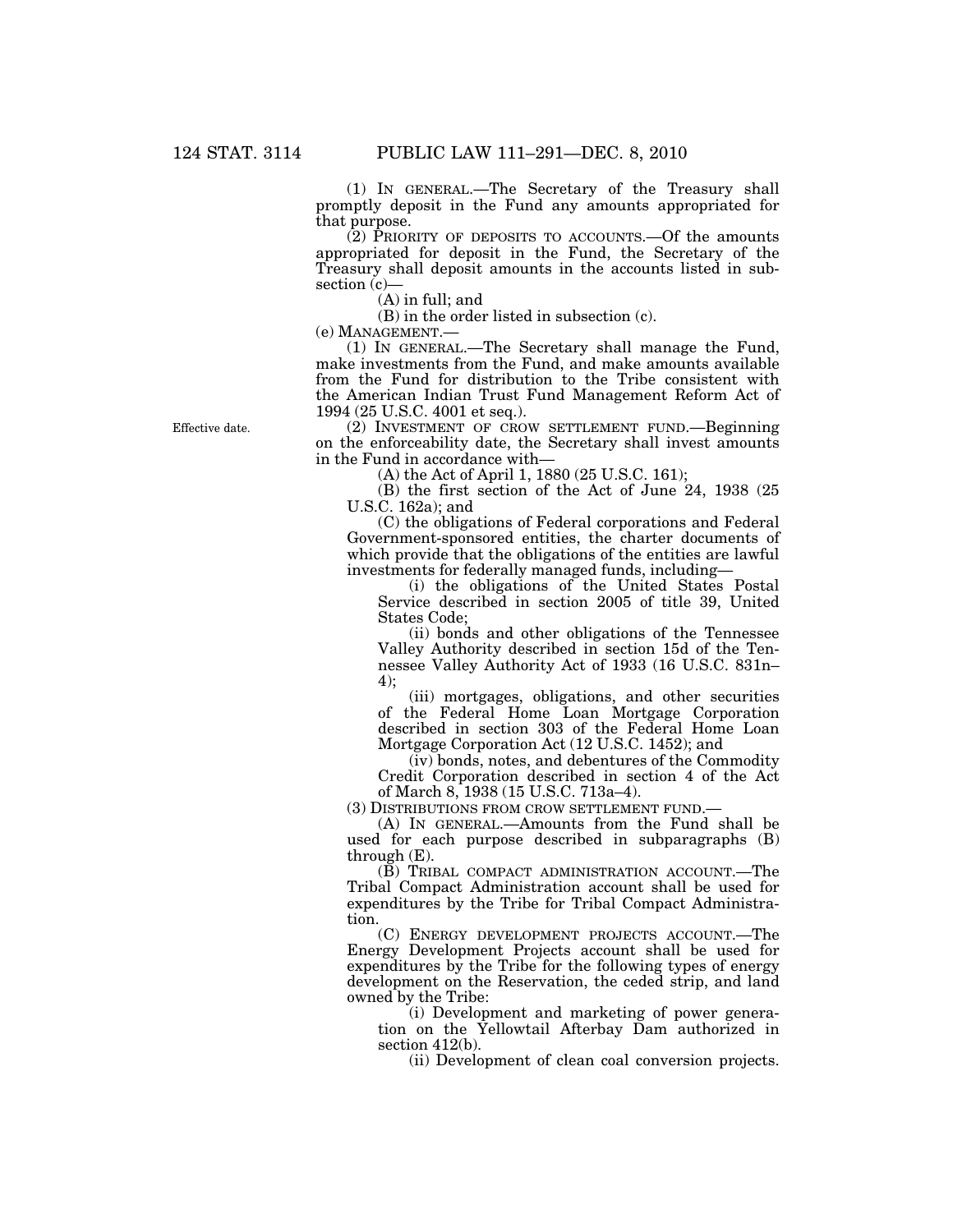(iii) Renewable energy projects other than the project described in clause (i).

(D) CIP OM&R ACCOUNT.—

(i) IN GENERAL.—Amounts in the CIP OM&R Account shall be used for CIP OM&R costs.

(ii) REDUCTION OF COSTS TO TRIBAL WATER USERS.— (I) IN GENERAL.—Subject to subclause (II), the

funds described in clause (i) shall be used to reduce the CIP OM&R costs to all tribal water users on a proportional basis for a given year.

(II) LIMITATION ON USE OF FUNDS.—Funds in the CIP OM&R Account shall be used to pay irrigation assessments only for the Tribe, tribal entities and instrumentalities, tribal members, allottees, and entities owned by the Tribe, tribal members, or allottees.

(E) MR&I SYSTEM OM&R ACCOUNT.—Funds from the MR&I System OM&R Account shall be used to assist the Tribe in paying MR&I System OM&R costs.

(4) WITHDRAWALS BY TRIBE.—

(A) IN GENERAL.—The Tribe may withdraw any portion of amounts in the Fund on approval by the Secretary of a tribal management plan in accordance with the American Indian Trust Fund Management Reform Act of 1994 (25 U.S.C. 4001 et seq.).

(B) REQUIREMENTS.—

(i) IN GENERAL.—In addition to the requirements under the American Indian Trust Fund Management Reform Act of 1994 (25 U.S.C. 4001 et seq.), the tribal management plan of the Tribe under subparagraph (A) shall require that the Tribe spend any amounts withdrawn from the Fund in accordance with this title.

(ii) ENFORCEMENT.—The Secretary may carry out such judicial or administrative actions as the Secretary determines to be necessary to enforce a tribal management plan to ensure that amounts withdrawn by the Tribe from the Fund under this paragraph are used in accordance with this title.

(C) LIABILITY.—The Secretary and the Secretary of the Treasury shall not be liable for the expenditure or investment of amounts withdrawn from the Fund by the Tribe under this paragraph.

(D) EXPENDITURE PLAN.—

(i) IN GENERAL.—For each fiscal year, the Tribe shall submit to the Secretary for approval an expenditure plan for any portion of the amounts described in subparagraph  $(A)$  that the Tribe elects not to withdraw under this paragraph during the fiscal year.

(ii) INCLUSION.—An expenditure plan under clause (i) shall include a description of the manner in which, and the purposes for which, amounts of the Tribe remaining in the Fund will be used during subsequent fiscal years.

(iii) APPROVAL.—On receipt of an expenditure plan under clause (i), the Secretary shall approve the plan if the Secretary determines that the plan is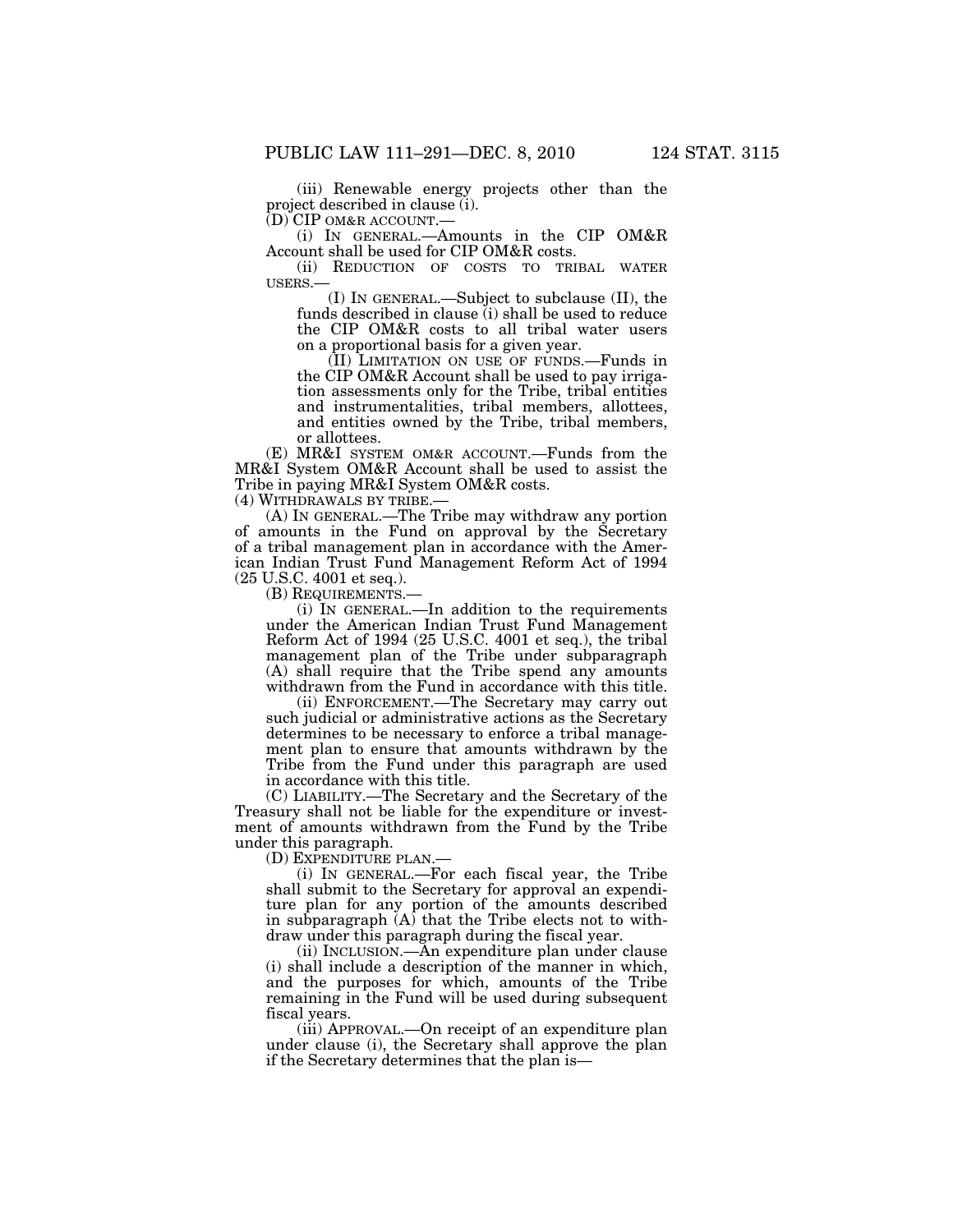(I) reasonable; and

(II) consistent with this title.

(5) ANNUAL REPORTS.—The Tribe shall submit to the Secretary annual reports describing each expenditure by the Tribe of amounts in the Fund during the preceding calendar year.

(6) CERTAIN PER CAPITA DISTRIBUTIONS PROHIBITED.—No amount in the Fund shall be distributed to any member of the Tribe on a per capita basis.

(f) AVAILABILITY.—<br>(1) IN GENERAL.—Except as provided in paragraph (2), the amounts in the Fund shall be available for use by the Secretary and withdrawal by the Tribe beginning on the enforceability date.

(2) EXCEPTION.—The amounts made available under section 414(c) shall be available for use by the Secretary and withdrawal by the Tribe beginning on the date on which the Tribe ratifies the Compact as provided in section  $410(e)(1)(E)$ .

(g) STATE CONTRIBUTION.—The State of Montana contribution to the Fund shall be provided in accordance with article VI(A) of the Compact.

(h) SEPARATE APPROPRIATIONS ACCOUNT.—Section 1105(a) of title 31, United States Code, is amended—

(1) by redesignating paragraphs (35) and (36) as paragraphs (36) and (37), respectively;

(2) by redesignating the second paragraph (33) (relating to obligational authority and outlays requested for homeland security) as paragraph  $(35)$ ; and

(3) by adding at the end the following:

" $(38)$  a separate statement for the Crow Settlement Fund established under section 411 of the Crow Tribe Water Rights Settlement Act of 2010, which shall include the estimated amount of deposits into the Fund, obligations, and outlays from the Fund.''.

#### **SEC. 412. YELLOWTAIL DAM, MONTANA.**

(a) STREAMFLOW AND LAKE LEVEL MANAGEMENT PLAN.—

(1) IN GENERAL.—Nothing in this title, the Compact, or the Streamflow and Lake Level Management Plan referred to in article III(A)(7) of the Compact—

(A) limits the discretion of the Secretary under the section 4F of that plan; or

(B) requires the Secretary to give priority to any factor described in section 4F of that plan over any other factor described in that section.

(2) BIGHORN LAKE MANAGEMENT.—Bighorn Lake water management, including the Streamflow and Lake Level Management Plan, is a Federal activity, and the review and enforcement of any water management decisions relating to Bighorn Lake shall be as provided by Federal law.

(3) APPLICABILITY OF PARAGRAPHS (1) AND (2).—The Streamflow and Lake Level Management Plan referred to in and part of the Compact shall be interpreted to clearly reflect paragraphs  $(1)$  and  $(2)$ .

(4) APPLICABILITY OF INSTREAM FLOW REQUIREMENTS IN PLAN.—Notwithstanding any term (including any defined term) or provision in the Streamflow and Lake Level Management Plan, for purposes of this title, the Compact, and the Streamflow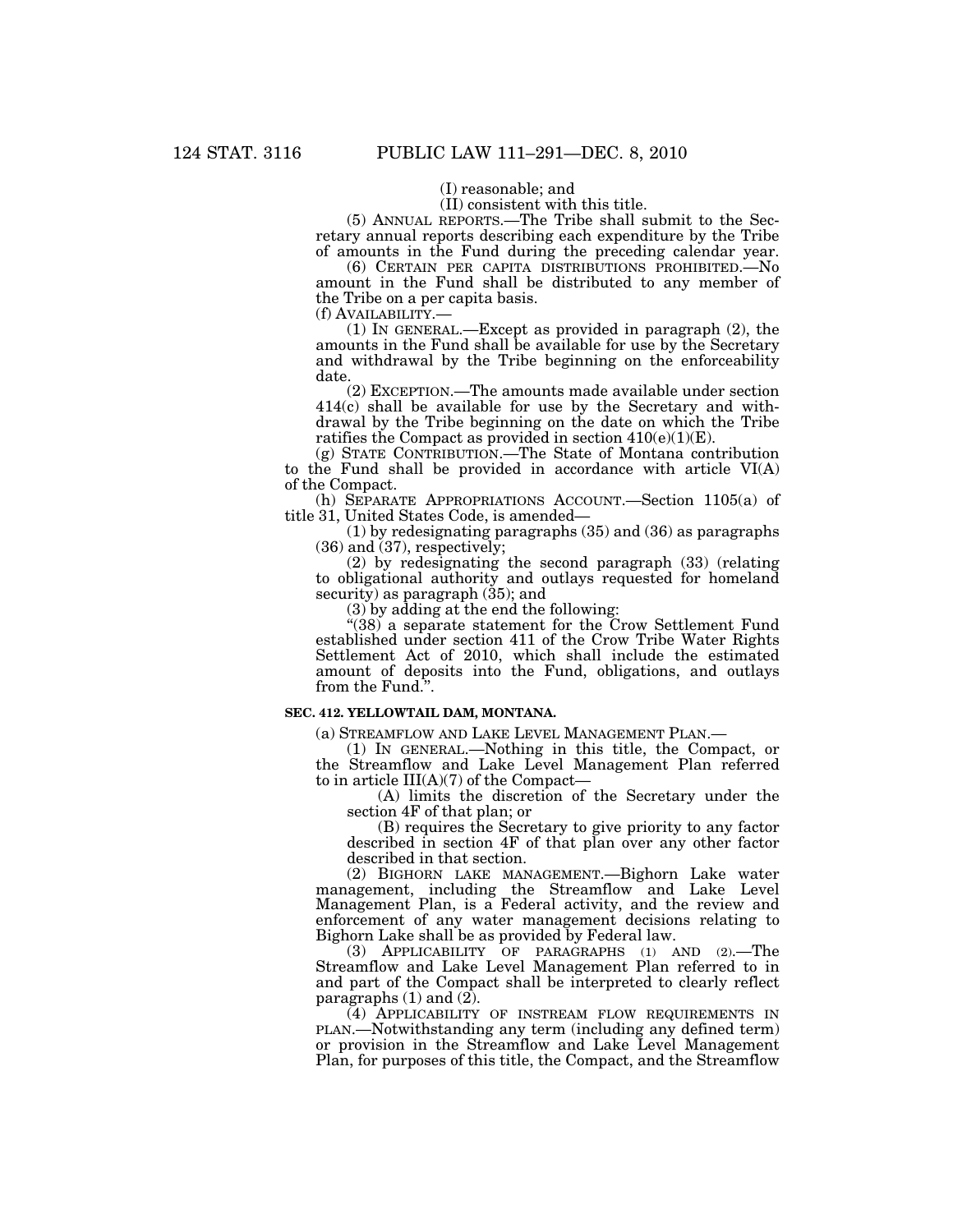and Lake Level Management Plan, any requirement in the Streamflow and Lake Level Management Plan that the Tribe dedicate a specified percentage, portion, or number of acrefeet of water per year of the tribal water rights to instream flow means (and is limited in meaning and effect to) an obligation on the part of the Tribe to withhold from development or otherwise refrain from diverting or removing from the Bighorn River the specified quantity of water for the duration, at the locations, and under the conditions set forth in the applicable requirement.<br>(b) POWER GENERATION.

(1) IN GENERAL.—Notwithstanding any other provision of law, the Tribe shall have the exclusive right to develop and market power generation on the Yellowtail Afterbay Dam, provided that this exclusive right shall expire 15 years after the date of enactment of this Act if construction has not been substantially completed on the power generation project of the Tribe.

(2) BUREAU OF RECLAMATION COOPERATION.—The Bureau of Reclamation shall cooperate with the Tribe on the development of any power generation project under this subsection.

(3) AGREEMENT.—Before construction of a power generation project under this subsection, the Tribe shall enter into an agreement with the Bureau of Reclamation that contains provisions that—

(A) allocate the responsibilities for the design, construction, and operations of the project;

(B) assure the compatibility of the power generation project with the operations of the Yellowtail Unit and the Yellowtail Afterbay Dam, which shall include entering into agreements—

(i) regarding operating criteria and emergency procedures, as they relate to dam safety; and

(ii) under which, should the Tribe propose any modifications to facilities owned by the Bureau of Reclamation, the proposed modifications shall be subject to review and approval by the Secretary, acting through the Bureau of Reclamation;

(C) beginning 10 years after the date on which the Tribe begins marketing power generated from the Yellowtail Afterbay Dam, the Tribe shall make annual payments for operation, maintenance, and replacement costs in amounts determined in accordance with the guidelines and methods of the Bureau of Reclamation for assessing operation, maintenance, and replacement charges, provided that such annual payments shall not exceed 3 percent of gross annual revenue produced by the sale of electricity generated by such project; and

(D) the Secretary—

(i) shall review the charges established in the agreement on the date that is 5 years after the date on which the Tribe makes the first payment described in subparagraph (C) to the Secretary under the agreement and at 5 year intervals thereafter; and

(ii) may increase or decrease the charges in proportion to the amount of any increase or decrease in the costs of operation, maintenance, and replacement

Effective date. Payments.

Review. Deadlines.

Expiration date.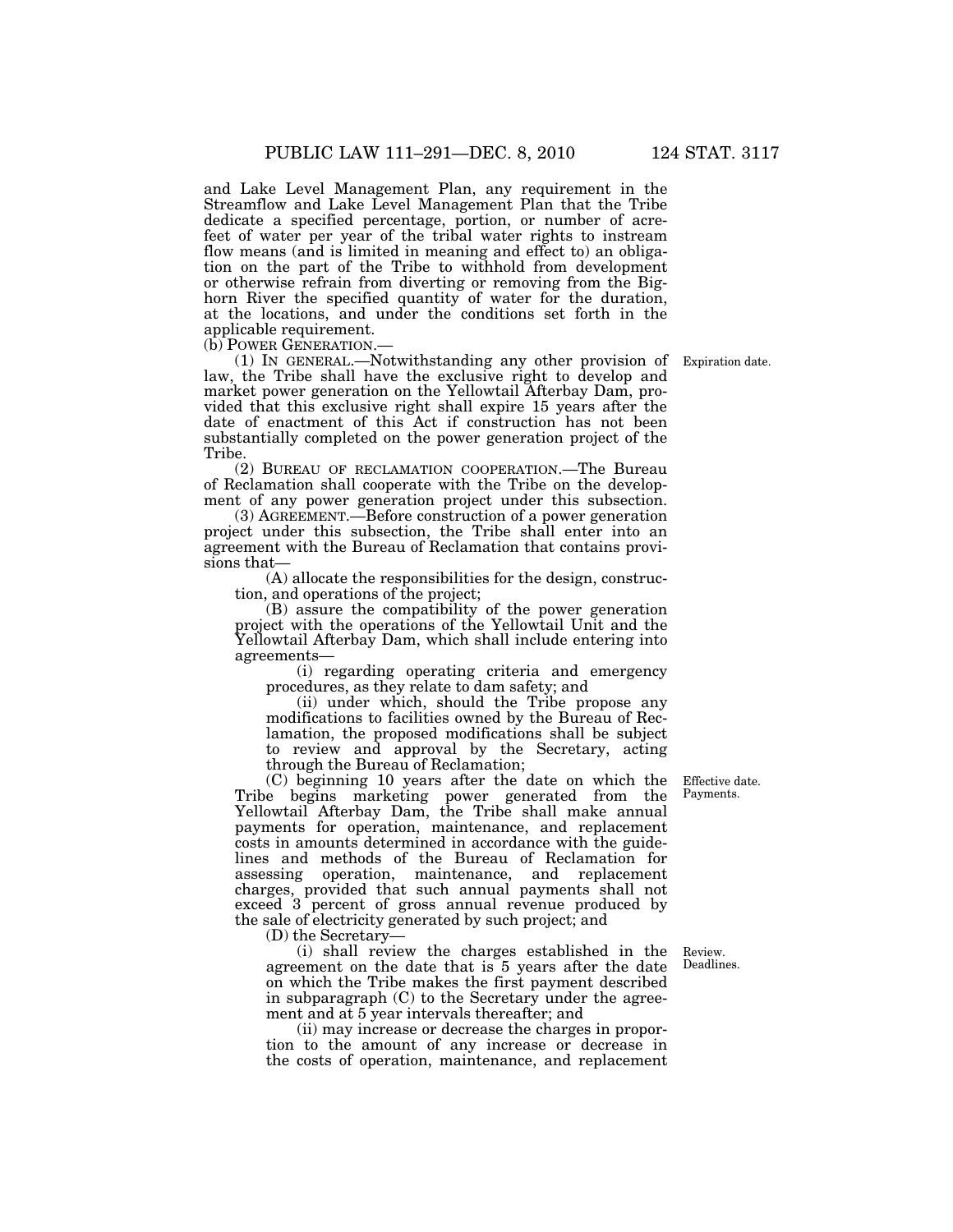for the Yellowtail Afterbay Dam, provided that any increase in operation, maintenance, and replacement costs assessed to the Tribe may not exceed—

(I) 5 percent in any 5 year period; and

(II) 3 percent of the gross annual revenue produced by the sale of electricity generated by such project.

(4) USE OF POWER BY TRIBE.—Any hydroelectric power generated in accordance with this subsection shall be used or marketed by the Tribe.

(5) REVENUES.—The Tribe shall retain any revenues from the sale of hydroelectric power generated by a project under this subsection.

(6) LIABILITY OF UNITED STATES.—The United States shall have no trust obligation to monitor, administer, or account for—

(A) the revenues received by the Tribe under this subsection; or

(B) the expenditure of the revenues received by the Tribe under this subsection.

(c) CONSULTATION WITH TRIBE.—The Bureau of Reclamation shall consult with the Tribe on at least a quarterly basis on all issues relating to the management of Yellowtail Dam by the Bureau of Reclamation.

(d) AMENDMENTS TO COMPACT AND PLAN.—The provisions of subsection (a) apply to any amendment to—

(1) the Compact; or

(2) the Streamflow and Lake Level Management Plan.

# **SEC. 413. MISCELLANEOUS PROVISIONS.**

(a) WAIVER OF SOVEREIGN IMMUNITY BY THE UNITED STATES.— Except as provided in subsections (a) through (c) of section 208 of the Department of Justice Appropriation Act, 1953 (43 U.S.C. 666), nothing in this title waives the sovereign immunity of the United States.

(b) OTHER TRIBES NOT ADVERSELY AFFECTED.—Nothing in this title quantifies or diminishes any land or water right, or any claim or entitlement to land or water, of an Indian tribe, band, or community other than the Tribe.

(c) LIMITATION ON CLAIMS FOR REIMBURSEMENT.—With respect to Indian land within the Reservation or the ceded strip—

(1) the United States shall not submit against any Indianowned land located within the Reservation or the ceded strip any claim for reimbursement of the cost to the United States of carrying out this title and the Compact; and

(2) no assessment of any Indian-owned land located within the Reservation or the ceded strip shall be made regarding that cost.

(d) LIMITATION ON LIABILITY OF UNITED STATES.—

(1) IN GENERAL.—The United States has no trust or other obligation—

(A) to monitor, administer, or account for, in any manner, any funds provided to the Tribe by any party to the Compact other than the United States; or

(B) to review or approve any expenditure of those funds.

Deadline.

Applicability.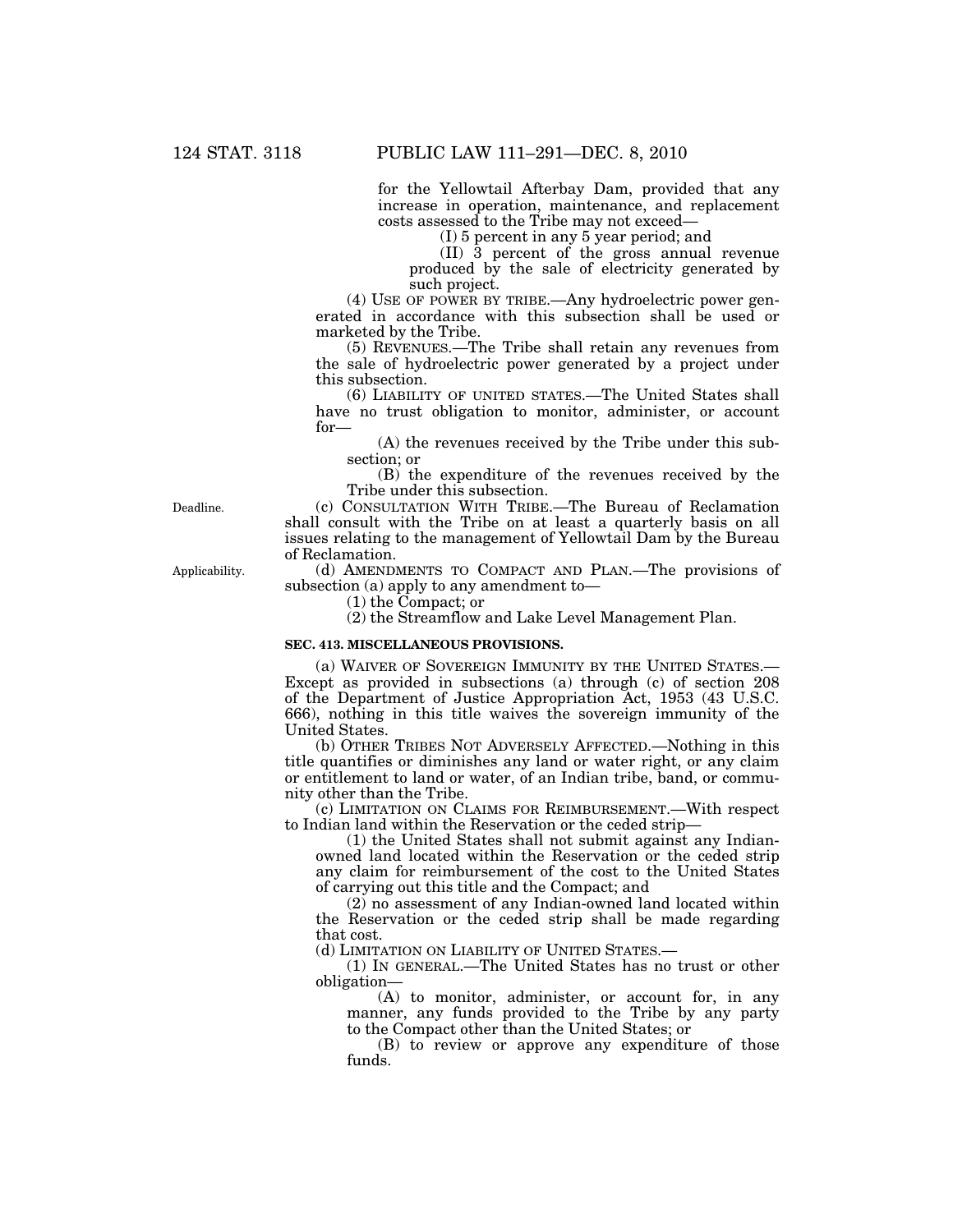(2) INDEMNIFICATION.—The Tribe shall indemnify the United States, and hold the United States harmless, with respect to all claims (including claims for takings or breach of trust) arising from the receipt or expenditure of amounts described in paragraph  $(1)(A)$ .

(e) EFFECT ON CURRENT LAW.—Nothing in this section affects any provision of law (including regulations) in effect on the day before the date of enactment of this Act with respect to preenforcement review of any Federal environmental enforcement action.

(f) LIMITATIONS ON EFFECT.—

(1) IN GENERAL.—Nothing in this title, the Compact, or the Streamflow and Lake Level Management Plan referred to in article III(A)(7) of the Compact—

(A) limits, expands, alters, or otherwise affects—

(i) the meaning, interpretation, implementation, application, or effect of any article, provision, or term of the Yellowstone River Compact;

(ii) any right, requirement, or obligation under the Yellowstone River Compact;

(iii) any allocation (or manner of determining any allocation) of water under the Yellowstone River Compact; or

(iv) any present or future claim, defense, or other position asserted in any legal, administrative, or other proceeding arising under or relating to the Yellowstone River Compact (including the original proceeding between the State of Montana and the State of Wyoming pending as of the date of enactment of this Act before the United States Supreme Court);

(B) makes an allocation or apportionment of water between or among States;

(C) addresses or implies whether, how, or to what extent (if any)—

(i) the tribal water rights, or any portion of the tribal water rights, should be accounted for as part of or otherwise charged against any allocation of water made to a State under the provisions of the Yellowstone River Compact; or

(ii) the Yellowstone River Compact includes the tribal water rights or the water right of any Indian tribe as part of any allocation or other disposition of water under that compact; or

(D) waives the sovereign immunity from suit of any State under the Eleventh Amendment to the Constitution of the United States, except as expressly authorized in Article IV(F)(8) of the Compact.

(2) EFFECT OF CERTAIN PROVISIONS IN COMPACT.—The provisions in paragraphs (1) and (2) of article III  $(A)(6)(a)$ , paragraphs  $(1)$  and  $(2)$  of article III(B)(6)(a), paragraphs  $(1)$  and  $(2)$  of article III(E)(6)(a), and paragraphs  $(1)$  and  $(2)$  of article III  $(F)(6)(a)$  of the Compact that provide protections to certain water rights recognized under the laws of the State of Montana do not affect in any way, either directly or indirectly, existing or future water rights (including the exercise of any such rights) outside of the State of Montana.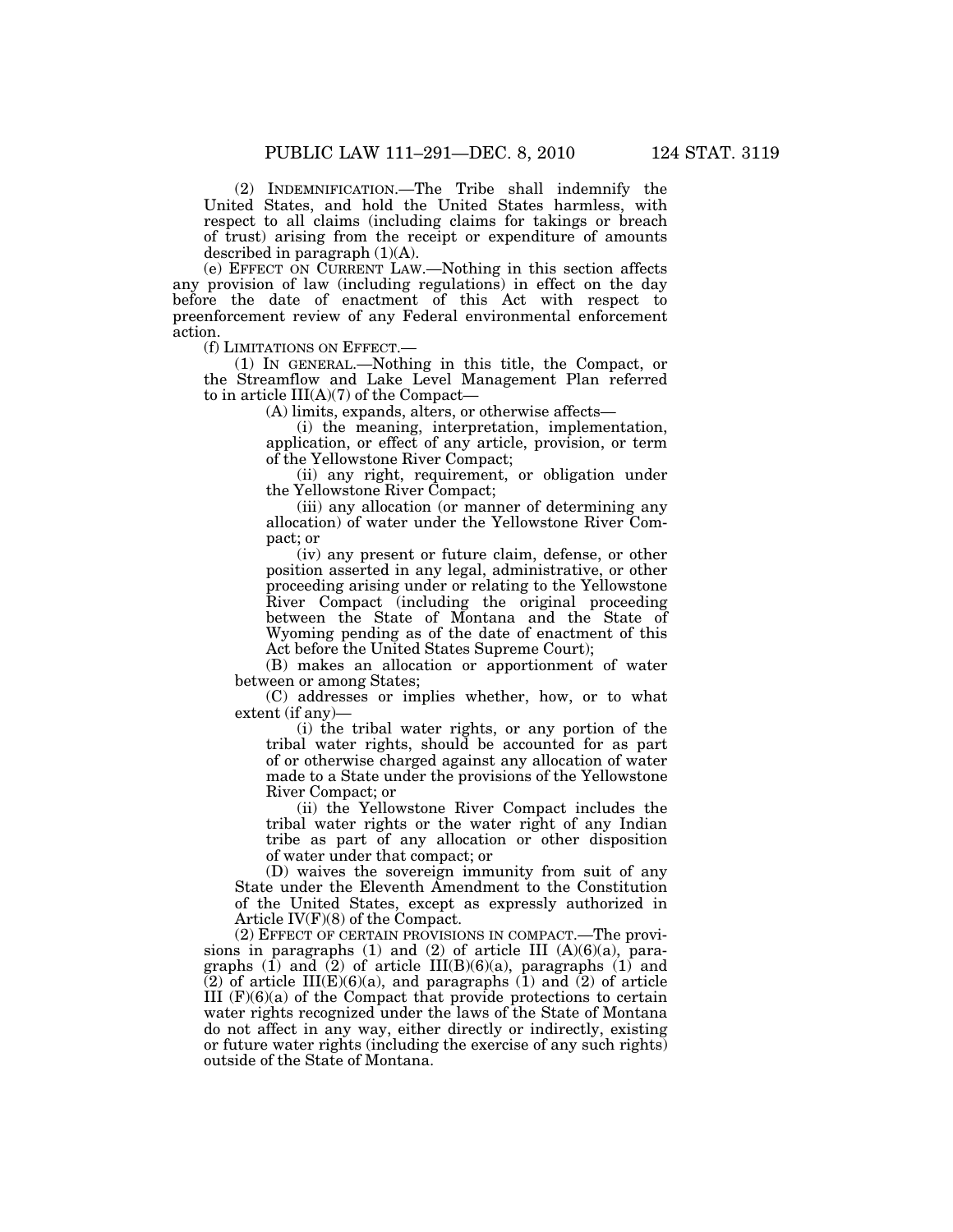(g) EFFECT ON RECLAMATION LAW.—The activities carried out by the Bureau of Reclamation under this title shall not establish a precedent or impact the authority provided under any other provision of Federal reclamation law, including—

(1) the Rural Supply Act of 2006 (Public Law 109–451; 120 Stat. 3345); and

(2) the Omnibus Public Land Management Act of 2009 (Public Law 111–11; 123 Stat. 991).

#### **SEC. 414. FUNDING.**

(a) REHABILITATION AND IMPROVEMENT OF CROW IRRIGATION PROJECT.—

(1) MANDATORY APPROPRIATION.—Out of any funds in the Treasury not otherwise appropriated, the Secretary of the Treasury shall transfer to the Secretary \$73,843,000, adjusted to reflect changes since May 1, 2008, in construction cost indices applicable to the types of construction involved in the rehabilitation and improvement of the Crow Irrigation Project, for the rehabilitation and improvement of the Crow Irrigation Project.

(2) AUTHORIZATION OF APPROPRIATIONS.—In addition to the amount made available under paragraph (1), there is authorized to be appropriated to the Secretary for the rehabilitation and improvement of the Crow Irrigation Project \$58,000,000, adjusted to reflect changes since May 1, 2008, in construction cost indices applicable to the types of construction involved in the rehabilitation and improvement of the Crow Irrigation Project.

(b) DESIGN AND CONSTRUCTION OF MR&I SYSTEM.—

(1) MANDATORY APPROPRIATION.—Out of any funds in the Treasury not otherwise appropriated, the Secretary of the Treasury shall transfer to the Secretary \$146,000,000, adjusted to reflect changes since May 1, 2008, in construction cost indices applicable to the types of construction involved in the design and construction of the MR&I System, for the design and construction of the MR&I System.

(2) AUTHORIZATION OF APPROPRIATIONS.—In addition to the amount made available under paragraph (1), there is authorized to be appropriated to the Secretary for the design and construction of the MR&I System \$100,381,000, adjusted to reflect changes since May 1, 2008, in construction cost indices applicable to the types of construction involved in the design and construction of the MR&I System.

(c) TRIBAL COMPACT ADMINISTRATION.—Out of any funds in the Treasury not otherwise appropriated, the Secretary of the Treasury shall transfer to the Secretary \$4,776,000, adjusted to reflect changes in appropriate cost indices during the period beginning on the date of enactment of this Act and ending on the date of the transfer, for Tribal Compact Administration.

(d) ENERGY DEVELOPMENT PROJECTS.—Out of any funds in the Treasury not otherwise appropriated, the Secretary of the Treasury shall transfer to the Secretary \$20,000,000, adjusted to reflect changes in appropriate cost indices during the period beginning on the date of enactment of this Act and ending on the date of the transfer, for Energy Development Projects as set forth in section  $411(e)(3)(C)$ .

(e) MR&I SYSTEM OM&R.—Out of any funds in the Treasury not otherwise appropriated, the Secretary of the Treasury shall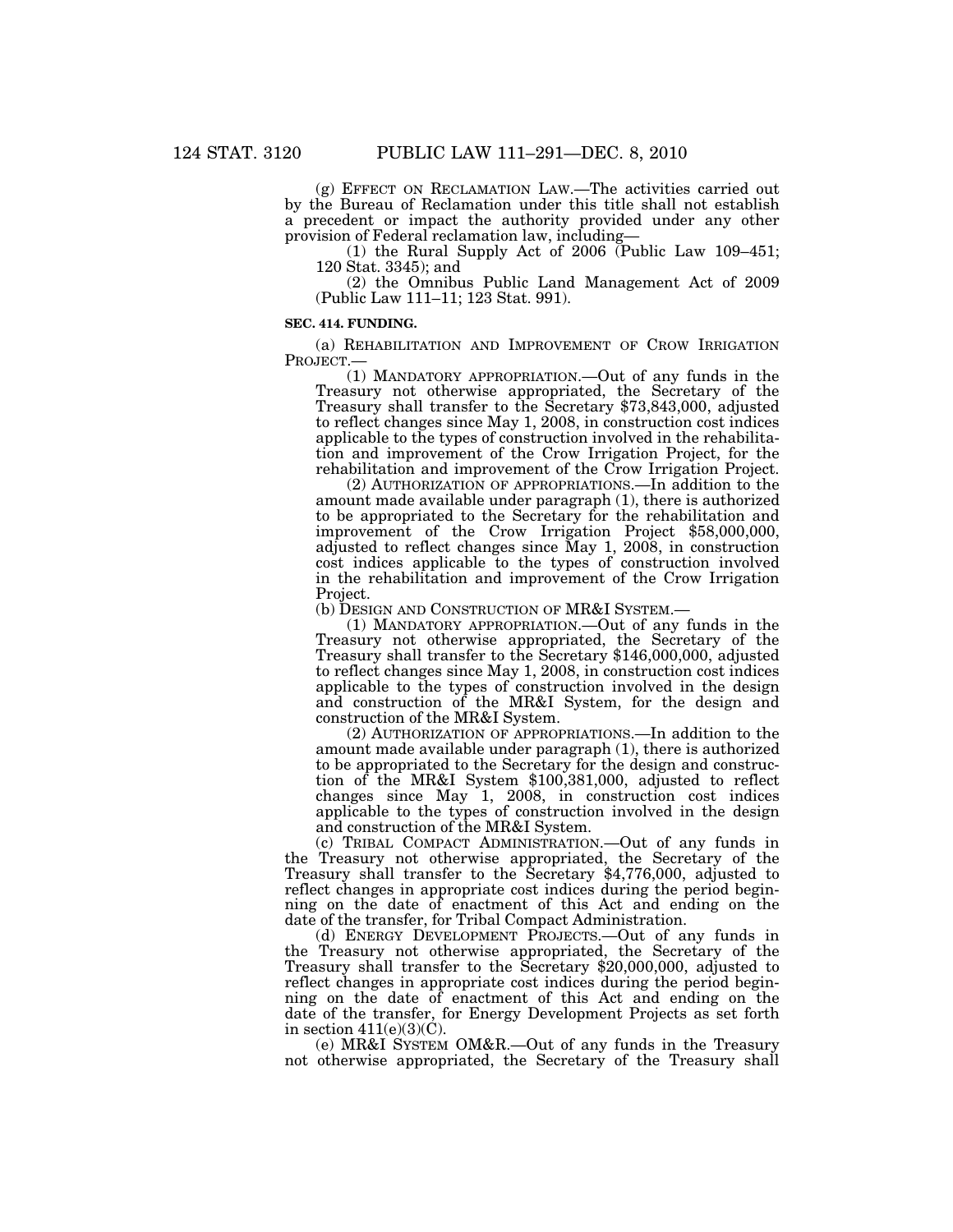transfer to the Secretary \$47,000,000, adjusted to reflect changes in appropriate cost indices during the period beginning on the date of enactment of this Act and ending on the date of the transfer, for MR&I System OM&R.

(f) CIP OM&R.—Out of any funds in the Treasury not otherwise appropriated, the Secretary of the Treasury shall transfer to the Secretary \$10,000,000, adjusted to reflect changes in appropriate cost indices during the period beginning on the date of enactment of this Act and ending on the date of the transfer, for CIP OM&R.

(g) USE.—In addition to the uses authorized under subsections (a) and (b), such amounts as may be necessary of the amounts made available under those subsections may be used to carry out related activities necessary to comply with Federal environmental and cultural resource laws.<br>(b) ACCOUNT TRANSFERS.

 $(1)$  In GENERAL.—The Secretary may transfer from the amounts made available under subsection (a) such amounts as the Secretary, with the concurrence of the Tribe, determines to be necessary to supplement the amounts made available under subsection (b), on a determination of the Secretary, in consultation with the Tribe, that such a transfer is in the best interest of the Tribe.

(2) OTHER APPROVED TRANSFERS.—The Secretary may transfer from the amounts made available under subsection (b) such amounts as the Secretary, with the concurrence of the Tribe, determines to be necessary to supplement the amounts made available under subsection (a), on a determination of the Secretary, in consultation with the Tribe, that such a transfer is in the best interest of the Tribe.

(i) RECEIPT AND ACCEPTANCE.—The Secretary shall be entitled to receive, shall accept, and shall use to carry out this section the funds transferred under subsections (a) through (f), without further appropriation.

#### **SEC. 415. REPEAL ON FAILURE TO MEET ENFORCEABILITY DATE.**

If the Secretary does not publish a statement of findings under section 410(e) not later than March 31, 2016, or the extended date agreed to by the Tribe and the Secretary, after reasonable notice to the State of Montana, as applicable—

(1) this title is repealed effective April 1, 2016, or the day after the extended date agreed to by the Tribe and the Secretary after reasonable notice to the State of Montana, whichever is later;

(2) any action taken by the Secretary and any contract or agreement pursuant to the authority provided under any provision of this title shall be void;

(3) any amounts made available under section 414, together with any interest on those amounts, shall immediately revert to the general fund of the Treasury;

(4) any amounts made available under section 414 that remain unexpended shall immediately revert to the general fund of the Treasury; and

(5) the United States shall be entitled to set off against any claims asserted by the Tribe against the United States relating to water rights—

(A) any funds expended or withdrawn from the amounts made available pursuant to this title; and

31 USC 1105 and note. Deadline. Notification.

Effective date.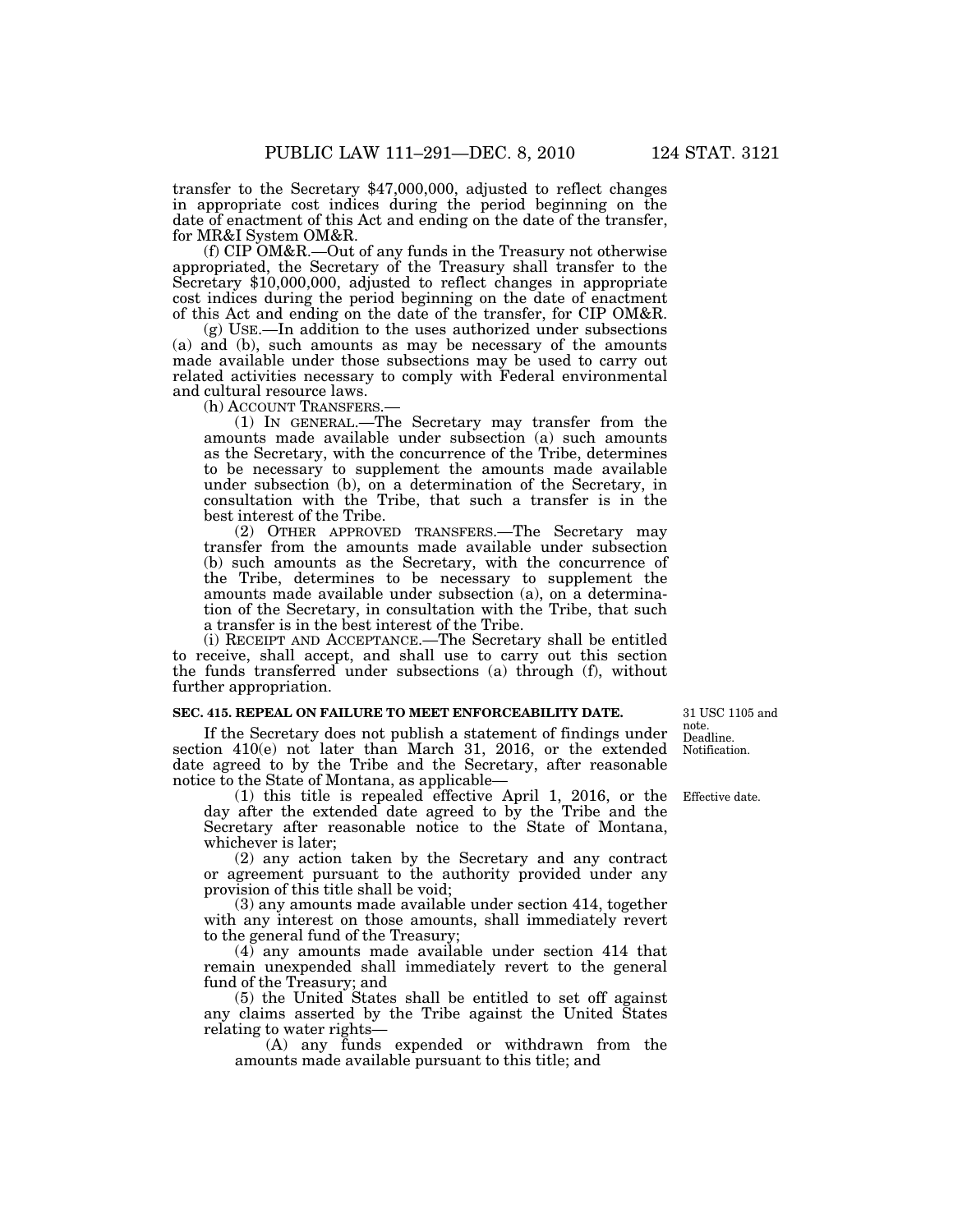(B) any funds made available to carry out the activities authorized in this title from other authorized sources.

# **SEC. 416. ANTIDEFICIENCY.**

The United States shall not be liable for any failure to carry out any obligation or activity authorized by this title (including any such obligation or activity under the Settlement Agreement) if adequate appropriations are not provided expressly by Congress to carry out the purposes of this title in the Reclamation Water Settlements Fund established under section 10501 of Public Law 111–11 or the ''Emergency Fund for Indian Safety and Health'' established by section 601(a) of the Tom Lantos and Henry J. Hyde United States Global Leadership Against HIV/AIDS, Tuberculosis, and Malaria Reauthorization Act of 2008 (25 U.S.C. 443c(a)).

Taos Pueblo Indian Water Rights Settlement Act.

# **TITLE V—TAOS PUEBLO INDIAN WATER RIGHTS**

# **SEC. 501. SHORT TITLE.**

This title may be cited as the "Taos Pueblo Indian Water Rights Settlement Act''.

#### **SEC. 502. PURPOSES.**

The purposes of this title are—

(1) to approve, ratify, and confirm the Taos Pueblo Indian Water Rights Settlement Agreement;

(2) to authorize and direct the Secretary to execute the Settlement Agreement and to perform all obligations of the Secretary under the Settlement Agreement and this title; and

(3) to authorize all actions and appropriations necessary for the United States to meet its obligations under the Settlement Agreement and this title.

#### **SEC. 503. DEFINITIONS.**

In this title:

(1) ELIGIBLE NON-PUEBLO ENTITIES.—The term ''Eligible Non-Pueblo Entities'' means the Town of Taos, the El Prado Water and Sanitation District, and the New Mexico Department of Finance and Administration Local Government Division on behalf of the Acequia Madre del Rio Lucero y del Arroyo Seco, the Acequia Madre del Prado, the Acequia del Monte, the Acequia Madre del Rio Chiquito, the Upper Ranchitos Mutual Domestic Water Consumers Association, the Upper Arroyo Hondo Mutual Domestic Water Consumers Association, and the Llano Quemado Mutual Domestic Water Consumers Association.

(2) ENFORCEMENT DATE.—The term ''Enforcement Date'' means the date upon which the Secretary publishes the notice required by section  $509(f)(1)$ .

(3) MUTUAL-BENEFIT PROJECTS.—The term ''Mutual-Benefit Projects'' means the projects described and identified in articles 6 and 10.1 of the Settlement Agreement.

(4) PARTIAL FINAL DECREE.—The term ''Partial Final Decree'' means the Decree entered in New Mexico v. Abeyta and New Mexico v. Arellano, Civil Nos. 7896–BB (U.S.6 D.N.M.) and 7939–BB (U.S. D.N.M.) (consolidated), for the resolution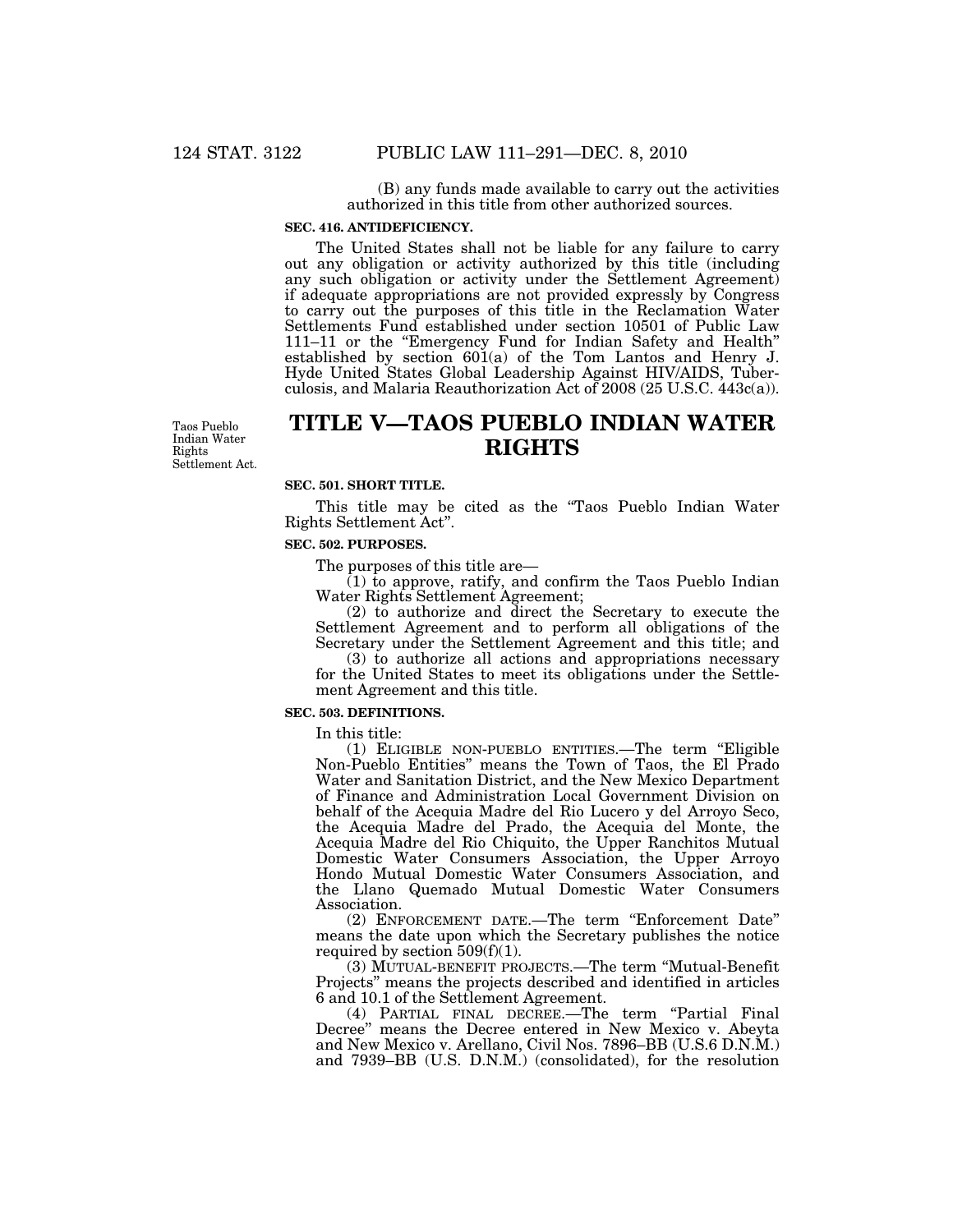of the Pueblo's water right claims and which is substantially in the form agreed to by the Parties and attached to the Settlement Agreement as Attachment 5.

(5) PARTIES.—The term ''Parties'' means the Parties to the Settlement Agreement, as identified in article 1 of the Settlement Agreement.

(6) PUEBLO.—The term ''Pueblo'' means the Taos Pueblo, a sovereign Indian tribe duly recognized by the United States of America.

(7) PUEBLO LANDS.—The term ''Pueblo lands'' means those lands located within the Taos Valley to which the Pueblo, or the United States in its capacity as trustee for the Pueblo, holds title subject to Federal law limitations on alienation. Such lands include Tracts A, B, and C, the Pueblo's land grant, the Blue Lake Wilderness Area, and the Tenorio and Karavas Tracts and are generally depicted in Attachment 2 to the Settlement Agreement.

(8) SAN JUAN-CHAMA PROJECT.—The term ''San Juan-Chama Project'' means the Project authorized by section 8 of the Act of June 13, 1962 (76 Stat. 96 and 97), and the Act of April 11, 1956 (70 Stat. 105).

(9) SECRETARY.—The term ''Secretary'' means the Secretary of the Interior.

(10) SETTLEMENT AGREEMENT.—The term ''Settlement Agreement'' means the contract dated March 31, 2006, between and among—

(A) the United States, acting solely in its capacity as trustee for Taos Pueblo;

(B) the Taos Pueblo, on its own behalf;

(C) the State of New Mexico;

(D) the Taos Valley Acequia Association and its 55 member ditches;

(E) the Town of Taos;

(F) the El Prado Water and Sanitation District; and

(G) the 12 Taos area Mutual Domestic Water Consumers Associations, as amended to conform with this title.

(11) STATE ENGINEER.—The term "State Engineer" means the New Mexico State Engineer.

(12) TAOS VALLEY.—The term ''Taos Valley'' means the geographic area depicted in Attachment 4 of the Settlement Agreement.

#### **SEC. 504. PUEBLO RIGHTS.**

(a) IN GENERAL.—Those rights to which the Pueblo is entitled under the Partial Final Decree shall be held in trust by the United States on behalf of the Pueblo and shall not be subject to forfeiture, abandonment, or permanent alienation.

(b) SUBSEQUENT ACT OF CONGRESS.—The Pueblo shall not be denied all or any part of its rights held in trust absent its consent unless such rights are explicitly abrogated by an Act of Congress hereafter enacted.

## **SEC. 505. TAOS PUEBLO WATER DEVELOPMENT FUND.**

(a) ESTABLISHMENT.—There is established in the Treasury of the United States a fund to be known as the ''Taos Pueblo Water Development Fund" (referred to in this section as the "Fund") to be used to pay or reimburse costs incurred by the Pueblo for—

(1) acquiring water rights;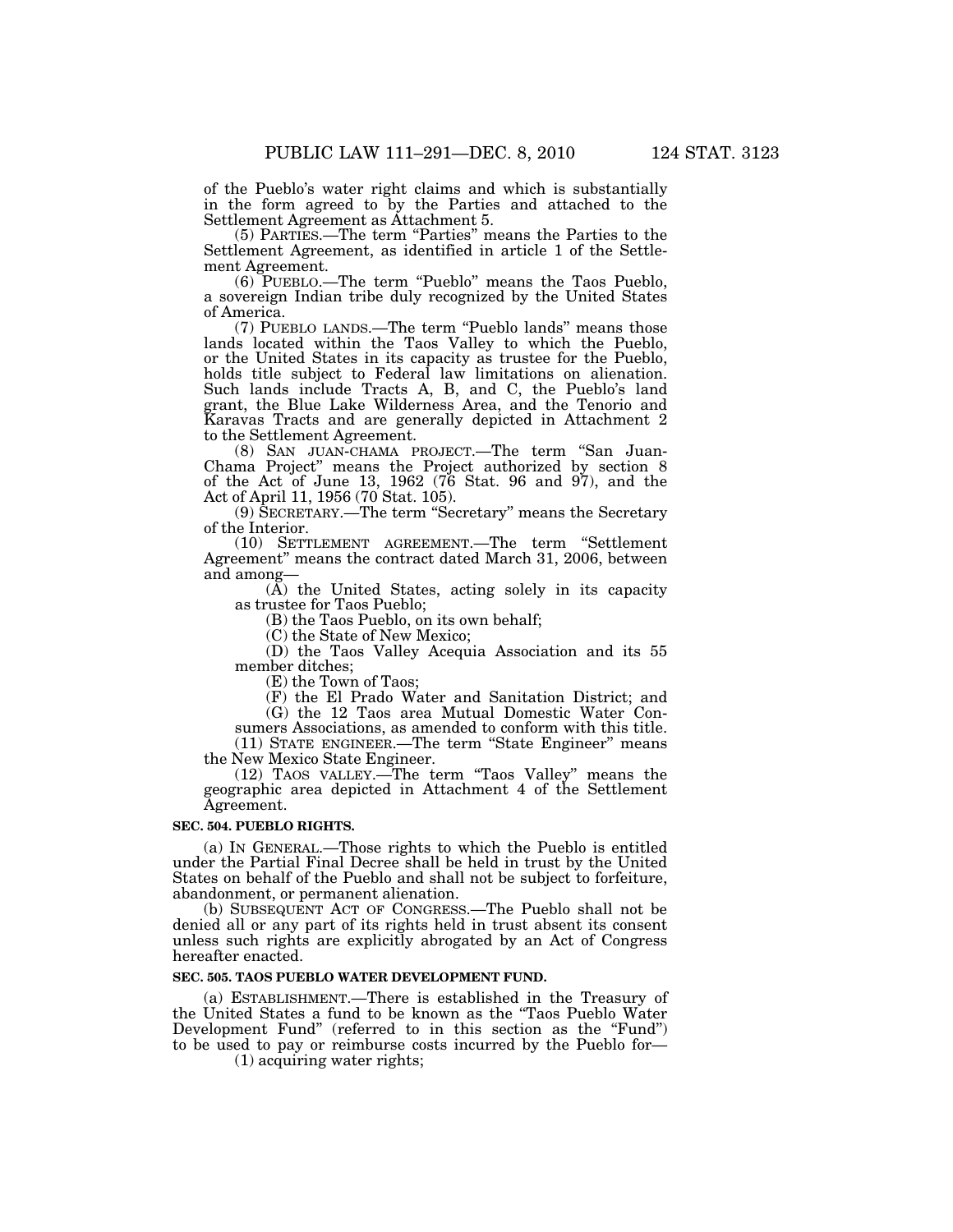(2) planning, permitting, designing, engineering, constructing, reconstructing, replacing, rehabilitating, operating, or repairing water production, treatment or delivery infrastructure, on-farm improvements, or wastewater infrastructure;

(3) restoring, preserving and protecting the Buffalo Pasture, including planning, permitting, designing, engineering, constructing, operating, managing and replacing the Buffalo Pasture Recharge Project;

(4) administering the Pueblo's water rights acquisition program and water management and administration system; and

(5) watershed protection and enhancement, support of agriculture, water-related Pueblo community welfare and economic development, and costs related to the negotiation, authorization, and implementation of the Settlement Agreement.

(b) MANAGEMENT OF FUND.—The Secretary shall manage the Fund, invest amounts in the Fund, and make monies available from the Fund for distribution to the Pueblo consistent with the American Indian Trust Fund Management Reform Act of 1994 (25 U.S.C. 4001 et seq.) (hereinafter, ''Trust Fund Reform Act''), this title, and the Settlement Agreement.

(c) INVESTMENT OF FUND.—Upon the Enforcement Date, the Secretary shall invest amounts in the Fund in accordance with—

(1) the Act of April 1, 1880 (21 Stat. 70, ch. 41, 25 U.S.C. 161);

(2) the first section of the Act of June 24, 1938 (52 Stat. 1037, ch. 648, 25 U.S.C. 162a); and

(3) the American Indian Trust Fund Management Reform Act of 1994 (25 U.S.C. 4001 et seq.).

(d) AVAILABILITY OF AMOUNTS FROM FUND.—Upon the Enforcement Date, all monies deposited in the Fund pursuant to section  $509(c)(1)$  or made available from other authorized sources shall be available to the Pueblo for expenditure or withdrawal after the requirements of subsection (e) have been met.

(e) EXPENDITURES AND WITHDRAWAL.—

(1) TRIBAL MANAGEMENT PLAN.—

(A) IN GENERAL.—The Pueblo may withdraw all or part of the Fund on approval by the Secretary of a tribal management plan as described in the Trust Fund Reform Act.

(B) REQUIREMENTS.—In addition to the requirements under the Trust Fund Reform Act, the tribal management plan shall require that the Pueblo spend any funds in accordance with the purposes described in subsection (a). (2) ENFORCEMENT.—The Secretary may take judicial or

administrative action to enforce the requirement that monies withdrawn from the Fund are used for the purposes specified in subsection (a).

(3) LIABILITY.—If the Pueblo exercises the right to withdraw monies from the Fund, neither the Secretary nor the Secretary of the Treasury shall retain any liability for the expenditure or investment of the monies withdrawn.

(4) EXPENDITURE PLAN.—

(A) IN GENERAL.—The Pueblo shall submit to the Secretary for approval an expenditure plan for any portions of the funds made available under this title that the Pueblo does not withdraw under paragraph (1)(A).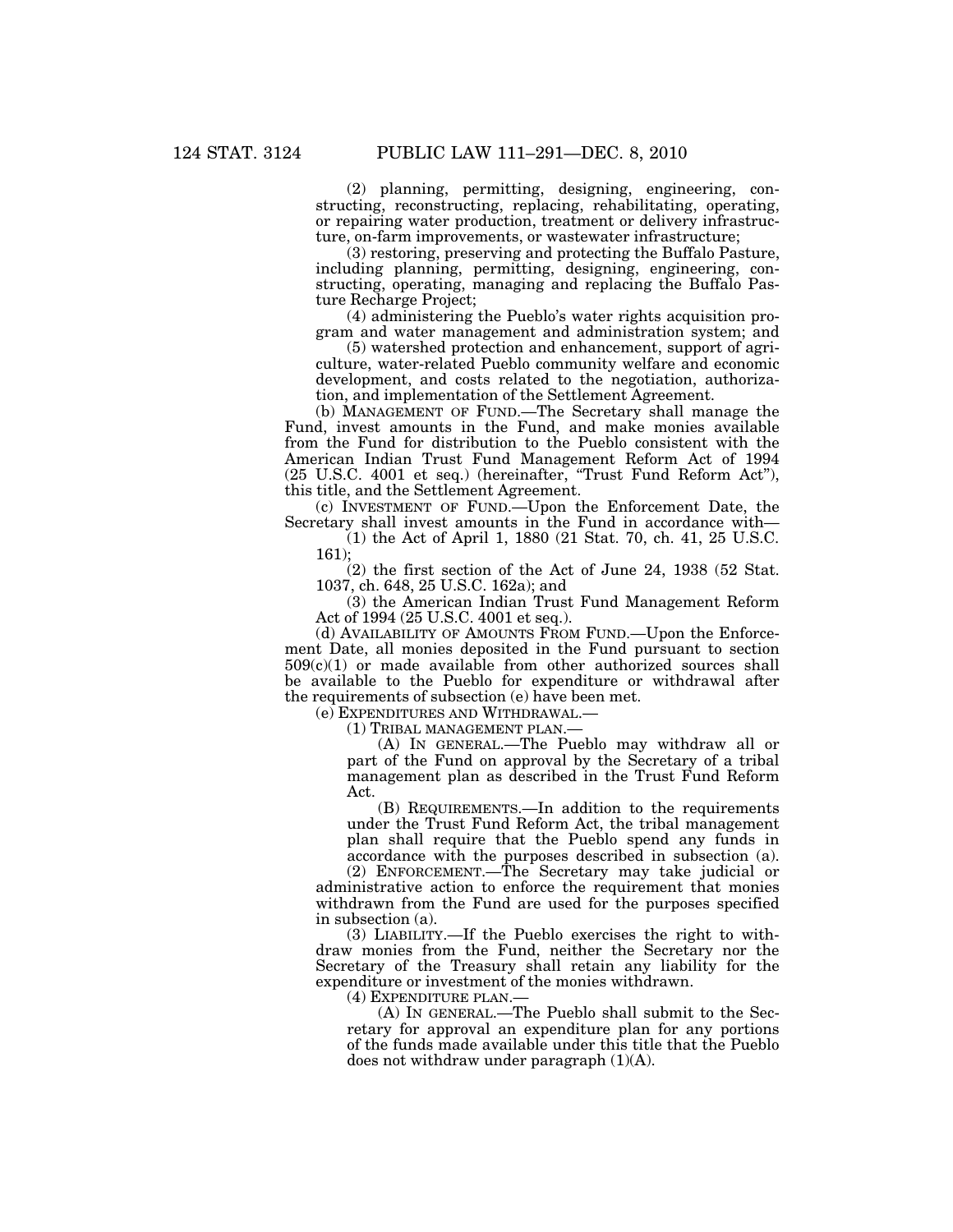(B) DESCRIPTION.—The expenditure plan shall describe the manner in which, and the purposes for which, amounts remaining in the Fund will be used.

(C) APPROVAL.—On receipt of an expenditure plan under subparagraph (A), the Secretary shall approve the plan if the Secretary determines that the plan is reasonable and consistent with this title.

(5) ANNUAL REPORT.—The Pueblo shall submit to the Secretary an annual report that describes all expenditures from the Fund during the year covered by the report.<br>(f) AMOUNTS AVAILABLE ON APPROPRIATION.—Notwithstanding

subsection (d),  $$15,000,000$  of the monies deposited in the Fund-

(1) shall be available upon appropriation or availability of the funds from other authorized sources for the Pueblo's acquisition of water rights pursuant to Article 5.1.1.2.3 of the Settlement Agreement, the Buffalo Pasture Recharge Project, implementation of the Pueblo's water rights acquisition program and water management and administration system, the design, planning, engineering, permitting or construction of water or wastewater infrastructure eligible for funding under subsection (a), or costs related to the negotiation, authorization, and implementation of the Settlement Agreement, provided that such funds may be expended prior to the Enforcement Date only for activities which are determined by the Secretary to be more cost effective when implemented as early as possible; and

(2) shall be distributed by the Secretary to the Pueblo Notice. on receipt by the Secretary from the Pueblo of a written notice and a Tribal Council resolution that describes the purposes under paragraph (1) for which the monies will be used after a cost-effectiveness determination by the Secretary has been made as described in paragraph (1). The Secretary shall make the determination described in paragraph (1) within a reasonable period of time after receipt of the notice and resolution. (g) NO PER CAPITA DISTRIBUTIONS.—No portion of the Fund shall be distributed on a per capita basis to members of the Pueblo.

#### **SEC. 506. MARKETING.**

(a) PUEBLO WATER RIGHTS.—Subject to the approval of the Secretary in accordance with subsection (e), the Pueblo may market water rights secured to it under the Settlement Agreement and Partial Final Decree, provided that such marketing is in accordance with this section.

(b) PUEBLO CONTRACT RIGHTS TO SAN JUAN-CHAMA PROJECT WATER.—Subject to the approval of the Secretary in accordance with subsection (e), the Pueblo may subcontract water made available to the Pueblo under the contract authorized under section 508(b)(1)(A) to third parties to supply water for use within or without the Taos Valley, provided that the delivery obligations under such subcontract are not inconsistent with the Secretary's existing San Juan-Chama Project obligations and such subcontract is in accordance with this section.

(c) LIMITATION.—

(1) IN GENERAL.—Diversion or use of water off Pueblo lands pursuant to Pueblo water rights or Pueblo contract rights to San Juan-Chama Project water shall be subject to and not inconsistent with the same requirements and conditions of State

Determination.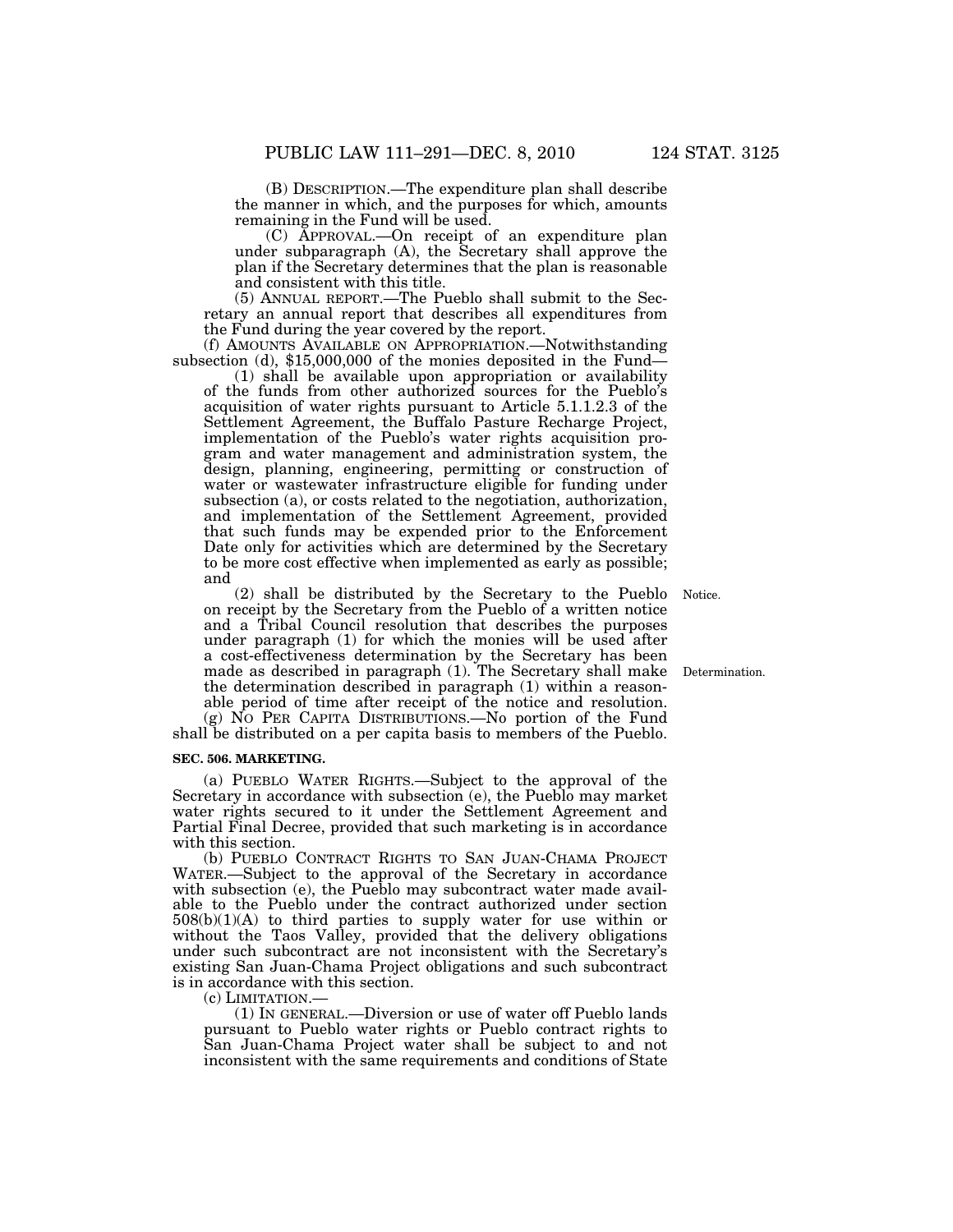law, any applicable Federal law, and any applicable interstate compact as apply to the exercise of water rights or contract rights to San Juan-Chama Project water held by non-Federal, non-Indian entities, including all applicable State Engineer permitting and reporting requirements.

(2) EFFECT ON WATER RIGHTS.—Such diversion or use off Pueblo lands under paragraph (1) shall not impair water rights or increase surface water depletions within the Taos Valley.<br>(d) MAXIMUM TERM.—

 $(1)$  In GENERAL.—The maximum term of any water use lease or subcontract, including all renewals, shall not exceed 99 years in duration.

(2) ALIENATION OF RIGHTS.—The Pueblo shall not permanently alienate any rights it has under the Settlement Agreement, the Partial Final Decree, and this title.

(e) APPROVAL OF SECRETARY.—The Secretary shall approve or disapprove any lease or subcontract submitted by the Pueblo for approval within a reasonable period of time after submission, provided that no Secretarial approval shall be required for any water use lease for less than 10 acre-feet per year with a term of less than 7 years, including all renewals.

(f) NO FORFEITURE OR ABANDONMENT.—The nonuse by a lessee or subcontractor of the Pueblo of any right to which the Pueblo is entitled under the Partial Final Decree shall in no event result in a forfeiture, abandonment, relinquishment, or other loss of all or any part of those rights.

(g) NO PREEMPTION.—

(1) IN GENERAL.—The approval authority of the Secretary provided under subsection (e) shall not amend, construe, supersede, or preempt any State or Federal law, interstate compact, or international treaty that pertains to the Colorado River, the Rio Grande, or any of their tributaries, including the appropriation, use, development, storage, regulation, allocation, conservation, exportation, or quantity of those waters.

(2) APPLICABLE LAW.—The provisions of section 2116 of the Revised Statutes (25 U.S.C. 177) shall not apply to any water made available under the Settlement Agreement.

(h) NO PREJUDICE.—Nothing in this title shall be construed to establish, address, prejudice, or prevent any party from litigating whether or to what extent any applicable State law, Federal law, or interstate compact does or does not permit, govern, or apply to the use of the Pueblo's water outside of New Mexico.

#### **SEC. 507. MUTUAL-BENEFIT PROJECTS.**

(a) IN GENERAL.—Upon the Enforcement Date, the Secretary, acting through the Commissioner of Reclamation, shall provide financial assistance in the form of grants on a nonreimbursable basis to Eligible Non-Pueblo Entities to plan, permit, design, engineer, and construct the Mutual-Benefit Projects in accordance with the Settlement Agreement—

(1) to minimize adverse impacts on the Pueblo's water resources by moving future non-Indian ground water pumping away from the Pueblo's Buffalo Pasture; and

(2) to implement the resolution of a dispute over the allocation of certain surface water flows between the Pueblo and non-Indian irrigation water right owners in the community of Arroyo Seco Arriba.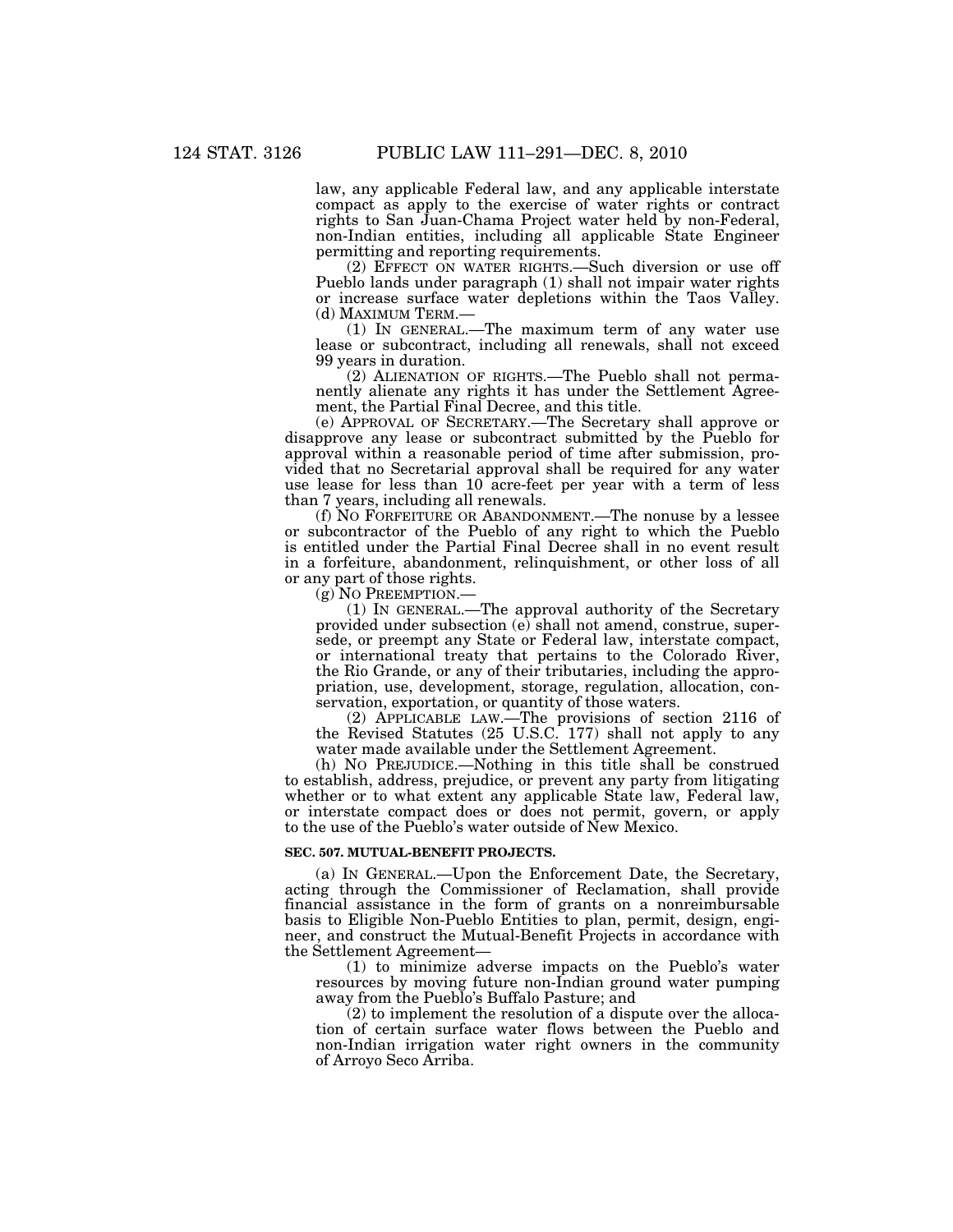(b) COST-SHARING.—

(1) FEDERAL SHARE.—The Federal share of the total cost of planning, designing, and constructing the Mutual-Benefit Projects authorized in subsection (a) shall be 75 percent and shall be nonreimbursable.

(2) NON-FEDERAL SHARE.—The non-Federal share of the total cost of planning, designing, and constructing the Mutual-Benefit Projects shall be 25 percent and may be in the form of in-kind contributions, including the contribution of any valuable asset or service that the Secretary determines would substantially contribute to completing the Mutual-Benefit Projects.

(3) ADDITIONAL STATE CONTRIBUTION.—As a condition of expenditure by the Secretary of the funds made available under section  $509(c)(2)$ , the State shall-

(A) appropriate and make available the non-Federal share described in paragraph (2); and

(B) agree to provide additional funding associated with the Mutual-Benefit Projects as described in paragraph 10 of the Settlement Agreement.

# **SEC. 508. SAN JUAN-CHAMA PROJECT CONTRACTS.**

(a) IN GENERAL.—Contracts issued under this section shall be in accordance with this title and the Settlement Agreement. (b) CONTRACTS FOR SAN JUAN-CHAMA PROJECT WATER.—

(1) IN GENERAL.—The Secretary shall enter into 3 repayment contracts within a reasonable period after the date of enactment of this Act, for the delivery of San Juan-Chama Project water in the following amounts:

(A) 2,215 acre-feet/annum to the Pueblo.

(B) 366 acre-feet/annum to the Town of Taos.

(C) 40 acre-feet/annum to the El Prado Water and Sanitation District.

> Deadline. Expiration date.

(2) REQUIREMENTS.—Each such contract shall provide that if the conditions precedent set forth in section  $509(f)(2)$  have not been fulfilled by March 31, 2017, the contract shall expire on that date.

(3) APPLICABLE LAW.—Public Law 87–483 (76 Stat. 97) applies to the contracts entered into under paragraph (1) and no preference shall be applied as a result of section 504(a) with regard to the delivery or distribution of San Juan-Chama Project water or the management or operation of the San Juan-Chama Project.

(c) WAIVER.—With respect to the contract authorized and required by subsection  $(b)(1)(A)$  and notwithstanding the provisions of Public Law 87–483 (76 Stat. 96) or any other provision of law—

(1) the Secretary shall waive the entirety of the Pueblo's share of the construction costs, both principal and the interest, for the San Juan-Chama Project and pursuant to that waiver, the Pueblo's share of all construction costs for the San Juan-Chama Project, inclusive of both principal and interest shall be nonreimbursable; and

(2) the Secretary's waiver of the Pueblo's share of the construction costs for the San Juan-Chama Project will not result in an increase in the pro rata shares of other San Juan-Chama Project water contractors, but such costs shall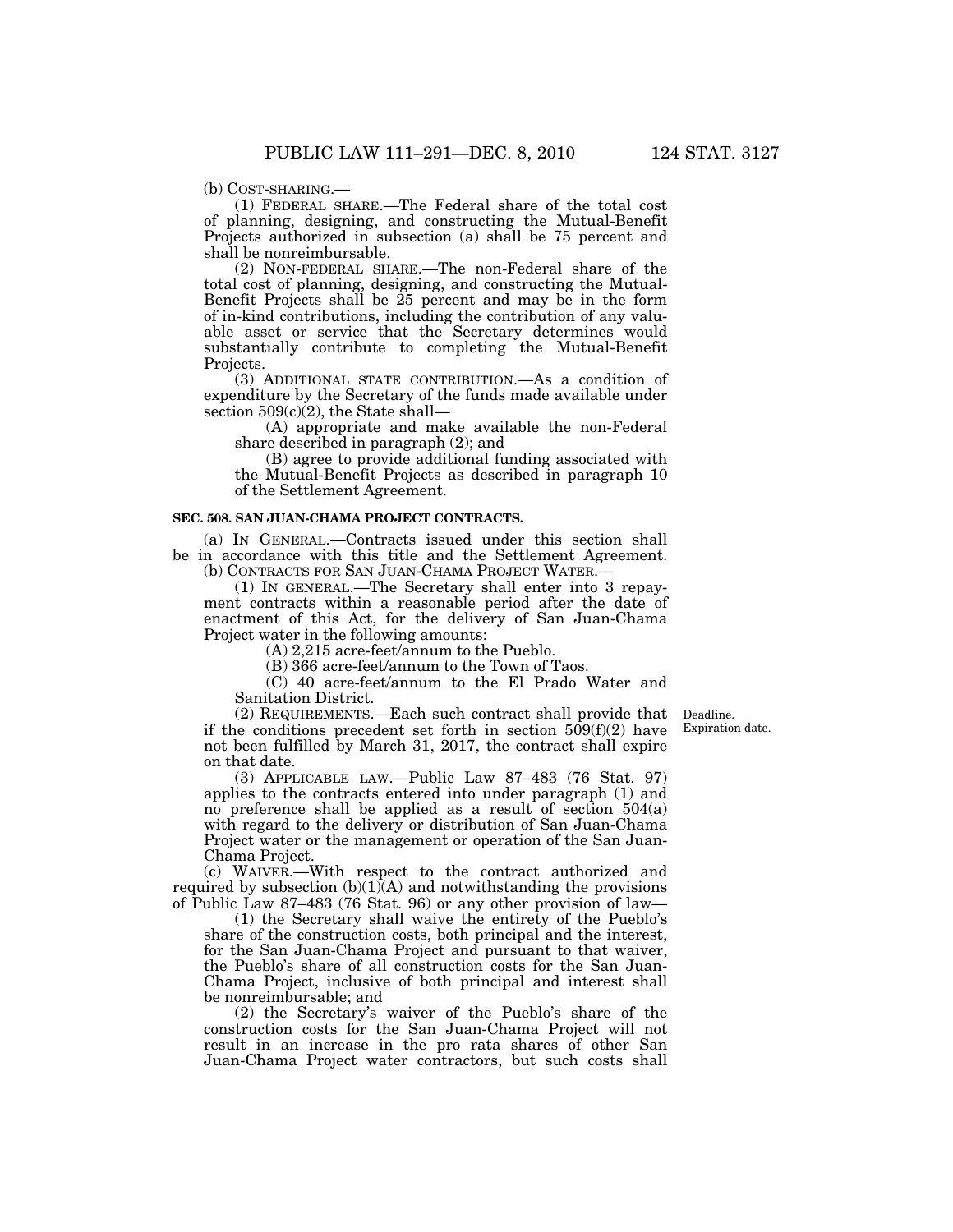be absorbed by the United States Treasury or otherwise appropriated to the Department of the Interior.

# **SEC. 509. AUTHORIZATIONS, RATIFICATIONS, CONFIRMATIONS, AND CONDITIONS PRECEDENT.**

(a) RATIFICATION.—<br>(1) IN GENERAL.—Except to the extent that any provision of the Settlement Agreement conflicts with any provision of this title, the Settlement Agreement is authorized, ratified, and confirmed.

(2) AMENDMENTS.—To the extent amendments are executed to make the Settlement Agreement consistent with this title, such amendments are also authorized, ratified, and confirmed.

(b) EXECUTION OF SETTLEMENT AGREEMENT.—To the extent that the Settlement Agreement does not conflict with this title, the Secretary shall execute the Settlement Agreement, including all exhibits to the Settlement Agreement requiring the signature of the Secretary and any amendments necessary to make the Settlement Agreement consistent with this title, after the Pueblo has executed the Settlement Agreement and any such amendments. (c) FUNDING.—

(1) TAOS PUEBLO WATER DEVELOPMENT FUND.—

(A) MANDATORY APPROPRIATION.—Out of any funds in the Treasury not otherwise appropriated, the Secretary of the Treasury shall transfer to the Secretary for deposit in the Taos Pueblo Water Development Fund established by section 505(a), for the period of fiscal years 2011 through 2016, \$50,000,000, as adjusted by such amounts as may be required due to increases since April 1, 2007, in construction costs, as indicated by engineering cost indices applicable to the types of construction or rehabilitation involved.

(B) AUTHORIZATION OF APPROPRIATIONS.—In addition to the amount made available under subparagraph (A), there is authorized to be appropriated to the Secretary for deposit in the Taos Pueblo Water Development Fund established by section 505(a) \$38,000,000, as adjusted by such amounts as may be required due to increases since April 1, 2007, in construction costs, as indicated by engineering cost indices applicable to the types of construction or rehabilitation involved, for the period of fiscal years 2011 through 2016.

(2) MUTUAL-BENEFIT PROJECTS FUNDING.—

(A) FUNDING.—

(i) MANDATORY APPROPRIATION.—Out of any funds in the Treasury not otherwise appropriated, the Secretary of the Treasury shall transfer to the Secretary to provide grants pursuant to section 507 \$16,000,000 for the period of fiscal years 2011 through 2016.

(ii) AUTHORIZATION OF APPROPRIATIONS.—In addition to the amount made available under clause (i), there is authorized to be appropriated to the Secretary to provide grants pursuant to section 507 \$20,000,000 for the period of fiscal years 2011 through 2016.

(B) DEPOSIT IN FUND.—The Secretary shall deposit the funds made available pursuant to subparagraph  $(A)$  into a noninterest-bearing fund, to be known as the "Taos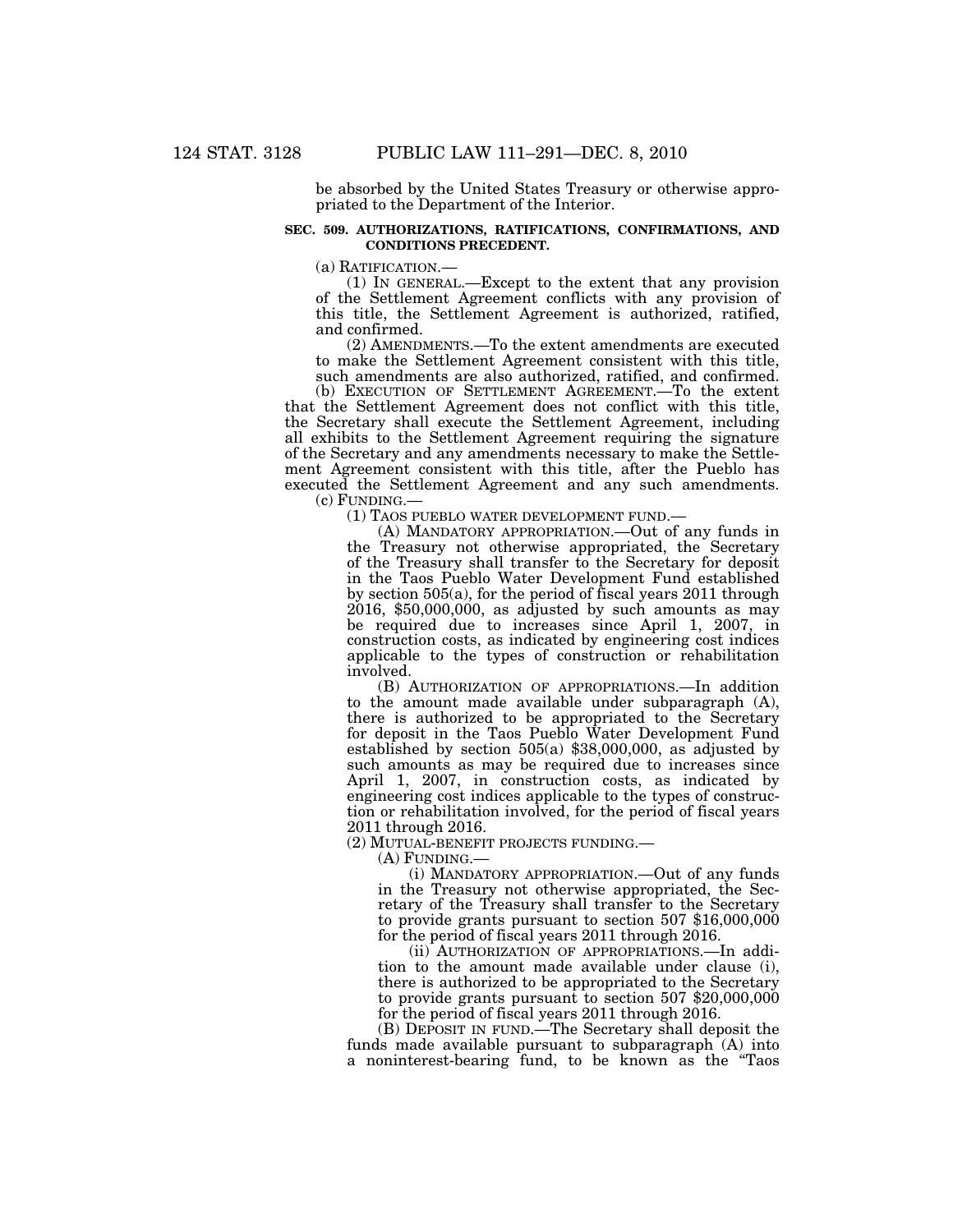Settlement Fund'', to be established in the Treasury of the United States so that such funds may be made available on the Enforcement Date as set forth in section 507(a).

(3) RECEIPT AND ACCEPTANCE.—The Secretary shall be entitled to receive, shall accept, and shall use to carry out this title the funds transferred under paragraphs (1)(A) and (2)(A)(i), without further appropriation, to remain available until expended.

(d) AUTHORITY OF SECRETARY.—The Secretary is authorized Contracts. to enter into such agreements and to take such measures as the Secretary may deem necessary or appropriate to fulfill the intent of the Settlement Agreement and this title.

(e) ENVIRONMENTAL COMPLIANCE.—

(1) EFFECT OF EXECUTION OF SETTLEMENT AGREEMENT.— The Secretary's execution of the Settlement Agreement shall not constitute a major Federal action under the National Environmental Policy Act of 1969 (42 U.S.C. 4321 et seq.).

(2) COMPLIANCE WITH ENVIRONMENTAL LAWS.—In carrying out this title, the Secretary shall comply with each law of the Federal Government relating to the protection of the environment, including—

(A) the National Environmental Policy Act of 1969 (42 U.S.C. 4321 et seq.); and

(B) the Endangered Species Act of 1973 (16 U.S.C. 1531 et seq.).

(f) CONDITIONS PRECEDENT AND SECRETARIAL FINDING.—

(1) IN GENERAL.—Upon the fulfillment of the conditions precedent described in paragraph (2), the Secretary shall publish in the Federal Register a statement of finding that the conditions have been fulfilled.

(2) CONDITIONS.—The conditions precedent referred to in paragraph (1) are the following:

(A) The President has signed into law the Taos Pueblo Indian Water Rights Settlement Act.

(B) To the extent that the Settlement Agreement conflicts with this title, the Settlement Agreement has been revised to conform with this title.

(C) The Settlement Agreement, so revised, including waivers and releases pursuant to section 510, has been executed by the Parties and the Secretary prior to the Parties' motion for entry of the Partial Final Decree.

(D) Congress has fully appropriated or the Secretary has provided from other authorized sources all funds made available under paragraphs (1) and (2) of subsection (c).

(E) The Legislature of the State of New Mexico has fully appropriated the funds for the State contributions as specified in the Settlement Agreement, and those funds have been deposited in appropriate accounts.

(F) The State of New Mexico has enacted legislation that amends NMSA 1978, section 72–6–3 to state that a water use due under a water right secured to the Pueblo under the Settlement Agreement or the Partial Final Decree may be leased for a term, including all renewals, not to exceed 99 years, provided that this condition shall not be construed to require that said amendment state that any State law based water rights acquired by the

Federal Register, publication.

New Mexico.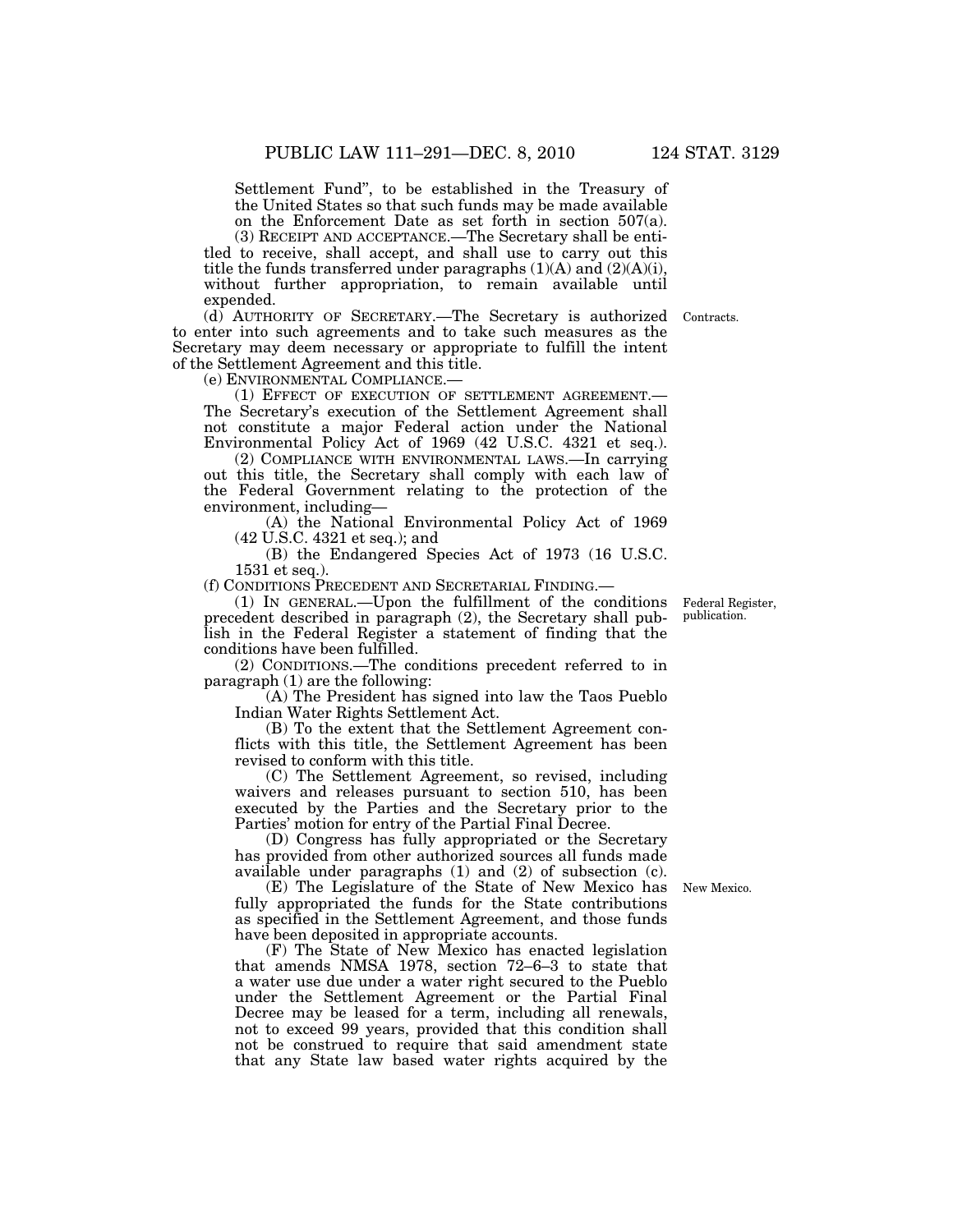Pueblo or by the United States on behalf of the Pueblo may be leased for said term.

(G) A Partial Final Decree that sets forth the water rights and contract rights to water to which the Pueblo is entitled under the Settlement Agreement and this title and that substantially conforms to the Settlement Agreement and Attachment 5 thereto has been approved by the Court and has become final and nonappealable.

(g) ENFORCEMENT DATE.—The Settlement Agreement shall become enforceable, and the waivers and releases executed pursuant to section 510 and the limited waiver of sovereign immunity set forth in section 511(a) shall become effective, as of the date that the Secretary publishes the notice required by subsection  $(f)(1)$ .<br>(h) EXPIRATION DATE.—

 $(1)$  In GENERAL.—If all of the conditions precedent described in section  $(f)(2)$  have not been fulfilled by March 31, 2017, the Settlement Agreement shall be null and void, the waivers and releases executed pursuant to section 510 and the sovereign immunity waivers in section 511(a) shall not become effective, and any unexpended Federal funds, together with any income earned thereon, and title to any property acquired or constructed with expended Federal funds, shall be returned to the Federal Government, unless otherwise agreed to by the Parties in writing and approved by Congress.

(2) EXCEPTION.—Notwithstanding subsection  $(h)(1)$  or any other provision of law, except as provided in subsection (i), title to any property acquired or constructed with expended Federal funds made available under section 505(f) shall be retained by the Pueblo.

(i) RIGHT TO SET-OFF.—If the conditions precedent described in subsection (f)(2) have not been fulfilled by March 31, 2017, and the Settlement Agreement is null and void under subsection  $(h)(1)$ 

(1) the United States shall be entitled to set off any Federal funds made available under section 505(f) that were used for purposes other than the purchase of water rights against any claim of the Pueblo against the United States described in section 510(b) (but excluding any claim retained under section 510(c)); and

(2) the Pueblo shall have the option either—

(A) to accept an equitable credit for any water rights acquired with funds made available under section 505(f) against any water rights secured for the Pueblo by the Pueblo, or by the United States on behalf of the Pueblo, in any litigation or future settlement of the case styled New Mexico v. Abeyta and New Mexico v. Arellano, Civil Nos. 7896–BB (U.S.6 D.N.M.) and 7939–BB (U.S. D.N.M.) (consolidated); or

(B) to convey to the United States any water rights

acquired with funds made available under section 505(f). (j) EXTENSION.—The dates in subsections (h) and (i) and section 510(e) may be extended if the Parties agree that an extension is reasonably necessary.

# **SEC. 510. WAIVERS AND RELEASES OF CLAIMS.**

(a) CLAIMS BY THE PUEBLO AND THE UNITED STATES.—In return for recognition of the Pueblo's water rights and other benefits,

Publication. Notice.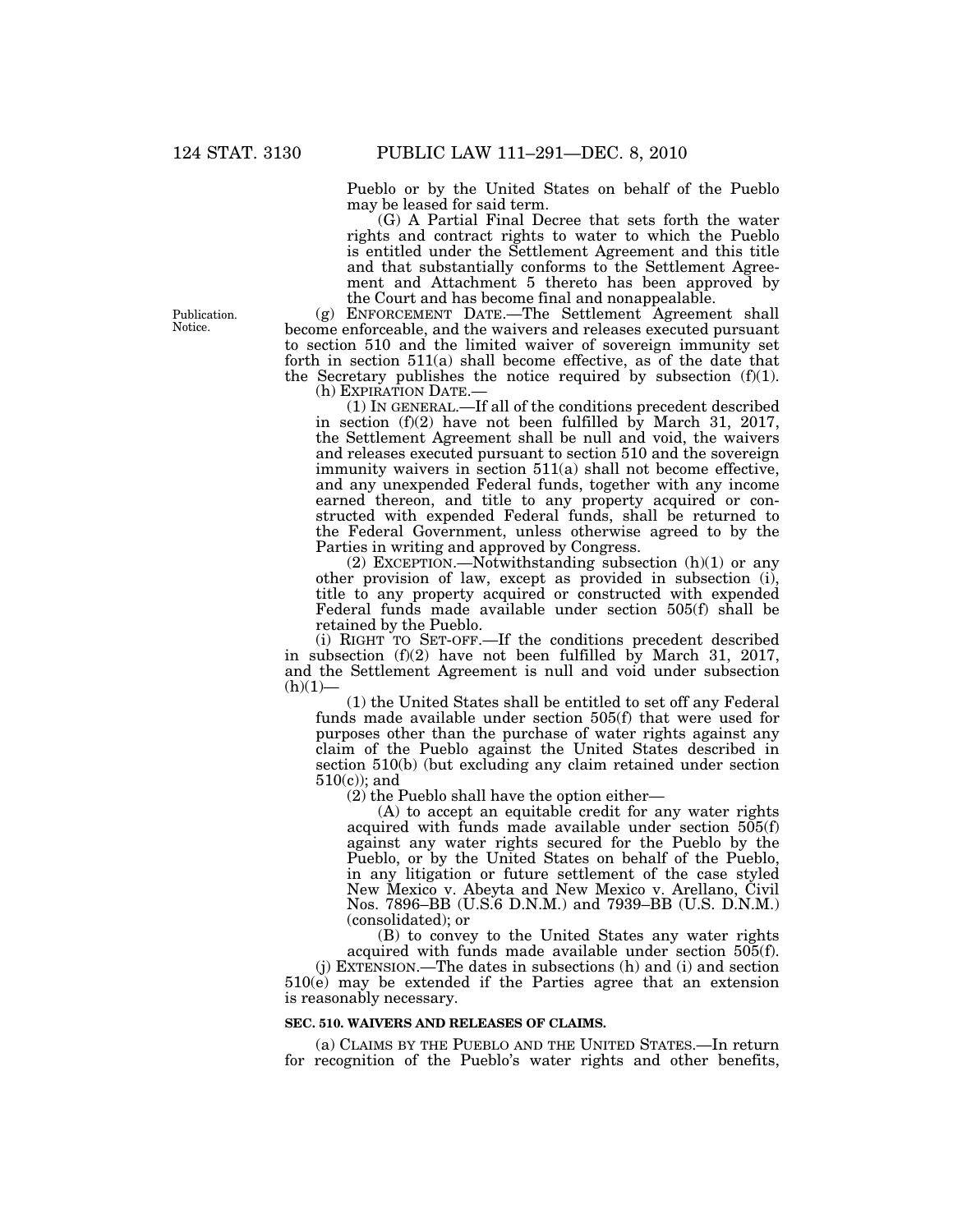including but not limited to the commitments by non-Pueblo parties, as set forth in the Settlement Agreement and this title, the Pueblo, on behalf of itself and its members, and the United States acting in its capacity as trustee for the Pueblo are authorized to execute a waiver and release of claims against the parties to New Mexico v. Abeyta and New Mexico v. Arellano, Civil Nos. 7896–BB (U.S.6 D.N.M.) and 7939–BB (U.S. D.N.M.) (consolidated) from—

(1) all claims for water rights in the Taos Valley that the Pueblo, or the United States acting in its capacity as trustee for the Pueblo, asserted, or could have asserted, in any proceeding, including but not limited to in New Mexico v. Abeyta and New Mexico v. Arellano, Civil Nos. 7896–BB (U.S.6 D.N.M.) and 7939–BB (U.S. D.N.M.) (consolidated), up to and including the Enforcement Date, except to the extent that such rights are recognized in the Settlement Agreement or this title;

(2) all claims for water rights, whether for consumptive or nonconsumptive use, in the Rio Grande mainstream or its tributaries that the Pueblo, or the United States acting in its capacity as trustee for the Pueblo, asserted or could assert in any water rights adjudication proceedings except those claims based on Pueblo or United States ownership of lands or water rights acquired after the Enforcement Date, provided that nothing in this paragraph shall prevent the Pueblo or the United States from fully participating in the inter se phase of any such water rights adjudication proceedings;

(3) all claims for damages, losses or injuries to water rights or claims of interference with, diversion or taking of water (including but not limited to claims for injury to lands resulting from such damages, losses, injuries, interference with, diversion, or taking) in the Rio Grande mainstream or its tributaries or for lands within the Taos Valley that accrued at any time up to and including the Enforcement Date; and

(4) all claims against the State of New Mexico, its agencies, or employees relating to the negotiation or the adoption of the Settlement Agreement.

(b) CLAIMS BY THE PUEBLO AGAINST THE UNITED STATES.— The Pueblo, on behalf of itself and its members, is authorized to execute a waiver and release of—

(1) all claims against the United States, its agencies, or employees relating to claims for water rights in or water of the Taos Valley that the United States acting in its capacity as trustee for the Pueblo asserted, or could have asserted, in any proceeding, including but not limited to in New Mexico v. Abeyta and New Mexico v. Arellano, Civil Nos. 7896–BB (U.S.6 D.N.M.) and 7939–BB (U.S. D.N.M.) (consolidated);

(2) all claims against the United States, its agencies, or employees relating to damages, losses, or injuries to water, water rights, land, or natural resources due to loss of water or water rights (including but not limited to damages, losses or injuries to hunting, fishing, gathering, or cultural rights due to loss of water or water rights, claims relating to interference with, diversion or taking of water or water rights, or claims relating to failure to protect, acquire, replace, or develop water, water rights or water infrastructure) in the Rio Grande mainstream or its tributaries or within the Taos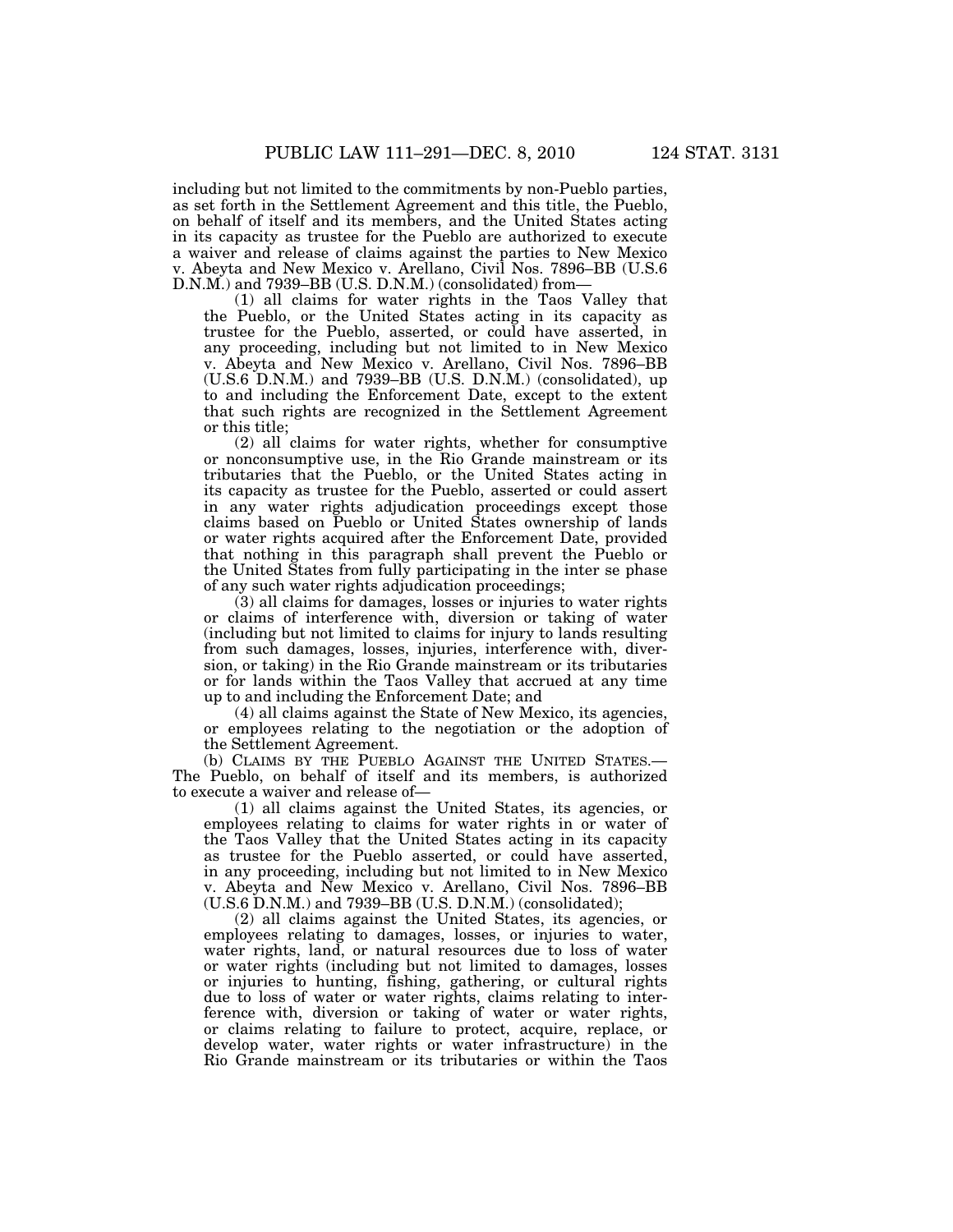Valley that first accrued at any time up to and including the Enforcement Date;

(3) all claims against the United States, its agencies, or employees for an accounting of funds appropriated by the Act of March 4, 1929 (45 Stat. 1562), the Act of March 4, 1931 (46 Stat. 1552), the Act of June 22, 1936 (49 Stat. 1757), the Act of August 9, 1937 (50 Stat. 564), and the Act of May 9, 1938 (52 Stat. 291), as authorized by the Pueblo Lands Act of June 7, 1924 (43 Stat. 636), and the Pueblo Lands Act of May 31, 1933 (48 Stat. 108), and for breach of trust relating to funds for water replacement appropriated by said Acts that first accrued before the date of enactment of this Act;

(4) all claims against the United States, its agencies, or employees relating to the pending litigation of claims relating to the Pueblo's water rights in New Mexico v. Abeyta and New Mexico v. Arellano, Civil Nos. 7896–BB (U.S.6 D.N.M.) and 7939–BB (U.S. D.N.M.) (consolidated); and

(5) all claims against the United States, its agencies, or employees relating to the negotiation, Execution or the adoption of the Settlement Agreement, exhibits thereto, the Final Decree, or this title.

(c) RESERVATION OF RIGHTS AND RETENTION OF CLAIMS.—Notwithstanding the waivers and releases authorized in this title, the Pueblo on behalf of itself and its members and the United States acting in its capacity as trustee for the Pueblo retain—

(1) all claims for enforcement of the Settlement Agreement, the Final Decree, including the Partial Final Decree, the San Juan-Chama Project contract between the Pueblo and the United States, or this title;

(2) all claims against persons other than the Parties to the Settlement Agreement for damages, losses or injuries to water rights or claims of interference with, diversion or taking of water rights (including but not limited to claims for injury to lands resulting from such damages, losses, injuries, interference with, diversion, or taking of water rights) within the Taos Valley arising out of activities occurring outside the Taos Valley or the Taos Valley Stream System;

(3) all rights to use and protect water rights acquired after the date of enactment of this Act;

(4) all rights to use and protect water rights acquired pursuant to State law, to the extent not inconsistent with the Partial Final Decree and the Settlement Agreement (including water rights for the land the Pueblo owns in Questa, New Mexico);

(5) all claims relating to activities affecting the quality of water including but not limited to any claims the Pueblo might have under the Comprehensive Environmental Response, Compensation, and Liability Act of 1980 (42 U.S.C. 9601 et seq.) (including but not limited to claims for damages to natural resources), the Safe Drinking Water Act (42 U.S.C. 300f et seq.), the Federal Water Pollution Control Act (33 U.S.C. 1251 et seq.), and the regulations implementing those Acts;

(6) all claims relating to damages, losses, or injuries to land or natural resources not due to loss of water or water rights (including but not limited to hunting, fishing, gathering, or cultural rights); and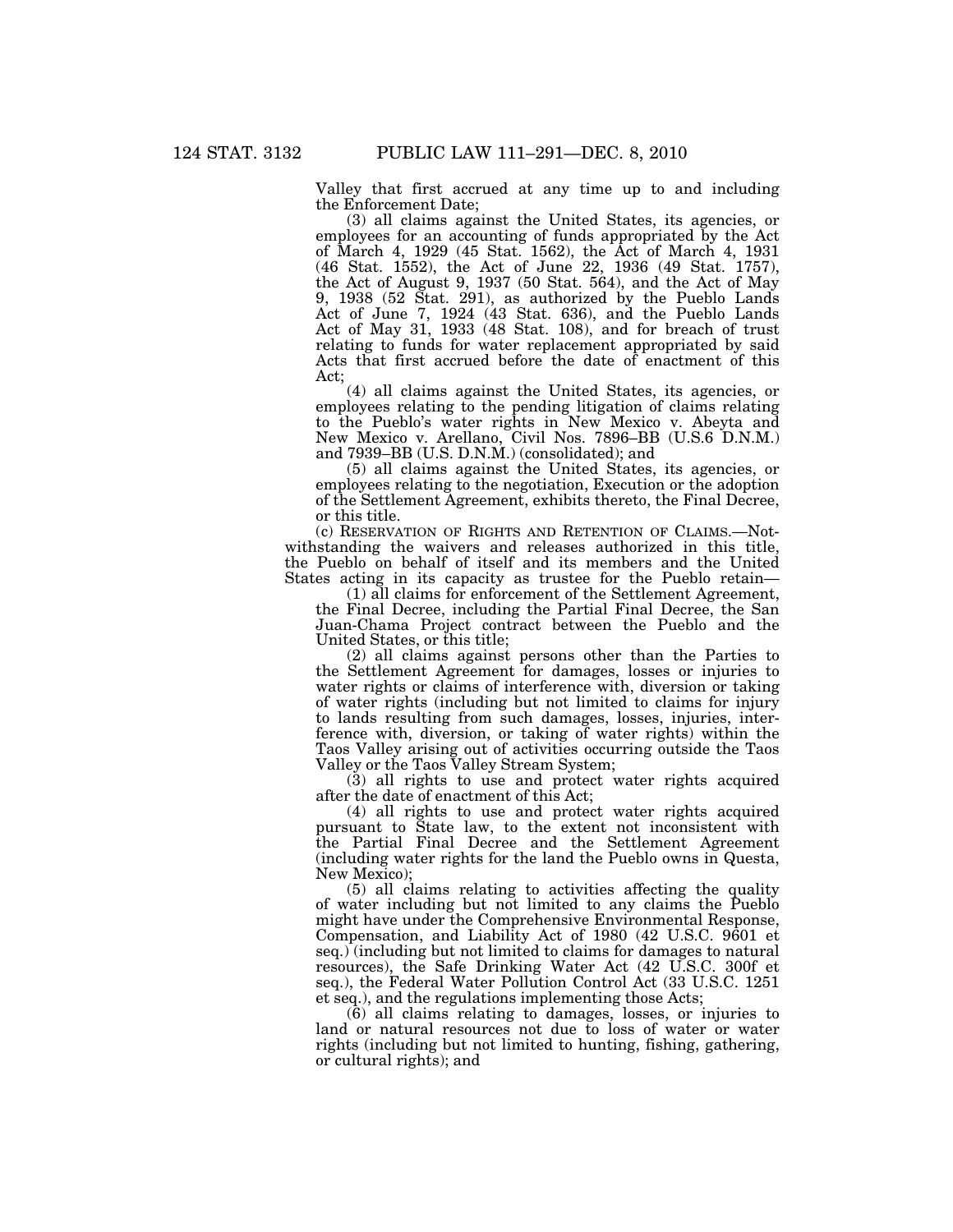(7) all rights, remedies, privileges, immunities, powers, and claims not specifically waived and released pursuant to this title and the Settlement Agreement.

(d) EFFECT.—Nothing in the Settlement Agreement or this title—

(1) affects the ability of the United States acting in its sovereign capacity to take actions authorized by law, including but not limited to any laws relating to health, safety, or the environment, including but not limited to the Federal Water Pollution Control Act (33 U.S.C. 1251 et seq.), the Safe Drinking Water Act (42 U.S.C. 300f et seq.), the Comprehensive Environmental Response, Compensation, and Liability Act of 1980 (42 U.S.C. 9601 et seq.), the Solid Waste Disposal Act (42 U.S.C. 6901 et seq.), and the regulations implementing such Acts;

(2) affects the ability of the United States to take actions acting in its capacity as trustee for any other Indian tribe or allottee;

(3) confers jurisdiction on any State court to—

(A) interpret Federal law regarding health, safety, or the environment or determine the duties of the United States or other parties pursuant to such Federal law; or

(B) conduct judicial review of Federal agency action; or

(4) waives any claim of a member of the Pueblo in an individual capacity that does not derive from a right of the Pueblo.

(e) TOLLING OF CLAIMS.—

(1) IN GENERAL.—Each applicable period of limitation and Time period. time-based equitable defense relating to a claim described in this section shall be tolled for the period beginning on the date of enactment of this Act and ending on the earlier of—

(A) March 31, 2017; or

(B) the Enforcement Date. (2) EFFECT OF SUBSECTION.—Nothing in this subsection

revives any claim or tolls any period of limitation or timebased equitable defense that expired before the date of enactment of this Act.

(3) LIMITATION.—Nothing in this subsection precludes the tolling of any period of limitations or any time-based equitable defense under any other applicable law.

# **SEC. 511. INTERPRETATION AND ENFORCEMENT.**

(a) LIMITED WAIVER OF SOVEREIGN IMMUNITY.—Upon and after the Enforcement Date, if any Party to the Settlement Agreement brings an action in any court of competent jurisdiction over the subject matter relating only and directly to the interpretation or enforcement of the Settlement Agreement or this title, and names the United States or the Pueblo as a party, then the United States, the Pueblo, or both may be added as a party to any such action, and any claim by the United States or the Pueblo to sovereign immunity from the action is waived, but only for the limited and sole purpose of such interpretation or enforcement, and no waiver of sovereign immunity is made for any action against the United States or the Pueblo that seeks money damages.

(b) SUBJECT MATTER JURISDICTION NOT AFFECTED.—Nothing in this title shall be deemed as conferring, restricting, enlarging, or determining the subject matter jurisdiction of any court,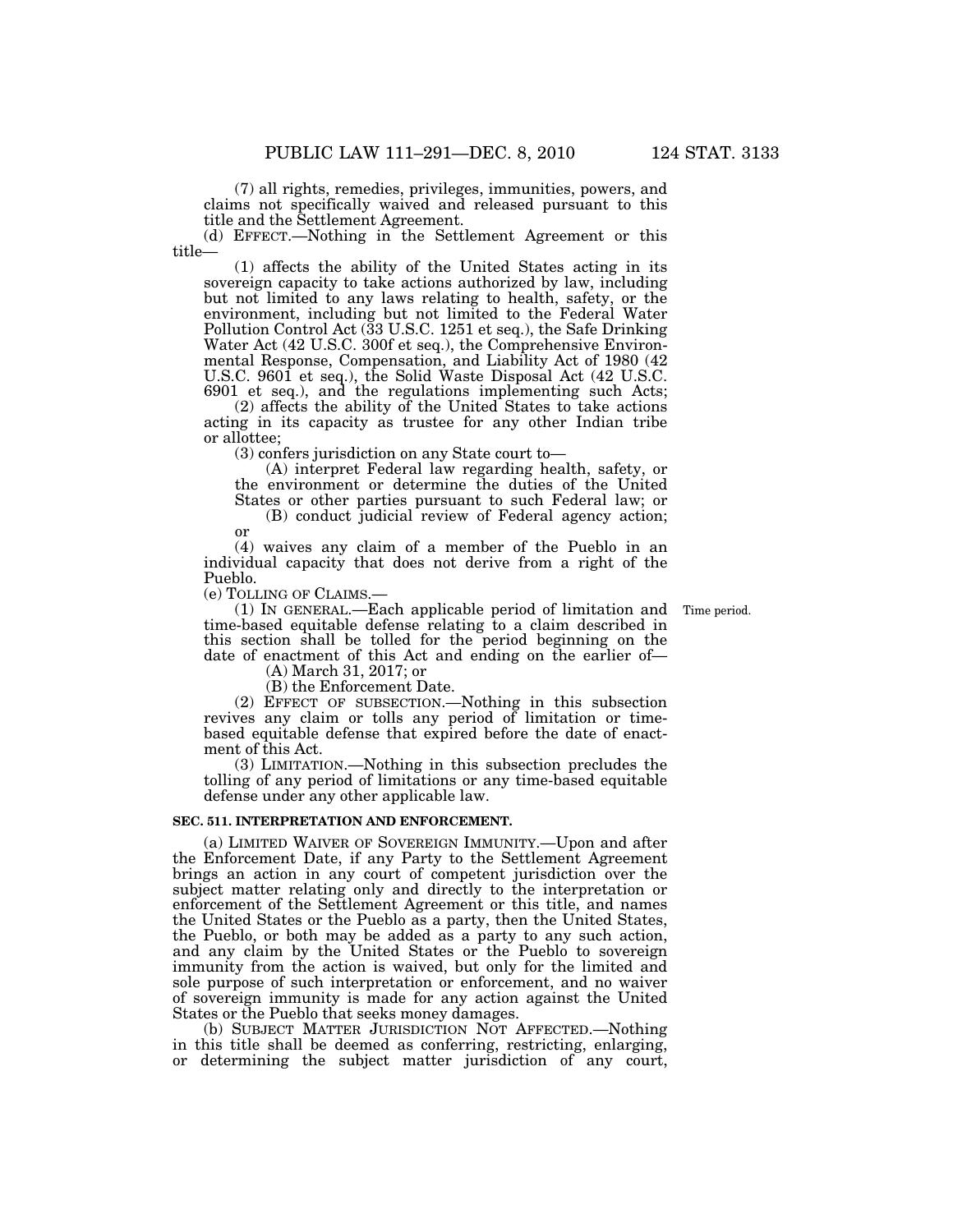including the jurisdiction of the court that enters the Partial Final Decree adjudicating the Pueblo's water rights.

(c) REGULATORY AUTHORITY NOT AFFECTED.—Nothing in this title shall be deemed to determine or limit any authority of the State or the Pueblo to regulate or administer waters or water rights now or in the future.

#### **SEC. 512. DISCLAIMER.**

Nothing in the Settlement Agreement or this title shall be construed in any way to quantify or otherwise adversely affect the land and water rights, claims, or entitlements to water of any other Indian tribe.

# **SEC. 513. ANTIDEFICIENCY.**

The United States shall not be liable for failure to carry out any obligation or activity authorized to be carried out under this title (including any such obligation or activity under the Agreement) if adequate appropriations are not provided expressly to carry out the purposes of this title by Congress or there are not enough monies available to carry out the purposes of this title in the Reclamation Water Settlements Fund established under section 10501 of Public Law 111-11 or the "Emergency Fund for Indian Safety and Health'' established by section 601(a) of the Tom Lantos and Henry J. Hyde United States Global Leadership Against HIV/ AIDS, Tuberculosis, and Malaria Reauthorization Act of 2008 (25 U.S.C. 443c(a)).

Aamodt Litigation Settlement Act.

# **TITLE VI—AAMODT LITIGATION SETTLEMENT**

## **SEC. 601. SHORT TITLE.**

This title may be cited as the "Aamodt Litigation Settlement" Act''.

# **SEC. 602. DEFINITIONS.**

In this title:

(1) AAMODT CASE.—The term ''Aamodt Case'' means the civil action entitled State of New Mexico, ex rel. State Engineer and United States of America, Pueblo de Nambe, Pueblo de Pojoaque, Pueblo de San Ildefonso, and Pueblo de Tesuque v. R. Lee Aamodt, et al., No. 66 CV 6639 MV/LCS (D.N.M.).

(2) ACRE-FEET.—The term ''acre-feet'' means acre-feet of water per year.

(3) AUTHORITY.—The term ''Authority'' means the Pojoaque Basin Regional Water Authority described in section 9.5 of the Settlement Agreement or an alternate entity acceptable to the Pueblos and the County to operate and maintain the diversion and treatment facilities, certain transmission pipelines, and other facilities of the Regional Water System.

(4) CITY.—The term ''City'' means the city of Santa Fe, New Mexico.

(5) COST-SHARING AND SYSTEM INTEGRATION AGREEMENT.— The term "Cost-Sharing and System Integration Agreement" means the agreement, dated August 27, 2009, to be executed by the United States, the State, the Pueblos, the County, and the City that—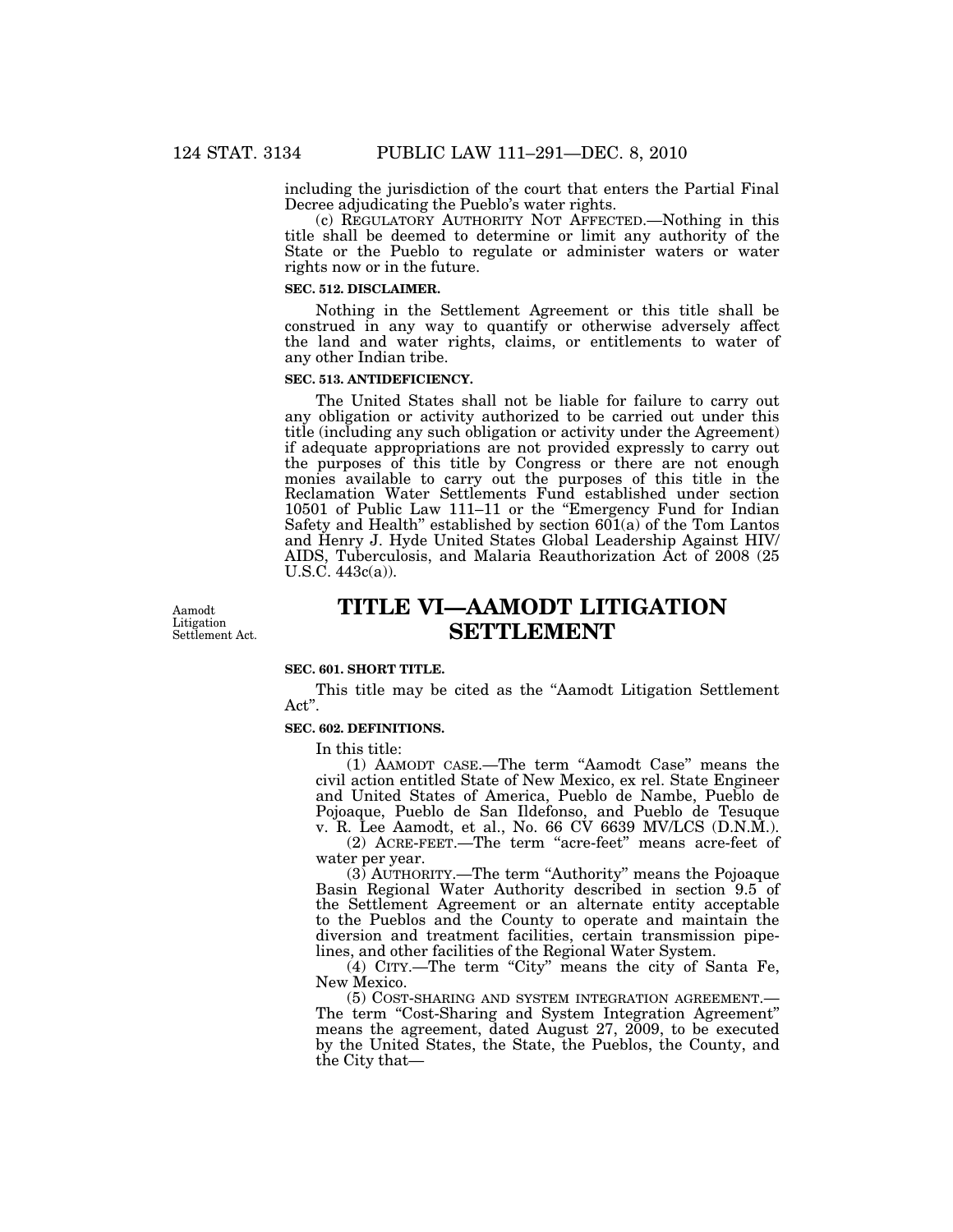(A) describes the location, capacity, and management (including the distribution of water to customers) of the Regional Water System; and

(B) allocates the costs of the Regional Water System with respect to—

(i) the construction, operation, maintenance, and repair of the Regional Water System;

(ii) rights-of-way for the Regional Water System; and

(iii) the acquisition of water rights.

(6) COUNTY.—The term ''County'' means Santa Fe County, New Mexico.

(7) COUNTY DISTRIBUTION SYSTEM.—The term ''County Distribution System'' means the portion of the Regional Water System that serves water customers on non-Pueblo land in the Pojoaque Basin.

(8) COUNTY WATER UTILITY.—The term ''County Water Utility" means the water utility organized by the County to—

(A) receive water distributed by the Authority; and

(B) provide the water received under subparagraph (A) to customers on non-Pueblo land in the Pojoaque Basin.

(9) ENGINEERING REPORT.—The term ''Engineering Report'' means the report entitled ''Pojoaque Regional Water System Engineering Report'' dated September 2008 and any amendments thereto, including any modifications which may be required by section  $611(d)(2)$ .

(10) FUND.—The term ''Fund'' means the Aamodt Settlement Pueblos' Fund established by section 615(a).

(11) OPERATING AGREEMENT.—The term ''Operating Agreement'' means the agreement between the Pueblos and the County executed under section 612(a).

(12) OPERATIONS, MAINTENANCE, AND REPLACEMENT COSTS.—

(A) IN GENERAL.—The term ''operations, maintenance, and replacement costs'' means all costs for the operation of the Regional Water System that are necessary for the safe, efficient, and continued functioning of the Regional Water System to produce the benefits described in the Settlement Agreement.

(B) EXCLUSION.—The term ''operations, maintenance, and replacement costs'' does not include construction costs or costs related to construction design and planning.

(13) POJOAQUE BASIN.—

(A) In GENERAL.—The term "Pojoaque Basin" means the geographic area limited by a surface water divide (which can be drawn on a topographic map), within which area rainfall and runoff flow into arroyos, drainages, and named tributaries that eventually drain to—

(i) the Rio Pojoaque; or

(ii) the 2 unnamed arroyos immediately south; and

(iii) 2 arroyos (including the Arroyo Alamo) that are north of the confluence of the Rio Pojoaque and the Rio Grande.

(B) INCLUSION.—The term ''Pojoaque Basin'' includes the San Ildefonso Eastern Reservation recognized by section 8 of Public Law 87–231 (75 Stat. 505).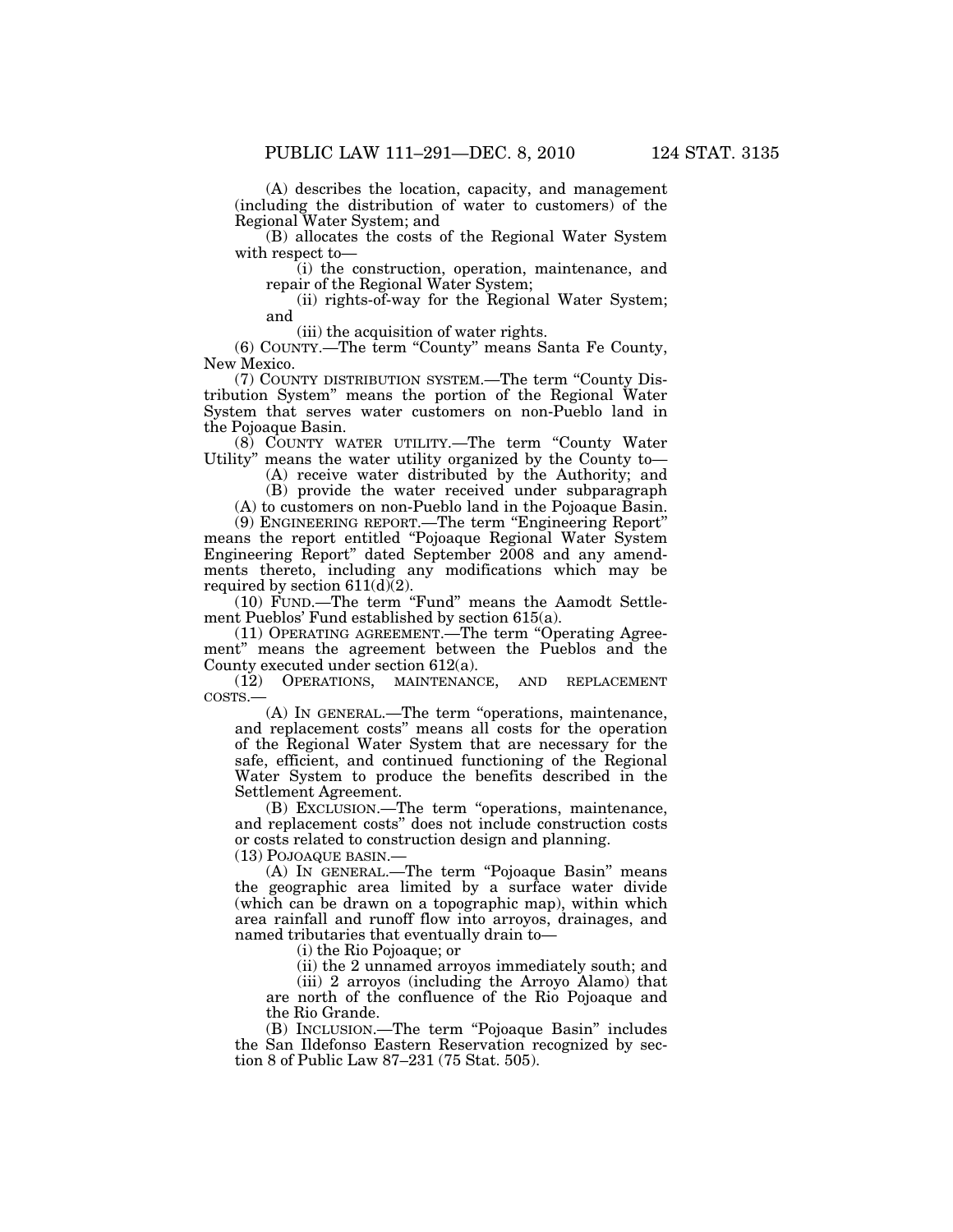(14) PUEBLO.—The term ''Pueblo'' means each of the pueblos of Nambe, Pojoaque, San Ildefonso, or Tesuque.

(15) PUEBLOS.—The term ''Pueblos'' means collectively the Pueblos of Nambe, Pojoaque, San Ildefonso, and Tesuque.

(16) PUEBLO LAND.—The term ''Pueblo land'' means any real property that is—

(A) held by the United States in trust for a Pueblo within the Pojoaque Basin;

(B)(i) owned by a Pueblo within the Pojoaque Basin before the date on which a court approves the Settlement Agreement; or

(ii) acquired by a Pueblo on or after the date on which a court approves the Settlement Agreement, if the real property is located—

(I) within the exterior boundaries of the Pueblo, as recognized and conformed by a patent issued under the Act of December 22, 1858 (11 Stat. 374, chapter V); or

(II) within the exterior boundaries of any territory set aside for the Pueblo by law, executive order, or court decree;

(C) owned by a Pueblo or held by the United States in trust for the benefit of a Pueblo outside the Pojoaque Basin that is located within the exterior boundaries of the Pueblo as recognized and confirmed by a patent issued under the Act of December 22, 1858 (11 Stat. 374, chapter V); or

(D) within the exterior boundaries of any real property located outside the Pojoaque Basin set aside for a Pueblo by law, executive order, or court decree, if the land is within or contiguous to land held by the United States in trust for the Pueblo as of January 1, 2005.

(17) PUEBLO WATER FACILITY.—

(A) IN GENERAL.—The term ''Pueblo Water Facility'' means—

(i) a portion of the Regional Water System that serves only water customers on Pueblo land; and

(ii) portions of a Pueblo water system in existence on the date of enactment of this Act that serve water customers on non-Pueblo land, also in existence on the date of enactment of this Act, or their successors, that are—

(I) depicted in the final project design, as modified by the drawings reflecting the completed Regional Water System; and

(II) described in the Operating Agreement.

(B) INCLUSIONS.—The term ''Pueblo Water Facility'' includes—

(i) the barrier dam and infiltration project on the Rio Pojoaque described in the Engineering Report; and

(ii) the Tesuque Pueblo infiltration pond described in the Engineering Report.

(18) REGIONAL WATER SYSTEM.—

(A) IN GENERAL.—The term ''Regional Water System'' means the Regional Water System described in section 611(a).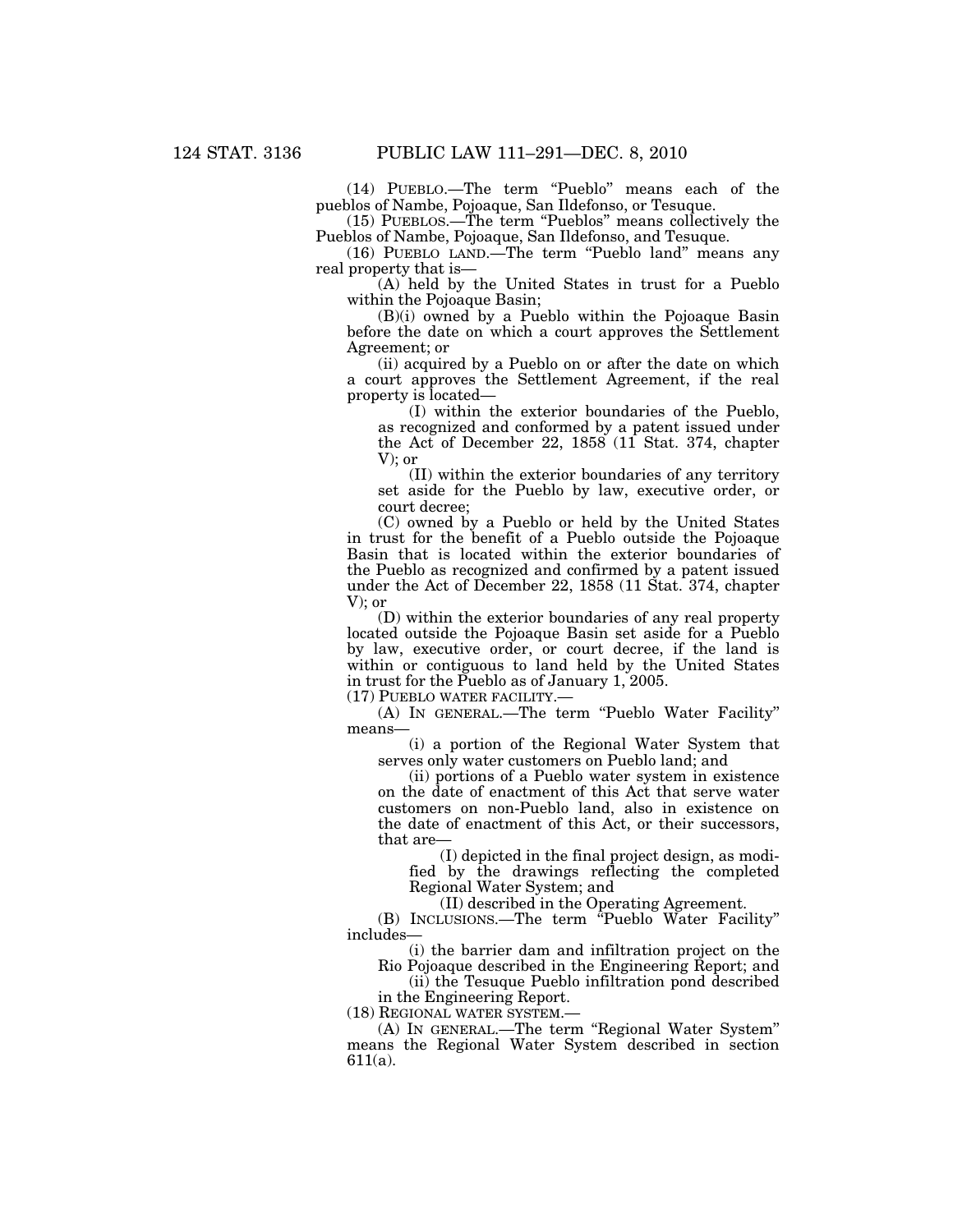(B) EXCLUSIONS.—The term ''Regional Water System'' does not include the County or Pueblo water supply delivered through the Regional Water System.

(19) SAN JUAN-CHAMA PROJECT.—The term ''San Juan-Chama Project'' means the Project authorized by section 8 of the Act of June 13, 1962 (76 Stat. 96, 97), and the Act of April 11, 1956 (70 Stat. 105).

(20) SAN JUAN-CHAMA PROJECT ACT.—The term ''San Juan-Chama Project Act'' means sections 8 through 18 of the Act of June 13, 1962 (76 Stat. 96, 97).

(21) SECRETARY.—The term ''Secretary'' means the Secretary of the Interior.

(22) SETTLEMENT AGREEMENT.—The term ''Settlement Agreement'' means the agreement among the State, the Pueblos, the United States, the County, and the City dated January 19, 2006, and signed by all of the government parties to the Settlement Agreement (other than the United States) on May 3, 2006, as amended in conformity with this title. (23) STATE.—The term ''State'' means the State of New Mexico.

# **Subtitle A—Pojoaque Basin Regional Water System**

### **SEC. 611. AUTHORIZATION OF REGIONAL WATER SYSTEM.**

(a) IN GENERAL.—The Secretary, acting through the Commissioner of Reclamation, shall plan, design, and construct a regional water system in accordance with the Settlement Agreement, to be known as the "Regional Water System"-

(1) to divert and distribute water to the Pueblos and to the County Water Utility, in accordance with the Engineering Report; and

(2) that consists of—

(A) surface water diversion facilities at San Ildefonso Pueblo on the Rio Grande; and

(B) any treatment, transmission, storage and distribution facilities and wellfields for the County Distribution System and Pueblo Water Facilities that are necessary to supply 4,000 acre-feet of water within the Pojoaque Basin, unless modified in accordance with subsection (d)(2).

Deadline.

(b) FINAL PROJECT DESIGN.—The Secretary shall issue a final project design within 90 days of completion of the environmental compliance described in section 616 for the Regional Water System that—

(1) is consistent with the Engineering Report; and

(2) includes a description of any Pueblo Water Facilities.<br>(c) ACQUISITION OF LAND; WATER RIGHTS.—

(c) ACQUISITION OF LAND; WATER RIGHTS.— (1) ACQUISITION OF LAND.—Upon request, and in exchange for the funding which shall be provided in section 617(c), the Pueblos shall consent to the grant of such easements and rights-of-way as may be necessary for the construction of the Regional Water System at no cost to the Secretary. To the extent that the State or County own easements or rightsof-way that may be used for construction of the Regional Water System, the State or County shall provide that land or interest in land as necessary for construction at no cost to the Secretary.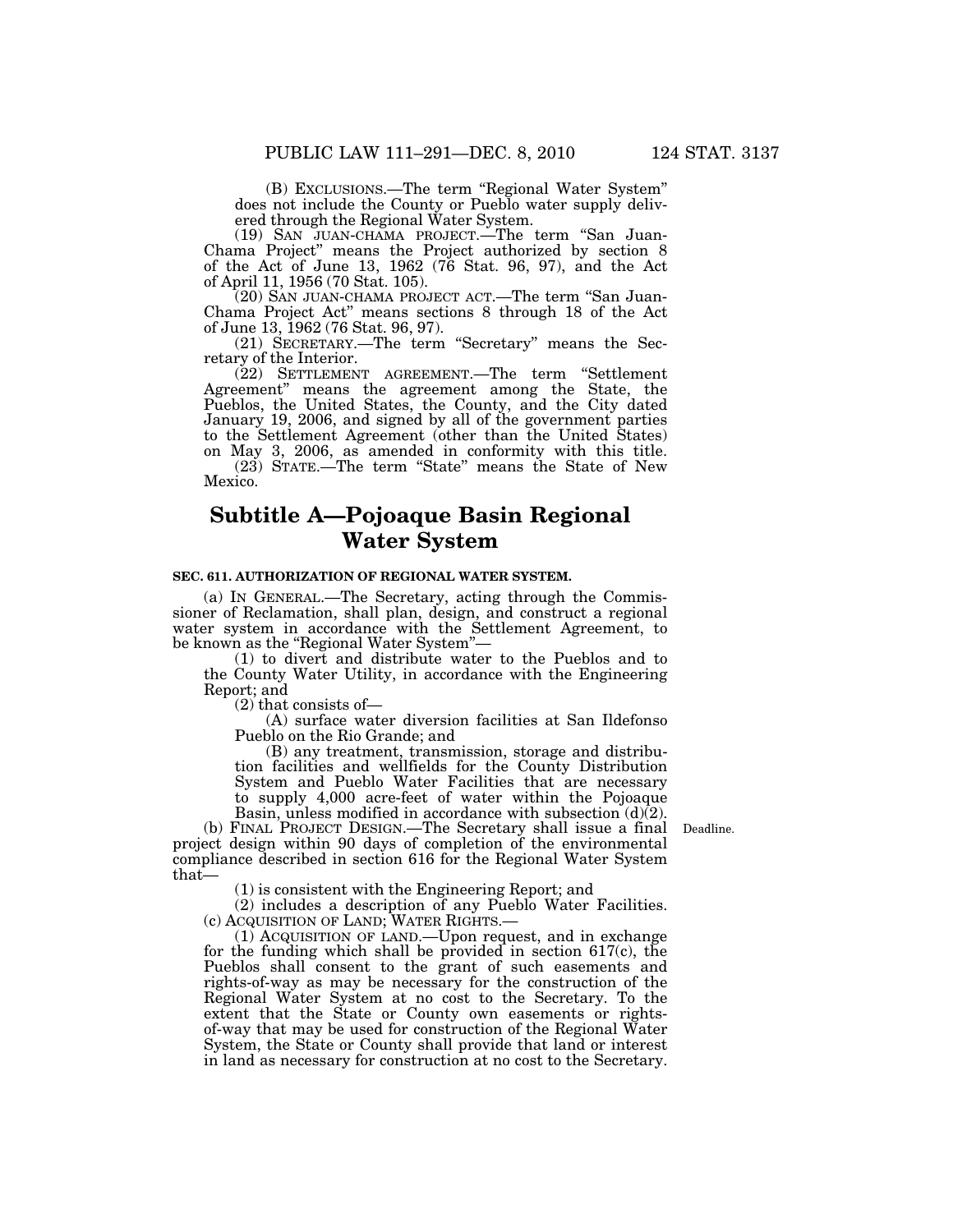The Secretary shall acquire any other land or interest in land that is necessary for the construction of the Regional Water System.

(2) WATER RIGHTS.—The Secretary shall not condemn water rights for purposes of the Regional Water System.<br>(d) CONDITIONS FOR CONSTRUCTION.—

 $(1)$  In GENERAL.—The Secretary shall not begin construction of the Regional Water System facilities until the date on which—

(A) the Secretary executes—

(i) the Settlement Agreement; and

(ii) the Cost-Sharing and System Integration Agreement; and

(B) the State and the County have entered into an agreement with the Secretary to contribute the non-Federal share of the costs of the construction in accordance with the Cost-Sharing and System Integration Agreement. (2) MODIFICATIONS TO REGIONAL WATER SYSTEM.—

(A) IN GENERAL.—The State and the County, in agreement with the Pueblos, the City, and other signatories to the Cost-Sharing and System Integration Agreement, may modify the extent, size, and capacity of the County Distribution System as set forth in the Cost-Sharing and System Integration Agreement.

(B) EFFECT.—A modification under subparagraph (A)—

(i) shall not affect implementation of the Settlement Agreement so long as the provisions in section 623 are satisfied; and

(ii) may result in an adjustment of the State and County cost-share allocation as set forth in the Cost-Sharing and System Integration Agreement.

(e) APPLICABLE LAW.—The Indian Self-Determination and Education Assistance Act (25 U.S.C. 450 et seq.) shall not apply to the design and construction of the Regional Water System.<br>
(f) CONSTRUCTION COSTS.—

 $(1)$  PUEBLO WATER FACILITIES.—

(A) IN GENERAL.—Except as provided in subparagraph (B), the expenditures of the Secretary to construct the Pueblo Water Facilities under this section shall not exceed \$106,400,000.

(B) EXCEPTION.—The amount described in subparagraph (A) shall be increased or decreased, as appropriate, based on ordinary fluctuations in construction costs since October 1, 2006, as determined using applicable engineering cost indices.

(2) COSTS TO PUEBLO.—The costs incurred by the Secretary in carrying out activities to construct the Pueblo Water Facilities under this section shall not be reimbursable to the United States.

(3) COUNTY DISTRIBUTION SYSTEM.—As a condition of the Secretary using the funds made available pursuant to section  $617(a)(1)$ , the costs of constructing the County Distribution System shall be a State and local expense pursuant to the Cost-Sharing and System Integration Agreement.

(g) INITIATION OF DISCUSSIONS.— (1) IN GENERAL.—If the Secretary determines that the cost of constructing the Regional Water System exceed the amounts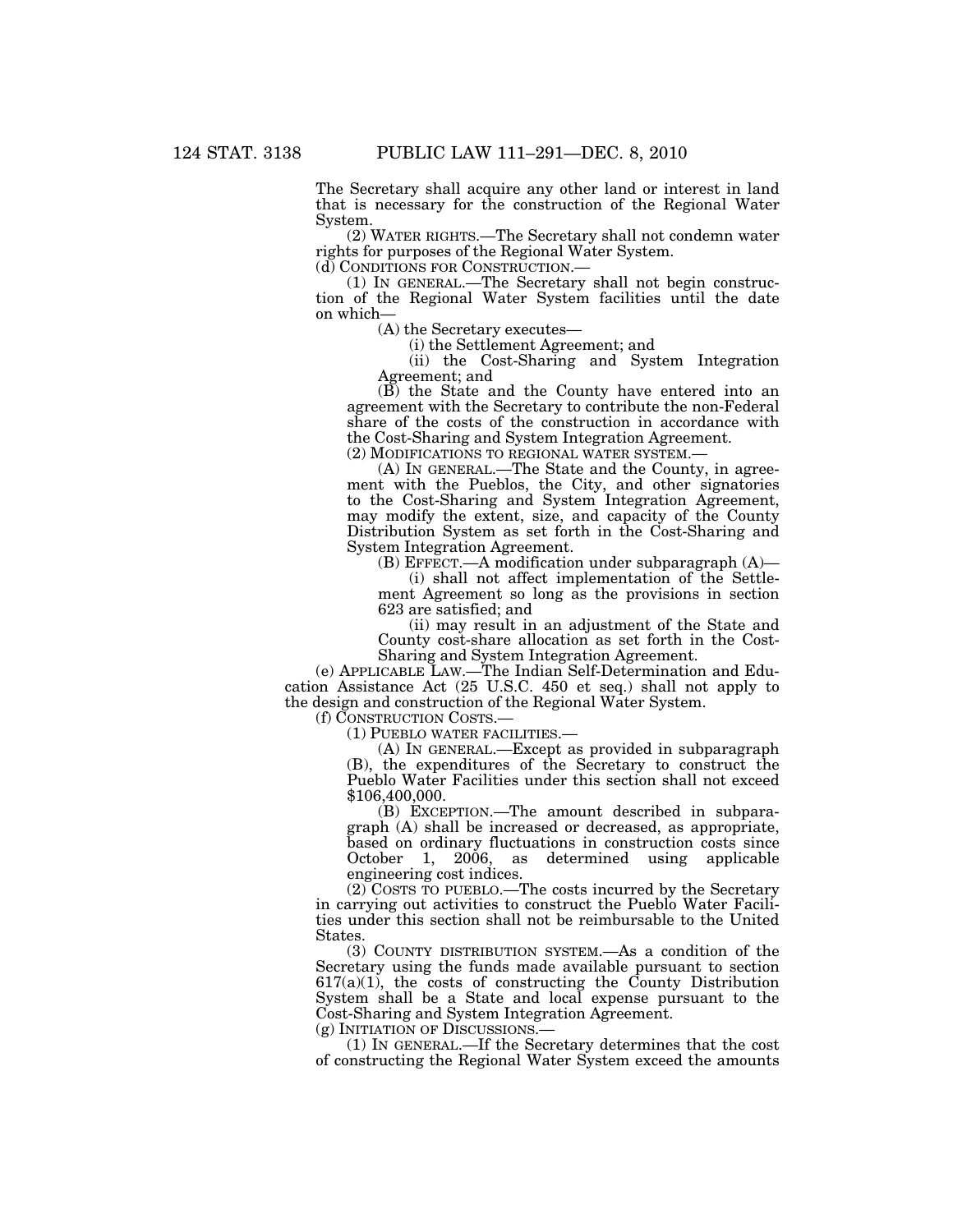described in the Cost-Sharing and System Integration Agreement for construction of the Regional Water System and would necessitate funds in excess of the amount made available pursuant to section  $617(a)(1)$ , the Secretary shall initiate negotiations with the parties to the Cost-Sharing and System Integration Agreement for an agreement regarding non-Federal contributions to ensure that the Regional Water System can be completed as required by section 623(e).

(2) JOINT RESPONSIBILITIES.—The United States shall not bear the entire amount of any cost overrun, nor shall the State be responsible to pay any amounts in addition to the amounts specified in the Cost-Sharing and System Integration Agreement.<br>(h) CONVEYANCE OF REGIONAL WATER SYSTEM FACILITIES.—

(1) IN GENERAL.—Subject to paragraph  $(2)$ , on completion of the construction of the Regional Water System as defined in section 623(e), the Secretary, in accordance with the Operating Agreement, shall convey to—

(A) each Pueblo the portion of any Pueblo Water Facility that is located within the boundaries of the Pueblo, including any land or interest in land located within the boundaries of the Pueblo that is acquired by the United States for the construction of the Pueblo Water Facility;

(B) the County the County Distribution System, including any land or interest in land acquired by the United States for the construction of the County Distribution System; and

(C) the Authority any portions of the Regional Water System that remain after making the conveyances under subparagraphs (A) and (B), including any land or interest in land acquired by the United States for the construction of the portions of the Regional Water System.

(2) CONDITIONS FOR CONVEYANCE.—The Secretary shall not convey any portion of the Regional Water System facilities under paragraph (1) until the date on which—

(A) construction of the Regional Water System is substantially complete, as defined in section 623(e); and

(B) the Operating Agreement is executed in accordance with section 612.

(3) SUBSEQUENT CONVEYANCE.—On conveyance by the Secretary under paragraph (1), the Pueblos, the County, and the Authority shall not reconvey any portion of the Regional Water System conveyed to the Pueblos, the County, and the Authority, respectively, unless the reconveyance is authorized by an Act of Congress enacted after the date of enactment of this Act.

(4) INTEREST OF THE UNITED STATES.—On conveyance of a portion of the Regional Water System under paragraph (1), the United States shall have no further right, title, or interest in and to the portion of the Regional Water System conveyed.

(5) ADDITIONAL CONSTRUCTION.—On conveyance of a portion of the Regional Water System under paragraph (1), the Pueblos, County, or the Authority, as applicable, may, at the expense of the Pueblos, County, or the Authority, construct any additional infrastructure that is necessary to fully use the water delivered by the Regional Water System.

(6) TAXATION.—Conveyance of title to any portion of the Regional Water System, the Pueblo Water Facilities, or the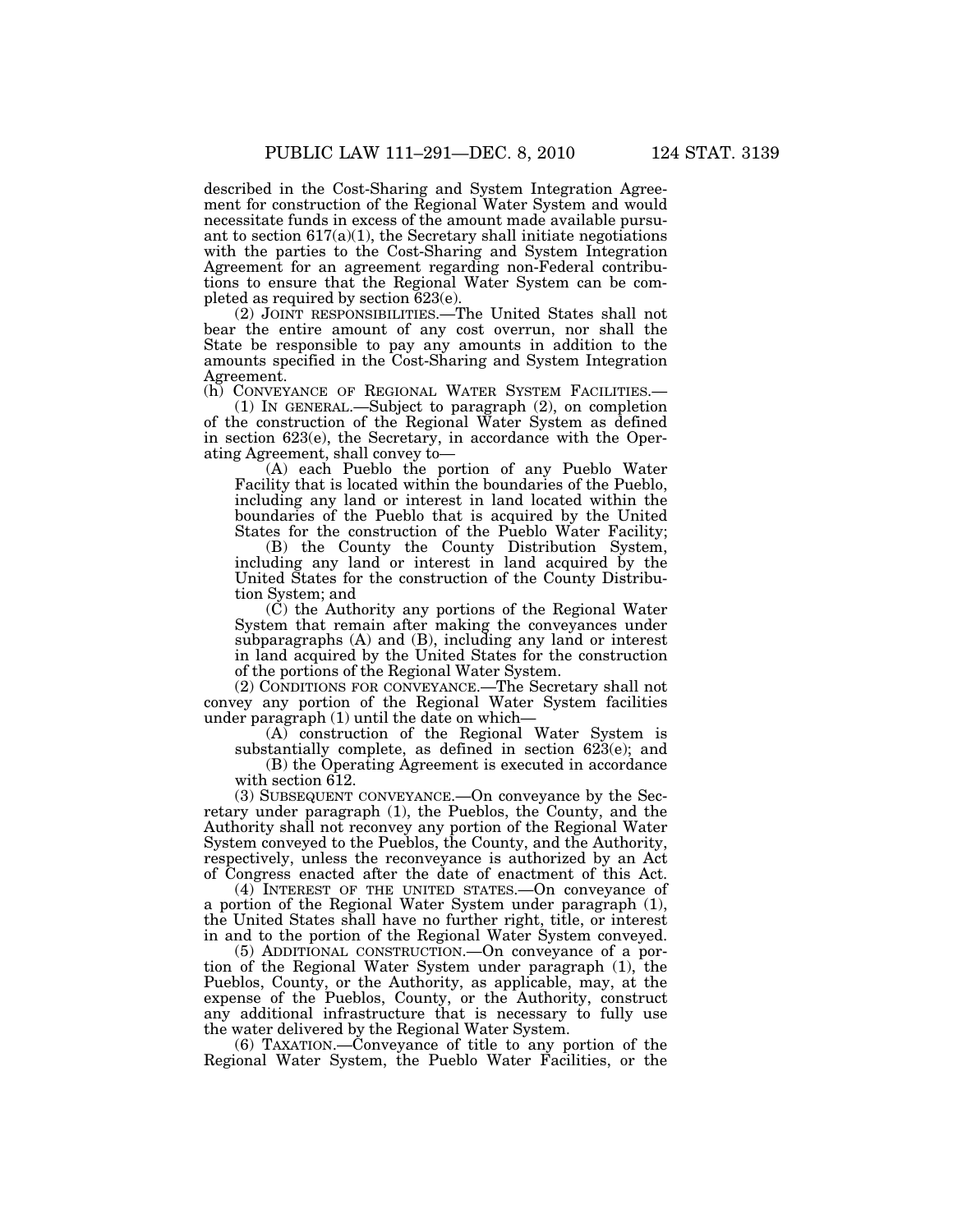County Distribution System under paragraph (1) does not waive or alter any applicable Federal law prohibiting taxation of such facilities or the underlying land.

(7) LIABILITY.— (A) IN GENERAL.—Effective on the date of conveyance of any land or facility under this section, the United States shall not be held liable by any court for damages of any kind arising out of any act, omission, or occurrence relating to the land and facilities conveyed, other than damages caused by acts of negligence by the United States, or by employees or agents of the United States, prior to the date of conveyance.

(B) TORT CLAIMS.—Nothing in this section increases the liability of the United States beyond the liability provided in chapter 171 of title 28, United States Code (commonly known as the "Federal Tort Claims Act".

(8) EFFECT.—Nothing in any transfer of ownership provided or any conveyance thereto as provided in this section shall extinguish the right of any Pueblo, the County, or the Regional Water Authority to the continuous use and benefit of each easement or right of way for the use, operation, maintenance, repair, and replacement of Pueblo Water Facilities, the County Distribution System or the Regional Water System or for wastewater purposes as provided in the Cost-Sharing and System Integration Agreement.

### **SEC. 612. OPERATING AGREEMENT.**

Deadline.

(a) IN GENERAL.—The Pueblos and the County shall submit to the Secretary an executed Operating Agreement for the Regional Water System that is consistent with this title, the Settlement Agreement, and the Cost-Sharing and System Integration Agreement not later than 180 days after the later of—

(1) the date of completion of environmental compliance and permitting; or

(2) the date of issuance of a final project design for the Regional Water System under section 611(b).

(b) APPROVAL.—The Secretary shall approve or disapprove the Operating Agreement within a reasonable period of time after the Pueblos and the County submit the Operating Agreement described in subsection (a) and upon making a determination that the Operating Agreement is consistent with this title, the Settlement Agreement, and the Cost-Sharing and System Integration Agreement.

(c) CONTENTS.—The Operating Agreement shall include—

(1) provisions consistent with the Settlement Agreement and the Cost-Sharing and System Integration Agreement and necessary to implement the intended benefits of the Regional Water System described in those documents;

(2) provisions for—

(A) the distribution of water conveyed through the Regional Water System, including a delineation of—

(i) distribution lines for the County Distribution System;

(ii) distribution lines for the Pueblo Water Facilities; and

(iii) distribution lines that serve both—

(I) the County Distribution System; and

(II) the Pueblo Water Facilities;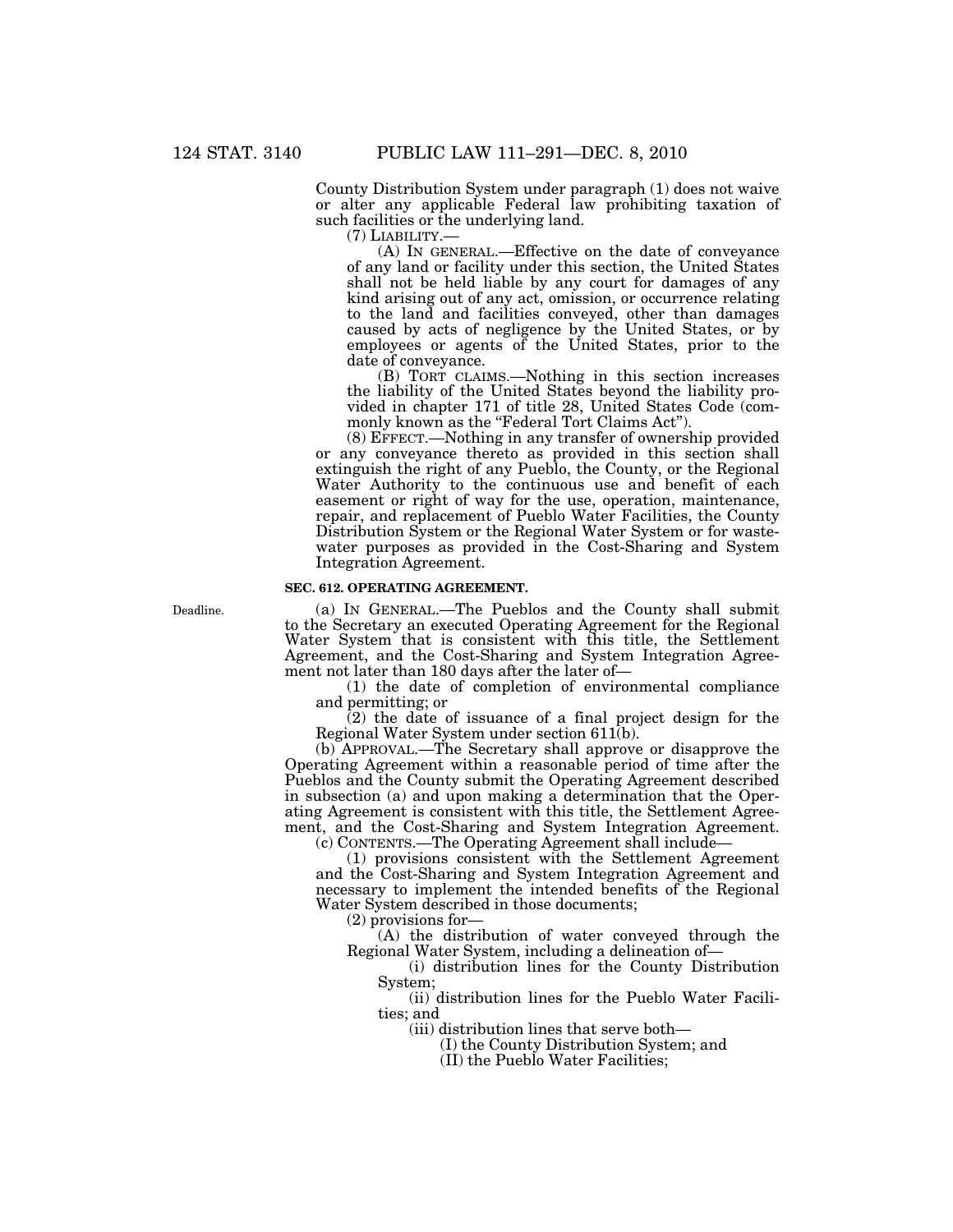(B) the allocation of the Regional Water System capacity;

(C) the terms of use of unused water capacity in the Regional Water System;

(D) terms of interim use of County unused capacity, in accordance with section 614(d);

(E) the construction of additional infrastructure and the acquisition of associated rights-of-way or easements necessary to enable any of the Pueblos or the County to fully use water allocated to the Pueblos or the County from the Regional Water System, including provisions addressing when the construction of such additional infrastructure requires approval by the Authority;

(F) the allocation and payment of annual operation, maintenance, and replacement costs for the Regional Water System, including the portions of the Regional Water System that are used to treat, transmit, and distribute water to both the Pueblo Water Facilities and the County Water Utility;

(G) the operation of wellfields located on Pueblo land;

(H) the transfer of any water rights necessary to provide the Pueblo water supply described in section 613(a);

(I) the operation of the Regional Water System with respect to the water supply, including the allocation of the water supply in accordance with section 3.1.8.4.2 of the Settlement Agreement so that, in the event of a shortage of supply to the Regional Water System, the supply to each of the Pueblos' and to the County's distribution system shall be reduced on a pro rata basis, in proportion to each distribution system's most current annual use; and

(J) dispute resolution; and

(3) provisions for operating and maintaining the Regional Water System facilities before and after conveyance under section  $611(h)$ , including provisions to-

(A) ensure that—

(i) the operation of, and the diversion and conveyance of water by, the Regional Water System is in accordance with the Settlement Agreement;

(ii) the wells in the Regional Water System are used in conjunction with the surface water supply of the Regional Water System to ensure a reliable firm supply of water to all users of the Regional Water System, consistent with the intent of the Settlement Agreement that surface supplies will be used to the maximum extent feasible;

(iii) the respective obligations regarding delivery, payment, operation, and management are enforceable; and

(iv) the County has the right to serve any new water users located on non-Pueblo land in the Pojoaque Basin; and

(B) allow for any aquifer storage and recovery projects that are approved by the Office of the New Mexico State Engineer.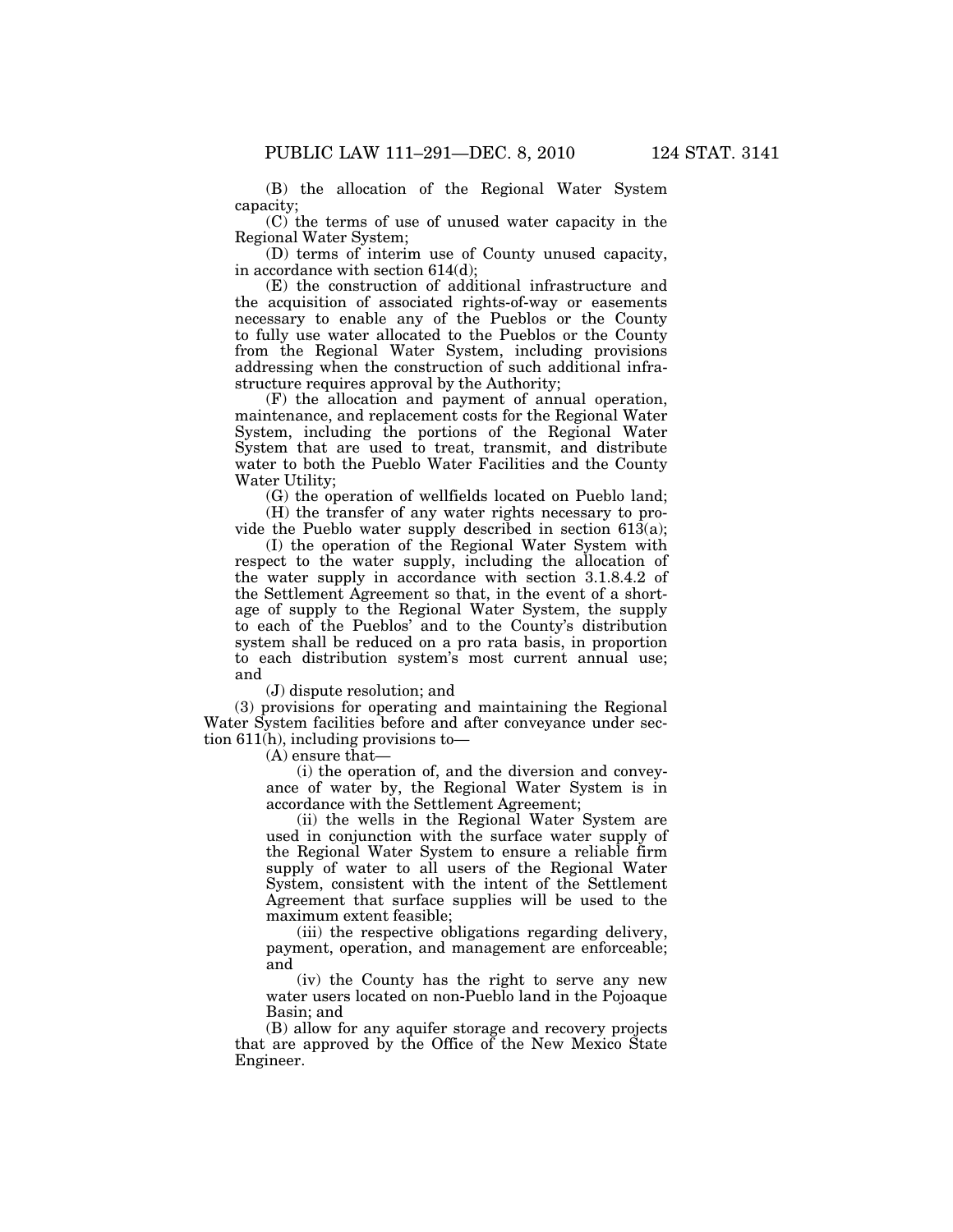(d) EFFECT.—Nothing in this title precludes the Operating Agreement from authorizing phased or interim operations if the Regional Water System is constructed in phases.

### **SEC. 613. ACQUISITION OF PUEBLO WATER SUPPLY FOR REGIONAL WATER SYSTEM.**

(a) IN GENERAL.—For the purpose of providing a reliable firm supply of water from the Regional Water System for the Pueblos in accordance with the Settlement Agreement, the Secretary, on behalf of the Pueblos, shall—

(1) acquire water rights to—

(A) 302 acre-feet of Nambe reserved water described in section 2.6.2 of the Settlement Agreement; and

(B) 1141 acre-feet from water acquired by the County for water rights commonly referred to as ''Top of the World'' rights in the Aamodt Case;

 $(2)$  enter into a contract with the Pueblos for 1,079 acrefeet in accordance with section 11 of the San Juan-Chama Project Act; and

(3) by application to the State Engineer, seek approval to divert the water acquired and made available under paragraphs (1) and (2) at the points of diversion for the Regional Water System, consistent with the Settlement Agreement and the Cost-Sharing and System Integration Agreement.

(b) FORFEITURE.—The nonuse of the water supply secured by the Secretary for the Pueblos under subsection (a) shall in no event result in forfeiture, abandonment, relinquishment, or other loss thereof.

(c) TRUST.—The Pueblo water rights secured under subsection (a) shall be held by the United States in trust for the Pueblos.

(d) APPLICABLE LAW.—The water supply made available pursuant to subsection (a)(2) shall be subject to the San Juan-Chama Project Act, and no preference shall be provided to the Pueblos as a result of subsection (c) with regard to the delivery or distribution of San Juan-Chama Project water or the management or operation of the San Juan-Chama Project.

(e) CONTRACT FOR SAN JUAN-CHAMA PROJECT WATER SUPPLY.— With respect to the contract for the water supply required by subsection (a)(2), such San Juan-Chama Project contract shall be pursuant to the following terms:

 $(1)$  WAIVERS.— $\bar{N}$ otwithstanding the provisions of the San Juan-Chama Project Act, or any other provision of law—

(A) the Secretary shall waive the entirety of the Pueblos' share of the construction costs for the San Juan-Chama Project, and pursuant to that waiver, the Pueblos' share of all construction costs for the San Juan-Chama Project, inclusive of both principal and interest, due from 1972 to the execution of the contract required by subsection (a)(2), shall be nonreimbursable;

(B) the Secretary's waiver of each Pueblo's share of the construction costs for the San Juan-Chama Project will not result in an increase in the pro rata shares of other San Juan-Chama Project water contractors, but such costs shall be absorbed by the United States Treasury or otherwise appropriated to the Department of the Interior; and

Contracts.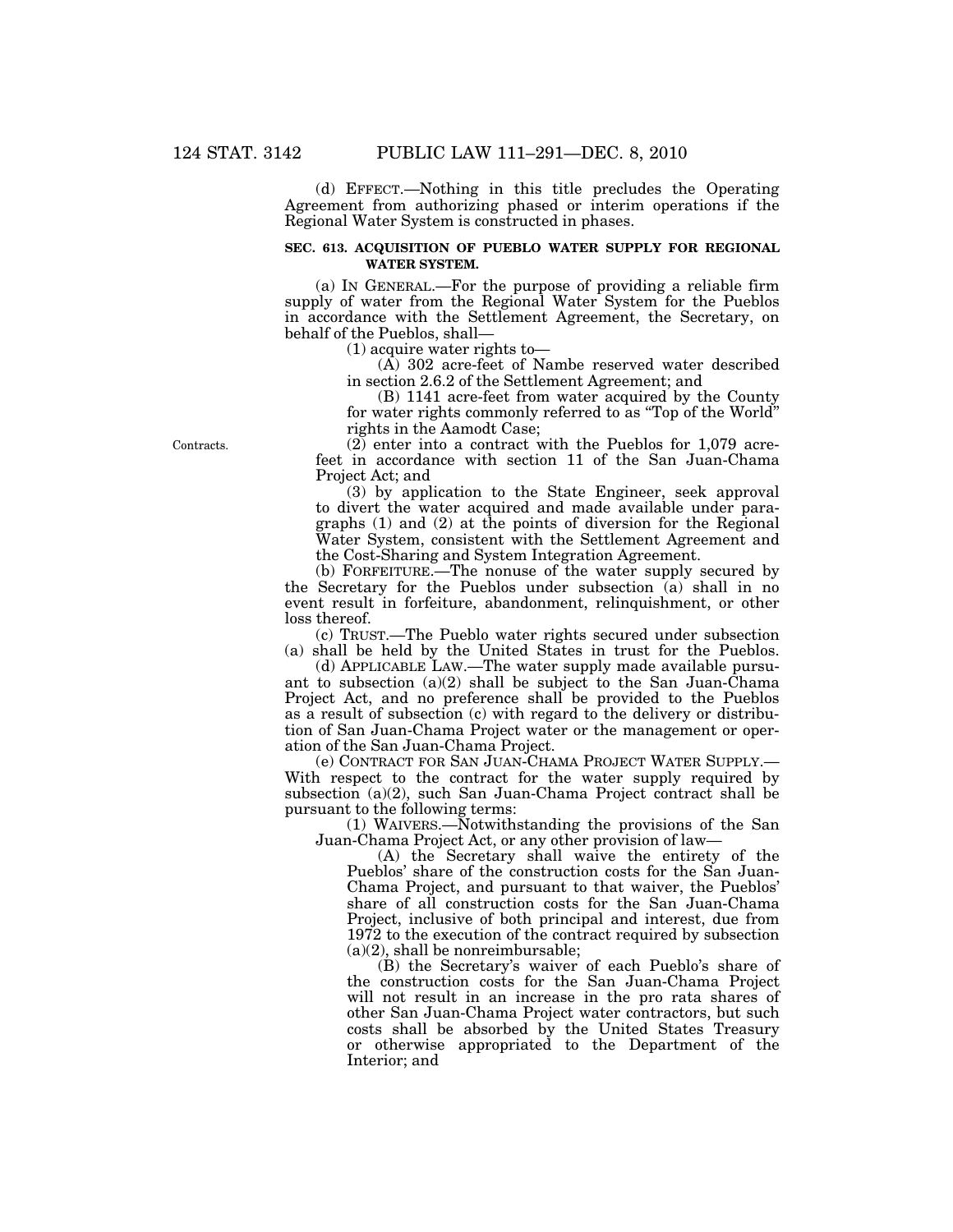(C) the construction costs associated with any water made available from the San Juan-Chama Project which were determined nonreimbursable and nonreturnable pursuant to Public Law No. 88–293, 78 Stat. 171 (March

26, 1964), shall remain nonreimbursable and nonreturnable.

(2) TERMINATION.—The contract shall provide that it shall terminate only on—

(A) failure of the United States District Court for the District of New Mexico to enter a final decree for the Aamodt Case by the expiration date described in section 623(b), or within the time period of any extension of that deadline granted by the court; or

(B) entry of an order by the United States District Court for the District of New Mexico voiding the final decree and Settlement Agreement for the Aamodt Case pursuant to section 10.3 of the Settlement Agreement.

(f) LIMITATION.—The Secretary shall use the water supply secured under subsection (a) only for the purposes described in the Settlement Agreement.

(g) FULFILLMENT OF WATER SUPPLY ACQUISITION OBLIGA-TIONS.—Compliance with subsections (a) through (f) shall satisfy any and all obligations of the Secretary to acquire or secure a water supply for the Pueblos pursuant to the Settlement Agreement.

(h) RIGHTS OF PUEBLOS IN SETTLEMENT AGREEMENT UNAFFECTED.—Notwithstanding the provisions of subsections (a) through (g), the Pueblos, the County or the Regional Water Authority may acquire any additional water rights to ensure all parties to the Settlement Agreement receive the full allocation of water provided by the Settlement Agreement and nothing in this title amends or modifies the quantities of water allocated to the Pueblos thereunder.

#### **SEC. 614. DELIVERY AND ALLOCATION OF REGIONAL WATER SYSTEM CAPACITY AND WATER.**

(a) ALLOCATION OF REGIONAL WATER SYSTEM CAPACITY.—

(1) IN GENERAL.—The Regional Water System shall have the capacity to divert from the Rio Grande a quantity of water sufficient to provide—

(A) up to  $4,000$  acre-feet of consumptive use of water; and

(B) the requisite peaking capacity described in—

(i) the Engineering Report; and

(ii) the final project design.

(2) ALLOCATION TO THE PUEBLOS AND COUNTY WATER UTILITY.—Of the capacity described in paragraph (1)—

(A) there shall be allocated to the Pueblos—

(i) sufficient capacity for the conveyance of 2,500 acre-feet consumptive use; and

(ii) the requisite peaking capacity for the quantity of water described in clause (i); and

(B) there shall be allocated to the County Water Utility—

(i) sufficient capacity for the conveyance of up to 1,500 acre-feet consumptive use; and

(ii) the requisite peaking capacity for the quantity of water described in clause (i).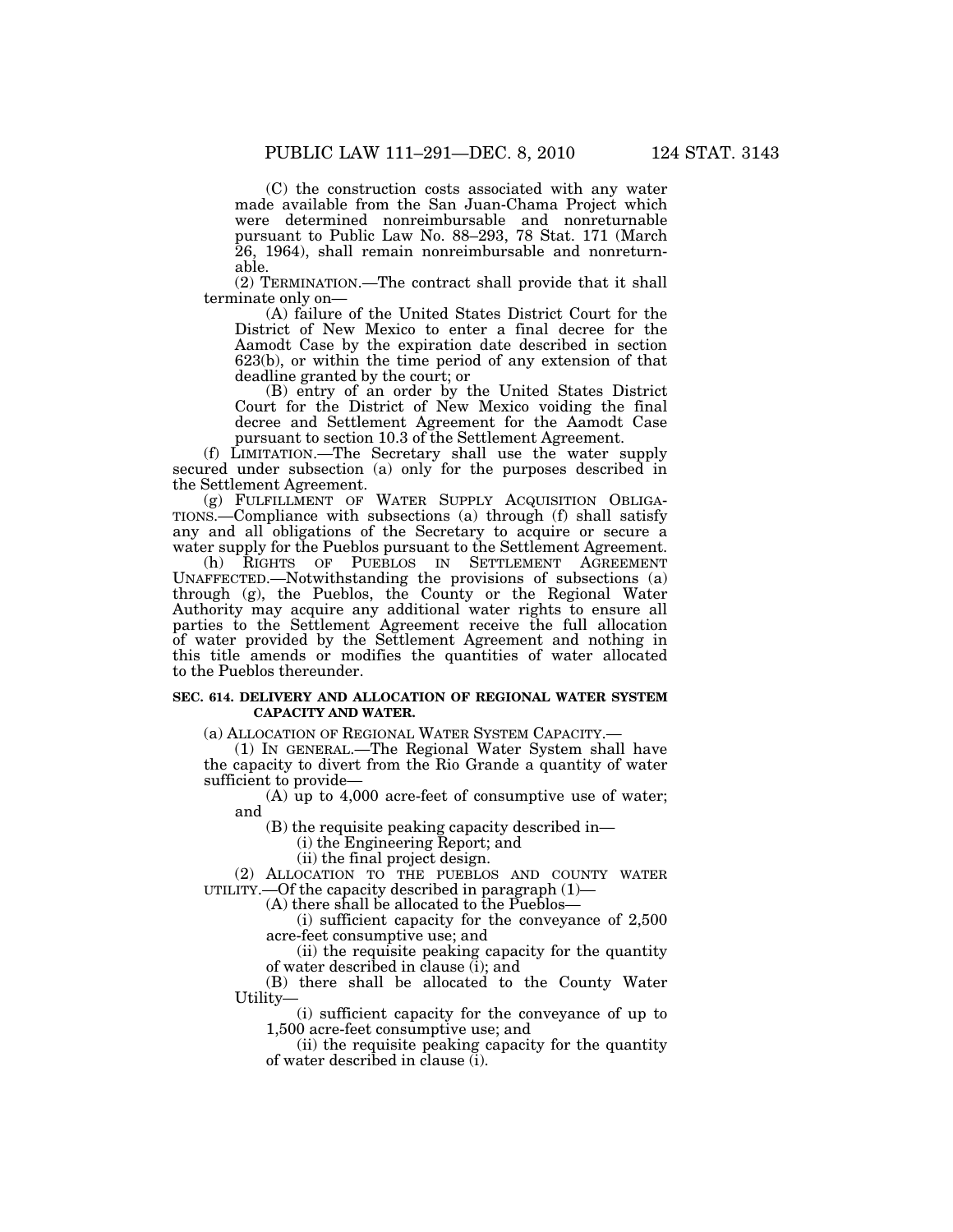(3) APPLICABLE LAW.—Water shall be allocated to the Pueblos and the County Water Utility under this subsection in accordance with—

(A) this subtitle;

(B) the Settlement Agreement; and

(C) the Operating Agreement.

(b) DELIVERY OF REGIONAL WATER SYSTEM WATER.—The Authority shall deliver water from the Regional Water System—

(1) to the Pueblos water in a quantity sufficient to allow full consumptive use of up to 2,500 acre-feet per year of water rights by the Pueblos in accordance with—

(A) the Settlement Agreement;

(B) the Operating Agreement; and

(C) this subtitle; and

(2) to the County water in a quantity sufficient to allow full consumptive use of up to 1,500 acre-feet per year of water rights by the County Water Utility in accordance with—

(A) the Settlement Agreement;

(B) the Operating Agreement; and

(C) this subtitle.

(c) ADDITIONAL USE OF ALLOCATION QUANTITY AND UNUSED CAPACITY.—The Regional Water System may be used to—

(1) provide for use of return flow credits to allow for full consumptive use of the water allocated in the Settlement Agreement to each of the Pueblos and to the County; and

(2) convey water allocated to one of the Pueblos or the County Water Utility for the benefit of another Pueblo or the County Water Utility or allow use of unused capacity by each other through the Regional Water System in accordance with an intergovernmental agreement between the Pueblos, or between a Pueblo and County Water Utility, as applicable, if—

(A) such intergovernmental agreements are consistent with the Operating Agreement, the Settlement Agreement, and this title;

(B) capacity is available without reducing water delivery to any Pueblo or the County Water Utility in accordance with the Settlement Agreement, unless the County Water Utility or Pueblo contracts for a reduction in water delivery or Regional Water System capacity;

(C) the Pueblo or County Water Utility contracting for use of the unused capacity or water has the right to use the water under applicable law; and

(D) any agreement for the use of unused capacity or water provides for payment of the operation, maintenance, and replacement costs associated with the use of capacity or water.

(d) INTERIM USE OF COUNTY CAPACITY.—In accordance with section 9.6.4 of the Settlement Agreement, the County may use unused capacity and water rights of the County Water Utility to supply water within the County outside of the Pojoaque Basin—

(1) on approval by the State and the Authority; and

(2) subject to the issuance of a permit by the New Mexico State Engineer.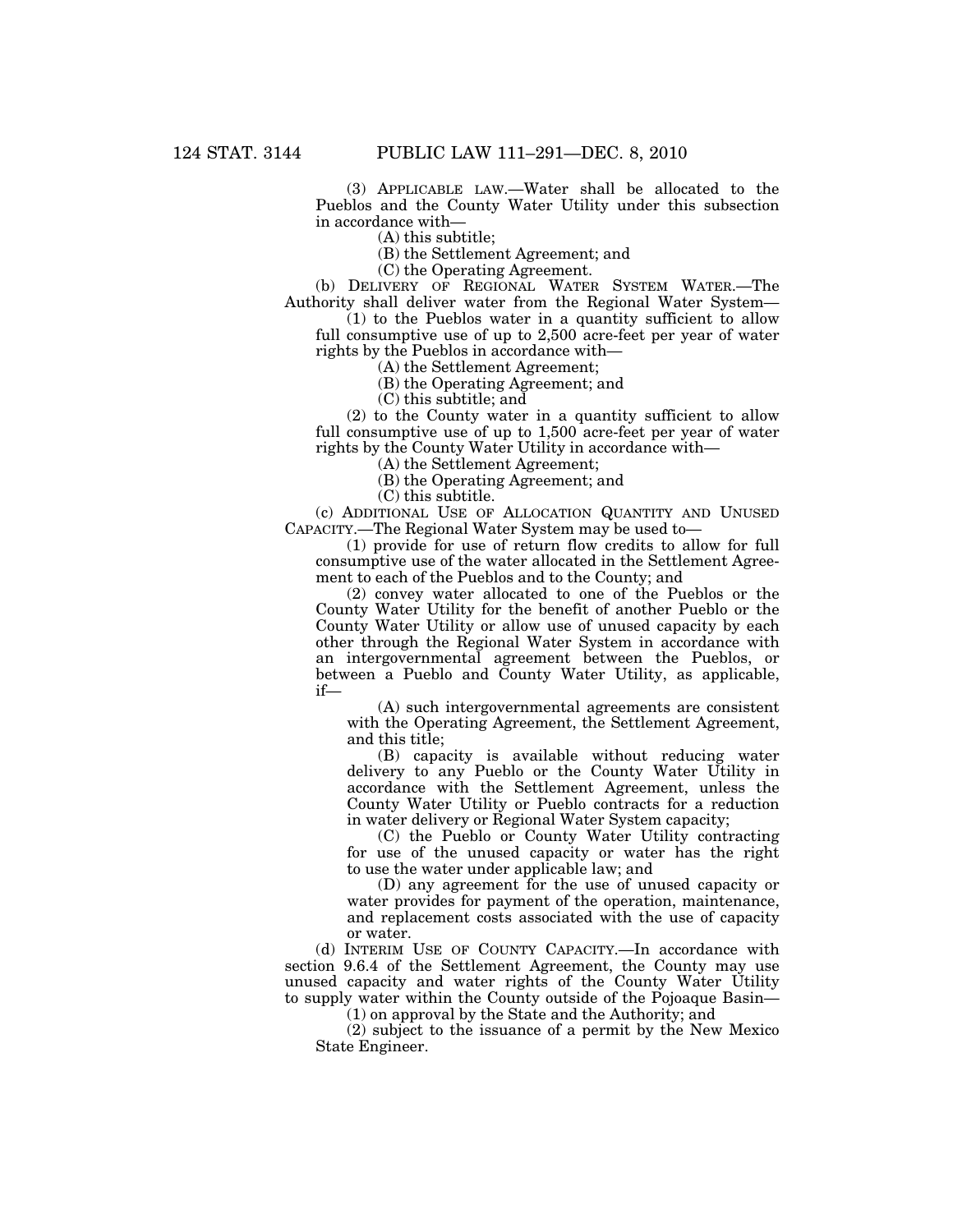### **SEC. 615. AAMODT SETTLEMENT PUEBLOS' FUND.**

(a) ESTABLISHMENT OF THE AAMODT SETTLEMENT PUEBLOS' FUND.—There is established in the Treasury of the United States a fund, to be known as the ''Aamodt Settlement Pueblos' Fund,'' consisting of—

 $(1)$  such amounts as are made available to the Fund under section 617(c) or other authorized sources; and

(2) any interest earned from investment of amounts in the Fund under subsection (b).

(b) MANAGEMENT OF THE FUND.—The Secretary shall manage the Fund, invest amounts in the Fund, and make amounts available from the Fund for distribution to the Pueblos in accordance with—

(1) the American Indian Trust Fund Management Reform Act of 1994 (25 U.S.C. 4001 et seq.); and

(2) this title.

(c) INVESTMENT OF THE FUND.—On the date on which the waivers become effective as set forth in section 623(d), the Secretary shall invest amounts in the Fund in accordance with—

(1) the Act of April 1, 1880 (25 U.S.C. 161);

(2) the first section of the Act of June 24, 1938 (25 U.S.C. 162a); and

(3) the American Indian Trust Fund Management Reform Act of 1994 (25 U.S.C. 4001 et seq.).

(d) TRIBAL MANAGEMENT PLAN.—

(1) IN GENERAL.—A Pueblo may withdraw all or part of the Pueblo's portion of the Fund on approval by the Secretary of a tribal management plan as described in the American Indian Trust Fund Management Reform Act of 1994 (25 U.S.C. 4001 et seq.).

(2) REQUIREMENTS.—In addition to the requirements under the American Indian Trust Fund Management Reform Act of 1994 (25 U.S.C. 4001 et seq.), the tribal management plan shall require that a Pueblo spend any amounts withdrawn from the Fund in accordance with the purposes described in section 617(c).

(3) ENFORCEMENT.—The Secretary may take judicial or administrative action to enforce the provisions of any tribal management plan to ensure that any amounts withdrawn from the Fund under an approved tribal management plan are used in accordance with this subtitle.

(4) LIABILITY.—If a Pueblo or the Pueblos exercise the right to withdraw amounts from the Fund, neither the Secretary nor the Secretary of the Treasury shall retain any liability for the expenditure or investment of the amounts withdrawn.

(5) EXPENDITURE PLAN.—

(A) IN GENERAL.—The Pueblos shall submit to the Secretary for approval an expenditure plan for any portion of the amounts in the Fund that the Pueblos do not withdraw under this subsection.

(B) DESCRIPTION.—The expenditure plan shall describe the manner in which, and the purposes for which, amounts remaining in the Fund will be used.

(C) APPROVAL.—On receipt of an expenditure plan under subparagraph (A), the Secretary shall approve the plan if the Secretary determines that the plan is reasonable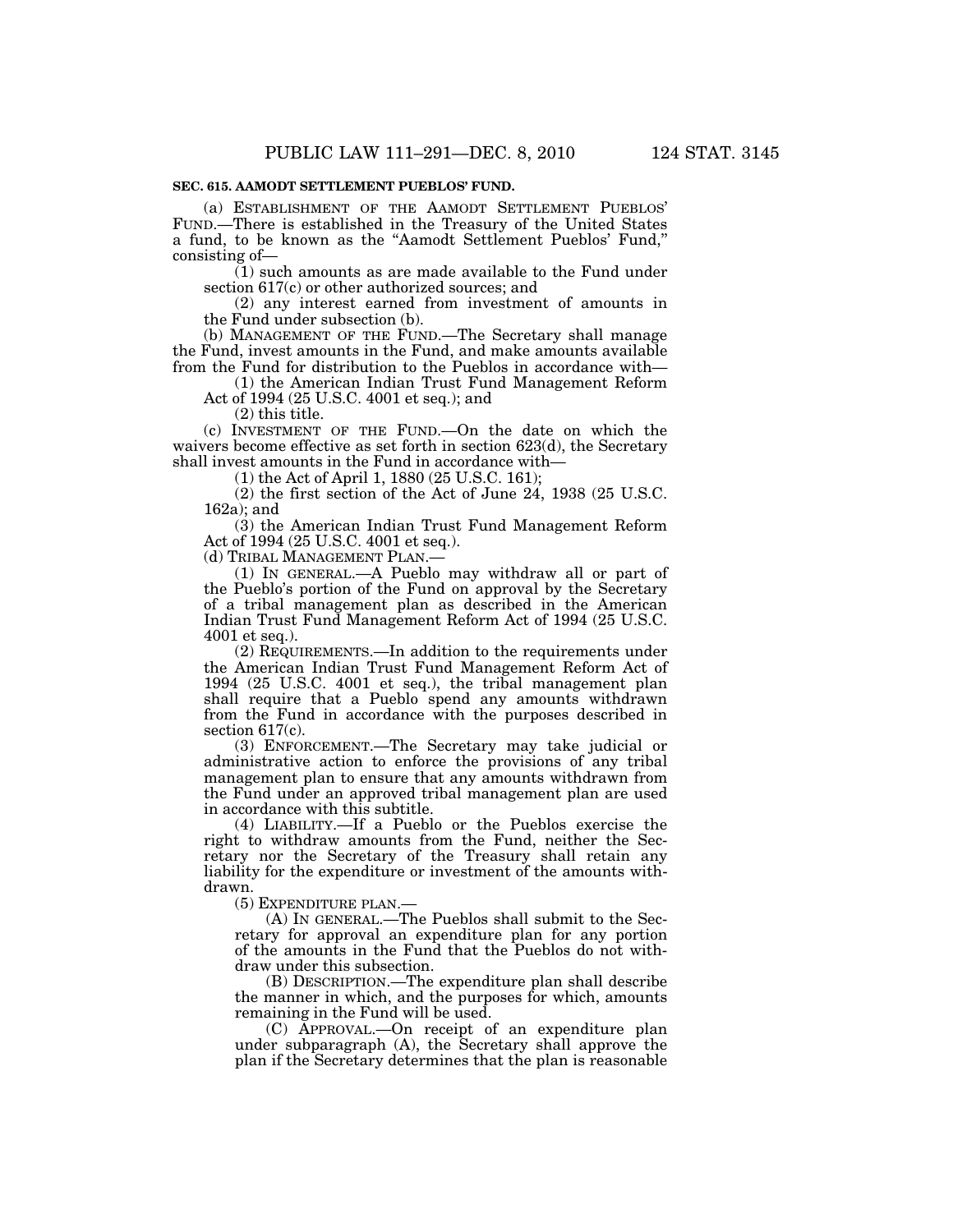and consistent with this title, the Settlement Agreement, and the Cost-Sharing and System Integration Agreement.

(D) ANNUAL REPORT.—The Pueblos shall submit to the Secretary an annual report that describes all expenditures from the Fund during the year covered by the report.

(6) NO PER CAPITA PAYMENTS.—No part of the principal of the Fund, or the interest or income accruing on the principal shall be distributed to any member of a Pueblo on a per capita basis. (7) AVAILABILITY OF AMOUNTS FROM THE FUND.—

(A) APPROVAL OF SETTLEMENT AGREEMENT.—<br>(i) IN GENERAL.—Except as provided in clause (ii), amounts made available under section  $617(c)(1)$ , or from other authorized sources, shall be available for expenditure or withdrawal only after the publication of the statement of findings required by section 623(a)(1).

(ii) EXCEPTION.—Notwithstanding clause (i), the amounts described in that clause may be expended before the date of publication of the statement of findings under section  $623(a)(1)$  for any activity that is more cost-effective when implemented in conjunction with the construction of the Regional Water System, as determined by the Secretary.

(B) COMPLETION OF CERTAIN PORTIONS OF REGIONAL WATER SYSTEM.—Amounts made available under section  $617(c)(1)$  or from other authorized sources shall be available for expenditure or withdrawal only after those portions of the Regional Water System described in section 1.5.24 of the Settlement Agreement have been declared substantially complete by the Secretary.

#### **SEC. 616. ENVIRONMENTAL COMPLIANCE.**

(a) IN GENERAL.—In carrying out this subtitle, the Secretary shall comply with each law of the Federal Government relating to the protection of the environment, including—

(1) the National Environmental Policy Act of 1969 (42 U.S.C. 4321 et seq.); and

(2) the Endangered Species Act of 1973 (16 U.S.C. 1531 et seq.).

(b) NATIONAL ENVIRONMENTAL POLICY ACT.—Nothing in this title affects the outcome of any analysis conducted by the Secretary or any other Federal official under the National Environmental Policy Act of 1969 (42 U.S.C. 4321 et seq.).

### **SEC. 617. FUNDING.**

(a) REGIONAL WATER SYSTEM.—

(1) FUNDING.—

(A) MANDATORY APPROPRIATION.—Subject to paragraph (5), out of any funds in the Treasury not otherwise appropriated, the Secretary of the Treasury shall transfer to the Secretary for the planning, design, and construction of the Regional Water System and the conduct of environmental compliance activities under section 616 an amount not to exceed \$56,400,000, as adjusted under paragraph (4), for the period of fiscal years 2011 through 2016, to remain available until expended.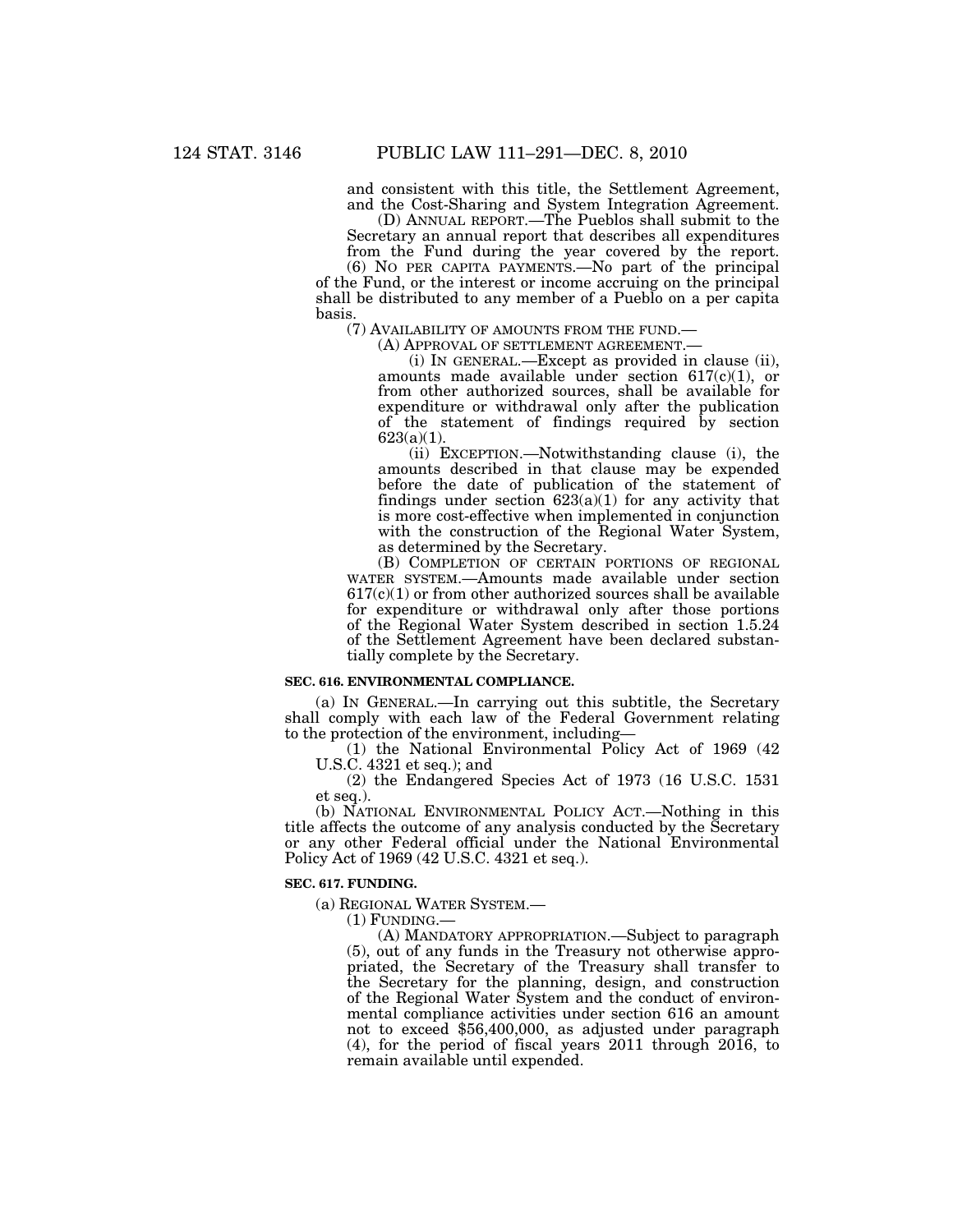(B) AUTHORIZATION OF APPROPRIATIONS.—In addition to the amount made available under subparagraph (A), there is authorized to be appropriated to the Secretary for the planning, design, and construction of the Regional Water System and the conduct of environmental compliance activities under section 616 \$50,000,000, as adjusted under paragraph (4), for the period of fiscal years 2011 through 2024.

(2) RECEIPT AND ACCEPTANCE.—The Secretary shall be entitled to receive, shall accept, and shall use to carry out this title the funds transferred under paragraph (1)(A), without further appropriation, to remain available until expended.

(3) PRIORITY OF FUNDING.—Of the amounts made available under paragraph (1), the Secretary shall give priority to funding—

(A) the construction of the San Ildefonso portion of the Regional Water System, consisting of—

(i) the surface water diversion, treatment, and transmission facilities at San Ildefonso Pueblo; and

(ii) the San Ildefonso Pueblo portion of the Pueblo Water Facilities; and

(B) that part of the Regional Water System providing 475 acre-feet to Pojoaque Pueblo pursuant to section 2.2 of the Settlement Agreement.

(4) ADJUSTMENT.—The amounts made available under paragraph (1) shall be adjusted annually to account for increases in construction costs since October 1, 2006, as determined using applicable engineering cost indices.

(5) LIMITATIONS.—

(A) IN GENERAL.—No amounts shall be made available under paragraph (1) for the construction of the Regional Water System until the date on which the United States District Court for the District of New Mexico issues an order approving the Settlement Agreement.

 $(B)$  RECORD OF DECISION.  $\overline{\text{No}}$  amounts made available under paragraph (1) shall be expended for construction unless the record of decision issued by the Secretary after completion of an environmental impact statement provides for a preferred alternative that is in substantial compliance with the proposed Regional Water System, as defined in the Engineering Report.

(b) ACQUISITION OF WATER RIGHTS.—

(1) IN GENERAL.—Out of any funds in the Treasury not otherwise appropriated, the Secretary of the Treasury shall transfer to the Secretary for the acquisition of the water rights under section 613(a)(1)(B) \$5,400,000.

(2) RECEIPT AND ACCEPTANCE.—The Secretary shall be entitled to receive, shall accept, and shall use to carry out this title the funds transferred under paragraph (1), without further appropriation, to remain available until expended.

(c) AAMODT SETTLEMENT PUEBLOS' FUND.—

 $(1)$  FUNDING.

(A) MANDATORY APPROPRIATIONS.—Out of any funds in the Treasury not otherwise appropriated, the Secretary of the Treasury shall transfer to the Secretary the following amounts for the period of fiscal years 2011 through 2015: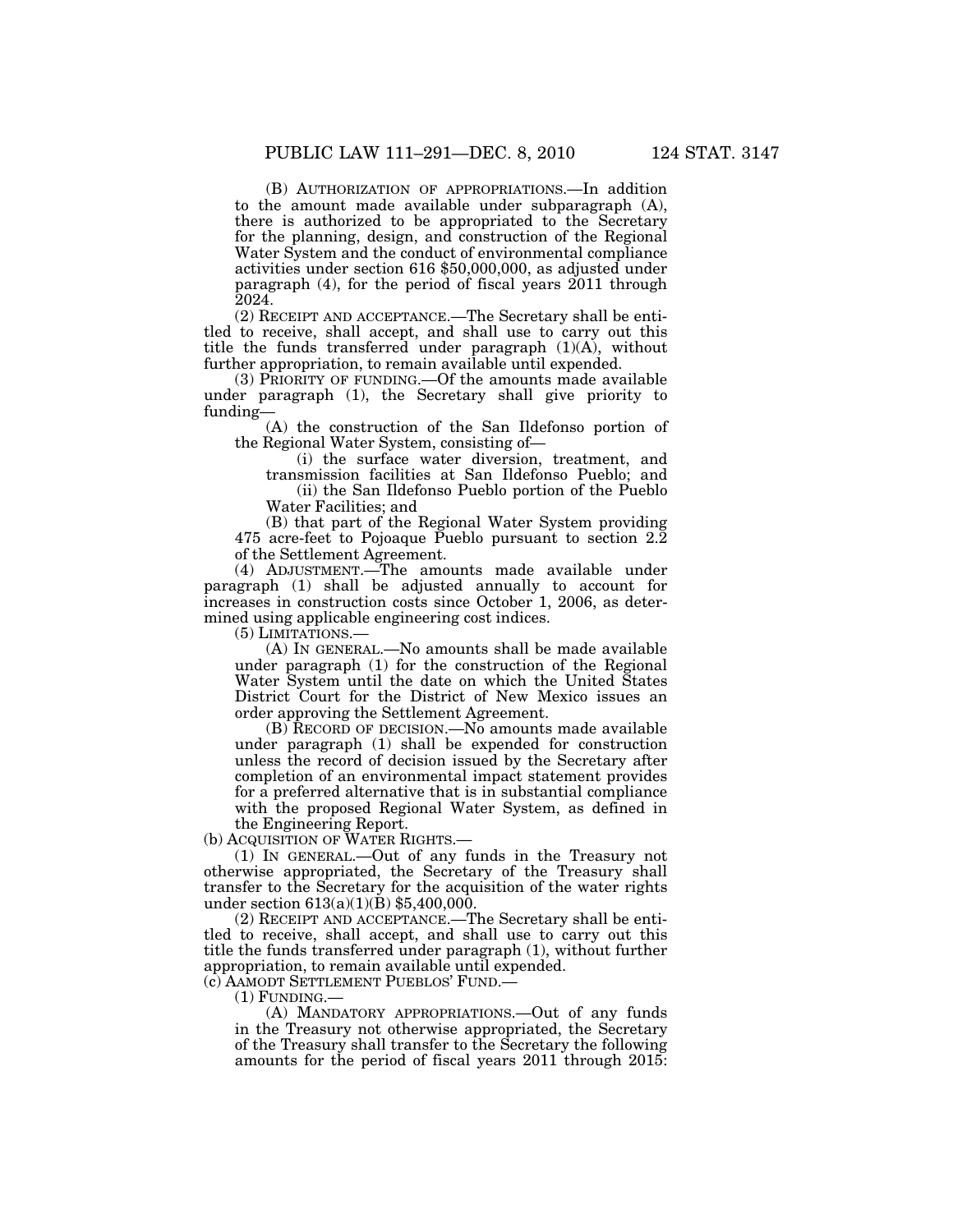(i) \$15,000,000, as adjusted according to the CPI Urban Index beginning on October 1, 2006, which shall be allocated to the Pueblos, in accordance with section 2.7.1 of the Settlement Agreement, for the rehabilitation, improvement, operation, maintenance, and replacement of the agricultural delivery facilities, waste water systems, and other water-related infrastructure of the applicable Pueblo.

 $(ii)$  \$5,000,000, as adjusted according to the CPI Urban Index beginning on January 1, 2011, and any interest on that amount, which shall be allocated to the Pueblo of Nambe only for the acquisition land, other real property interests, or economic development for the Nambe reserved water rights in accordance with section  $613(a)(1)(A)$ .

(B) AUTHORIZATION OF APPROPRIATIONS.—In addition to the amounts made available under clauses (i) and (ii) of subparagraph (A), respectively, there are authorized to be appropriated to the Secretary for the period of fiscal years 2011 through 2024, \$37,500,000 to assist the Pueblos in paying the Pueblos' share of the cost of operating, maintaining, and replacing the Pueblo Water Facilities and the Regional Water System.

(2) OPERATION, MAINTENANCE, AND REPLACEMENT COSTS.—

(A) IN GENERAL.—Prior to conveyance of the Regional Water System pursuant to section 611, the Secretary is authorized to and shall pay any operation, maintenance, and replacement costs associated with the Pueblo Water Facilities or the Regional Water System, up to the amount made available under subparagraph (B).

(B) AUTHORIZATION OF APPROPRIATIONS.—There is authorized to be appropriated to the Secretary to carry out subparagraph  $(A)$  \$5,000,000.

(C) OBLIGATION OF FEDERAL GOVERNMENT AFTER COMPLETION.—After the date on which construction of the Regional Water System is completed and the amounts required to be deposited in the Aamodt Settlement Pueblos' Fund pursuant to paragraph (1) have been deposited by the Federal Government—

(i) the Federal Government shall have no obligation to pay for the operation, maintenance, and replacement costs associated with the Pueblo Water Facilities or the Regional Water System; and

(ii) the authorization for the Secretary to expend funds for the operation, maintenance, and replacement costs of those systems under subparagraph (A) shall expire.

(3) RECEIPT AND ACCEPTANCE.—The Secretary shall be entitled to receive, shall accept, and shall use to carry out this title the funds transferred under paragraphs  $(1)(A)$ , without further appropriation, to remain available until expended or until the authorization for the Secretary to expend funds pursuant to paragraph (2) expires.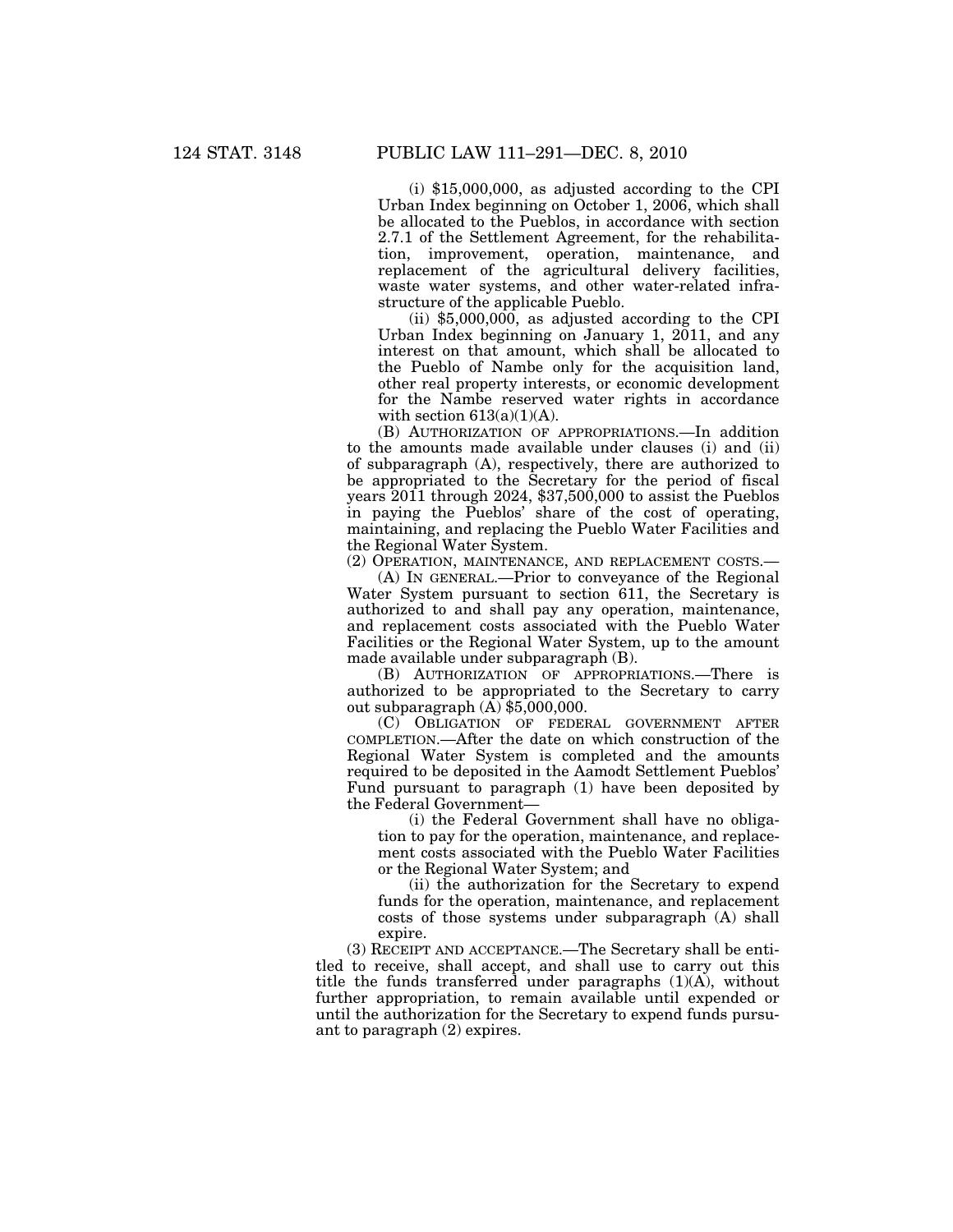## **Subtitle B—Pojoaque Basin Indian Water Rights Settlement**

### **SEC. 621. SETTLEMENT AGREEMENT AND CONTRACT APPROVAL.**

(a) APPROVAL.—To the extent the Settlement Agreement and the Cost-Sharing and System Integration Agreement do not conflict with this title, the Settlement Agreement and the Cost-Sharing and System Integration Agreement (including any amendments to the Settlement Agreement and the Cost-Sharing and System Integration Agreement that are executed to make the Settlement Agreement or the Cost-Sharing and System Integration Agreement consistent with this title) are authorized, ratified, and confirmed.

(b) EXECUTION.—To the extent the Settlement Agreement and the Cost-Sharing and System Integration Agreement do not conflict with this title, the Secretary shall execute the Settlement Agreement and the Cost-Sharing and System Integration Agreement (including any amendments that are necessary to make the Settlement Agreement or the Cost-Sharing and System Integration Agreement consistent with this title).

(c) AUTHORITIES OF THE PUEBLOS.—

(1) IN GENERAL.—Each of the Pueblos may enter into leases or contracts to exchange water rights or to forebear undertaking new or expanded water uses for water rights recognized in section 2.1 of the Settlement Agreement for use within the Pojoaque Basin, in accordance with the other limitations of section 2.1.5 of the Settlement Agreement, provided that section 2.1.5 is amended accordingly.

(2) APPROVAL BY SECRETARY.—Consistent with the Settlement Agreement, the Secretary shall approve or disapprove a lease or contract entered into under paragraph (1).

(3) PROHIBITION ON PERMANENT ALIENATION.—No lease or contract under paragraph (1) shall be for a term exceeding 99 years, nor shall any such lease or contract provide for permanent alienation of any portion of the water rights made available to the Pueblos under the Settlement Agreement.

(4) APPLICABLE LAW.—Section 2116 of the Revised Statutes (25 U.S.C. 177) shall not apply to any lease or contract entered into under paragraph (1).

(5) LEASING OR MARKETING OF WATER SUPPLY.—The water supply provided on behalf of the Pueblos pursuant to section  $613(a)(1)$  may only be leased or marketed by any of the Pueblos pursuant to the intergovernmental agreements described in section 614(c)(2).

(d) AMENDMENTS TO CONTRACTS.—The Secretary shall amend the contracts relating to the Nambe Falls Dam and Reservoir that are necessary to use water supplied from the Nambe Falls Dam and Reservoir in accordance with the Settlement Agreement.

#### **SEC. 622. ENVIRONMENTAL COMPLIANCE.**

(a) EFFECT OF EXECUTION OF SETTLEMENT AGREEMENT.—The execution of the Settlement Agreement under section 611(b) shall not constitute a major Federal action under the National Environmental Policy Act of 1969 (42 U.S.C. 4321 et seq.).

(b) COMPLIANCE WITH ENVIRONMENTAL LAWS.—In carrying out this title, the Secretary shall comply with each law of the Federal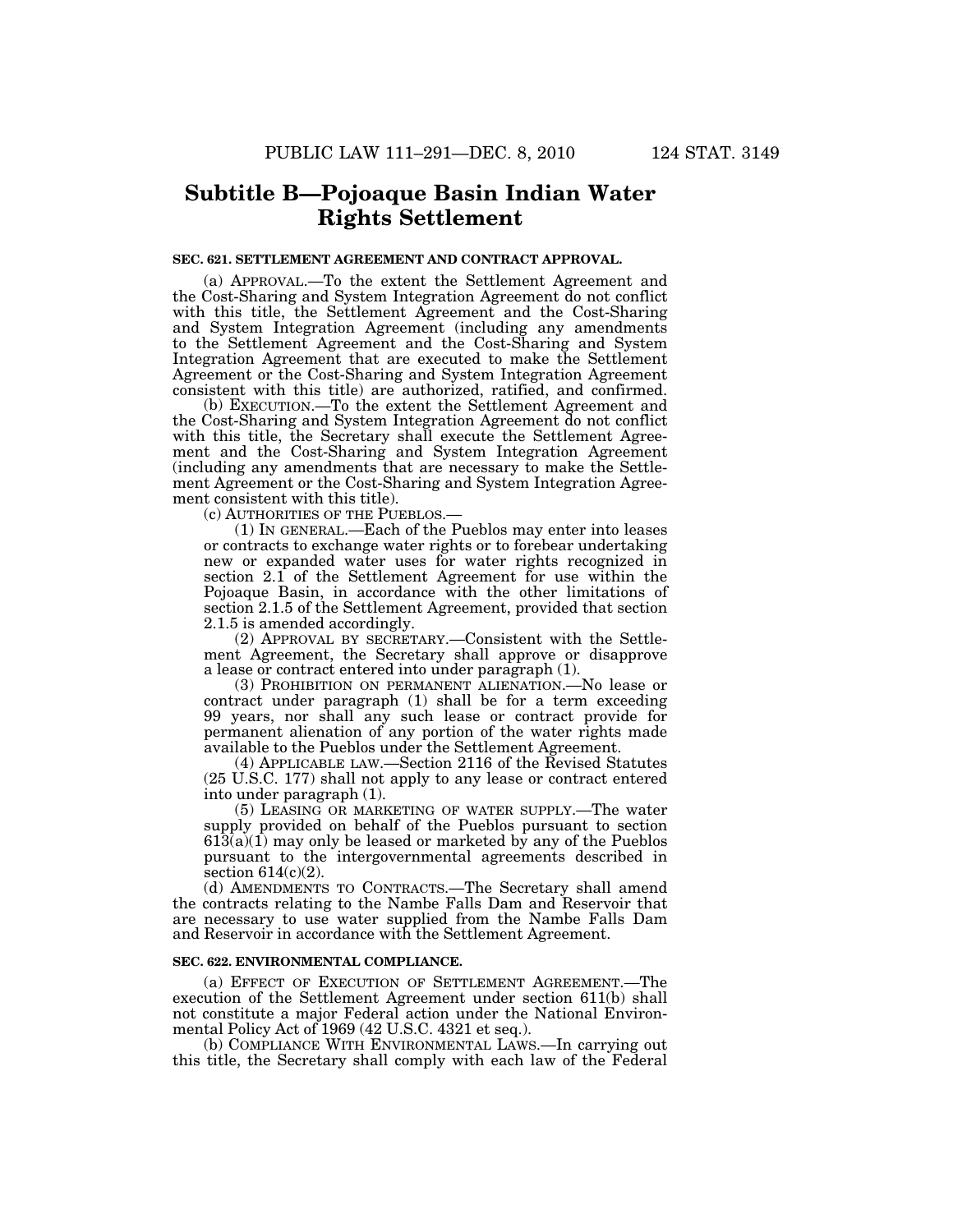Government relating to the protection of the environment, including—

(1) the National Environmental Policy Act of 1969 (42 U.S.C. 4321 et seq.); and

(2) the Endangered Species Act of 1973 (16 U.S.C. 1531 et seq.).

### **SEC. 623. CONDITIONS PRECEDENT AND ENFORCEMENT DATE.**

(a) CONDITIONS PRECEDENT.—

Federal Register, publication.

(1) IN GENERAL.—Upon the fulfillment of the conditions precedent described in paragraph (2), the Secretary shall publish in the Federal Register by September 15, 2017, a statement of findings that the conditions have been fulfilled.

(2) REQUIREMENTS.—The conditions precedent referred to in paragraph (1) are the conditions that—

(A) to the extent that the Settlement Agreement conflicts with this subtitle, the Settlement Agreement has been revised to conform with this subtitle;

(B) the Settlement Agreement, so revised, including waivers and releases pursuant to section 624, has been executed by the appropriate parties and the Secretary;

(C) Congress has fully appropriated, or the Secretary has provided from other authorized sources, all funds authorized by section 617, with the exception of subsection  $(a)(1)$  of that section;

(D) the Secretary has acquired and entered into appropriate contracts for the water rights described in section 613(a);

 $(E)$  for purposes of section 613(a), permits have been issued by the New Mexico State Engineer to the Regional Water Authority to change the points of diversion to the mainstem of the Rio Grande for the diversion and consumptive use of at least 2,381 acre-feet by the Pueblos as part of the water supply for the Regional Water System, subject to the conditions that—

(i) the permits shall be free of any condition that materially adversely affects the ability of the Pueblos or the Regional Water Authority to divert or use the Pueblo water supply described in section 613(a), including water rights acquired in addition to those described in section 613(a), in accordance with section 613(g); and

(ii) the Settlement Agreement shall establish the means to address any permit conditions to ensure the ability of the Pueblos to fully divert and consume at least 2,381 acre-feet as part of the water supply for the Regional Water System, including defining the conditions that will not constitute a material adverse affect;

(F) the State has enacted any necessary legislation and provided any funding that may be required under the Settlement Agreement;

(G) a partial final decree that sets forth the water rights and other rights to water to which the Pueblos are entitled under the Settlement Agreement and this subtitle and that substantially conforms to the Settlement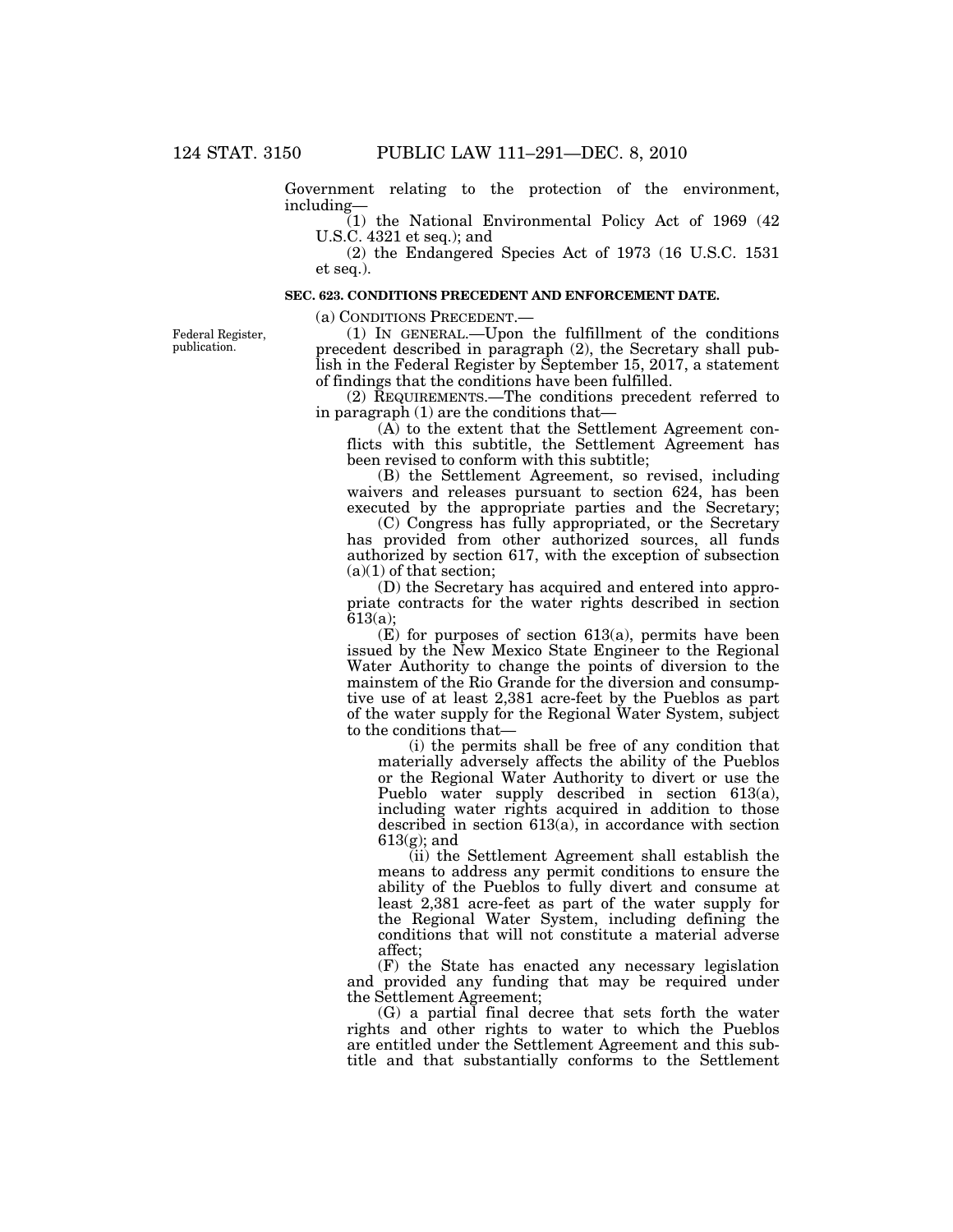Agreement has been approved by the United States District Court for the District of New Mexico;

(H) a final decree that sets forth the water rights for all parties to the Aamodt Case and that substantially conforms to the Settlement Agreement has been approved by the United States District Court for the District of New Mexico; and

(I) the waivers and releases described in section 624 have been executed.

(b) EXPIRATION DATE.—If all the conditions precedent described in subsection (a)(2) have not been fulfilled by September 15, 2017—

(1) the Settlement Agreement shall no longer be effective;

(2) the waivers and releases described in the Settlement Agreement and section 624 shall not be effective;

(3) any unexpended Federal funds appropriated or made available to carry out the activities authorized by this title, together with any interest earned on those funds, any water rights or contracts to use water, and title to other property acquired or constructed with Federal funds appropriated or made available to carry out the activities authorized by this title shall be returned to the Federal Government, unless otherwise agreed to by the Pueblos and the United States and approved by Congress; and

(4) except for Federal funds used to acquire or develop property that is returned to the Federal Government under paragraph (3), the United States shall be entitled to set off any Federal funds appropriated or made available to carry out the activities authorized by this title that were expended or withdrawn, together with any interest accrued on those funds, against any claims against the United States—

(A) relating to water rights in the Pojoaque Basin asserted by any Pueblo that benefitted from the use of expended or withdrawn Federal funds; or

(B) in any future settlement of the Aamodt Case.

(c) ENFORCEMENT DATE.—The Settlement Agreement shall become enforceable beginning on the date on which the United States District Court for the District of New Mexico enters a partial final decree pursuant to subsection  $(a)(2)(G)$  and an Interim Administrative Order consistent with the Settlement Agreement.

(d) EFFECTIVENESS OF WAIVERS.—The waivers and releases executed pursuant to section 624 shall become effective as of the date that the Secretary publishes the notice required by subsection  $(a)(1)$ .

(e) REQUIREMENTS FOR DETERMINATION OF SUBSTANTIAL COMPLETION OF THE REGIONAL WATER SYSTEM.—

(1) CRITERIA FOR SUBSTANTIAL COMPLETION OF REGIONAL WATER SYSTEM.—Subject to the provisions in section 611(d) concerning the extent, size, and capacity of the County Distribution System, the Regional Water System shall be determined to be substantially completed if the infrastructure has been constructed capable of—

(A) diverting, treating, transmitting, and distributing a supply of 2,500 acre-feet of water to the Pueblos; and

(B) diverting, treating, and transmitting the quantity of water specified in the Engineering Report to the County Distribution System.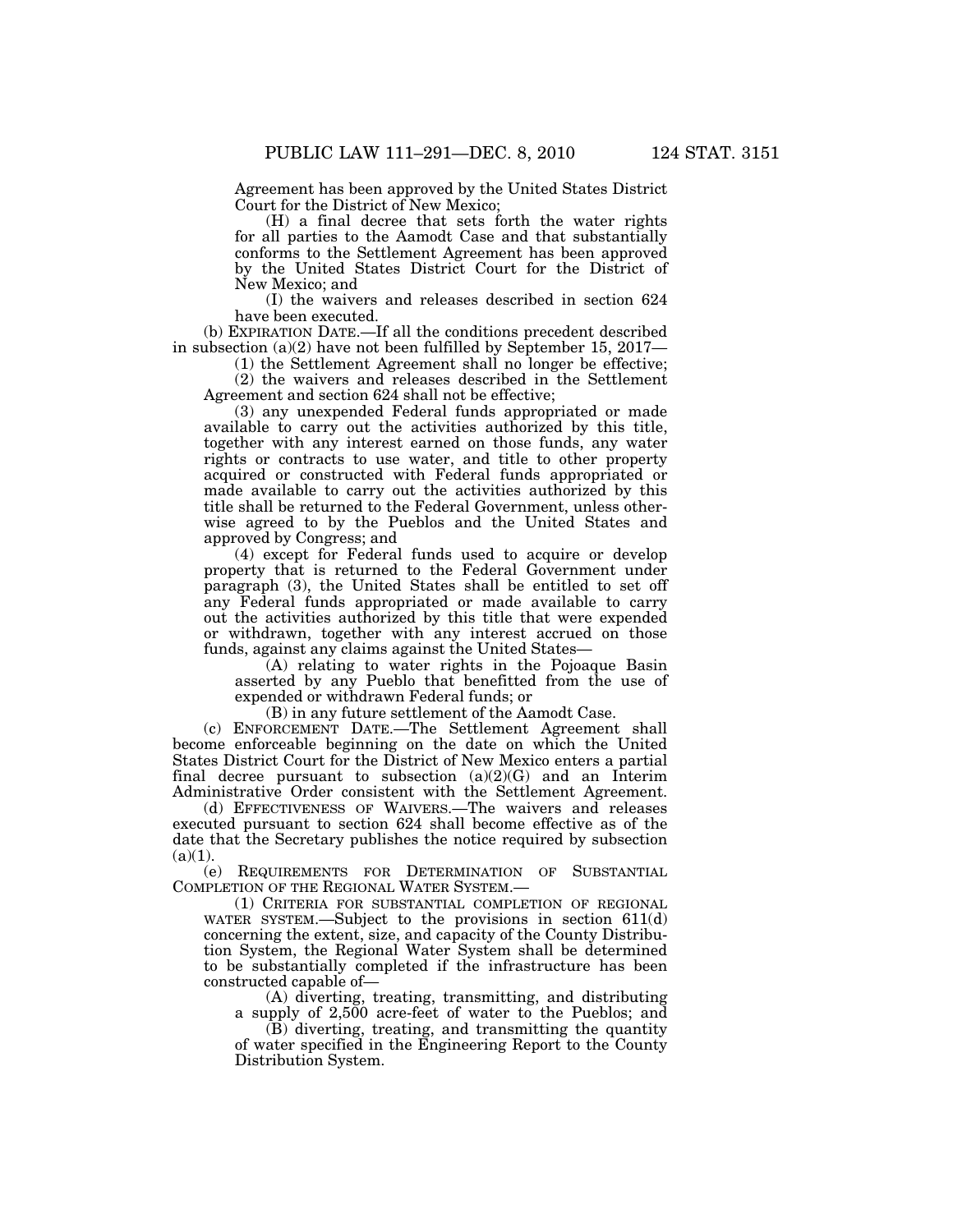Deadlines.

Deadline.

(2) CONSULTATION.—On or after June 30, 2021, at the request of 1 or more of the Pueblos, the Secretary shall consult with the Pueblos and confer with the County and the State on whether the criteria in paragraph (1) for substantial completion of the Regional Water System have been met or will be met by June 30, 2024.

(3) WRITTEN DETERMINATION BY SECRETARY.—Not earlier than June 30, 2021, at the request of 1 or more of the Pueblos and after the consultation required by paragraph (2), the Secretary shall—

(A) determine whether the Regional Water System has been substantially completed based on the criteria described in paragraph (1); and

(B) submit a written notice of the determination under subparagraph (A) to—

(i) the Pueblos;

(ii) the County; and

(iii) the State.

(4) RIGHT TO REVIEW.—

(A) IN GENERAL.—A determination by the Secretary under paragraph (3)(A) shall be considered to be a final agency action subject to judicial review by the Decree Court under sections 701 through 706 of title 5, United States Code.

(B) FAILURE TO MAKE TIMELY DETERMINATION.—

(i) IN GENERAL.—If a Pueblo requests a written determination under paragraph (3) and the Secretary fails to make such a written determination by the date described in clause (ii), there shall be a rebuttable presumption that the failure constitutes agency action unlawfully withheld or unreasonably delayed under section 706 of title 5, United States Code.

(ii) DATE.—The date referred to in clause (i) is the date that is the later of—

(I) the date that is 180 days after the date of receipt by the Secretary of the request by the Pueblo; and

(II) June 30, 2023.

(C) EFFECT OF TITLE.—Nothing in this title gives any Pueblo or Settlement Party the right to judicial review of a determination of the Secretary regarding whether the Regional Water System has been substantially completed except under subchapter II of chapter 5, and chapter 7, of title 5, United States Code (commonly known as the ''Administrative Procedure Act'').

(5) RIGHT TO VOID FINAL DECREE.—

(A) IN GENERAL.—Not later than June 30, 2024, on a determination by the Secretary, after consultation with the Pueblos, that the Regional Water System is not substantially complete, 1 or more of the Pueblos, or the United States acting on behalf of a Pueblo, shall have the right to notify the Decree Court of the determination.

(B) EFFECT.—The Final Decree shall have no force or effect on a finding by the Decree Court that a Pueblo, or the United States acting on behalf of a Pueblo, has submitted proper notification under subparagraph (A).

Notice.

Deadline.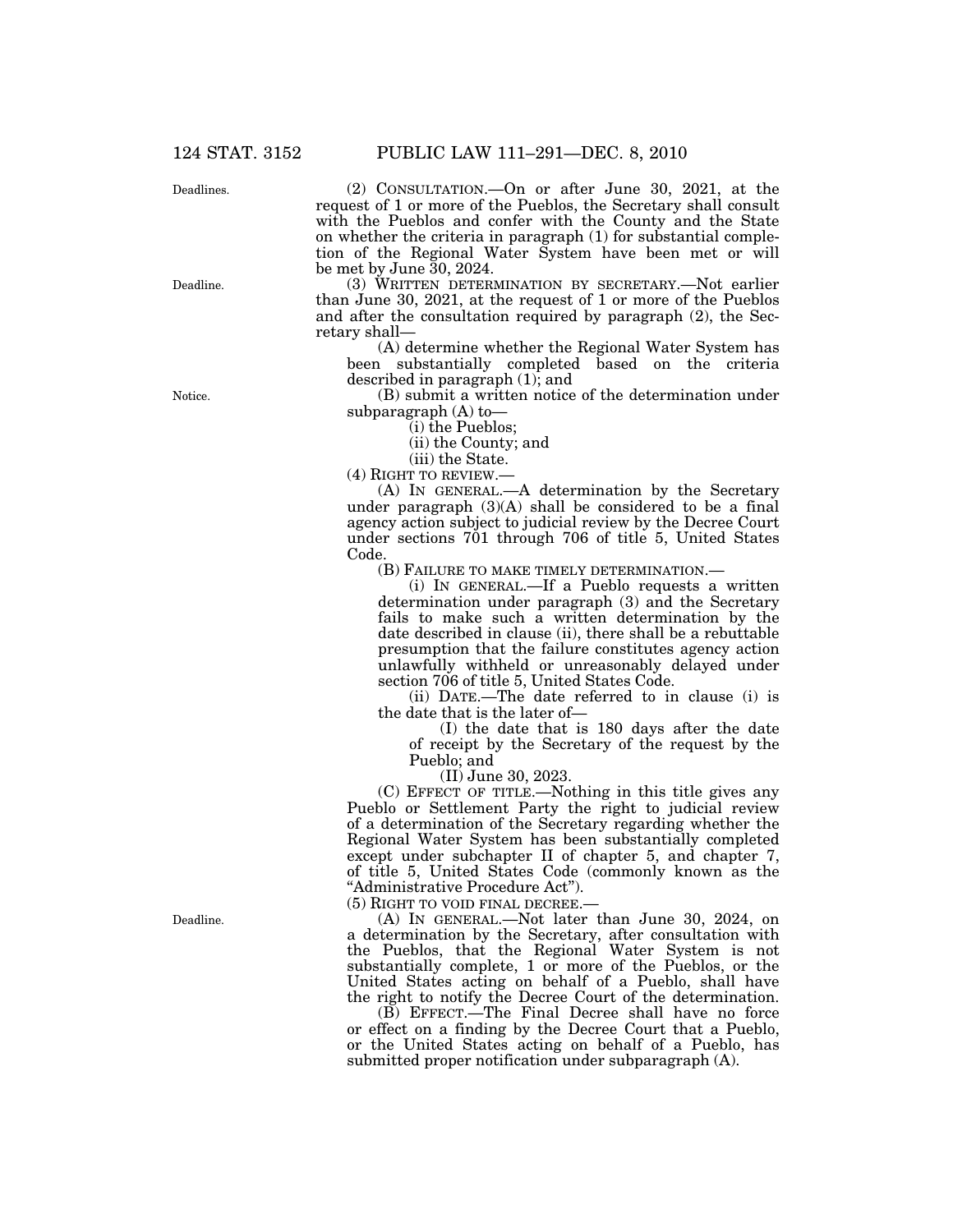(f) VOIDING OF WAIVERS.—If the Final Decree is void under subsection (e)(5)—

(1) the Settlement Agreement shall no longer be effective; (2) the waivers and releases executed pursuant to section

624 shall no longer be effective;

(3) any unexpended Federal funds appropriated or made available to carry out the activities authorized by this title, together with any interest earned on those funds, any water rights or contracts to use water, and title to other property acquired or constructed with Federal funds appropriated or made available to carry out the activities authorized by this title shall be returned to the Federal Government, unless otherwise agreed to by the Pueblos and the United States and approved by Congress; and

(4) except for Federal funds used to acquire or develop property that is returned to the Federal Government under paragraph (3), the United States shall be entitled to set off any Federal funds appropriated or made available to carry out the activities authorized by this title that were expended or withdrawn, together with any interest accrued on those funds, against any claims against the United States—

(A) relating to water rights in the Pojoaque Basin asserted by any Pueblo that benefitted from the use of expended or withdrawn Federal funds; or

(B) in any future settlement of the Aamodt Case.

(g) EXTENSION.—The dates in subsections  $(a)(1)$  and  $(b)$  may be extended if the parties to the Cost-Sharing and System Integration Agreement agree that an extension is reasonably necessary.

### **SEC. 624. WAIVERS AND RELEASES OF CLAIMS.**

(a) CLAIMS BY THE PUEBLOS AND THE UNITED STATES.—In return for recognition of the Pueblos' water rights and other benefits, including waivers and releases by non-Pueblo parties, as set forth in the Settlement Agreement and this title, the Pueblos, on behalf of themselves and their members, and the United States acting in its capacity as trustee for the Pueblos are authorized to execute a waiver and release of—

(1) all claims for water rights in the Pojoaque Basin that the Pueblos, or the United States acting in its capacity as trustee for the Pueblos, asserted, or could have asserted, in any proceeding, including the Aamodt Case, up to and including the waiver effectiveness date identified in section 623(d), except to the extent that such rights are recognized in the Settlement Agreement or this title;

(2) all claims for water rights for lands in the Pojoaque Basin and for rights to use water in the Pojoaque Basin that the Pueblos, or the United States acting in its capacity as trustee for the Pueblos, might be able to otherwise assert in any proceeding not initiated on or before the date of enactment of this Act, except to the extent that such rights are recognized in the Settlement Agreement or this title;

(3) all claims for damages, losses or injuries to water rights or claims of interference with, diversion or taking of water (including claims for injury to land resulting from such damages, losses, injuries, interference with, diversion, or taking) for land within the Pojoaque Basin that accrued at any time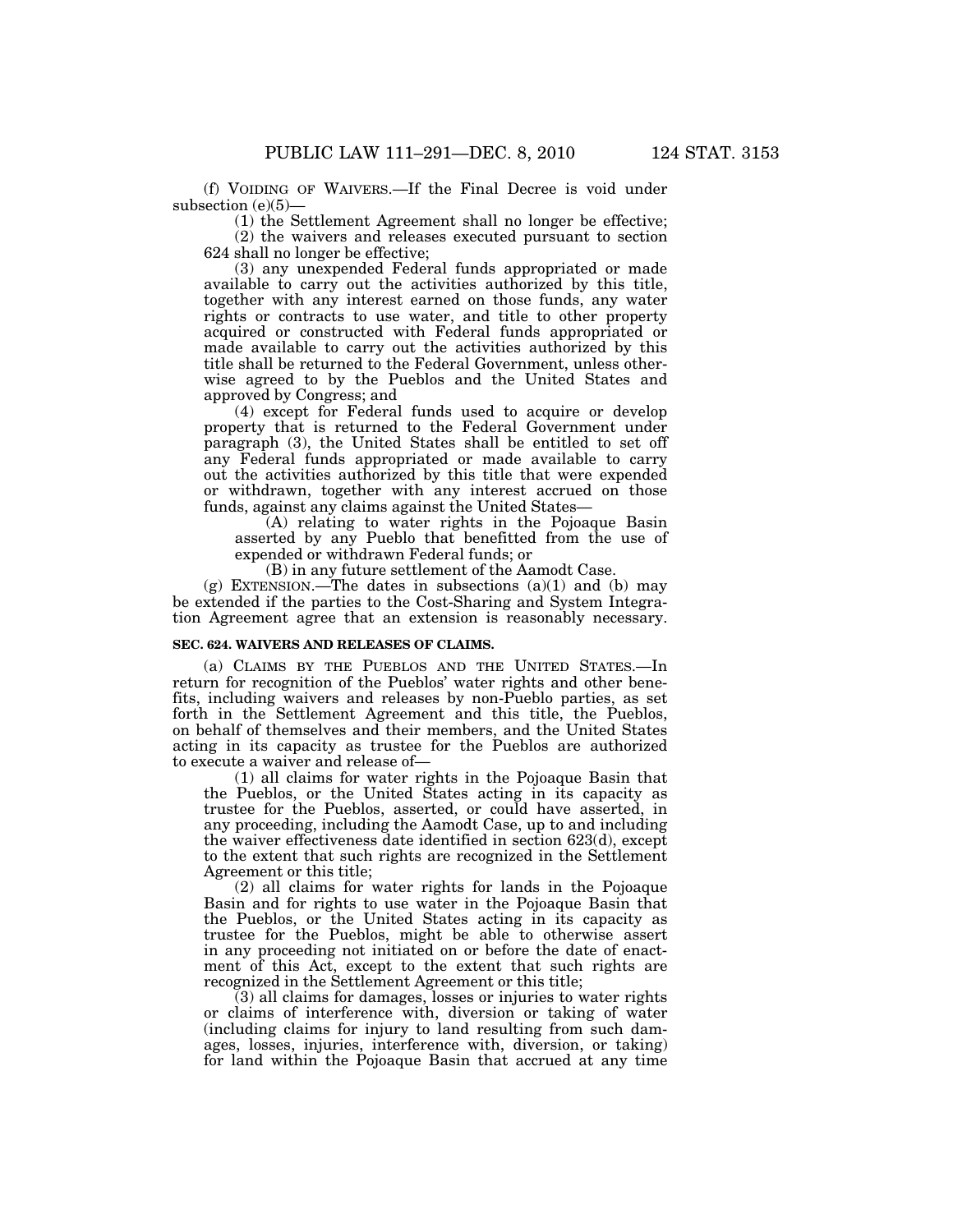up to and including the waiver effectiveness date identified in section 623(d);

(4) their defenses in the Aamodt Case to the claims previously asserted therein by other parties to the Settlement Agreement;

(5) all pending and future inter se challenges to the quantification and priority of water rights of non-Pueblo wells in the Pojoaque Basin, except as provided by section 2.8 of the Settlement Agreement;

(6) all pending and future inter se challenges against other parties to the Settlement Agreement;

(7) all claims for damages, losses, or injuries to water rights or claims of interference with, diversion or taking of water (including claims for injury to land resulting from such damages, losses, injuries, interference with, diversion, or taking of water) attributable to City of Santa Fe pumping of groundwater that has effects on the ground and surface water supplies of the Pojoaque Basin, provided that this waiver shall not be effective by the Pueblo of Tesuque unless there is a water resources agreement executed between the Pueblo of Tesuque and the City of Santa Fe; and

(8) all claims for damages, losses, or injuries to water rights or claims of interference with, diversion or taking of water (including claims for injury to land resulting from such damages, losses, injuries, interference with, diversion, or taking of water) attributable to County of Santa Fe pumping of groundwater that has effects on the ground and surface water supplies of the Pojoaque Basin.

(b) CLAIMS BY THE PUEBLOS AGAINST THE UNITED STATES.— The Pueblos, on behalf of themselves and their members, are authorized to execute a waiver and release of—

(1) all claims against the United States, its agencies, or employees, relating to claims for water rights in or water of the Pojoaque Basin or for rights to use water in the Pojoaque Basin that the United States acting in its capacity as trustee for the Pueblos asserted, or could have asserted, in any proceeding, including the Aamodt Case;

(2) all claims against the United States, its agencies, or employees relating to damages, losses, or injuries to water, water rights, land, or natural resources due to loss of water or water rights (including damages, losses or injuries to hunting, fishing, gathering or cultural rights due to loss of water or water rights; claims relating to interference with, diversion or taking of water or water rights; or claims relating to failure to protect, acquire, replace, or develop water, water rights or water infrastructure) within the Pojoaque Basin that first accrued at any time up to and including the waiver effectiveness date identified in section 623(d);

(3) all claims against the United States, its agencies, or employees for an accounting of funds appropriated by Acts, including the Act of December 22, 1927 (45 Stat. 2), the Act of March 4, 1929 (45 Stat. 1562), the Act of March 26, 1930 (46 Stat. 90), the Act of February 14, 1931 (46 Stat. 1115), the Act of March 4, 1931 (46 Stat. 1552), the Act of July 1, 1932 (47 Stat. 525), the Act of June 22, 1936 (49 Stat. 1757), the Act of August 9, 1937 (50 Stat. 564), and the Act of May 9, 1938 (52 Stat. 291), as authorized by the Pueblo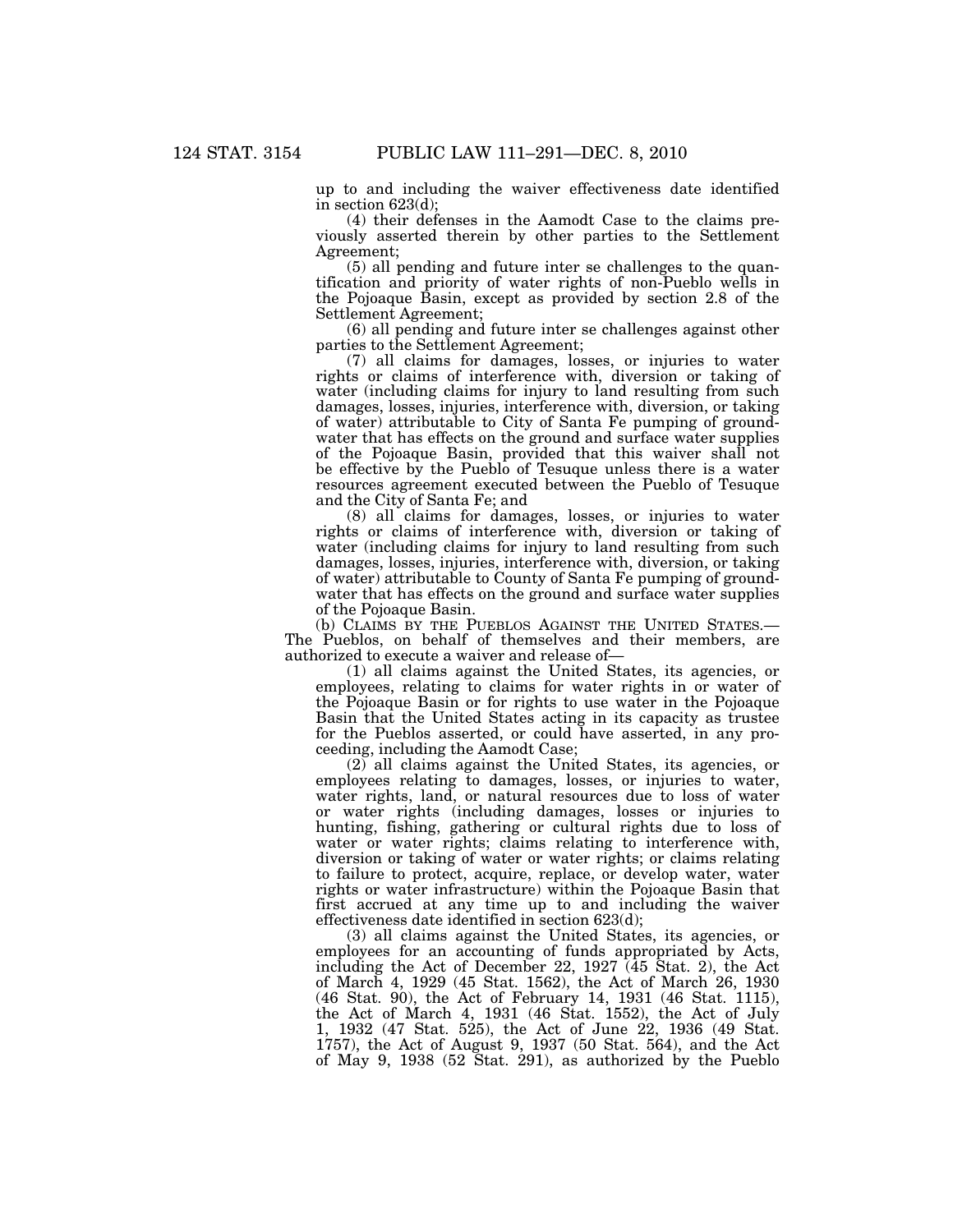Lands Act of June 7, 1924 (43 Stat. 636), and the Pueblo Lands Act of May 31, 1933 (48 Stat. 108), and for breach of Trust relating to funds for water replacement appropriated by said Acts that first accrued before the date of enactment of this Act;

(4) all claims against the United States, its agencies, or employees relating to the pending litigation of claims relating to the Pueblos' water rights in the Aamodt Case; and

(5) all claims against the United States, its agencies, or employees relating to the negotiation, Execution or the adoption of the Settlement Agreement, exhibits thereto, the Partial Final Decree, the Final Decree, or this title.

(c) RESERVATION OF RIGHTS AND RETENTION OF CLAIMS.—Notwithstanding the waivers and releases authorized in this title, the Pueblos on behalf of themselves and their members and the United States acting in its capacity as trustee for the Pueblos retain.—

(1) all claims for enforcement of the Settlement Agreement, the Cost-Sharing and System Integration Agreement, the Final Decree, including the Partial Final Decree, the San Juan-Chama Project contract between the Pueblos and the United States or this title;

(2) all rights to use and protect water rights acquired after the date of enactment of this Act;

(3) all rights to use and protect water rights acquired pursuant to state law to the extent not inconsistent with the Partial Final Decree, Final Decree, and the Settlement Agreement;

(4) all claims against persons other than Parties to the Settlement Agreement for damages, losses or injuries to water rights or claims of interference with, diversion or taking of water (including claims for injury to lands resulting from such damages, losses, injuries, interference with, diversion, or taking of water) within the Pojoaque Basin arising out of activities occurring outside the Pojoaque Basin;

(5) all claims relating to activities affecting the quality of water including any claims the Pueblos may have under the Comprehensive Environmental Response, Compensation, and Liability Act of 1980 (42 U.S.C. 9601 et seq.) (including claims for damages to natural resources), the Safe Drinking Water Act (42 U.S.C. 300f et seq.), the Federal Water Pollution Control Act (33 U.S.C. 1251 et seq.), and the regulations implementing those laws;

(6) all claims against the United States relating to damages, losses, or injuries to land or natural resources not due to loss of water or water rights (including hunting, fishing, gathering or cultural rights);

(7) all claims for water rights from water sources outside the Pojoaque Basin for land outside the Pojoaque Basin owned by a Pueblo or held by the United States for the benefit of any of the Pueblos; and

(8) all rights, remedies, privileges, immunities, powers and claims not specifically waived and released pursuant to this title or the Settlement Agreement.

(d) EFFECT.—Nothing in the Settlement Agreement or this title—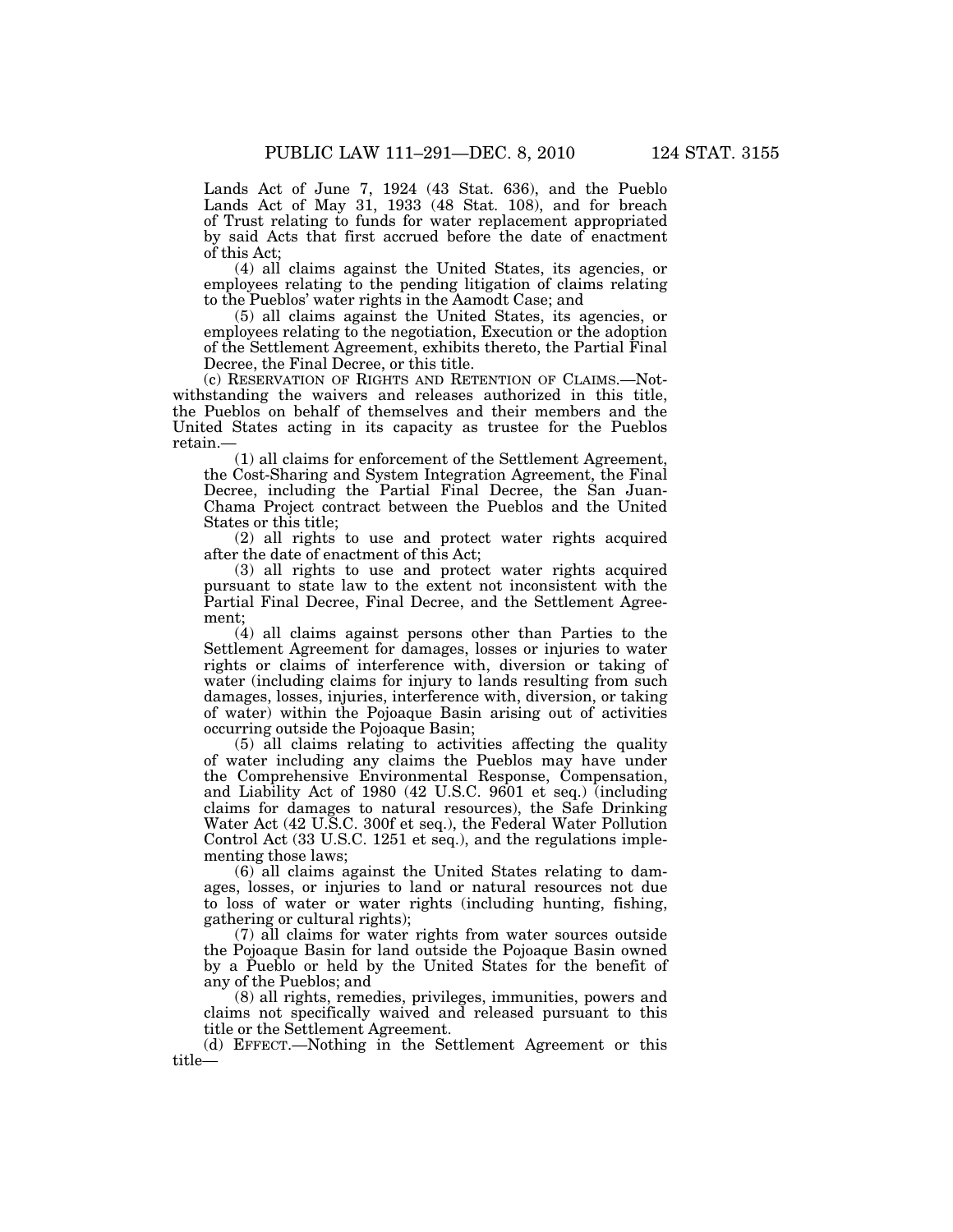(1) affects the ability of the United States acting in its sovereign capacity to take actions authorized by law, including any laws relating to health, safety, or the environment, including the Comprehensive Environmental Response, Compensation, and Liability Act of 1980 (42 U.S.C. 9601 et seq.), the Safe Drinking Water Act (42 U.S.C. 300f et seq.), the Federal Water Pollution Control Act (33 U.S.C. 1251 et seq.), the Solid Waste Disposal Act (42 U.S.C. 6901 et seq.), and the regulations implementing those laws;

(2) affects the ability of the United States to take actions acting in its capacity as trustee for any other Indian tribe or allottee; or

(3) confers jurisdiction on any State court to—

(A) interpret Federal law regarding health, safety, or the environment or determine the duties of the United

States or other parties pursuant to such Federal law; or (B) conduct judicial review of Federal agency action;

(e) TOLLING OF CLAIMS.—

(1) IN GENERAL.—Each applicable period of limitation and time-based equitable defense relating to a claim described in this section shall be tolled for the period beginning on the date of enactment of this Act and ending on June 30, 2021.

(2) EFFECT OF SUBSECTION.—Nothing in this subsection revives any claim or tolls any period of limitation or timebased equitable defense that expired before the date of enactment of this Act.

(3) LIMITATION.—Nothing in this section precludes the tolling of any period of limitations or any time-based equitable defense under any other applicable law.

### **SEC. 625. EFFECT.**

Nothing in this title or the Settlement Agreement affects the land and water rights, claims, or entitlements to water of any Indian tribe, pueblo, or community other than the Pueblos.

### **SEC. 626. ANTIDEFICIENCY.**

The United States shall not be liable for any failure to carry out any obligation or activity authorized by this title (including any such obligation or activity under the Settlement Agreement) if adequate appropriations are not provided expressly by Congress to carry out the purposes of this title in the Reclamation Water Settlements Fund established under section 10501 of Public Law 111–11 or the ''Emergency Fund for Indian Safety and Health'' established by section 601(a) of the Tom Lantos and Henry J. Hyde United States Global Leadership Against HIV/AIDS, Tuberculosis, and Malaria Reauthorization Act of 2008 (25 U.S.C. 443c(a)).

# **TITLE VII—RECLAMATION WATER SETTLEMENTS FUND**

### **SEC. 701. MANDATORY APPROPRIATION.**

(a) IN GENERAL.—Notwithstanding any other provision of law, out of any funds in the Treasury not otherwise appropriated, for each of fiscal years 2012 through 2014, the Secretary of the Treasury shall transfer to the Secretary of the Interior \$60,000,000

Time period.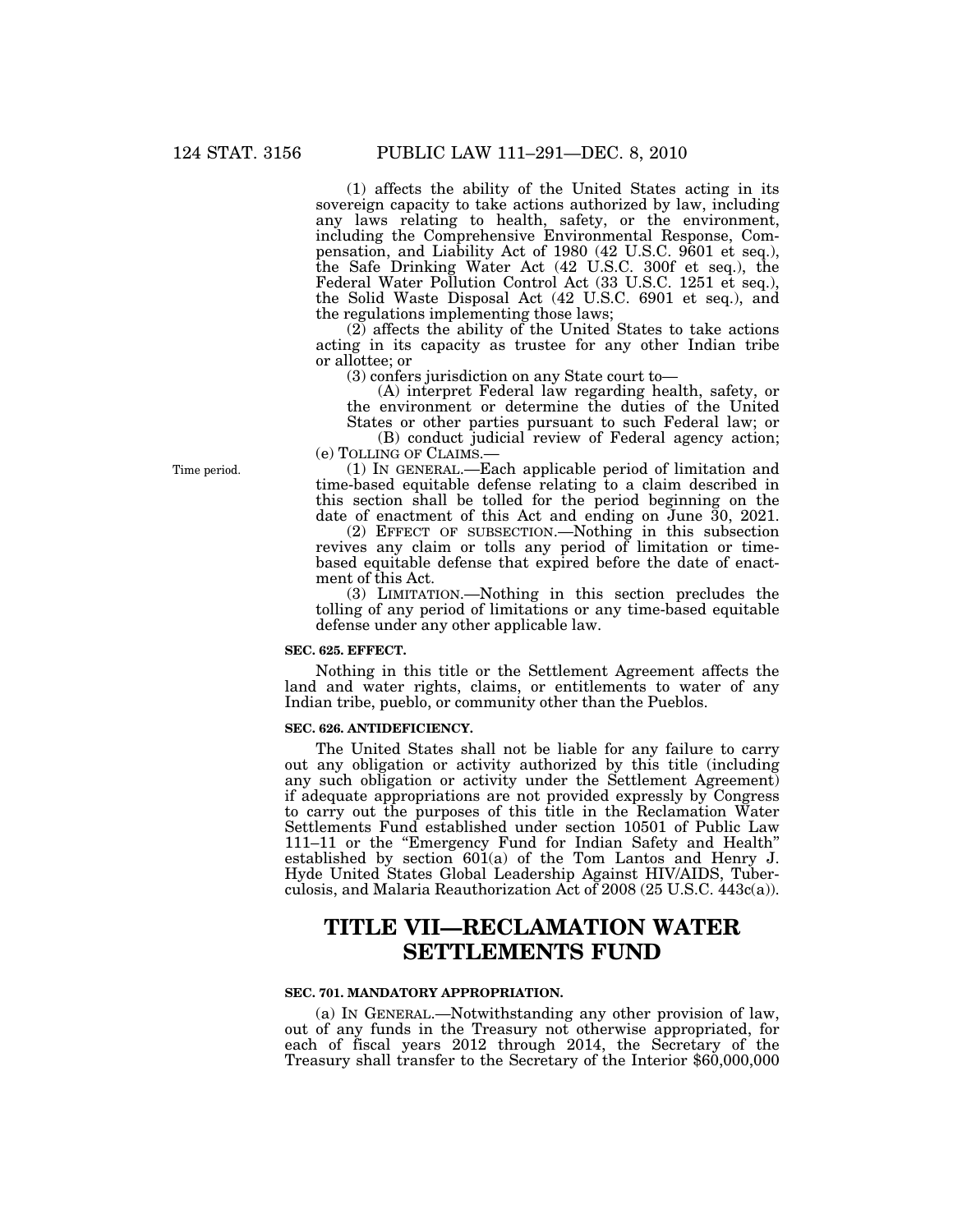for deposit in the Reclamation Water Settlements Fund established in section 10501 of Public Law 111–11.

(b) RECEIPT AND ACCEPTANCE.—Starting in fiscal year 2012, the Secretary of the Interior shall be entitled to receive, shall accept, and shall use to carry out subtitle B of title X of Public Law 111–11 the funds transferred under subsection (a), without further appropriation, to remain available until expended.

## **TITLE VIII—GENERAL PROVISIONS**

# **Subtitle A—Unemployment Compensation Program Integrity**

### **SEC. 801. COLLECTION OF PAST-DUE, LEGALLY ENFORCEABLE STATE DEBTS.**

(a) UNEMPLOYMENT COMPENSATION DEBTS.—Section 6402(f) of the Internal Revenue Code of 1986 is amended—

(1) in the heading, by striking ''RESULTING FROM FRAUD''; (2) by striking paragraphs (3) and (8) and redesignating paragraphs (4) through  $(7)$  as paragraphs (3) through  $(6)$ , respectively;

(3) in paragraph (3), as so redesignated—

(A) in subparagraph (A), by striking ''by certified mail with return receipt";

(B) in subparagraph (B), by striking ''due to fraud'' and inserting "is not a covered unemployment compensation debt'';

(C) in subparagraph (C), by striking ''due to fraud'' and inserting " is not a covered unemployment compensation debt''; and

(4) in paragraph (4), as so redesignated—

 $(A)$  in subparagraph  $(A)$ —

(i) by inserting ''or the person's failure to report earnings" after "due to fraud"; and

(ii) by striking ''for not more than 10 years''; and (B) in subparagraph (B)—

(i) by striking ''due to fraud''; and

(ii) by striking ''for not more than 10 years''.

(b) EFFECTIVE DATE.—The amendments made by this section shall apply to refunds payable under section 6402 of the Internal Revenue Code of 1986 on or after the date of the enactment of this Act.

### **SEC. 802. REPORTING OF FIRST DAY OF EARNINGS TO DIRECTORY OF NEW HIRES.**

(a) ADDITION OF REQUIREMENT.—Section 453A(b)(1)(A) of the Social Security Act  $(42 \text{ U.S.C. } 653a(b)(1)(A))$  is amended by inserting ''the date services for remuneration were first performed by the employee," after "of the employee,".

(b) CONFORMING AMENDMENT REGARDING REPORTING FORMAT AND METHOD.—Section 453A(c) of the Social Security Act (42 U.S.C.  $653a(c)$ ) is amended by inserting ", to the extent practicable," after ''Each report required by subsection (b) shall''.

 $\overline{C}$  (c) EFFECTIVE DATE.  $-$  42 USC 653a

note.

26 USC 6402 note.

26 USC 6402.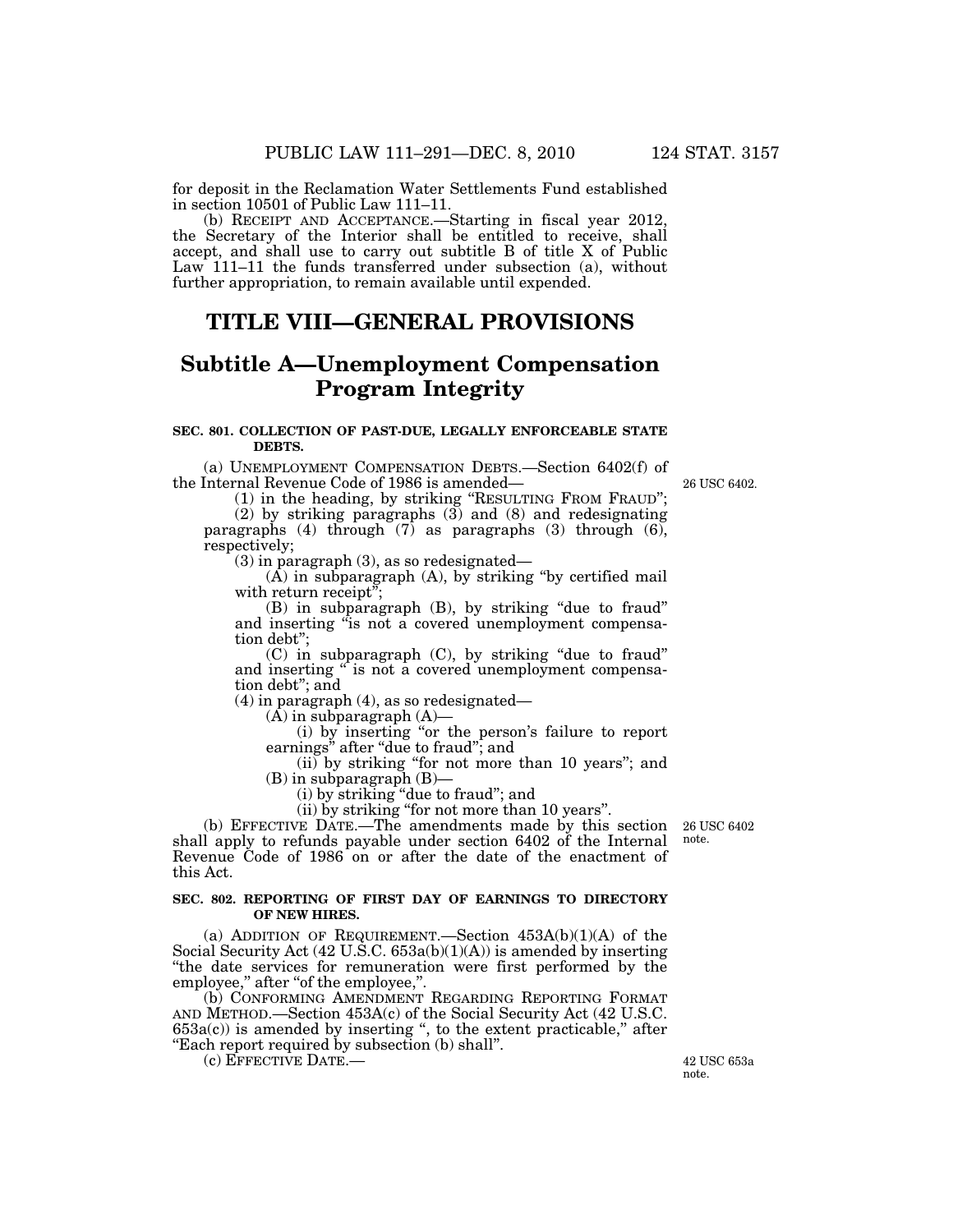(1) IN GENERAL.—Subject to paragraph (2), the amendments made by this section shall take effect 6 months after the date of the enactment of this Act.

(2) COMPLIANCE TRANSITION PERIOD.—If the Secretary of Health and Human Services determines that State legislation (other than legislation appropriating funds) is required in order for a State plan under part D of title IV of the Social Security Act to meet the additional requirements imposed by the amendment made by subsection (a), the plan shall not be regarded as failing to meet such requirements before the first day of the second calendar quarter beginning after the close of the first regular session of the State legislature that begins after the effective date of such amendment. If the State has a 2 year legislative session, each year of the session is deemed to be a separate regular session of the State legislature.

## **Subtitle B—TANF**

### **SEC. 811. EXTENSION OF THE TEMPORARY ASSISTANCE FOR NEEDY FAMILIES PROGRAM.**

(a) IN GENERAL.—Activities authorized by part A of title IV and section 1108(b) of the Social Security Act (other than the Emergency Contingency Fund for State Temporary Assistance for Needy Families Programs established under subsection (c) of section 403 of such Act) shall continue through September 30, 2011, in the manner authorized for fiscal year 2010, and out of any money in the Treasury of the United States not otherwise appropriated, there are hereby appropriated such sums as may be necessary for such purpose. Grants and payments may be made pursuant to this authority on a quarterly basis through fiscal year 2011 at the level provided for such activities for the corresponding quarter of fiscal year 2010, except that—

 $(1)$  in the case of healthy marriage promotion and responsible fatherhood grants under section  $403(a)(2)$  of such Act, such grants and payments shall be made in accordance with the amendments made by subsection (b) of this section;

(2) in the case of supplemental grants under section  $403(a)(3)$  of such Act-

(A) such grants and payments for the period beginning on October 1, 2010, and ending on December 3, 2010, shall not exceed the level provided for such grants and payments under the Continuing Appropriations Act, 2011; and

(B) such grants and payments for the period beginning on December 4, 2010, and ending on June 30, 2011, shall not exceed the amount equal to the difference between \$490,000,000 and such sums as are necessary for amounts obligated under section 403(b) of the Social Security Act on or after October 1, 2010, and before the date of enactment of this Act; and

(3) in the case of the Contingency Fund for State Welfare Programs established under section 403(b) of such Act, grants and payments may be made in the manner authorized for fiscal year 2010 through fiscal year 2012, in accordance with the amendments made by subsection (c) of this section.

Time periods.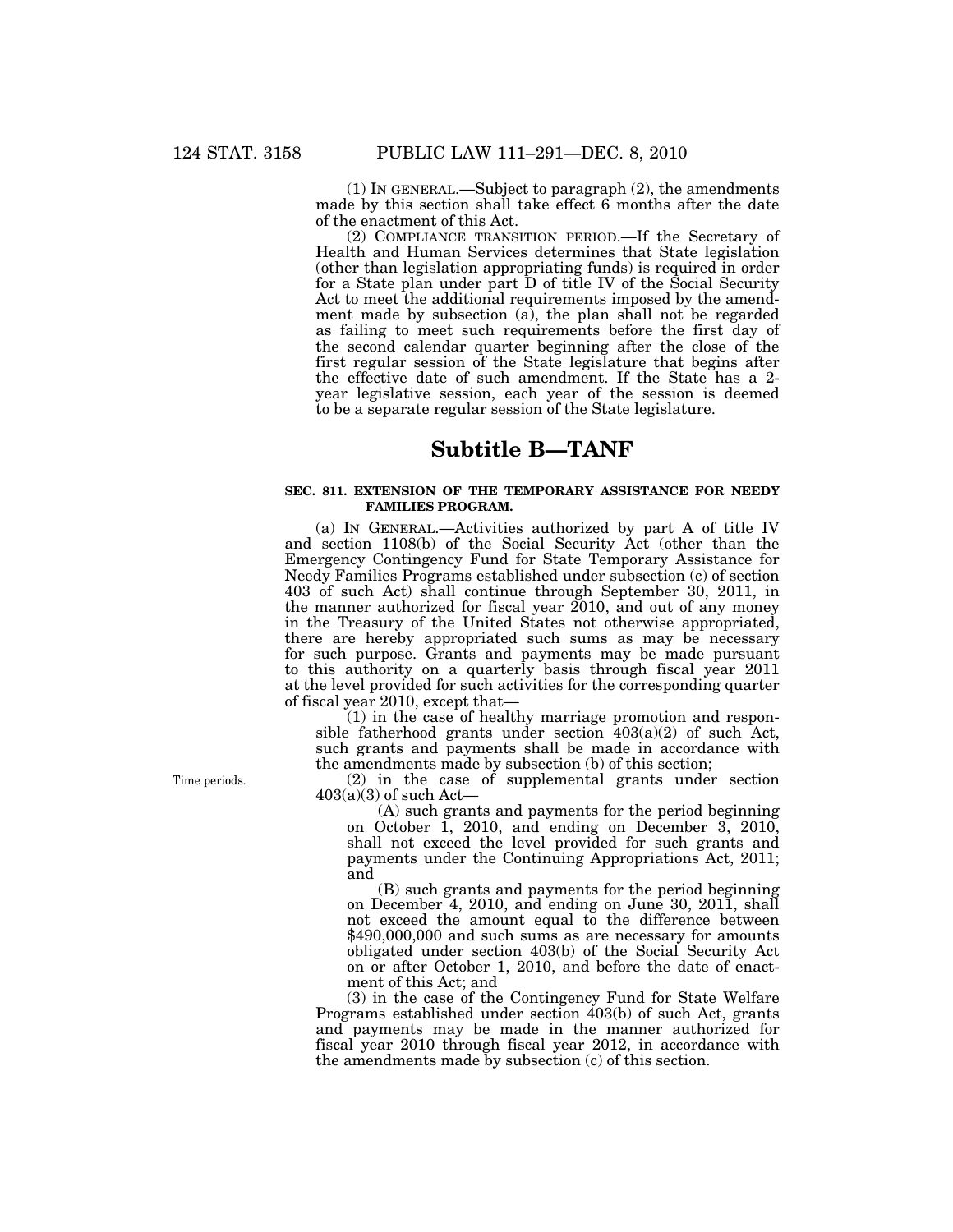(b) HEALTHY MARRIAGE PROMOTION AND RESPONSIBLE FATHER- HOOD GRANTS.—Section 403(a)(2) of the Social Security Act (42 U.S.C.  $603(a)(2)$ ) is amended—

 $(1)$  in subparagraph  $(A)$ —

(A) in clause (i), by striking "and  $(C)$ " and inserting '', (C), and (E)'';

(B) in clause (ii), in the matter preceding subclause (I), by inserting ''(or, in the case of an entity seeking funding to carry out healthy marriage promotion activities and activities promoting responsible fatherhood, a combined application that contains assurances that the entity will carry out such activities under separate programs and shall not combine any funds awarded to carry out either such activities)" after "an application"; and

(C) in clause (iii), by striking subclause (III) and inserting the following:

> ''(III) Marriage education, marriage skills, and relationship skills programs, that may include parenting skills, financial management, conflict resolution, and job and career advancement."

(2) in subparagraph  $(C)(i)$ , by striking "\$50,000,000" and inserting " $$75,000,000$ ";

(3) by striking subparagraph (D) and inserting the following:

''(D) APPROPRIATION.—Out of any money in the Treasury of the United States not otherwise appropriated, there are appropriated for fiscal year 2011 for expenditure in accordance with this paragraph—

"(i)  $$75,000,000$  for awarding funds for the purpose of carrying out healthy marriage promotion activities; and

"(ii)  $$75,000,000$  for awarding funds for the purpose of carrying out activities promoting responsible fatherhood.

If the Secretary makes an award under subparagraph (B)(i) for fiscal year 2011, the funds for such award shall be taken in equal portion from the amounts appropriated under clauses (i) and (ii).''; and

(4) by adding at the end the following:

''(E) PREFERENCE.—In awarding funds under this paragraph for fiscal year 2011, the Secretary shall give preference to entities that were awarded funds under this paragraph for any prior fiscal year and that have demonstrated the ability to successfully carry out the programs funded under this paragraph.''.

(c) CONTINGENCY FUND.—Section 403(b)(2) of the Social Security Act  $(42 \text{ U.S.C. } 603(b)(2))$ , as amended by section  $131(b)(2)(A)$ of the Continuing Appropriations Act, 2011, is amended—

(1) by striking ''\$506,000,000'' and inserting ''such sums as are necessary for amounts obligated on or after October 1, 2010, and before the date of enactment of the Claims Resolution Act of 2010,''; and

(2) by striking '', reduced'' and all that follows up to the period.

(d) CONFORMING AMENDMENTS.—Section  $403(a)(3)$  of the Social Security Act  $(42 \text{ U.S.C. } 603(a)(3))$ , as amended by section  $131(b)(1)$ of the Continuing Appropriations Act, 2011, is amended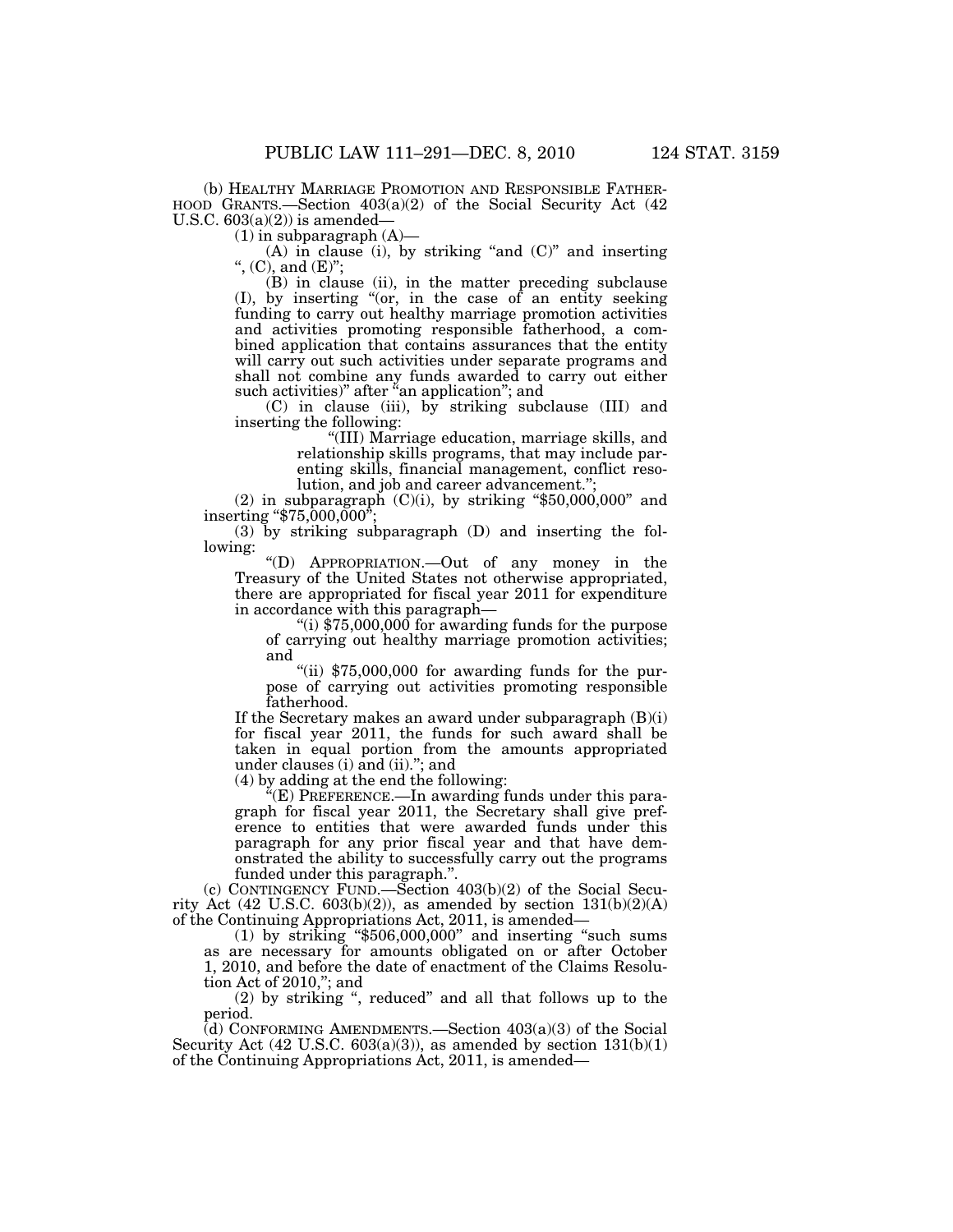$(1)$  in subparagraph  $(F)$ —

(A) by inserting "(or portion of a fiscal year)" after "a fiscal year"; and

(B) by inserting ''(or portion of the fiscal year)'' after ''the fiscal year'' each place it appears; and

(2) by striking clause (ii) of subparagraph (H) and inserting the following:

''(ii) subparagraph (G) shall be applied as if 'fiscal year 2011' were substituted for 'fiscal year 2001';''.

### **SEC. 812. MODIFICATIONS TO TANF DATA REPORTING.**

(a) IN GENERAL.—Section 411 of the Social Security Act (42 U.S.C. 611) is amended by adding at the end the following new subsection:

''(c) PRE-REAUTHORIZATION STATE-BY-STATE REPORTS ON ENGAGEMENT IN ADDITIONAL WORK ACTIVITIES AND EXPENDITURES FOR OTHER BENEFITS AND SERVICES.—

''(1) STATE REPORTING REQUIREMENTS.—

''(A) REPORTING PERIODS AND DEADLINES.—Each eligible State shall submit to the Secretary the following reports:

''(i) MARCH 2011 REPORT.—Not later than May 31, 2011, a report for the period that begins on March 1, 2011, and ends on March 31, 2011, that contains the information specified in subparagraphs (B) and (C).

''(ii) APRIL-JUNE, 2011 REPORT.—Not later than August 31, 2011, a report for the period that begins on April 1, 2011, and ends on June 30, 2011, that contains with respect to the 3 months that occur during that period—

''(I) the average monthly numbers for the information specified in subparagraph (B); and

''(II) the information specified in subparagraph (C).

"(B) ENGAGEMENT IN ADDITIONAL WORK ACTIVITIES.

''(i) With respect to each work-eligible individual in a family receiving assistance during a reporting period specified in subparagraph (A), whether the individual engages in any activities directed toward attaining self-sufficiency during a month occurring in a reporting period, and if so, the specific activities—

" $(\overline{I})$  that do not qualify as a work activity" under section 407(d) but that are otherwise reasonably calculated to help the family move toward self-sufficiency; or

''(II) that are of a type that would be counted toward the State participation rates under section 407 but for the fact that—

''(aa) the work-eligible individual did not engage in sufficient hours of the activity;

''(bb) the work-eligible individual has reached the maximum time limit allowed for having participation in the activity counted toward the State's work participation rate; or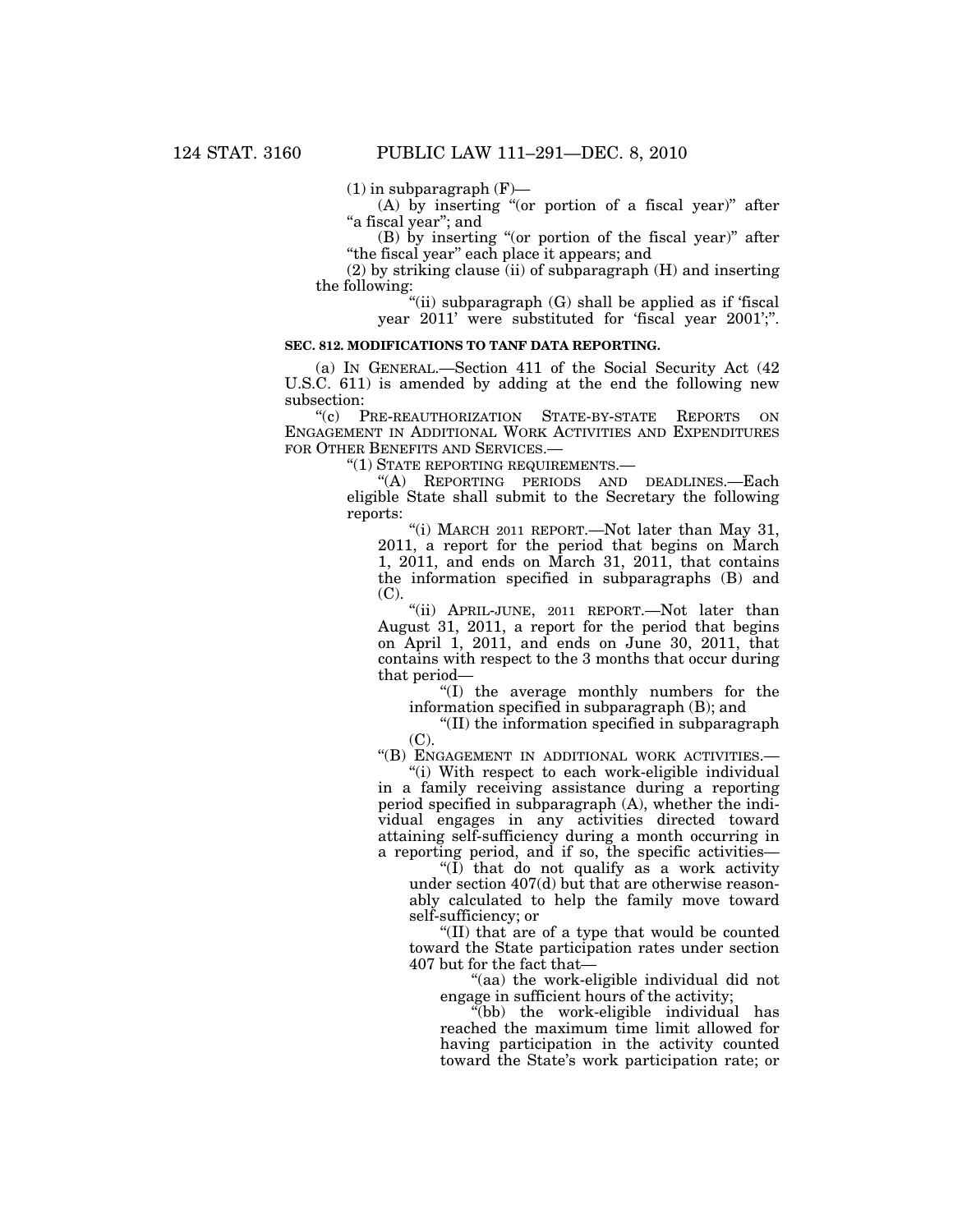"(cc) the number of work-eligible individuals engaged in such activity exceeds a limitation under such section.

''(ii) Any other information that the Secretary determines appropriate with respect to the information required under clause (i), including if the individual has no hours of participation, the principal reason or reasons for such non-participation.

"(C) EXPENDITURES ON OTHER BENEFITS AND SERVICES.—<br>"(i) Detailed, disaggregated information regarding

the types of, and amounts of, expenditures made by the State during a reporting period specified in subparagraph (A) using-

''(I) Federal funds provided under section 403 that are (or will be) reported by the State on Form ACF–196 (or any successor form) under the category of other expenditures or the category of benefits or services provided in accordance with the authority provided under section  $404(a)(2)$ ; or

''(II) State funds expended to meet the requirements of section  $409(a)(7)$  and reported by the State in the category of other expenditures on Form ACF-196 (or any successor form).

''(ii) Any other information that the Secretary determines appropriate with respect to the information required under clause (i).

"(2) PUBLICATION OF SUMMARY AND ANALYSIS OF ENGAGE-MENT IN ADDITIONAL ACTIVITIES.—Concurrent with the submission of each report required under paragraph (1)(A), an eligible State shall publish on an Internet website maintained by the State agency responsible for administering the State program funded under this part (or such State-maintained website as the Secretary may approve)—

"(A) a summary of the information submitted in the report:

''(B) an analysis statement regarding the extent to which the information changes measures of total engagement in work activities from what was (or will be) reported by the State in the quarterly report submitted under subsection (a) for the comparable period; and

 $C$ ) a narrative describing the most common activities contained in the report that are not countable toward the State participation rates under section 407.

''(3) APPLICATION OF AUTHORITY TO USE SAMPLING.— Subparagraph  $(B)$  of subsection  $(a)(1)$  shall apply to the reports required under paragraph (1) of this subsection in the same manner as subparagraph  $(B)$  of subsection  $(a)(1)$  applies to reports required under subparagraph  $(A)$  of subsection  $(a)(1)$ .

''(4) SECRETARIAL REPORTS TO CONGRESS.—

''(A) MARCH 2011 REPORT.—Not later than June 30, 2011, the Secretary shall submit to Congress a report on the information submitted by eligible States for the March 2011 reporting period under paragraph  $(1)(A)(i)$ . The report shall include a State-by-State summary and analysis of such information, identification of any States with missing or incomplete reports, and recommendations for such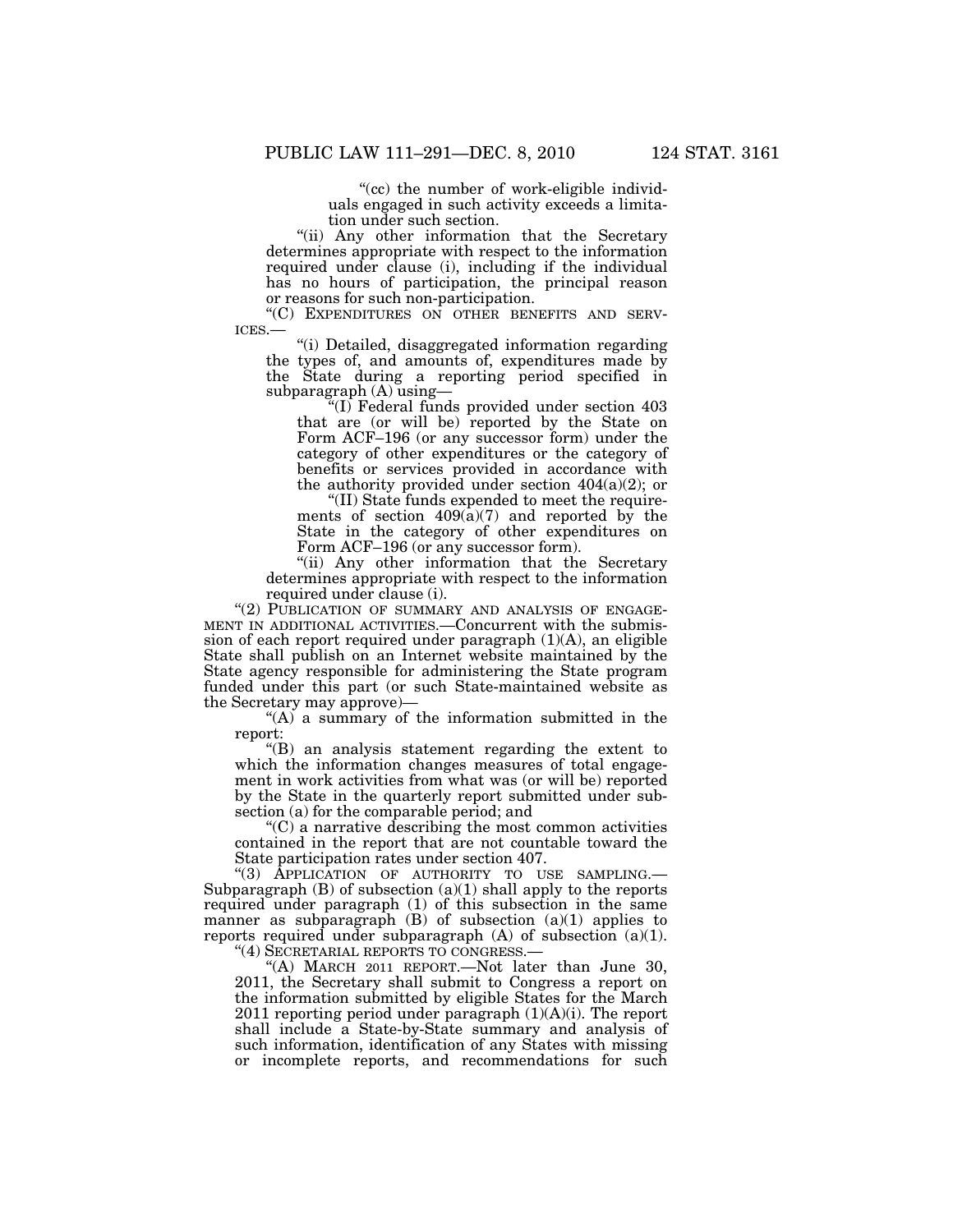administrative or legislative changes as the Secretary determines are necessary to require eligible States to report the information on a recurring basis.

''(B) APRIL-JUNE, 2011 REPORT.—Not later than September 30, 2011, the Secretary shall submit to Congress a report on the information submitted by eligible States for the April-June 2011 reporting period under paragraph  $(1)(A)(ii)$ . The report shall include a State-by-State summary and analysis of such information, identification of any States with missing or incomplete reports, and recommendations for such administrative or legislative changes as the Secretary determines are necessary to require eligible States to report the information on a recurring basis

"(5) AUTHORITY FOR EXPEDITIOUS IMPLEMENTATION.—The requirements of chapter 5 of title 5, United States Code (commonly referred to as the 'Administrative Procedure Act') or any other law relating to rulemaking or publication in the Federal Register shall not apply to the issuance of guidance or instructions by the Secretary with respect to the implementation of this subsection to the extent the Secretary determines that compliance with any such requirement would impede the expeditious implementation of this subsection."

(b) APPLICATION OF PENALTY FOR FAILURE TO FILE REPORT.— (1) IN GENERAL.—Section  $409(a)(2)$  of such Act (42 U.S.C.  $609(a)(2)$  is amended—

(A) by redesignating subparagraphs (A) and (B) as clauses (i) and (ii), respectively,

(B) by inserting before clause (i) (as redesignated by paragraph  $(1)$ , the following:

''(A) QUARTERLY REPORTS.—'';

(C) in clause (ii) of subparagraph (A) (as redesignated by paragraphs (1) and (2)), by striking ''subparagraph (A)'' and inserting "clause (i)"; and

(D) by adding at the end the following:

''(B) REPORT ON ENGAGEMENT IN ADDITIONAL WORK ACTIVITIES AND EXPENDITURES FOR OTHER BENEFITS AND SERVICES.—

''(i) IN GENERAL.—If the Secretary determines that a State has not submitted the report required by section  $411(c)(1)(A)(i)$  by May 31, 2011, or the report required by section  $411(c)(1)(A)(ii)$  by August 31, 2011, the Secretary shall reduce the grant payable to the State under section  $403(a)(1)$  for the immediately succeeding fiscal year by an amount equal to not more than 4 percent of the State family assistance grant.

''(ii) RESCISSION OF PENALTY.—The Secretary shall rescind a penalty imposed on a State under clause (i) with respect to a report required by section  $411(c)(1)(A)$  if the State submits the report not later than—

''(I) in the case of the report required under section 411(c)(1)(A)(i), June 15, 2011; and

''(II) in the case of the report required under section  $411(c)(1)(A)(ii)$ , September 15, 2011.

''(iii) PENALTY BASED ON SEVERITY OF FAILURE.— The Secretary shall impose a reduction under clause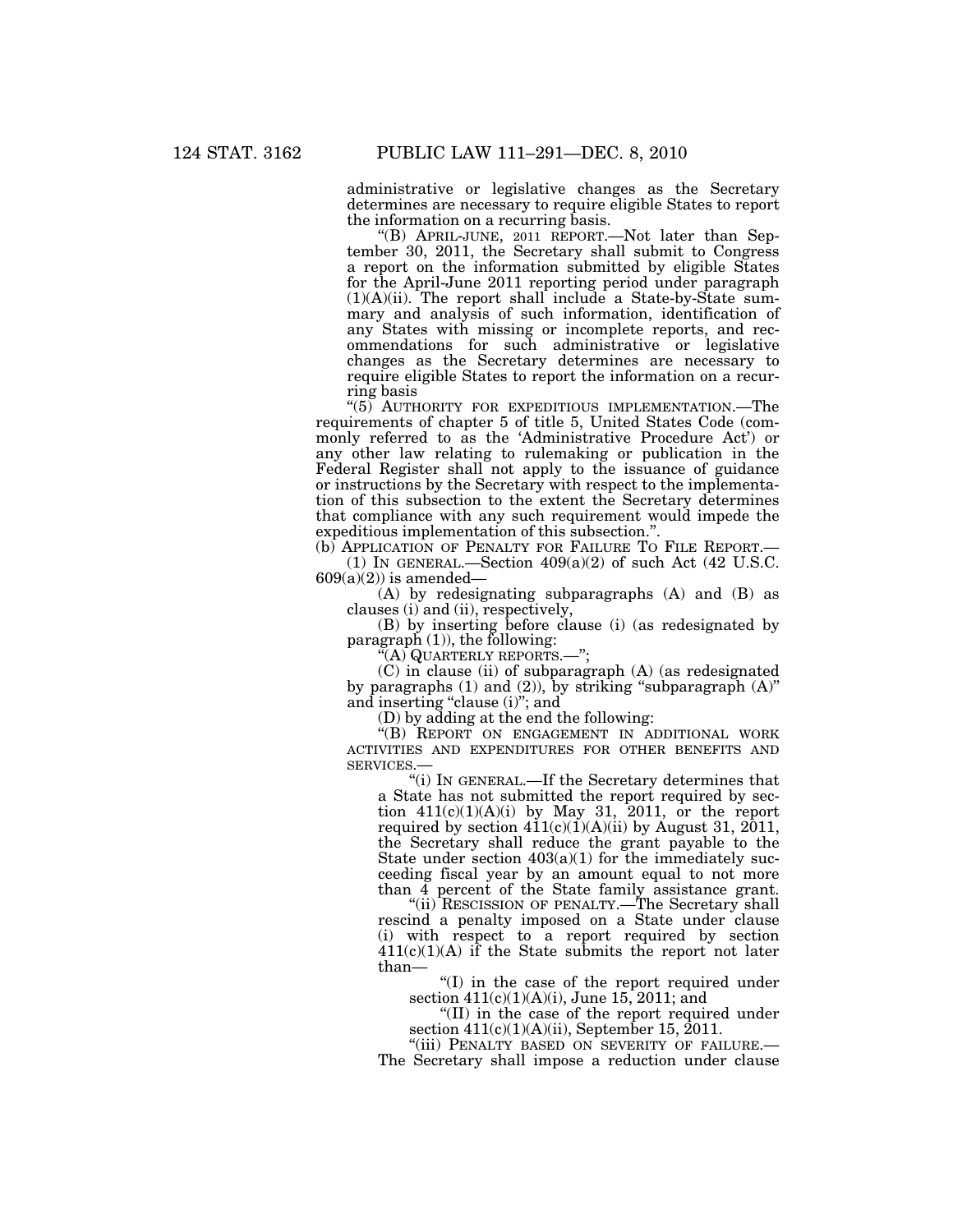(i) with respect to a fiscal year based on the degree of noncompliance.''.

(2) APPLICATION OF REASONABLE CAUSE EXCEPTION.—Section  $409(b)(2)$  of such Act  $(42 \text{ U.S.C. } 609(b)(2))$  is amended by inserting before the period the following: ''and, with respect to the penalty under paragraph  $(2)(B)$  of subsection (a), shall only apply to the extent the Secretary determines that the reasonable cause for failure to comply with a requirement of that paragraph is as a result of a one-time, unexpected event, such as a widespread data system failure or a natural or man-made disaster''.

(3) NONAPPLICATION OF CORRECTIVE COMPLIANCE PLAN PROVISIONS.—Section 409(c)(4) of such Act (42 U.S.C. 609(c)(4)) is amended by inserting  $(2)(B)$ ," after "paragraph".

# **Subtitle C—Customs User Fees; Continued Dumping and Subsidy Offset**

#### **SEC. 821. CUSTOMS USER FEES.**

Section 13031(j)(3) of the Consolidated Omnibus Budget Reconciliation Act of 1985 (19 U.S.C. 58c(j)(3)) is amended—

(1) in subparagraph (A), by striking ''December 10, 2018'' and inserting ''September 30, 2019''; and

(2) in subparagraph (B)(i), by striking ''November 30, 2018'' and inserting ''September 30, 2019''.

### **SEC. 822. LIMITATION ON DISTRIBUTIONS RELATING TO REPEAL OF CONTINUED DUMPING AND SUBSIDY OFFSET.**

Notwithstanding section 1701(b) of the Deficit Reduction Act of 2005 (Public Law 109–171; 120 Stat. 154 (19 U.S.C. 1675c note)) or any other provision of law, no payments shall be distributed under section 754 of the Tariff Act of 1930, as in effect on the day before the date of the enactment of such section 1701, with respect to the entries of any goods that are, on the date of the enactment of this Act—

(1) unliquidated; and

(2)(A) not in litigation; or

(B) not under an order of liquidation from the Department of Commerce.

# **Subtitle D—Emergency Fund for Indian Safety and Health**

### **SEC. 831. EMERGENCY FUND FOR INDIAN SAFETY AND HEALTH.**

Section 601 of the Tom Lantos and Henry J. Hyde United States Global Leadership Against HIV/ AIDS, Tuberculosis, and Malaria Reauthorization Act of 2008 (25 U.S.C. 443c) is amended—

(1) in subsection (b)(1), by striking " $$2,000,000,000$ " and inserting ''\$1,602,619,000''; and

(2) in subsection  $(f)(2)(B)$ , by striking "50 percent" and inserting "not more than \$602,619,000".